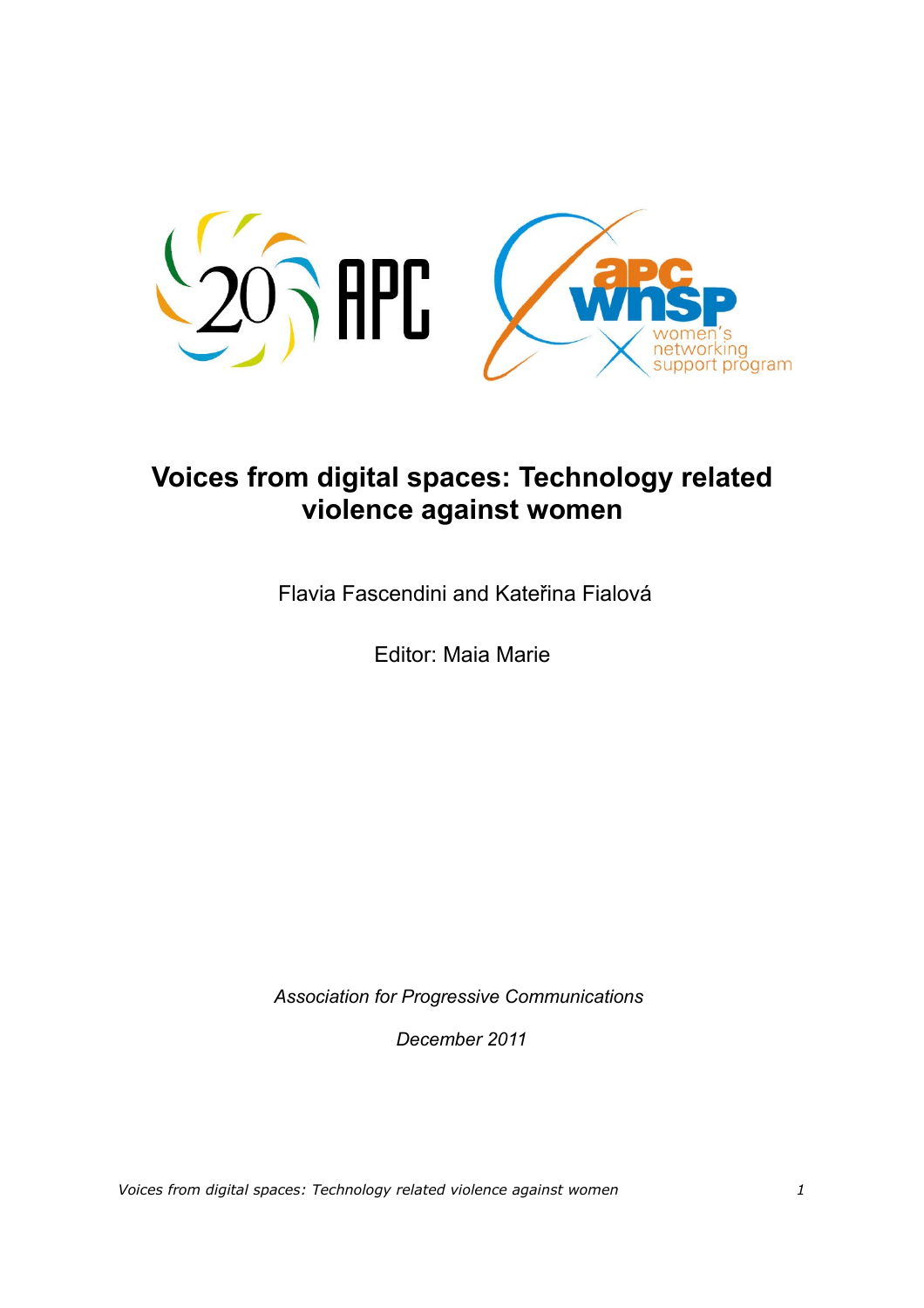APC WNSP would like to thank the MDG3 Fund for their support of this research.



Ministry of Foreign Affairs

### **Editor**

Maia Marie

### **Authors**

Katerina Fialova and Flavia Fascendini

### **Project coordinator**

Jan Moolman

### **Regional project coordinators**

Lalaine Viado

Jennifer Radloff

Dafne Plou

### **Country project coordinators**

### **Africa**

Françoise Mukuku - Si Jeunesse Savait, Democratic Republic of Congo

Sylvie Niombo - Association AZUR Développement, Republic of Congo

Lebohang Marishane, Lerato Legoabe and Sally-Jean Shackleton - Women'sNet, South Africa

Goretti Amuriat - Women of Uganda Network (WOUGNET), Uganda

# **Asia**

Chim Manavy - Open Institute, Cambodia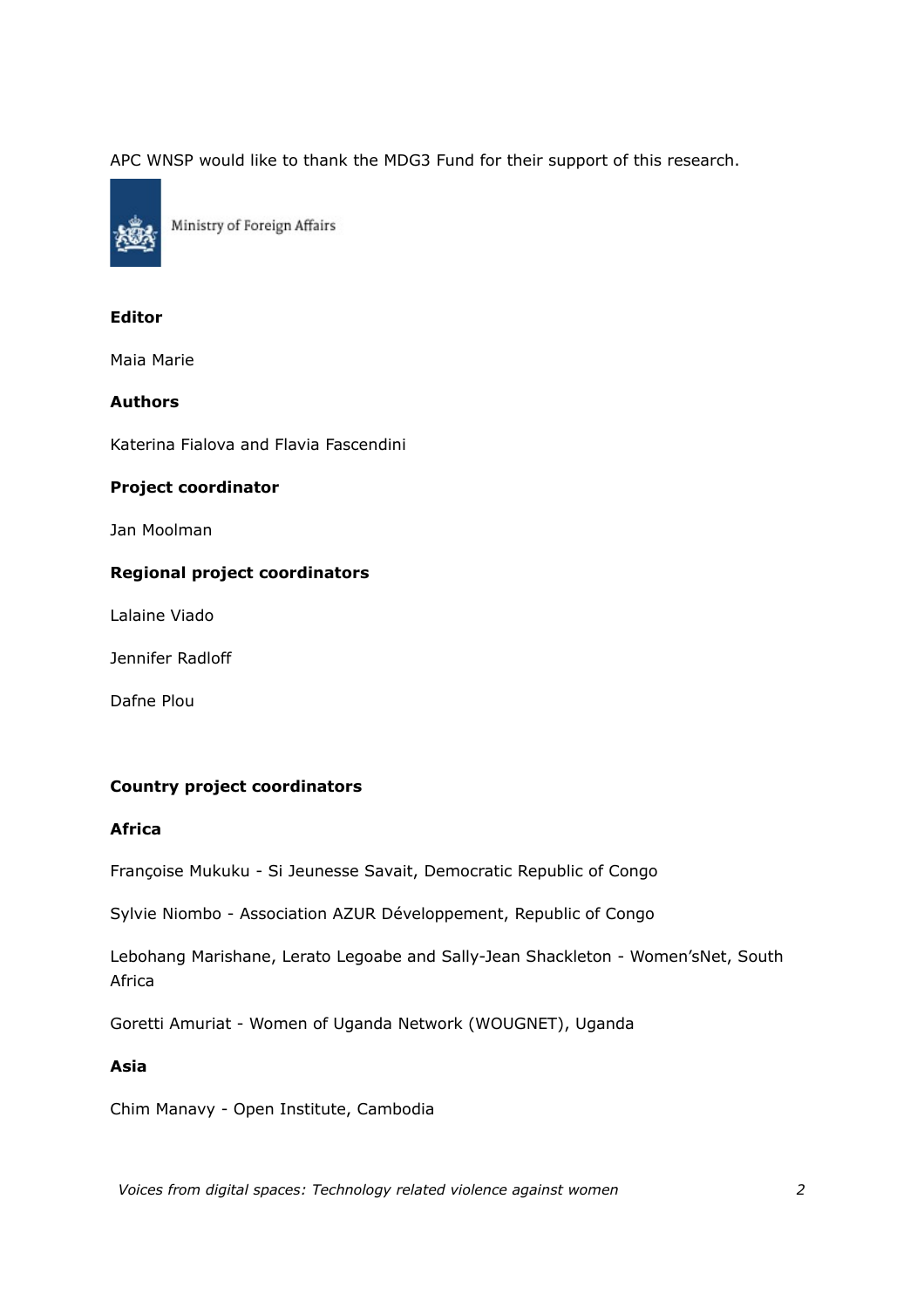Maria Abdullah - Persatuan Kesedaran Komuniti, Selangor (PKKS), Malaysia Shahzad Ahmed and Nighat Dad - Bytes for All, Pakistan Lenlen Mesina - Foundation for Media Alternatives, Philippines

### **Latin America**

Carola Caride - Taller Permanente de la Mujer, Argentina

Vera Viera - Rede Mulher, Brazil

Beatriz Alarcón and Olga Paz - Colnodo, Colombia

Beatriz Cavazos Siller - Modemmujer / Olinca Marino and Erika Smith - LaNeta, Mexico

We also thank Jehan Ara for her contributions in Pakistan.

### **Reviewers**

Chat Garcia Ramilo

Jan Moolman

Erika Smith

Susan Tolmay

Aisha Shaheed

Rochelle Terman

Edna Aquino

Jelen Paclarin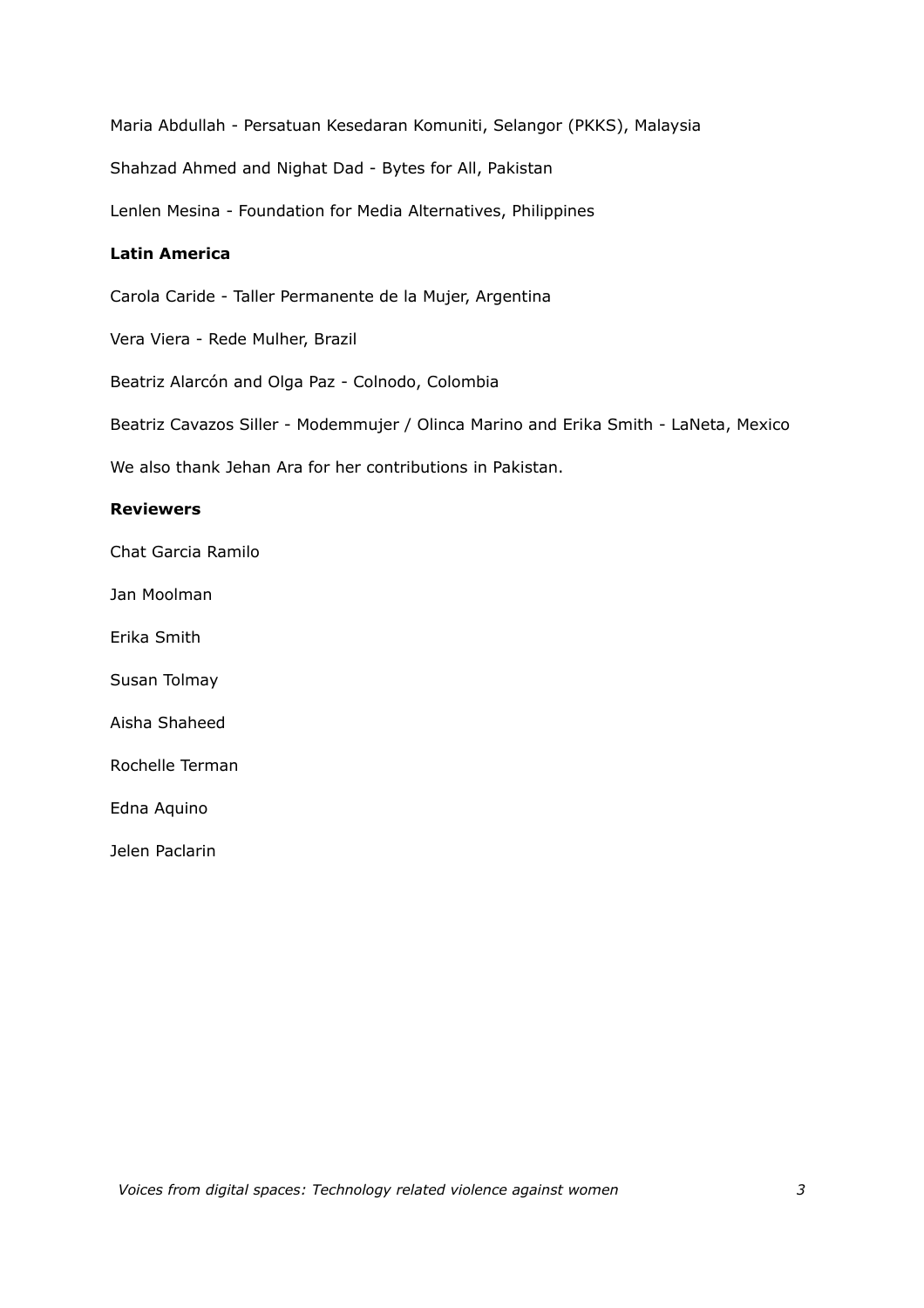VOICES FROM DIGITAL SPACES: TECHNOLOGY RELATED VIOLENCE AGAINST WOMEN

Published by APC WNSP 2011

APC-201111-WNSP-R-EN-PDF-123 ISBN: 978-92-95096-32-5

Creative Commons Attribution 3.0 Licence <creativecommons.org/licenses/by-ncnd/3.0/> Some rights reserved.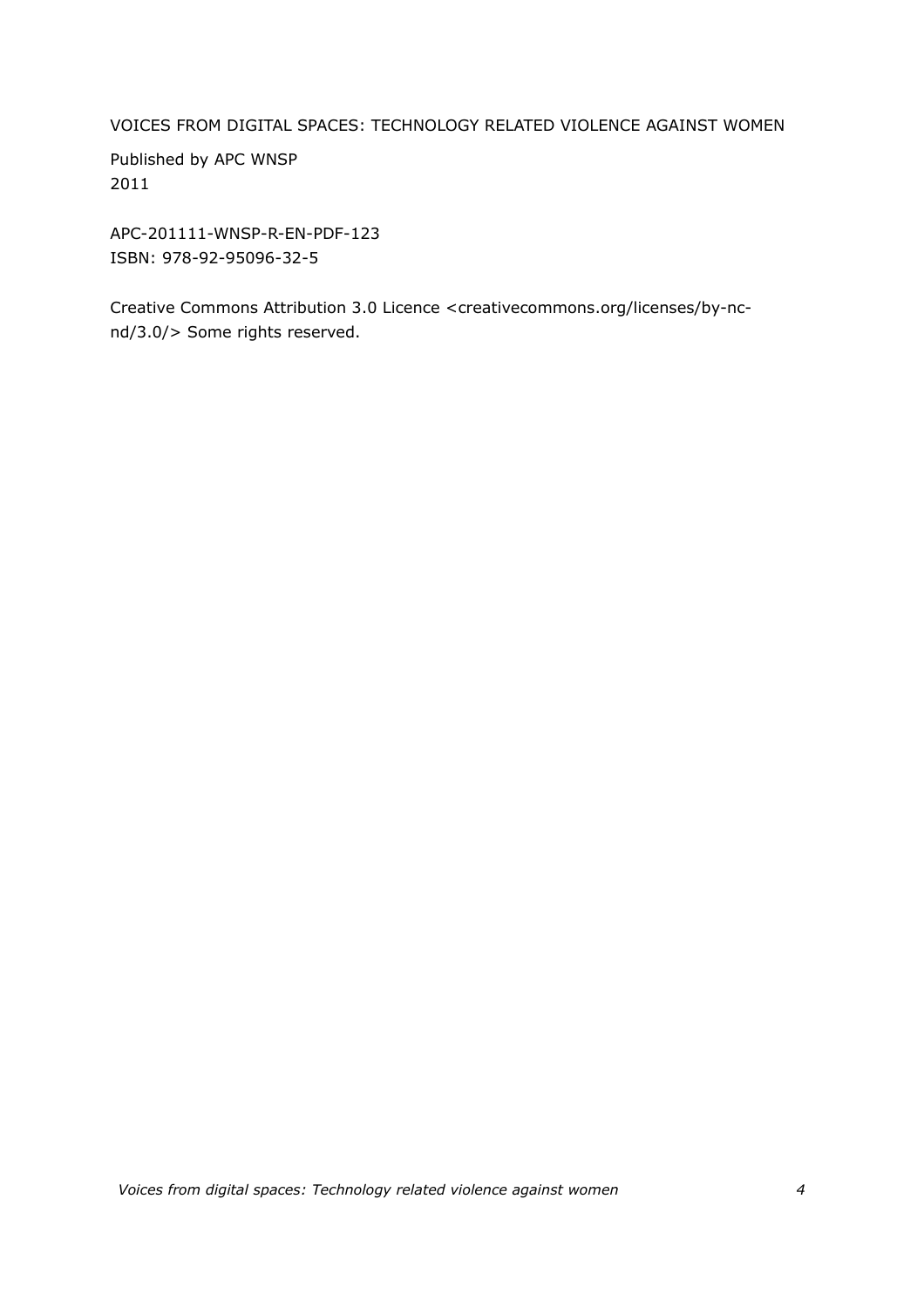# **Table of Contents**

| 2.1 Gender inequality, women's rights and violence against women 15                             |
|-------------------------------------------------------------------------------------------------|
|                                                                                                 |
|                                                                                                 |
|                                                                                                 |
|                                                                                                 |
|                                                                                                 |
| 3.4 Notions of harm and other consequences of the technology-related VAW31                      |
|                                                                                                 |
|                                                                                                 |
| Part II: Case study - Sexual violence and unauthorised distribution of intimate images of women |
|                                                                                                 |
|                                                                                                 |
|                                                                                                 |
|                                                                                                 |
|                                                                                                 |
|                                                                                                 |
|                                                                                                 |
|                                                                                                 |
|                                                                                                 |
|                                                                                                 |
|                                                                                                 |
|                                                                                                 |
| 6. Key messages for policy-makers, ICT intermediaries, media, ICT users, and organisations      |
|                                                                                                 |
|                                                                                                 |
|                                                                                                 |
| 6.3 Evidence building: Collecting data on ICT related violence against women 54                 |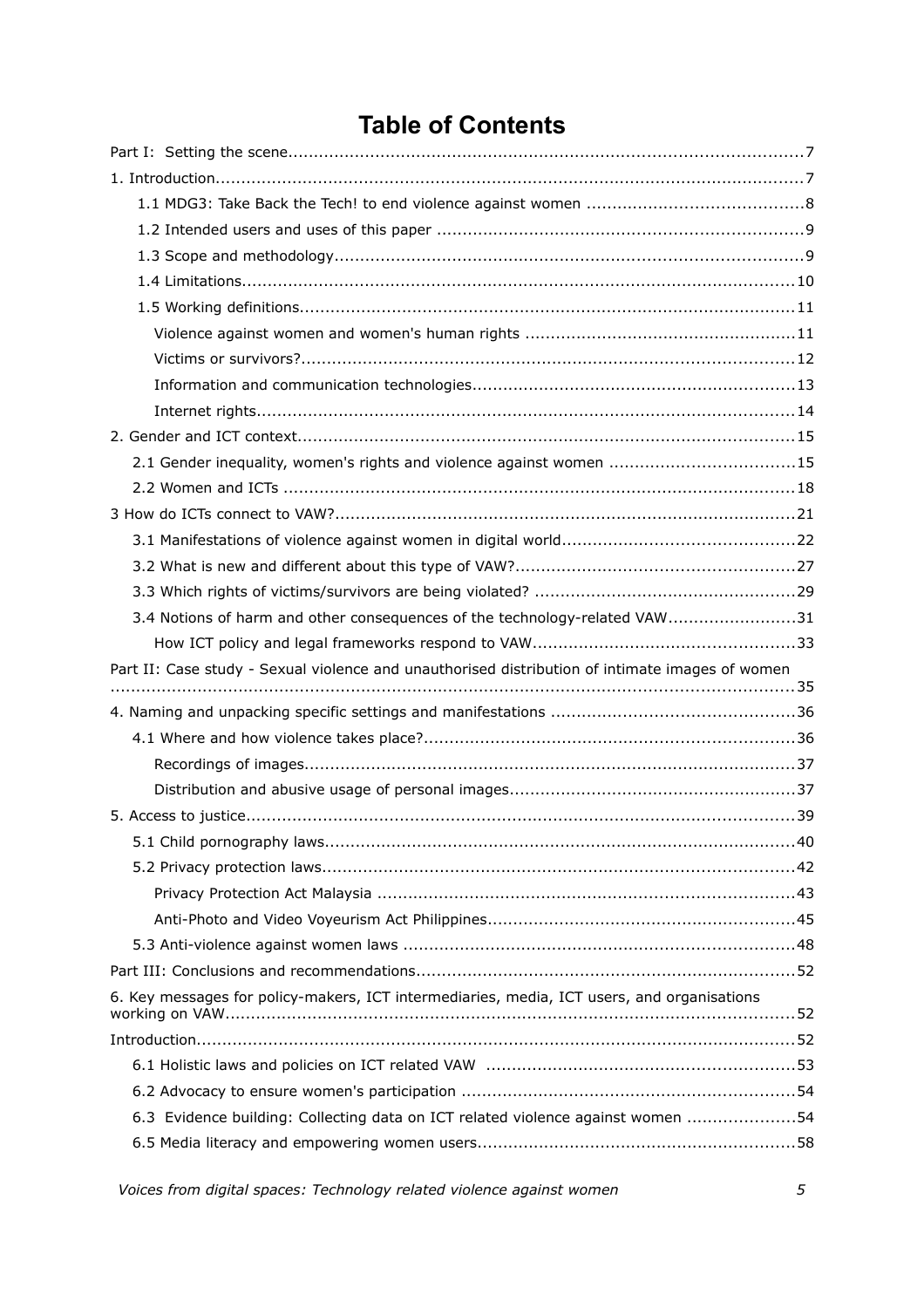| 2. APPENDIX: Gender Inequality Index in the MDG3 project countries country63               |  |
|--------------------------------------------------------------------------------------------|--|
|                                                                                            |  |
| 3. APPENDIX: International and regional instruments to protect women's rights 64           |  |
|                                                                                            |  |
| 5. APPENDIX: Statistical indicators used to compute the ICT Development Index (IDI) by the |  |
|                                                                                            |  |
|                                                                                            |  |
|                                                                                            |  |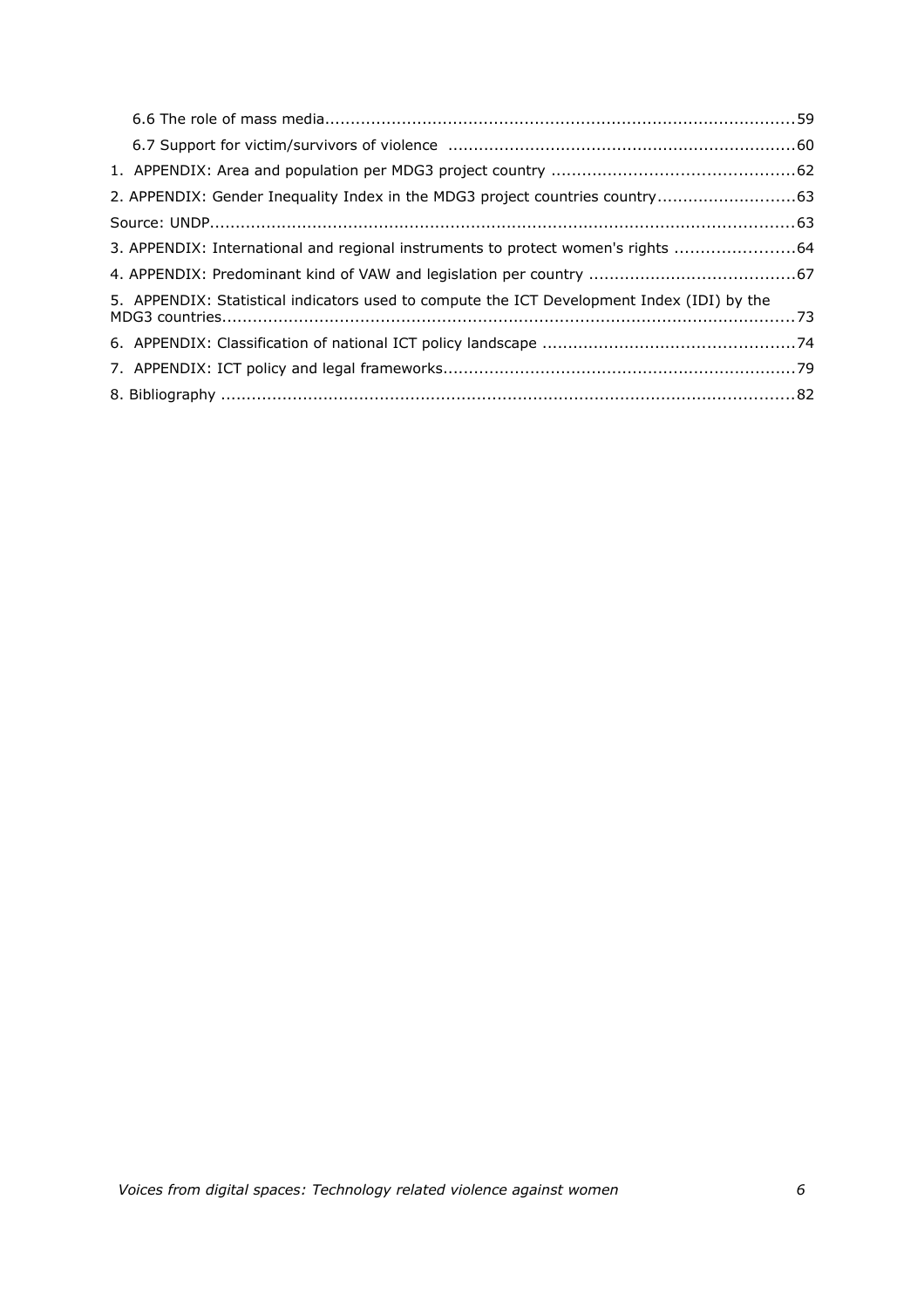# **Part I: Setting the scene**

# **1. Introduction**

The complex relationship between violence against women (VAW) and information communication technologies (ICTs) is a critical area of engagement for women's rights activists. ICTs can be used as a tool to stop VAW, while on the other hand VAW can be facilitated through the use of ICTS. However few women's rights activists are working actively on this issue. Consequently, a political and legal framing of the issue is not established in most countries.

The purpose of this paper is to assist women's rights groups working to end VAW to understand some of the implications of the intersection between these violations and ICTs. It also aims to encourage these groups and other key actors to invest in policymaking processes and advocacy work in this area.

This paper was preceded by *Cultivating violence through technology? Exploring the Connections between Information Communication Technologies (ICT) and Violence* Against Women (VAW), written by Jac sm Kee<sup>[1](#page-6-0)</sup> for the Association for Progressive Communications Women's Networking Support Programme (APC WNSP) in [2](#page-6-1)005.<sup>2</sup> Although much has changed in the last 6 years, Kee's examination of the manner in which emerging ICTs enable a culture of VAW and new forms of violence is still current.

This paper is not an exhaustive assessment of the current state of VAW but rather aims to deepen into some of the interconnections between ICT and VAW.

*The main focus of this paper is to:* 

- *Name and define the forms of violence perpetuated against women and girls through the internet and mobile phones*
- *Advocate for the better formulation and implementation of rights-based policies and laws that protect women's rights and recognise, prevent and redress technology related VAW.*
- The paper builds on experiences and findings gathered via the MDG3: Take Back the Tech! project implemented by the Women´s Programme of the Association for Progressive Communications (APC WNSP) between 2009 and 2011.<sup>[3](#page-6-2)</sup>

<span id="page-6-0"></span><sup>1</sup> Jac sm Kee is the focal person for APC WNSP's work on women's rights. She coordinated the EROTICS research (Exploratory research on sexuality and the internet) and APC's annual Take Back the Tech! campaign.

<span id="page-6-1"></span> $2^2$  Jac sm Kee Cultivating violence through technology? Exploring the connections between information communication technologies (ICT) and violence against women (VAW) ((APC WNSP, 2005) www.genderit.org/sites/default/upload/VAW\_ICT\_EN.pdf

<span id="page-6-2"></span><sup>&</sup>lt;sup>3</sup> To find out more about the project go to: [www.apc.org/en/projects/mdg3-take-back-tech-end-violence](http://www.apc.org/en/projects/mdg3-take-back-tech-end-violence-against-women)[against-women](http://www.apc.org/en/projects/mdg3-take-back-tech-end-violence-against-women)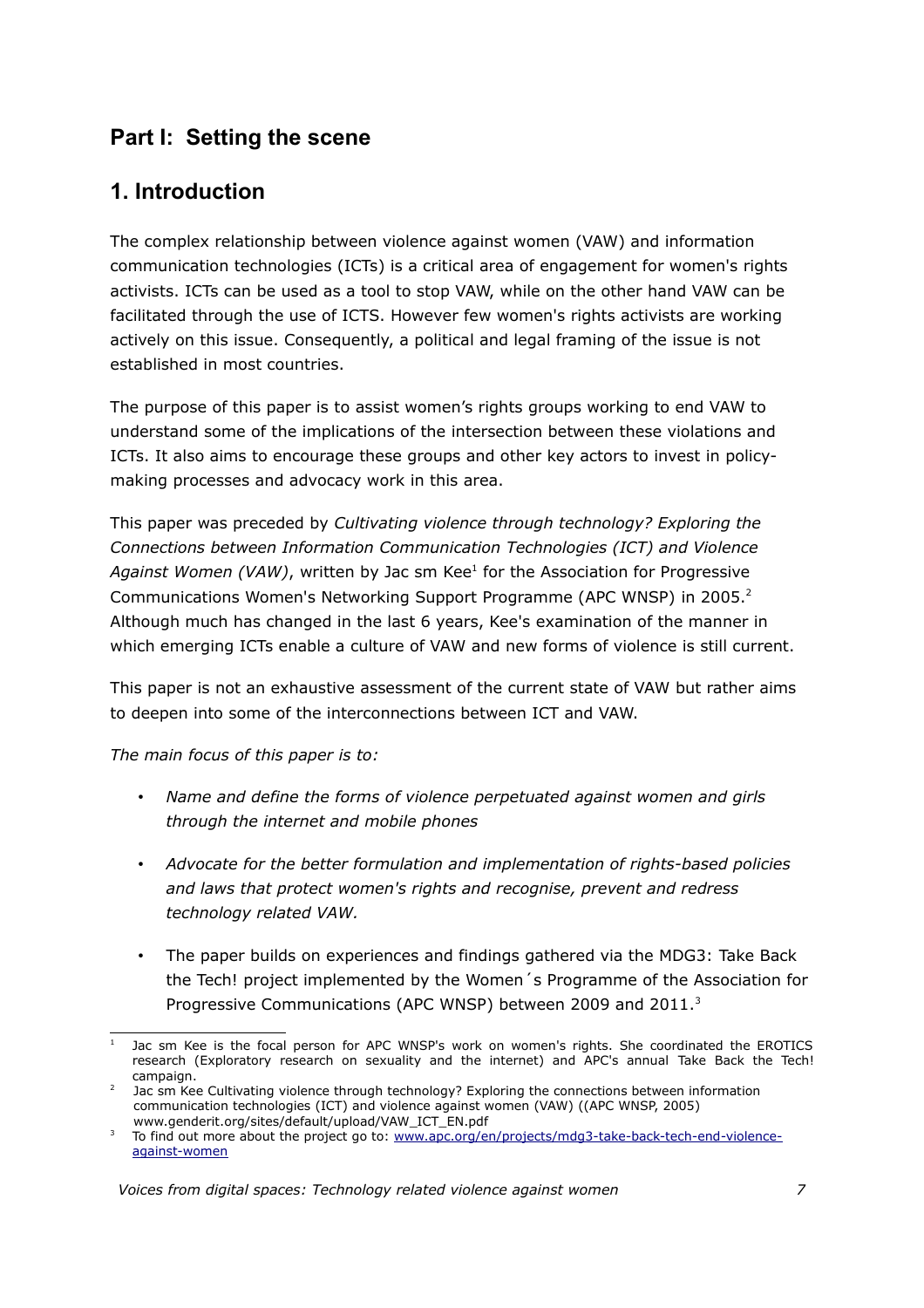# **1.1 MDG3: Take Back the Tech! to end violence against women**

In 2000, 189 world leaders at the United Nations Millennium Summit adopted eight goals to address primary development issues in the world, by 2015. Millennium Development Goal 3 (MDG3) is to promote gender equality and empower women. However VAW is linked to all MDG goals and harms deeply the chances of meeting them.

The Millennium Declaration<sup>[4](#page-7-0)</sup> from the meeting also underscored the urgency of ensuring that the benefits of new technologies, especially ICTs, are available to all and distributed equally between countries, sectors, economic groups and along gender lines.

In 2008, the Dutch government launched the MDG3 Fund<sup>[5](#page-7-1)</sup> in order to catalyse progress towards meeting the 2015 goals, particularly MDG3. APC's MDG3: Take Back the Tech! to end violence against women project was supported by the Fund. Initiated in January 2009, it aimed to strengthen the capacity of women's rights activists and organisations to use technology tools in their work to end VAW and to respond to the growing incidence of technology related VAW.

MDG3: Take Back the Tech! was carried out in 12 developing countries: South Africa, Uganda, the Republic of Congo and the Democratic Republic of Congo (DRC)-from Africa; Pakistan, Cambodia, Malaysia, and the Philippines-from Asia; and Argentina, Colombia, Mexico, and Brazil-from Latin America.<sup>[6](#page-7-2)</sup>

The project encouraged, facilitated and strengthened:

- The use of ICTs to enhance interventions by women's rights organisations to address different forms of violence against women and girls
- The application of ICTs for work focused on the healing of women victims/survivors of violence
- The provision of small grants for women victims/survivors of violence to increase visibility of their issues and enable them to participate in combating VAW
- Efforts to address new forms of violence against women and girls facilitated through the internet, mobile phones and other emerging technologies
- Advocacy towards better formulation and implementation of rights based ICT policies that impact on violence against women and girls.

Over two and half years the project assisted women's rights and/or communication rights

<span id="page-7-0"></span><sup>4</sup> United Nations General Assembly *Millennium Declaration* (UNGASS, September 2000), [www.un.org/millennium/declaration/ares552e.pdf](http://www.un.org/millennium/declaration/ares552e.pdf) 

<span id="page-7-1"></span><sup>5</sup> www.minbuza.nl/en/Development-Cooperation/development-cooperation/dutch-developmentpolicy/millennium-development-goals-mdgs/mdg3-fund/mdg3-fund.html

<span id="page-7-2"></span>See table in the appendix: Area and population per country.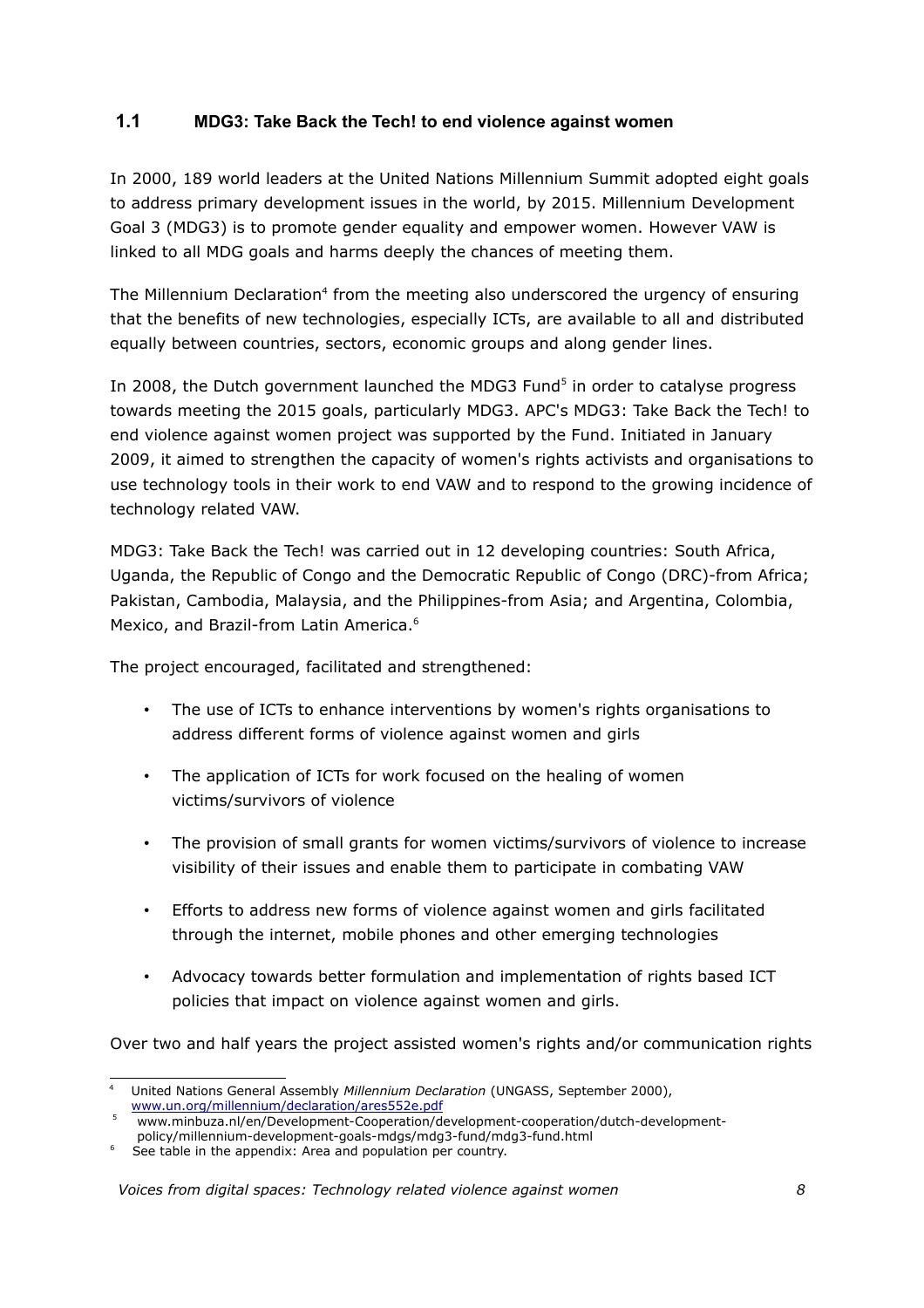organisations to identify the most prevalent forms of technology related VAW. The project researched ICT based interventions to prevent and stop violence against women and girls offline and strategies available for women to seek redress for the violations they experience online. In a quarter of the countries, APC and local partners have opened up engagement with policy-makers, law enforcement and other actors with responsibilities towards ensuring women's safety and security.

# **1.2 Intended users and uses of this paper**

The primary audience of this paper are women's rights organisations working on policy issues linked to VAW. Other audiences are policy-makers working on VAW and/or ICT issues, and communications rights advocates.

This paper aims to:

- Inform and assist anti-VAW organisations to incorporate ICTs in their current work
- Stimulate action-oriented policy dialogues to address this new form of violence against women and girls.

# **1.3 Scope and methodology**

The paper draws on new perspectives, analysis and data from twelve national reports<sup>[7](#page-8-0)</sup> produced during MDG3: Take Back the Tech!. These reports map the current state of affairs on ICTs and violence against women and girls in each country including critical issues, key stakeholders and best practices in the use of ICTs to combat violence. They elaborate on project activities such as the local Take Back the Tech! campaigns, Feminist Technology Exchanges (FTX),<sup>[8](#page-8-1)</sup> national advocacy policy initiatives and small grants projects.

Other sources used for the writing of this paper are international documents, conventions and treaties, and research studies on VAW and ICTs. News stories and graphic and online materials were used in the writing of country examples and case studies. This paper also draws on information provided by the national project partners and regional coordinators of APC WNSP gathered through interviews and email consultations between December of 2010 and May of 2011.

The first part of the paper, *Setting the scene*, defines the key concepts and terms used. It also contextualises gender equality and women's rights with focus on the 12 MDG3: Take Back the Tech! countries. Lastly the chapter outlines how ICT connects to VAW and

<span id="page-8-1"></span>To see more: [ftx.apcwomen.org](http://ftx.apcwomen.org/)

<span id="page-8-0"></span><sup>7</sup> For full reports: [www.genderit.org/category/tags/mdg3research-papers](http://www.genderit.org/category/tags/mdg3research-papers) 

*Voices from digital spaces: Technology related violence against women 9*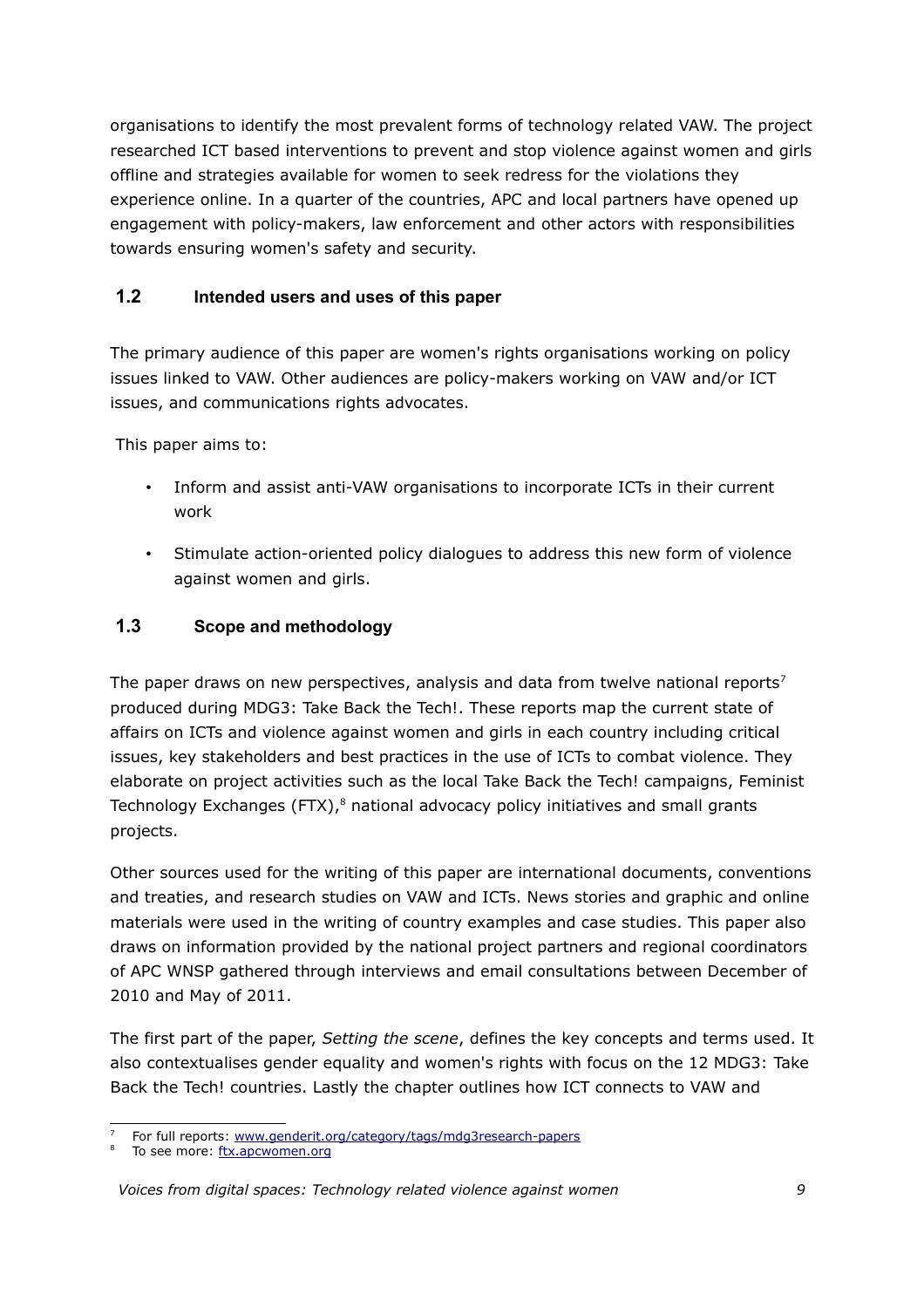assesses the impacts of technology related VAW.

The second part of the paper, *Sexual violence and unauthorised distribution of intimate images of women*, unpacks one example of technology related VAW. It also looks at specific measures adopted by policy-makers and other actors to recognise, redress and prevent this type of VAW.

Finally, the paper presents a set of recommendations on how to address the challenges and gaps identified to stop technology related VAW.

# **1.4 Limitations**

This paper builds on a continuum of APC WNSP work, writings and research in the area of VAW, women's rights, sexual rights and ICTs. Namely:

- Jac sm Kee's *Cultivating violence through technology? Exploring the Connections between Information Communication Technologies (ICT) and Violence Against Women (VAW)* (APC WNSP, 2005)<sup>[9](#page-9-0)</sup>
- Kathleen Maltzahn's *Digital Dangers: Information & Communication Technologies* and Trafficking in Women (APC WNSP, 2005)<sup>[10](#page-9-1)</sup>
- Namita Malhotra's paper *The world wide web of desire: Content regulation on the internet* (APC WNSP, 2007)<sup>[11](#page-9-2)</sup>
- EROTICS: An exploratory research project into sexuality and the internet<sup>[12](#page-9-3)</sup> carried out by APC WNSP in collaboration with local researchers between 2008-2011
- APC *[Gender Evaluation Methodology](http://www.apcwomen.org/gem/) toolkit* (APC, 2006)**[13](#page-9-4)**

To keep the length of this paper digestible, we have excluded some important debates and frameworks that are sufficiently addressed by preceding writings. Particularly, this paper does not discuss extensively:

**1. Theoretical frameworks for analysing ICTs**, in particular feminist perspectives on ICTs and their impact on gender relations and women's lives. Theoretical and historical framings of ICTs have been extensively covered in: *Cultivating violence through technology?* (2005); the *EROTICS: An exploratory research on sexuality  [& t he i nternet](http://www.genderit.org/content/erotics-exploratory-research-sexuality-internet-policy-review) Literature Review* (2009)[14](#page-9-5) and the *Gender Evaluation Methodology*

<span id="page-9-0"></span><sup>9</sup>  [www.genderit.org/sites/default/upload/VAW\\_ICT\\_EN.pdf](http://www.genderit.org/sites/default/upload/VAW_ICT_EN.pdf)

<span id="page-9-1"></span><sup>10</sup> [www.genderit.org/sites/default/upload/digital\\_dangers\\_EN\\_1.pdf](http://www.genderit.org/sites/default/upload/digital_dangers_EN_1.pdf)

<span id="page-9-2"></span><sup>&</sup>lt;sup>11</sup> [www.genderit.org/sites/default/upload/webOFdesire\\_EN.pdf](http://www.genderit.org/sites/default/upload/webOFdesire_EN.pdf)

<span id="page-9-3"></span><sup>&</sup>lt;sup>12</sup> See: [erotics.apc.org/](http://erotics.apc.org/)

<span id="page-9-4"></span><sup>&</sup>lt;sup>13</sup> [www.apcwomen.org/gemkit/en/gem\\_tool/index.htm](http://www.apcwomen.org/gemkit/en/gem_tool/index.htm)

<span id="page-9-5"></span><sup>14</sup> Manjima Bhattacharjya and Maya Indira Ganesh *EROTICS: An exploratory research on sexuality and the internet-Literature Review* (APC WNSP, 2009) [www.genderit.org/sites/default/upload/APCEROTICS\\_LiteratureReview.pdf](http://www.genderit.org/sites/default/upload/APCEROTICS_LiteratureReview.pdf)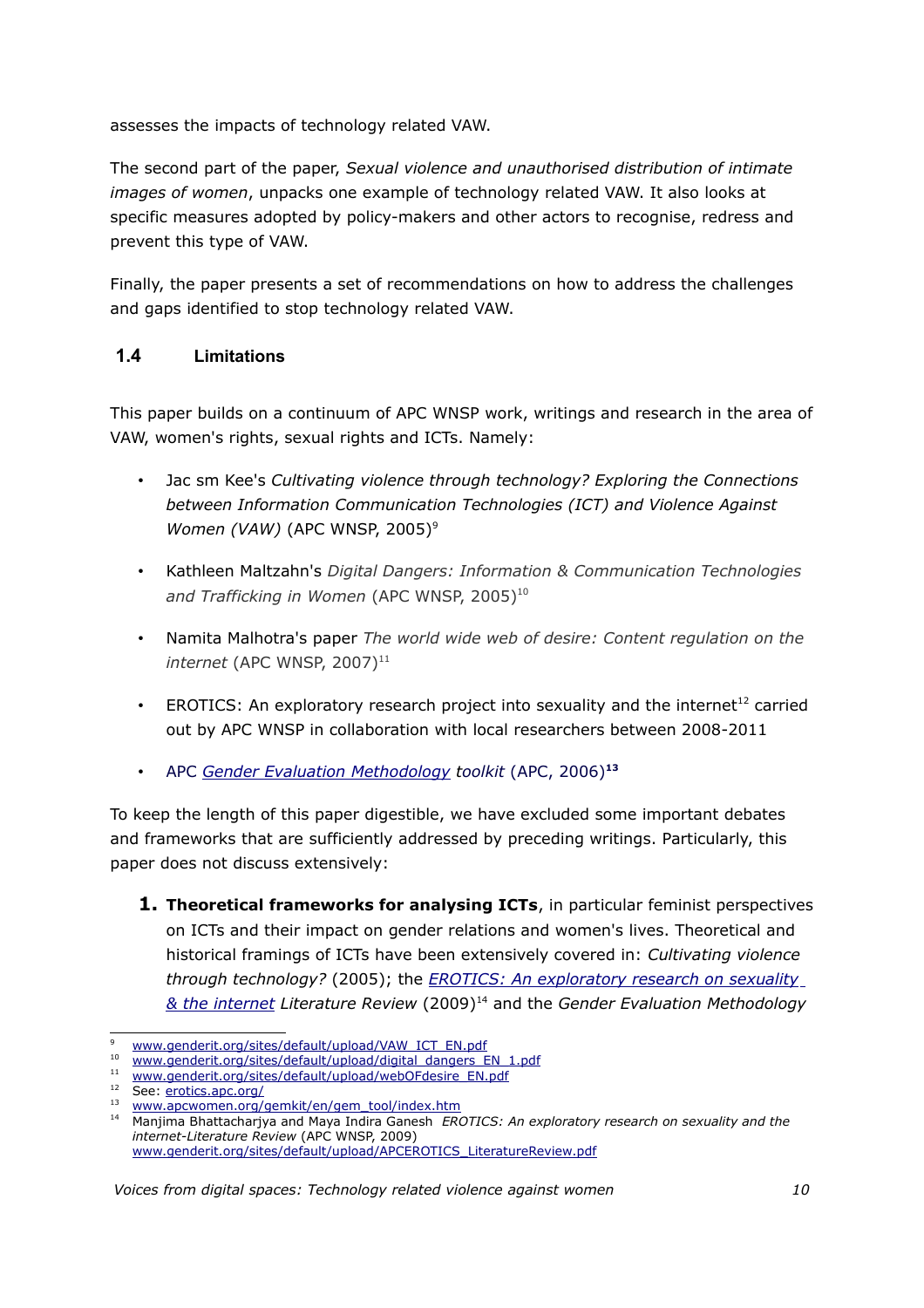toolkit (2006).<sup>[15](#page-10-0)</sup>

- **2. Practical information on how ICTs operate and can be manipulated,** which is a focus of the Take Back the Tech! campaign. The Take Back the Tech! website provides information, tips, and tactics for women and girls on how technology is adopted by abusers and what they can do to be safer online.
- **3. Conflicting rights issues related to pornography and freedom of expression,** which are specifically dealt with in two other APC WNSP research projects. Kathleen Maltzahn's paper *Digital Dangers: Information & Communication Technologies and Trafficking in Women* (2005) unpacks controversial questions on the role of ICTs in trafficking: Can we talk of trafficking in images or does trafficking only apply to people? Is the consideration of privacy in relation to ICTs contrary to counter-trafficking work or is it an essential part of a broader movement to create safety and freedom for individuals and communities? The EROTICS research explores practices and experiences of internet users, particularly women and sexual minorities. It unpacks the impact of policy and legislative measures that regulate "harmful" content online on women's sexual expression and the assertion of their sexual rights.<sup>[16](#page-10-1)</sup>

This current paper builds primarily on anecdotal evidence collected through focus group discussions, interviews and national consultations with the MDG3: Take Back the Tech! partners as well as media reports. The anecdotal evidence provides sufficient data to map key trends and showcase that technology related VAW is on the increase and that women around the world are experiencing similar kinds of violations and harms. However the absence of systematised data prevents us from comprehensively dealing with all manifestations and aspects of technology related VAW. Instead, the connections between ICTs and VAW are explored through case studies of incidents where private images of women were distributed without their authorisation. This form of technology related VAW was one of the most prevalent forms which emerged from consultations with partners and media reports. This is not to diminish the severity and frequency of other violations including online sexual harassment, cyberstalking, surveillance or identity theft.

# **1.5 Working definitions**

# **Violence against women and women's human rights**

Within this paper we define VAW according to General Recommendation 19 of the Convention on the Elimination of All Forms of Discrimination against Women (CEDAW), which defines violence against women as: "*violence directed against a woman because she is a woman or which affects a woman disproportionately. It includes physical, mental*

<span id="page-10-0"></span><sup>15</sup>  [www.apcwomen.org/gemkit/en/understanding\\_gem/icts.htm](http://www.apcwomen.org/gemkit/en/understanding_gem/icts.htm)

<span id="page-10-1"></span><sup>16</sup> Bhattacharjya and Ganesh *EROTICS*

*Voices from digital spaces: Technology related violence against women 11*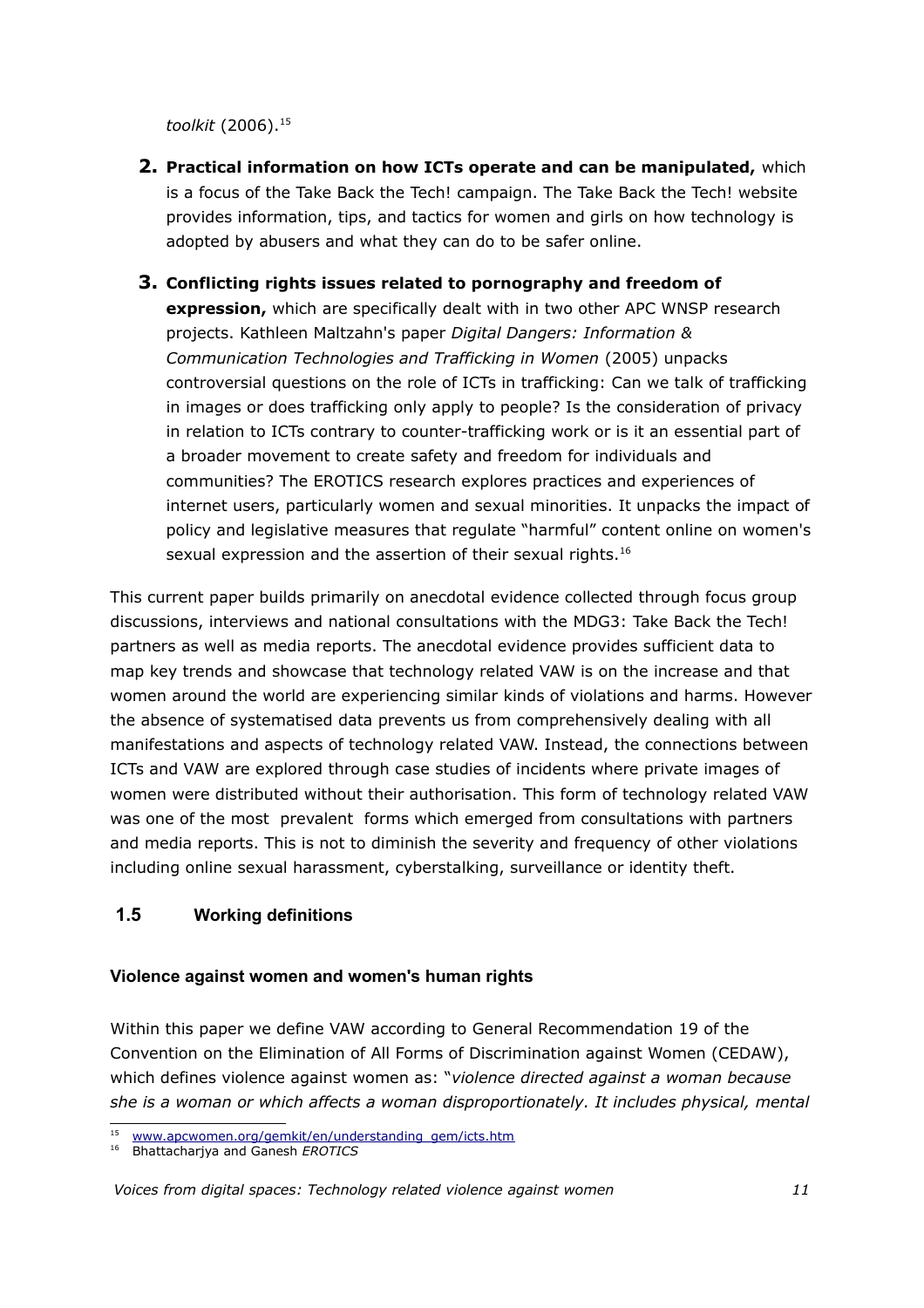*or sexual harm or suffering, threats of such acts, coercion and other deprivations of liberty*."

Article 2 of the CEDAW Declaration further defines VAW according to where and how it takes place:

- Physical, sexual and psychological violence that occurs in the family (battering, sexual abuse of female children, dowry-related violence and early marriage, marital rape, non-spousal violence, and violence related to exploitation).
- Physical, sexual and psychological violence that occurs within the general community (rape, sexual abuse; sexual harassment and intimidation at work, in educational institutions and other places; trafficking in women and forced prostitution; pornography; violence against women migrant workers).
- Physical, sexual and psychological violence perpetrated or condoned by the state, wherever it occurs (custodial violence against women, violence against women in situations of armed conflict, violence against refugee and displaced women).

CEDAW also recognises VAW as a form of discrimination that prevents women from enjoying other human rights and fundamental freedoms.

## **Victims or survivors?**

When working on violence against women the terms "victim" or "survivor" fuels an ongoing debate. Some avoid using the term "victim" arguing that it implies passivity and vulnerability and fails to recognise women's resilience and agency. For others the term "survivor" is problematic because it denies the victimisation experienced by women who have been the target of violent crime.<sup>[17](#page-11-0)</sup> In this study, the term "victim/survivor" will be predominantly used. As explained by Kate Ravenscroft one experience does not come without the other:

*Taking an experience of submission, brutality and suffering and turning it into the site of empowerment is no small task, even if it is, literally, a meaning of survival. I suppose that this is what 'victim/survivor' means, the importance of maintaining both terms, of linking them to describe this life. One does not come without the other, one does not outweigh the other, one does not replace the other. Rather, they are the conditions, the competing realities of a post-rape existence.[18](#page-11-1)*

<span id="page-11-0"></span><sup>17</sup> United Nations General Assembly *In-depth study on all forms of violence against women: report of the Secretary-General* (UNGASS, July 2006) [www.unhcr.org/refworld/docid/484e58702.html](http://www.unhcr.org/refworld/docid/484e58702.html)

<span id="page-11-1"></span><sup>18</sup> Kate Ravenscroft "What does victim/survivor mean anyway?" (*16 Impacts of Sexual Assault,* 1 February 2011) *[16impacts.wordpress.com/2011/02/01/what-does-victimsurvivor-mean-anyway/](https://16impacts.wordpress.com/2011/02/01/what-does-victimsurvivor-mean-anyway/)*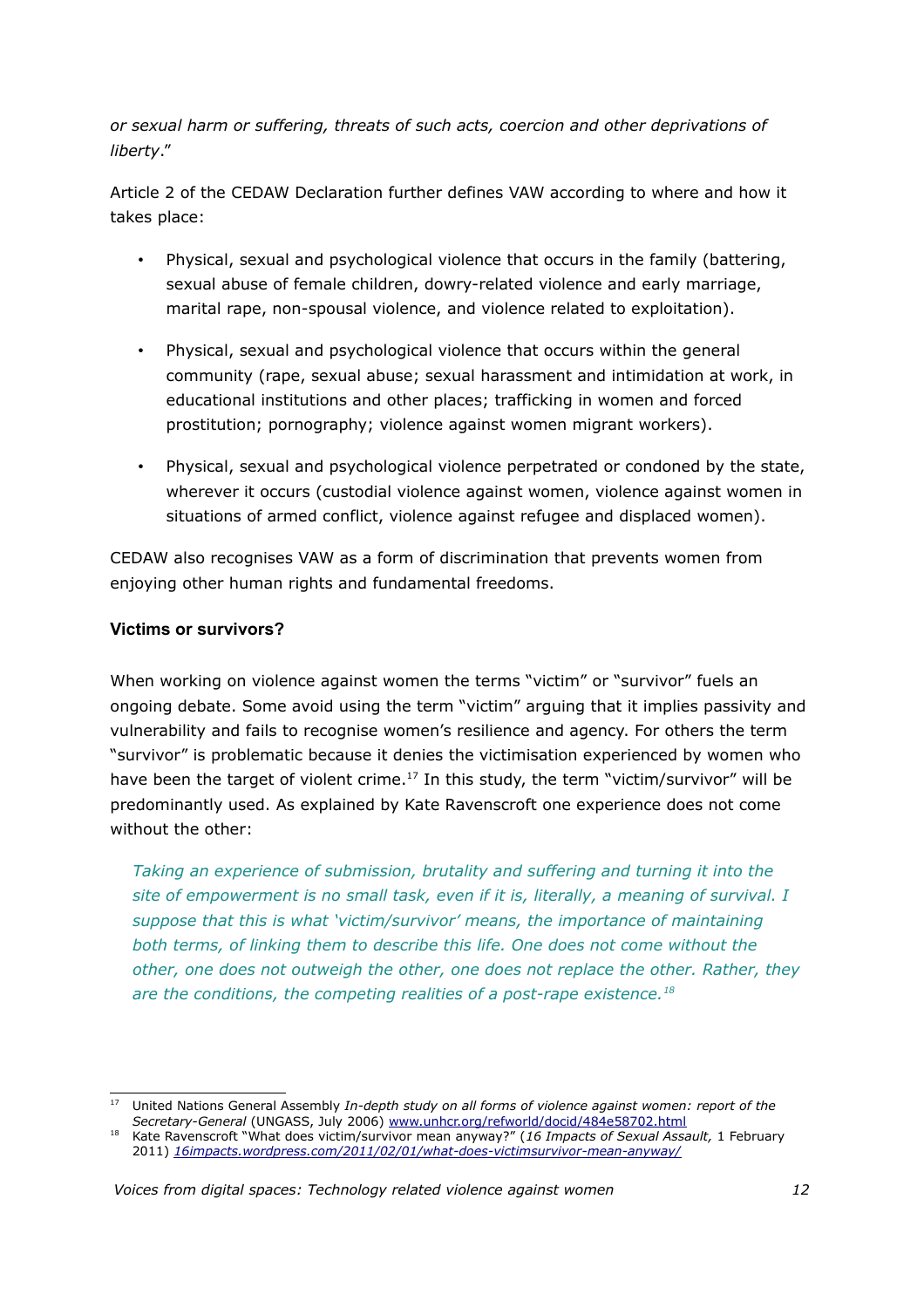# **Information and communication technologies**

Information communication technology (ICT), refers to a range of technologies that people use to share, distribute and gather information, and communicate. ICTs can be grouped into three categories:

- Information technology refers to computers which have become indispensable in modern societies
- Telecommunication technologies including telephones (with fax) and the broadcasting of radio and television, often through satellites
- Networking technologies such as the internet, mobile phone technology, voice over IP telephony (VoIP), satellite communications.<sup>[19](#page-12-0)</sup>

This paper focuses on VAW facilitated through information and networking technologies, namely the internet and to a lesser extent mobile phones. In the case of mobile phones additional research is needed, especially in relation to policy implications.

ICTs are tools shaped by people with specific interests. Similarly the spaces and content we create online reflect the power relationships that prevail offline.

The paper *Cultivating violence through technology?* ([20](#page-12-1)05),<sup>20</sup> uses the following theoretical framework to examine ICTs and their impact on gender relations and VAW:

### •Representation

ICTs are used to disseminate representations of "culture" and social relations. These images reinforce notions of "difference" between men and women by normalising stereotypes of gender roles as reality.

However this dynamic is not straightforward or simple, as cultures are not homogeneous or static. The increased diversity of content producers on the internet allows for an array of representations that affect gender relations in complex ways. The strands of gender, sexual, cultural and racial discourses communicated through ICTs must be unravelled to assess their role in affecting culture and norms.

### •Communication

The speed, vastness and relative ease of use of especially "new" ICTs, reduces distance and time in communication. ICTs allow victims/survivors of VAW to seek information and assistance, but can also endanger victims/survivors if utilised without an understanding of their dimensions.

Organisations have utilised ICTs to network across great distances and mobilise

<span id="page-12-0"></span><sup>19</sup>  [www.apc.org/en/glossary/term/259](http://www.apc.org/en/glossary/term/259)

<span id="page-12-1"></span>Jac sm Kee *Cultivating violence through technology?* [www.genderit.org/sites/default/upload/VAW\\_ICT\\_EN.pdf](http://www.genderit.org/sites/default/upload/VAW_ICT_EN.pdf)

*Voices from digital spaces: Technology related violence against women 13*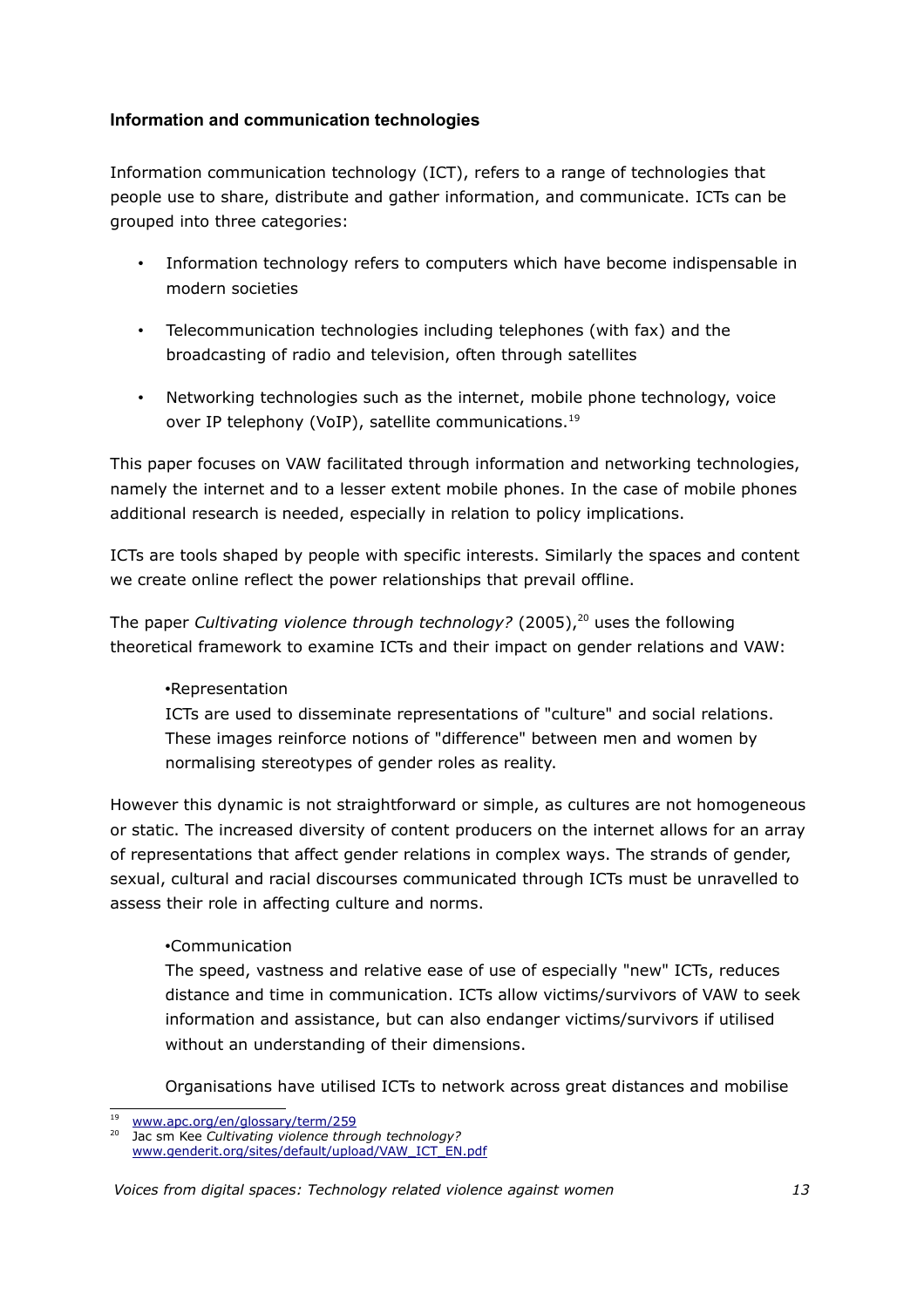immediate action on urgent situations of VAW. By examining how ICTs have been employed, women's movements can shape stronger connections with a greater understanding of the potential and limitations of these tools.

We will use this framework to further unpack the relationship between ICTs and VAW.

# **Internet rights**

ICTs affect the capacity of people to completely enjoy the rights and fundamental freedoms, to which all humans are entitled. These rights are enshrined in the United Nations Universal Declaration on Human Rights and subsequent international human rights treaties, regional human rights instruments and national constitutions. Human rights are both rights and obligations,and are: universal (apply to everyone, everywhere), equal (non-discrimination is a cross-cutting principle), inalienable (it is impossible for anyone to take them away) and interdependent and indivisible (the deprivation of one right adversely affects the others). APC also recognises that human rights are not static and continue to evolve. $21$ 

The internet rights movement seeks to extend traditional human rights to information society. They argue that in a world increasingly mediated by technology, the right access information technology and use it for communication, is essential to guarantee other human rights.<sup>[22](#page-13-1)</sup> In his recent report<sup>[23](#page-13-2)</sup> the UN Special Rapporteur on Freedom of Expression argues that:

 "the right to freedom of opinion and expression is as much a fundamental right on its own accord as it is an 'enabler' of other rights, including economic, social and cultural rights" (para 20 and 22) and "the internet has become a key means by which individuals can exercise their right to freedom of opinion and expression".

During 2001-2002, APC members and partner organisations developed the APC Internet Rights Charter $24$ , which recognises that the internet is a global public space that must be open, affordable and accessible to all<sup>[25](#page-13-4)</sup>.

The APC Internet Rights Charter contends that the internet can only be a tool to empower people if key rights are recognised, protected and respected. This includes the rights to:

• Affordable, fast and easy access to the internet

<span id="page-13-0"></span><sup>&</sup>lt;sup>21</sup> [www.genderit.org/glossary/term/1275](http://www.genderit.org/glossary/term/1275)

<span id="page-13-1"></span><sup>22</sup> [www.genderit.org/glossary/term/768](http://www.genderit.org/glossary/term/768)

<span id="page-13-2"></span><sup>23</sup> Frank La Rue *Report of the Special Rapporteur on the promotion and protection of the right to freedom of opinion and expression* (United Nations Human Rights Council, May 2011) [www2.ohchr.org/english/bodies/hrcouncil/docs/17session/A.HRC.17.27\\_en.pdf](http://www2.ohchr.org/english/bodies/hrcouncil/docs/17session/A.HRC.17.27_en.pdf)

<span id="page-13-4"></span><span id="page-13-3"></span><sup>24</sup> Association for Progressive Communications *Internet rights charter* (APC, 2006) [www.apc.org/en/node/5677](http://www.apc.org/en/node/5677) <sup>25</sup> The charter was revised in 2006.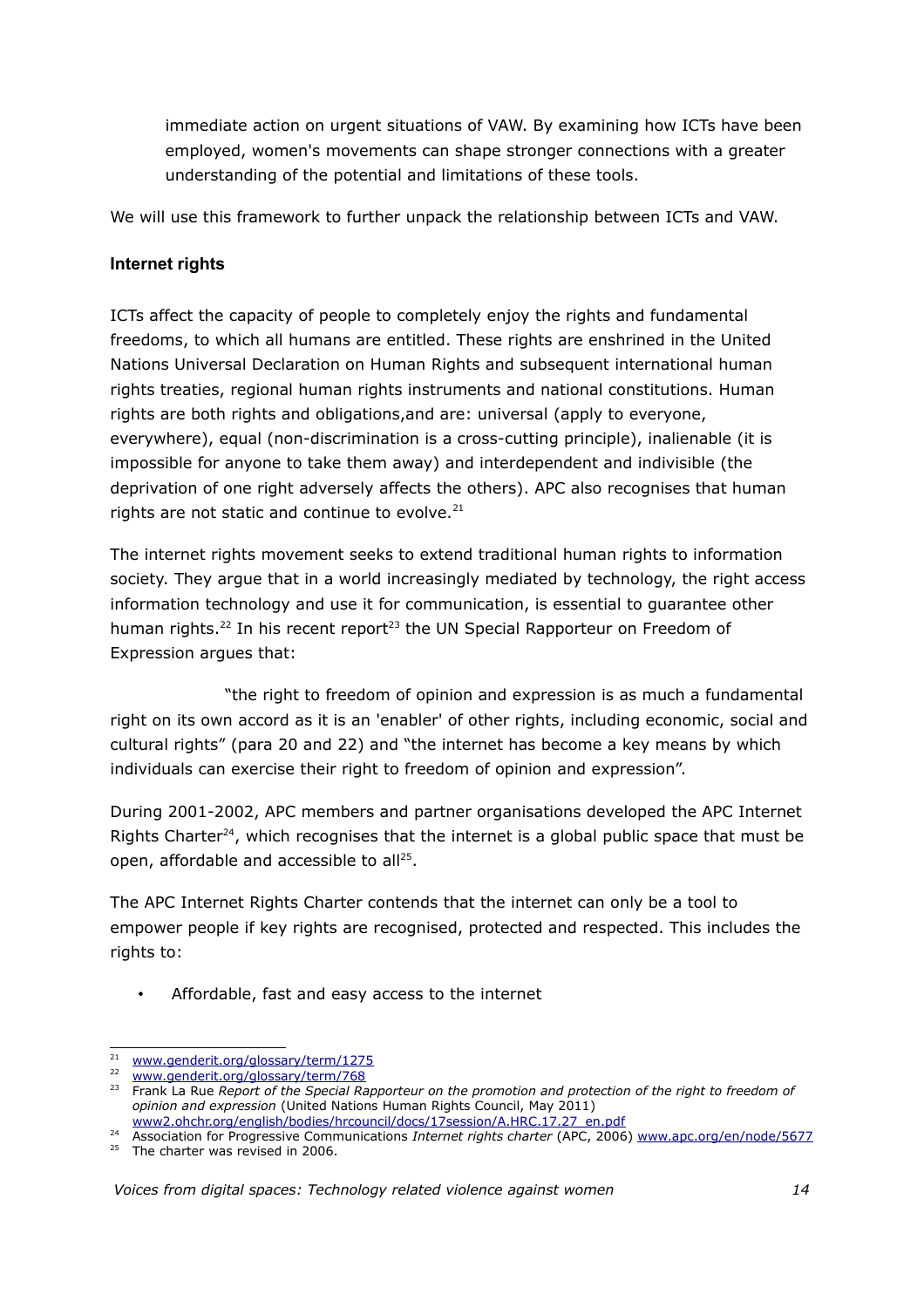- Freedom of expression and freedom from censorship
- Data protection and freedom from surveillance
- Awareness and education, among others.

In 2008, the Dynamic Coalition on Internet Rights and Principles<sup>[26](#page-14-0)</sup> drafted the Charter of Human Rights and Principles for the Internet drawing inspiration from the APC Internet Rights Charter.

# **2. Gender and ICT context**

# **2.1 Gender inequality, women's rights and violence against women**

Women's rights is slowly being realised around the world but not fast and deep enough for these rights to be fulfilled. In 2008, in developing regions, 53% of people living with HIV were women. Inhumane practices such as female genital mutilation and honour killings still happen. In addition unemployment rates are higher for women than men. More than half of all women in the world (53%) work in vulnerable jobs as unpaid family workers and self-employed workers. Furthermore according to UNIFEM's report Gender Justice and the Millennium Development Goals (2010), no region of the world has achieved the MDG critical mass of 30% for women's leadership.<sup>[27](#page-14-1)</sup> Discrimination against women is exacerbated by their social location (e.g. class, nation, geographic location) and bodily attributes (e.g. race, age, physical and intellectual abilities) as outlined by the UN Special Rapporteur on violence against women.<sup>[28](#page-14-2)</sup>

As documented in the frame below, VAW is a universal epidemic. It is normalised and/or institutionalised in cultural practices and acceptable behaviour in many societies. At the same time, it is taboo and often controversial to discuss.<sup>[29](#page-14-3)</sup>

<span id="page-14-0"></span><sup>&</sup>lt;sup>26</sup> To see more: internetrightsandprinciples.org/node/367

<span id="page-14-1"></span><sup>27</sup> UNIFEM *Gender Justice: Key to achieving the Millennium Development Goals* (UNIFEM, 2010) [www.unifem.org/progress/pdfs/MDGBrief-English.pdf](http://www.unifem.org/progress/pdfs/MDGBrief-English.pdf)

<span id="page-14-2"></span><sup>28</sup> Rashida Manjoo *Report of the Special Rapporteur on violence against women, its causes and consequences* (United Nations Human Rights Council, May

<sup>2011</sup>[\)www2.ohchr.org/english/bodies/hrcouncil/docs/17session/A-HRC-17-26.pdf](http://www2.ohchr.org/english/bodies/hrcouncil/docs/17session/A-HRC-17-26.pdf)

<span id="page-14-3"></span><sup>&</sup>lt;sup>29</sup> [www.thepixelproject.net/2010/12/05/its-not-just-domestic-violence-the-beginners-guide-to-16-types-of](http://www.thepixelproject.net/2010/12/05/its-not-just-domestic-violence-the-beginners-guide-to-16-types-of-violence-against-women/)[violence-against-women/](http://www.thepixelproject.net/2010/12/05/its-not-just-domestic-violence-the-beginners-guide-to-16-types-of-violence-against-women/)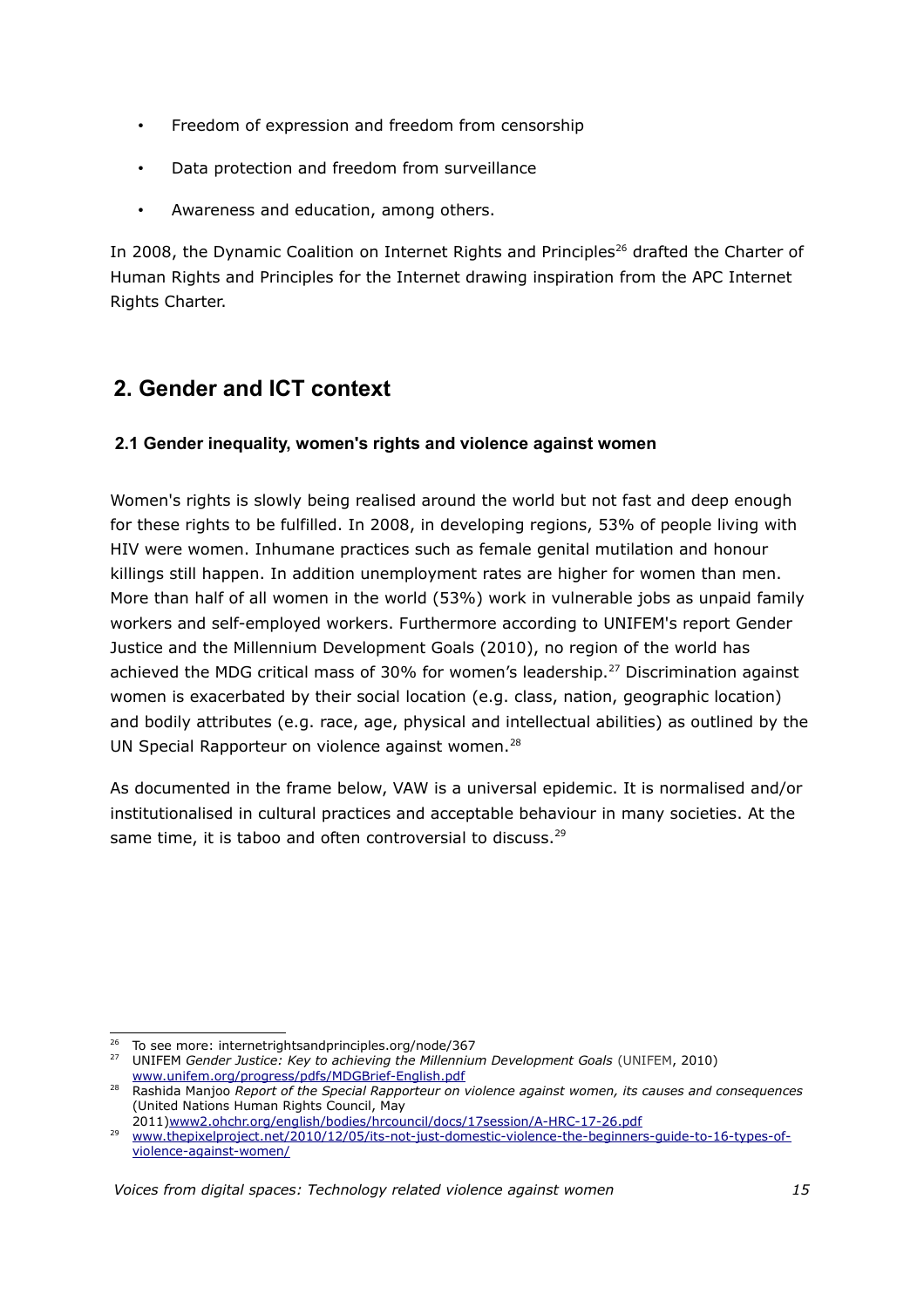*Violence against women in the MDG3: Take Back the Tech! project countries*

In **Uganda**, 24% of women say their first sexual intercourse was against their will and 59% of married women have experienced physical or sexual violence at the hands of their partner.

In **Malaysia**, during the first 6 months of 2006, 1,561 rape cases and 1,349 molestation cases were reported to the police.

In **Argentina**, one woman suffers violence from her partner or her former partner every two and a half days.

In **Pakistan**, 70% of girls are survivors of child sexual abuse and 78% of all abusers are close to victims/survivors.

In **Columbia**, 90 women from conflict zones were sentenced to death without judicial intervention in 2007.

Between 1997 and 2008, almost 50% of all reported VAW cases in **Philippines** were physical injuries and/or wife battering.

A woman is killed every six hours in **South Africa** and intimate partner violence affects one in two women in some parts of the country.

In **Democratic Republic of Congo** women and girls as young as five years old, survive sexual abuse and slavery, rape, humiliation, forced pregnancy and are exposed to sexually transmitted diseases such as HIV/AIDS.

Sexual violence is at the forefront of armed conflict in Congo, mostly carried out by the military and ex-combatants.

In **Mexico**, 67% of women older than fifteen have experienced some kind of violence in the domestic sphere, at school or the workplace.

In **Cambodia**, a national survey revealed that VAW is widely accepted. Only 4,5% of Cambodians agreed that intimate partner violence is both wrongful and a crime.

In **Brazil**, of every 100 of women murdered, 70 are killed at home by their partners.

*Source: Information provided in the national reports for the MDG3: Take Back the Tech! to end violence against women project available at www.genderit.org/archive/resources*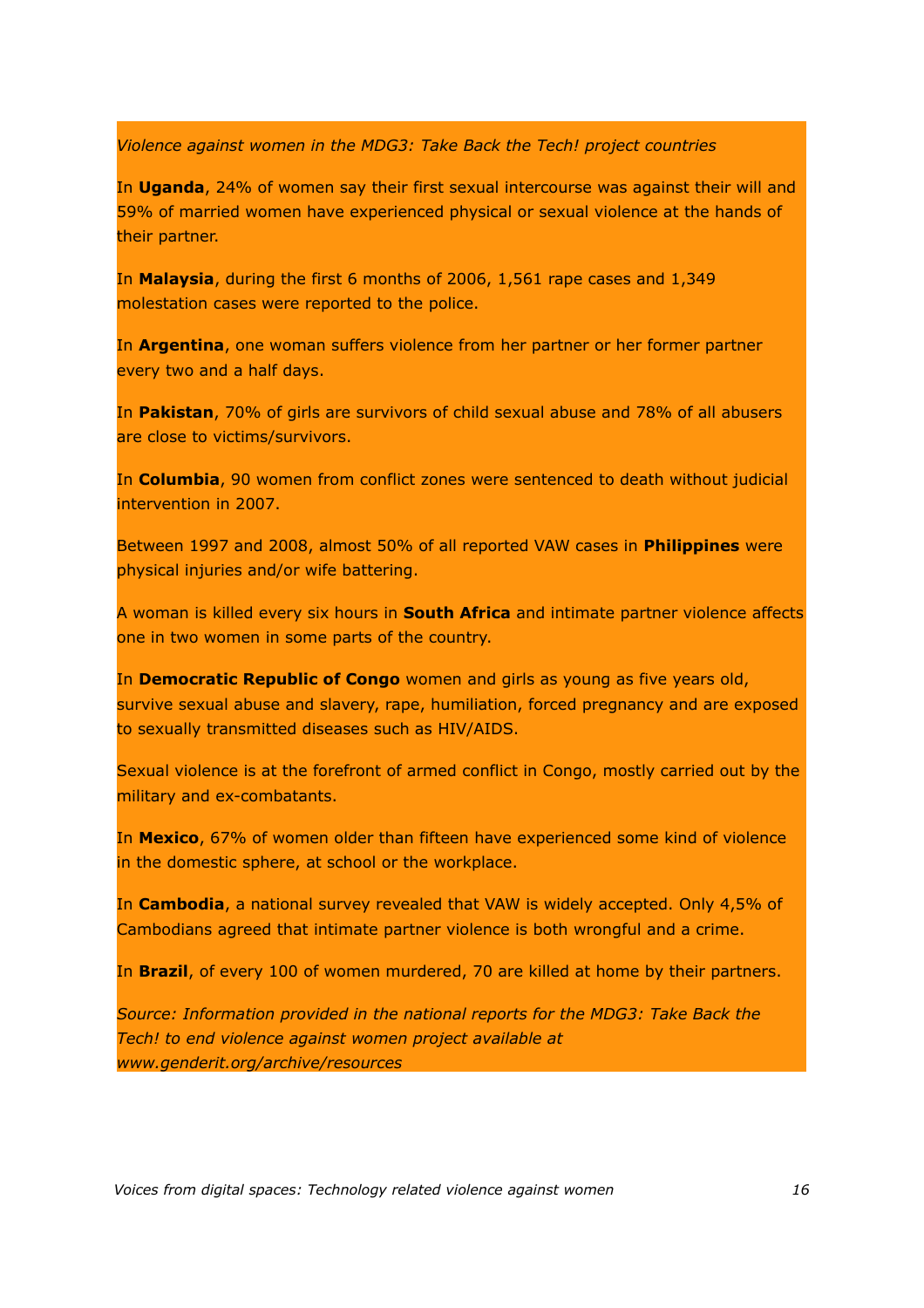There are a wide range of international and regional instruments, including CEDAW that recognise and protect women's rights.<sup>[30](#page-16-0)</sup> Eighty percent of states have ratified four or more of the core human rights treaties and all states have ratified at least one. This includes the twelve focus countries of the MDG3: Take Back the Tech! project.

However this is not always a sign of governments' commitment to make women's rights a reality. In South Africa the implementation of international and regional treaties leaves much to be desired as evidenced by state spending and resource allocations. Furthermore infant and maternal mortality rates in South Africa are comparable with countries at war or experiencing internal armed conflict. $31$ 

Some of the major factors responsible for the limited success of these treaties are: the absence of political will, the lack of consistency between regional and national policies and the inefficiency of regional organisations to properly oversee the core essence of the treaties.

In some of MDG3: Take Back the Tech!'s focus countries there are also gaps in national legislation on VAW:

- Congo does not have a law on violence against women and girls
- In Pakistan there is no law on intimate partner violence and child abuse
- In Democratic Republic of Congo sexual harassment and conjugal rape are neither recognised nor punishable according to the law on sexual violence
- In Malaysia, intimate partner violence is not criminalised and there is no specific legislation to address sexual harassment.<sup>[32](#page-16-2)</sup>

### **2.2 Women and ICTs**

At the Fourth World Conference on Women in Beijing in 1995, $33$  ICTs were recognised as critical for achieving women's empowerment and gender equality. Eight years later, due to the work of gender advocates, the World Summit on the Information Society (WSIS),  $34$ reinforced that the development of ICTs will provide opportunities for women's full and equal participation in all spheres of society.

According to the International Union of Telecommunications, the number of internet users has doubled between 2005 and 2010. However this increase affected developed countries more than developing ones: 71% of people in developed countries are online against only

<span id="page-16-0"></span><sup>&</sup>lt;sup>30</sup> See appendix: International and regional instruments to protect women's rights.

<span id="page-16-1"></span><sup>&</sup>lt;sup>31</sup> Information provided by MDG3: Take Back the Tech! South African partner.

<span id="page-16-2"></span><sup>&</sup>lt;sup>32</sup> See appendix: Predominant kind of violence against women and legislation per country.

<span id="page-16-3"></span><sup>&</sup>lt;sup>33</sup> [www.un.org/womenwatch/daw/beijing/fwcwn.html](http://www.un.org/womenwatch/daw/beijing/fwcwn.html)

<span id="page-16-4"></span><sup>34</sup> [www.itu.int/wsis/index.html](http://www.itu.int/wsis/index.html)

*Voices from digital spaces: Technology related violence against women 17*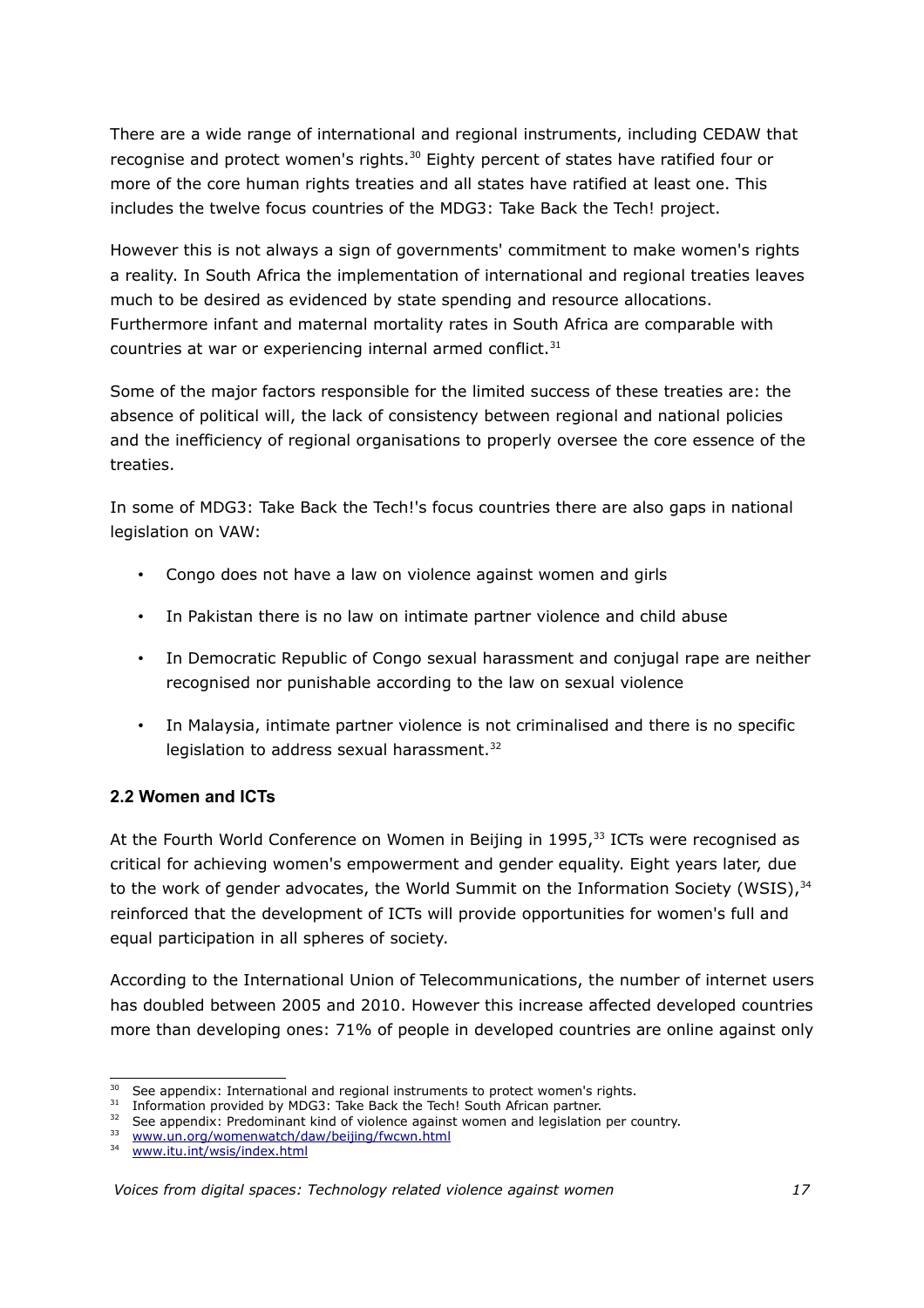21 per cent of people in developing ones. $35$ 



#### Global ICT development, 2000-2010

As a percentage of global internet users, women are still slightly in the minority: nearly 46% of the global web population is female. In developed countries such as in North America, the web population is evenly split. However in Asia Pacific, Africa and Latin America, women are under-represented. The report *Women & Mobile: a global opportunity[36](#page-17-1)* documents that a woman is 21% less likely to own a mobile phone than a man in low and middle income countries.

Women's opportunities to exploit the potential of ICTs is conditioned by many factors and is related to gender discrimination and power relations. This includes: lack of technical infrastructure,

**Gender based digital divide:** In many societies women are the most impoverished with the least access to resources and with little control over decisions that affect their lives. For this reason, women are on the wrong side of the digital divide, with limited access to and control over ICTs. When considering the factors that contribute to these inequalities it is important to understand the ways in which ICTs are allocated between women and men and the different opportunities that exist for men and women with respect to: education, training and skills development, employment and working conditions, content development and access to power structures and decision-making processes. Beyond questions of access to technology and software, other major concerns must be addressed such as the need to break down gender and cultural barriers to women's access to careers in technology, or the absence of women in decision-making structures.

*Source: GenderIT.org*

connection costs, location of public access points, poverty, disability, ethnicity, region, geographic location (i.e. rural/urban), education and computer literacy, age, time availability and gender-based cultural attitudes.

<span id="page-17-0"></span><sup>35</sup>  [www.itu.int/ITU-D/ict/material/FactsFigures2010.pdf.](http://www.itu.int/ITU-D/ict/material/FactsFigures2010.pdf) See also appendix**:** Statistical indicators used to compute the ICT Development Index (IDI) by the MDG3 countries.

<span id="page-17-1"></span><sup>36</sup> GSMA Development Fund *Women & mobile: A global opportunity* (GMSA, 2010) [www.mwomen.org/Research/women-mobile-a-global-opportunity\\_1](http://www.mwomen.org/Research/women-mobile-a-global-opportunity_1)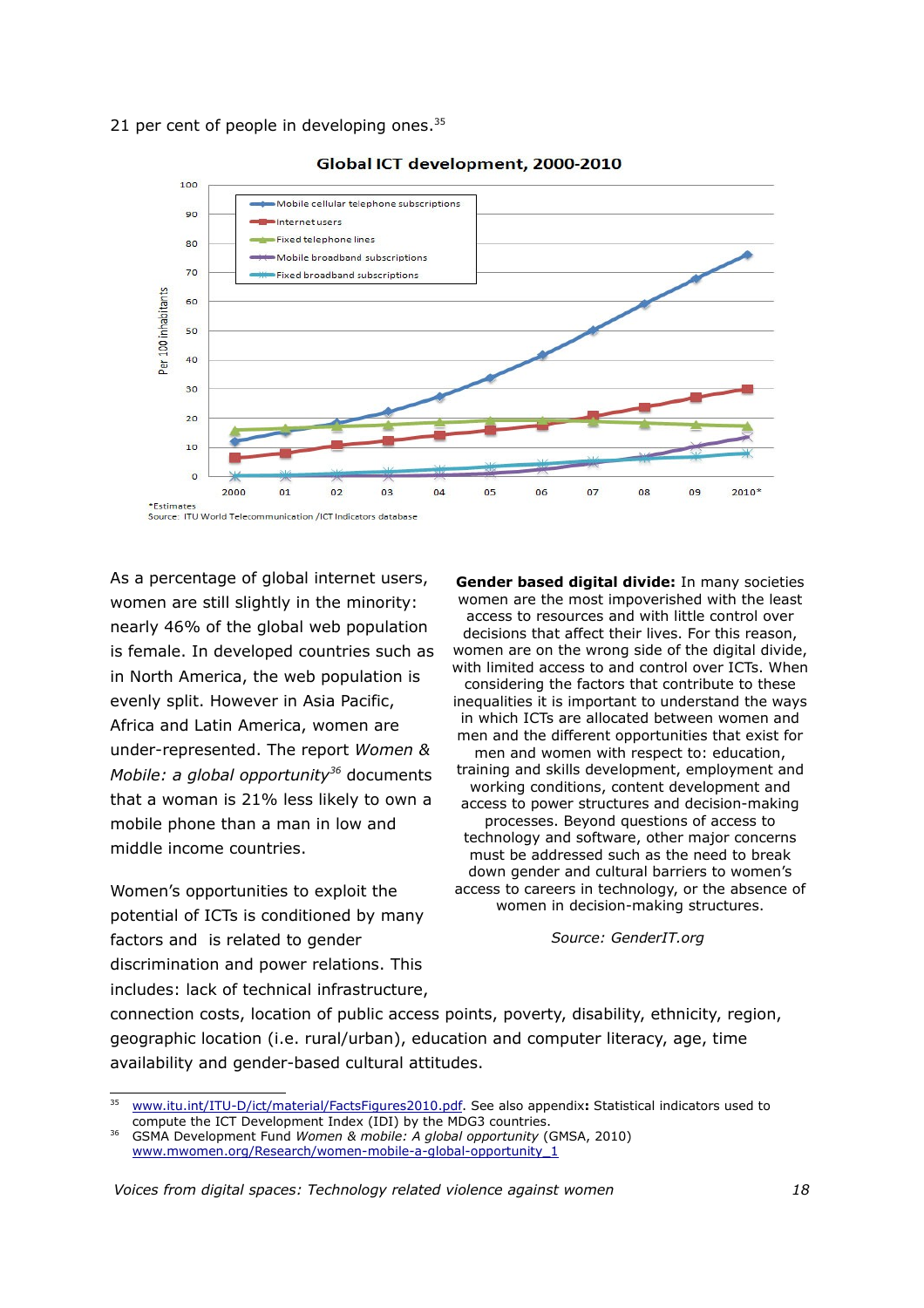The presence of a gender-based digital divide in many developing countries limits women's access to and ability to critically engage with ICTs. In addition many women's rights advocates lack the technical skills, resources and knowledge to engage ICTs as a means of resistance and empowerment. Furthermore ICT policy processes do not include a women's rights approach and it is rare for women to engage politically with these processes.

The information society must be made more inclusive to women. The maturity of information society is determined in part by its defence or neglect of women's rights. This can be assessed based on eight C-parameters: [37](#page-18-0)

- *Connectivity:* How affordable and widespread are ICTs (e.g. PCs, internet access, mobile phones) for women's access? In South Africa, only 10.5% of the population access the internet. Although 51% of those who do access internet are women, access is effectively limited to wealthy women. Mobile phone penetration is much higher, with 80% of the population owning a mobile phone and almost half of them being women.<sup>[38](#page-18-1)</sup>
- *Content:* Is there useful content (foreign and local) for women to use in their daily lives? The 2010 global report *Women on the Web: how women are shaping the internet*, [39](#page-18-2) provides an in-depth analysis of the female internet user. The report shows that women all over the world tweet, share, shop, search—but for their own reasons, in their own way and on their own terms.
- *Community:* Are there online/offline forums where women can discuss VAW and ICTs and other issues concerning their rights and interests?
- *Commerce:* Is there infrastructure (technological, legal) for e-commerce for women, businesses and government? For example in Democratic Republic of Congo, a low percentage of women entrepreneurs and farmers have access to the internet due to the lack of infrastructure in rural areas and the fact that most public access points are in the capital, Kinshasa.
- *Cooperation:* Is there adequate cooperation between citizens, businesses, academics, non-governmental organisations and policy-makers to enable a favourable climate for women to use, develop and improve ICTs?

<span id="page-18-0"></span><sup>37</sup> Adapted from the *8 Cs of information society* in: Alan Alegre and Patricia Borcena *Philippines / Global Information Society Watch* (Foundation for Media Alternatives, 2010), 195-198 [www.giswatch.org/sites/default/files/gisw2010countryphilippines\\_en.pdf](http://www.giswatch.org/sites/default/files/gisw2010countryphilippines_en.pdf)

<span id="page-18-1"></span><sup>38</sup> Shereen Essof *South Africa: Violence against women and information communication technologies* (APC WNSP, 2009)[www.genderit.org/content/south-africa-violence-against-women-and](http://www.genderit.org/content/south-africa-violence-against-women-and-information-communication-technologies)[information-communication-technologies](http://www.genderit.org/content/south-africa-violence-against-women-and-information-communication-technologies)

<span id="page-18-2"></span><sup>39</sup> Linda Boland Abraham, Marie Pauline Mörn and Andrea Vollman *Women on the web: How women are shaping the internet* (comScore Inc, 2010) [www.comscore.com/Press\\_Events/Presentations\\_Whitepapers/2010/Women\\_on\\_the\\_Web\\_How\\_Women\\_are](http://www.comscore.com/Press_Events/Presentations_Whitepapers/2010/Women_on_the_Web_How_Women_are_Shaping_the_Internet) [\\_Shaping\\_the\\_Internet](http://www.comscore.com/Press_Events/Presentations_Whitepapers/2010/Women_on_the_Web_How_Women_are_Shaping_the_Internet)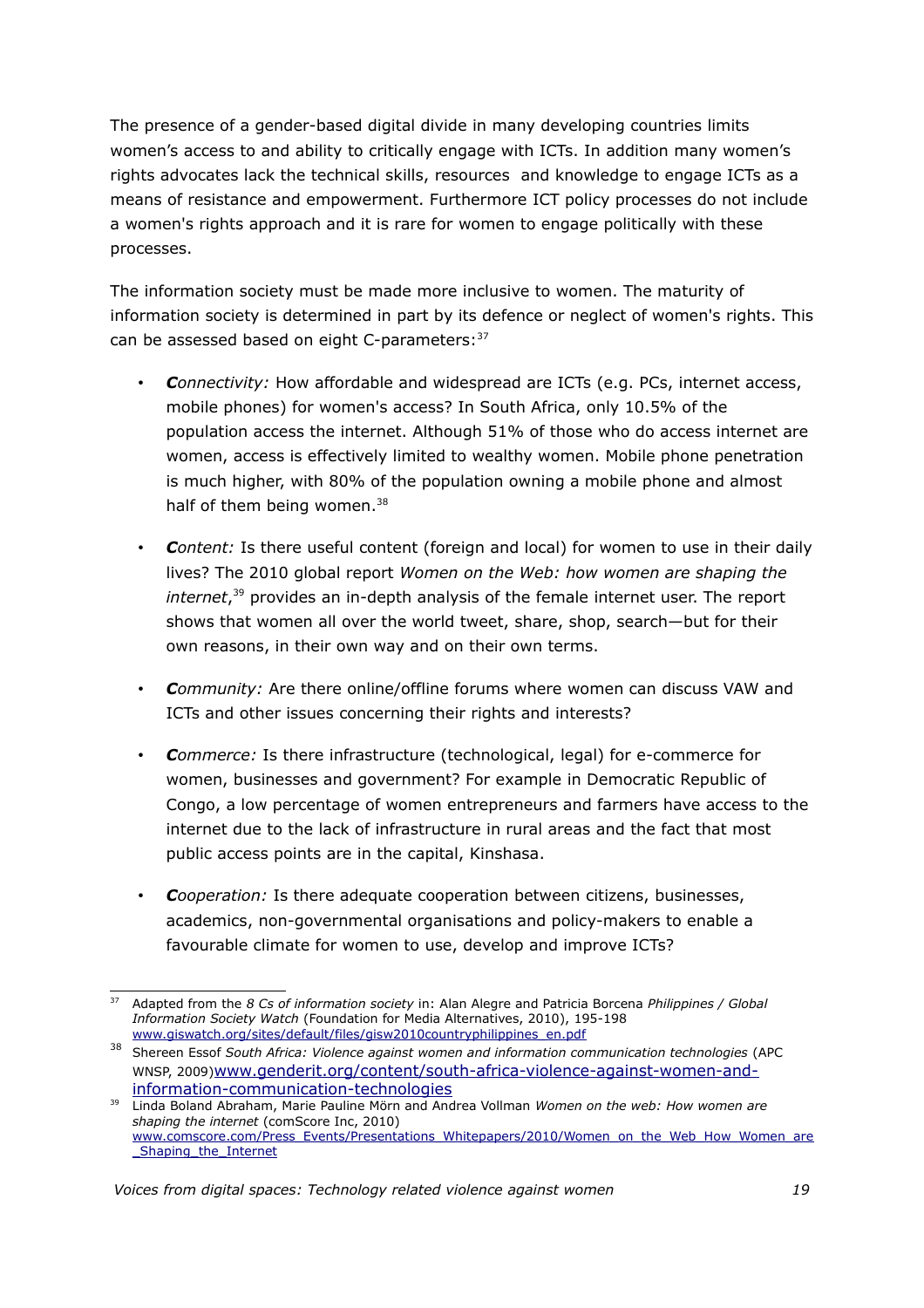- *Capacity:* Do women and their organisations have the human resource capacity (technological, managerial, policy, legal) to effectively harness ICTs for daily use?
- *Capital:* Are there enough financial resources to invest in ICT infrastructure and education that takes into account women's needs? For example in Cambodia, due to the lack of ICT infrastructure, internet is only available at tourist destination cities and provinces at a very high price (USD0.50/hour).<sup>[40](#page-19-0)</sup>
- *Culture:* Is there a forward-looking, open and progressive culture among policymakers, businesses, educators, citizens and the media to open women's access to and control of ICTs? For example in many societies, women and girls are seen as passive users of ICTs, while men and boys are associated with the development of ICTs. In many societies men own and control the use of ICTs. In Pakistan, over twice as many men as women use a mobile phone as their primary access mode.

# **3 How do ICTs connect to VAW?**

It is often said that technologies such as the internet or mobile phones are a doubleedged sword. On the one hand, they can be used to perpetrate VAW. The report of the UN Special Rapporteur on the situation of human rights defenders  $(2010)^{41}$  $(2010)^{41}$  $(2010)^{41}$  noted that threats and death threats are frequently delivered to rights defenders through mobile phones, text messages, or emails. At the same time ICTs are platforms that women can use to demand their right to a life free from violence.

Women & Mobile: a global opportunity,<sup>[42](#page-19-2)</sup> reported that 93% of women felt safer and 85% felt more independent because of their mobile phone. It is not a coincidence then that women's mobile phones are the first personal objects destroyed in attacks by violent intimate partners in Argentina.<sup>[43](#page-19-3)</sup>

The internet and mobile phones also play an invaluable role in highlighting issues concerning VAW. The Public Ministry of Peru for instance, uses the internet to publish the names and photographs of men who have been prosecuted and sentenced for VAW. In

<span id="page-19-0"></span><sup>40</sup> Chim Manavy *Cambodia: Violence against women and information communication technologies* (APC WNSP, 2009) [www.genderit.org/content/cambodia-violence-against-women-and-information-communication](http://www.genderit.org/content/cambodia-violence-against-women-and-information-communication-technologies)[technologies](http://www.genderit.org/content/cambodia-violence-against-women-and-information-communication-technologies)

<span id="page-19-1"></span><sup>41</sup> Margaret Sekaggya *Report of the Special Rapporteur on the situation of human rights defenders* (United Nations, December 2010) [www2.ohchr.org/english/bodies/hrcouncil/docs/16session/A-HRC-16-44.pdf](http://www2.ohchr.org/english/bodies/hrcouncil/docs/16session/A-HRC-16-44.pdf) The report was the first of its kind to focus on the situation of women human rights defenders and drew attention to the risks and violations that they face every day.

<span id="page-19-2"></span><sup>42</sup> GSMA Development Foundation *Women & mobile: A global opportunity* [www.mwomen.org/Research/women-mobile-a-global-opportunity\\_1](http://www.mwomen.org/Research/women-mobile-a-global-opportunity_1)

<span id="page-19-3"></span><sup>43</sup> Cristina Peralta *Argentina: Violence against women and information communication technologies* (APC WNSP, 2009) [www.genderit.org/content/argentina-violence-against-women-and-information](http://www.genderit.org/content/argentina-violence-against-women-and-information-communication-technologies)[communication-technologies](http://www.genderit.org/content/argentina-violence-against-women-and-information-communication-technologies)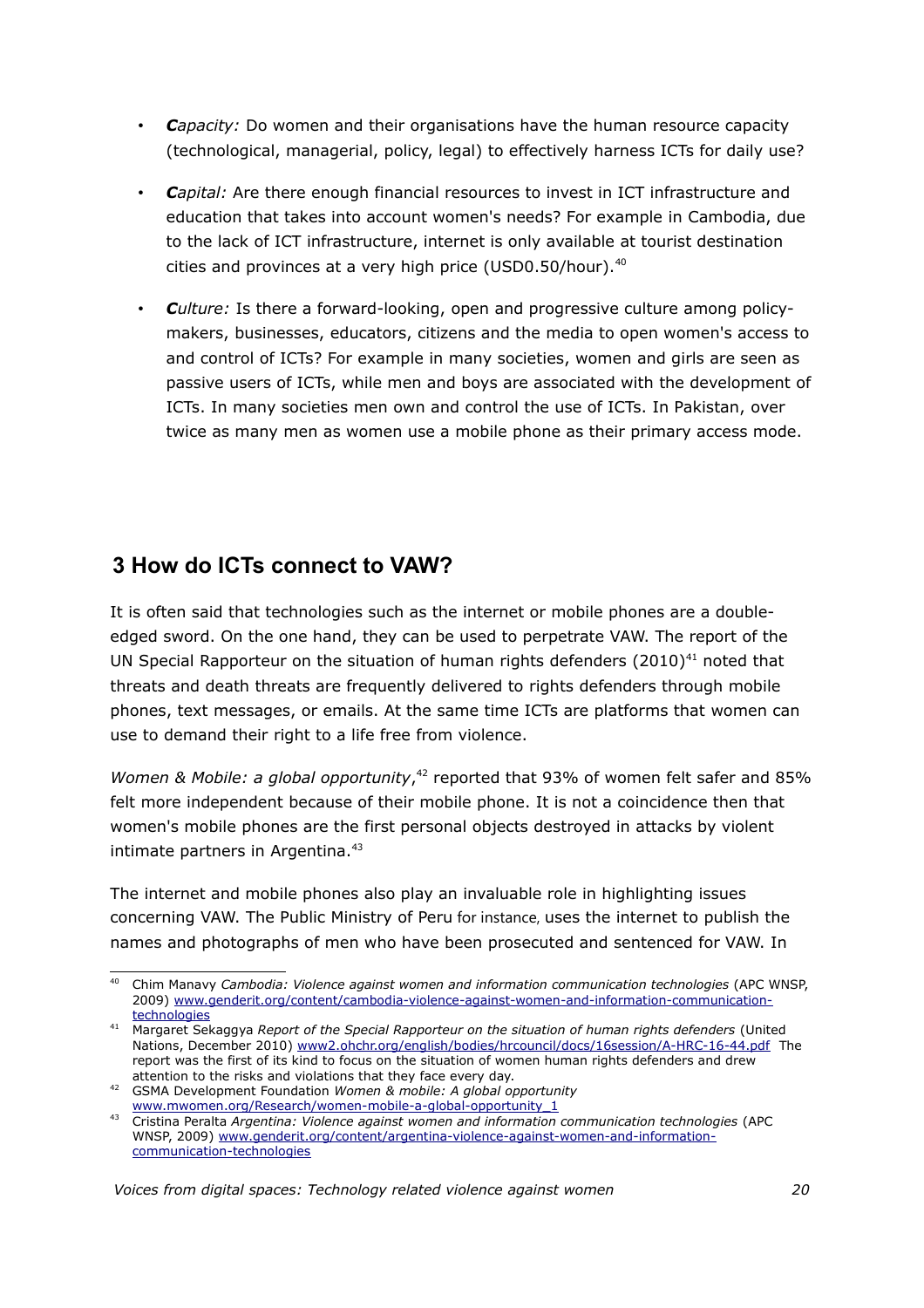Costa Rica, Radio FIRE (Feminist Interactive Radio Endeavour), the first web-based radio, spreads awareness on women's rights. In Brazil the Special Secretariat for Women's Policies, which has ministerial rank, has created an online assistance network on their website to help victims/survivors of VAW.

# **3.1 Manifestations of violence against women in digital world**

Although VAW has its roots in gender inequality in all societies and cultures across the world, the way in which it manifests depends on the specific social, economic, cultural and political context. Consequently different or new forms of VAW may increase or arise when societies undergo demographic, political and economic changes, or social and cultural shifts. This includes when new ICTs enter the scene.<sup>[44](#page-20-0)</sup>

Mostly we equate violence with physical violence, but it can take many different forms. Technology related violence can escalate into physical violence, but more commonly victims/survivors experience sexual, psychological, or economic abuse.

Within the category of technology related VAW, there are differences in the prevalence of violence and how it manifests due to a combination of factors. This includes but is not limited to:

- Who the perpetrators are (e.g. intimate partner, parents, strangers, community, state)
- The technology platform used by perpetrators (e.g. mobile phone, social networking platforms, chatting, email, website, webcam)
- The nature of the violence (e.g. online harassment and stalking, intimate partner violence, culturally justified VAW, sexual assault & rape, violence targeting communities)
- The type of violent act (e.g. threats, blackmail, stealing someone's money or property, identity theft, surveillance of online and/or offline activity, unauthorised recording and/or distribution)
- The harm faced by the victim/survivor (e.g. physical harm, psychological harm, sexual harm, economic harm, or privacy harm)
- The social and bodily characteristics of the victim/survivor (e.g. class, ethnicity, nationality, race, age, or physical and intellectual abilities).

<span id="page-20-0"></span><sup>44</sup> United Nations General Assembly *In-depth study on all forms of violence against women: report of the Secretary-General* [www.unhcr.org/refworld/docid/484e58702.html](http://www.unhcr.org/refworld/docid/484e58702.html)

*Voices from digital spaces: Technology related violence against women 21*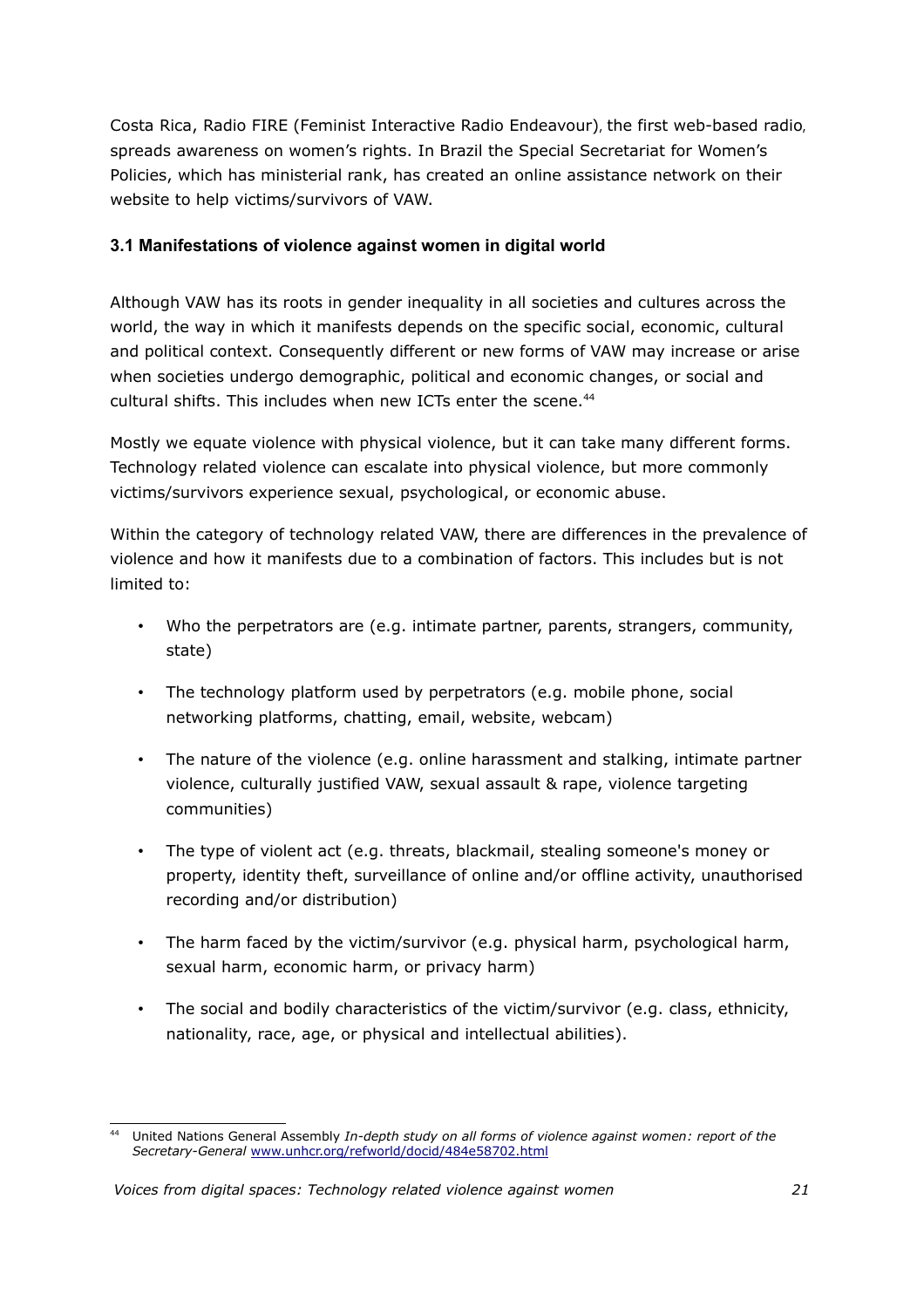MDG3: Take Back the Tech! organises technology related VAW into five broad categories:[45](#page-21-0)

- **Online harassment and cyberstalking,** which constitutes one of the most visible forms of technology related VAW. This ranges from harassing SMS messages and online comments to tracking women's networks, friends, movements and activities through mobile phones, social networking spaces like Orkut and geolocation tools.
- **Intimate partner violence,** where technology is used in acts of violence and abuse in intimate or spousal relationships. For example women are afraid to leave abusive relationships due to threats of disclosure of private and intimate communications by their partners.
- **Culturally justified violence against women,** where culture or religion is used as a reason to justify, ignore or accept acts of VAW, or when technology plays a role in creating a culture of VAW. It can be something as thoughtless as forwarding a sexist joke that supports the idea that women are less valuable than men, to starting a Facebook group that promotes different ways to rape girlfriends.
- **Rape and sexual assault,** where technology is used to track the movement and activities of a victim/survivor, to provide location information or when an act of violence is digitally recorded and distributed. In other cases the internet is used to lure women into situations of sexual assault.
- **Violence targeting communities,** where communities face targeted online attacks and harassment because of their gender, sexual identity or political views. For example, the websites of many women's rights organisations have been hacked because of their stance on gender equality and feminism. Women bloggers who are outspoken about discrimination have also faced overwhelming attacks and messages that aim to disrupt their ability to express themselves online.

The following are the most frequent manifestations of technology related VAW identified by the local partners of MDG3: Take Back the Tech!:

*Mobile text message/incoming calls monitoring*: The misuse of mobile phones for harassment, control, surveillance and stalking of women, especially by their partners, is one of the most outstanding technology related violations registered in many of the countries (Argentina, Congo, Democratic Republic of Congo, Malaysia, Pakistan, Uganda, South Africa). In Uganda in December 2008, within two weeks, there were two reports of men who murdered their wives after accusing the women of receiving love SMSs. In

<span id="page-21-0"></span><sup>45</sup> Association for Progressive Communications Women´s Networking Support Programme "Map it. End it. Take Back the Tech!" GenderIT.org 16 November 2011 [ww.genderit.org/feminist-talk/map-it-end-it-take-back](http://www.genderit.org/feminist-talk/map-it-end-it-take-back-tech)[tech](http://www.genderit.org/feminist-talk/map-it-end-it-take-back-tech)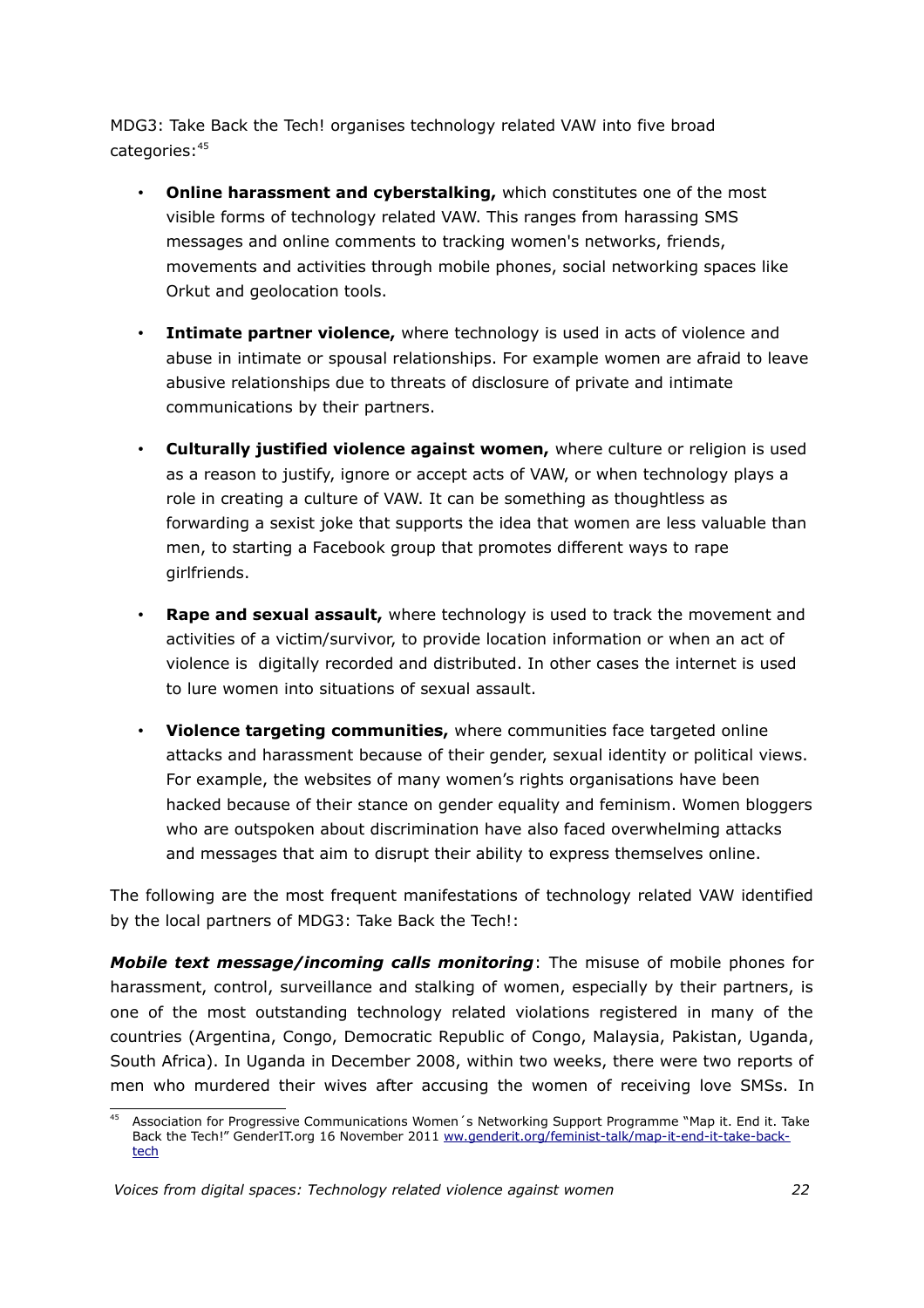Democratic Republic of Congo, the discovery of SMSs and calls from other males is often cited as a reason for men battering women. In Pakistan, Congo and Uganda, women often acquire two or more SIM cards to protect their privacy.

*Intimate photos and video blackmail:* In many cases around the world, husbands or partners use intimate video clips or photographs of their women partners to blackmail, dominate and control them. This often results in women being trapped in violent relationships. Revenge, shaming and financial interest are other motivations for this kind of violence.

*Mobile phone tracking*: The mobile phone network can be used to locate phone users. In many countries, mobile service providers offer tracking services to clients. In addition smart phones have an automatic geo-tagging function enabled by GPS locator technology. This means that information sent by a mobile phone user can reveal her exact location. For example the technology can locate where pictures posted online from a mobile phone were taken.<sup>[46](#page-22-0)</sup> In Cambodia, it is very common for men to violate their female partners' privacy rights through tracking and controlling, using GPS and spyware devices.

*Email account control:* Email account control is another common form of intimate partner violence. In Democratic Republic of Congo and Congo men commonly set up email accounts for women and keep their password details. In Philippines, most of these violations fall under the general classification of identity theft or phishing, which are not necessarily VAW related.

**Persistent mobile calls from strangers**: This is one of the most common forms of online harassment or cyberstalking. "*Cyberstalking includes (repeatedly) sending threats or false accusations via email or mobile phone, making threatening or false posts on websites, stealing a person's identity or data or spying and monitoring a person's computer and internet use*".[47](#page-22-1) An APC survey in Pakistan in 2009 revealed that one in ten women received harassing and threatening calls and messages from strangers on their mobile phones.

*Manipulating photographic images:* This form of online harassment involves the distortion of real photographic images of women into pornographic ones which are posted online. They are usually accompanied by personal data such as a personal telephone number.

*Unauthorised use of personal videos/images/photographs:* In Democratic Republic of Congo, many men film their female partners nude and transmit these images to their friends. In Philippines, the circulation of illicit recordings of private and intimate

<span id="page-22-0"></span><sup>46</sup>  [icanstalku.com/](http://icanstalku.com/)

<span id="page-22-1"></span><sup>47</sup> Association for Progressive Communications Women´s Networking Support Programme *Cyberstalking. How to stay safe and protect yourself online* (APC WNSP, 2011) [www.apc.org/en/system/files/CyberstalkingFactSheet.pdf](http://www.apc.org/en/system/files/CyberstalkingFactSheet.pdf)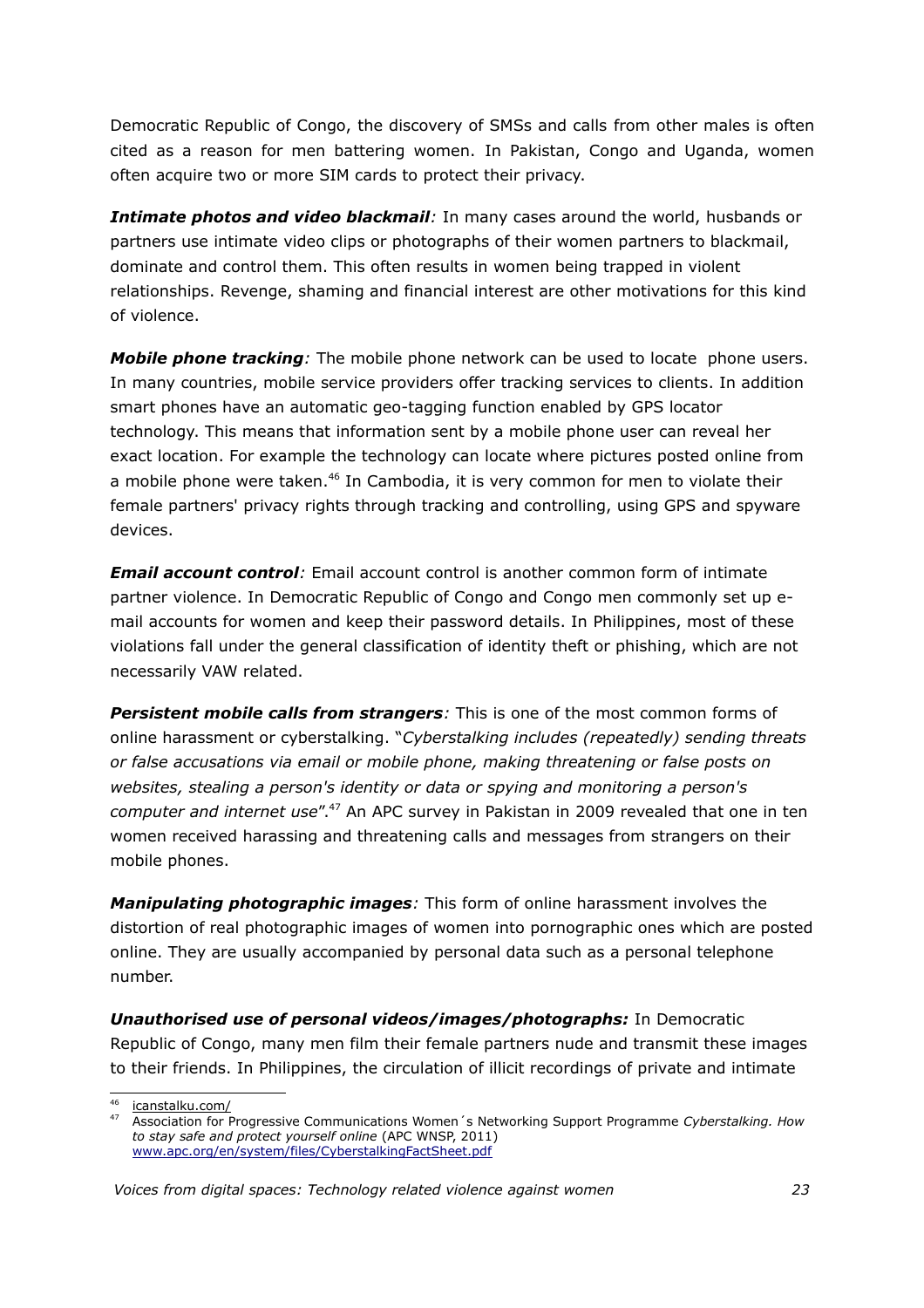activities, such as sex-videos, via mobile phones and the internet is strikingly high.

*Use of the internet to recruit victims of fake online offers:* Many websites advertise fake marriage, work or study opportunities to attract women into forced marriages. In Colombia and Argentina a study found that a small percentage of missing girls had been contacted by unknown people via chat or Facebook before disappearing. In Philippines, online mail-order bride services and social networking sites are common means of recruitment for victims/survivors of human trafficking.

*Violation of passwords:* Passwords protect unwanted people from accessing private information. Weak passwords for computers, email accounts, instant messaging applications and mobile phones can be guessed by abusive partners and enable them to access private information.

*Listening to and recording mobile phone conversations:* Some electronic listening devices can be used to listen to private conversations from a distance.

*Keeping track of web-browsing:* Web browsers record the history of a user's navigation activities on the internet. In cases of domestic violence, abusers use webbrowser histories to track and monitor victims/survivors' online activities, such as looking for legal assistance or shelter.

*Fraudulent postings and advertisements:* False postings to popular websites have led to violent attacks and harassment of women. In the USA, a woman was raped by a stranger who said he was answering her Craigslist advert. The survivor's ex-partner had posted an advertisement in her name stating that she was looking for a man to fulfil her rape fantasy. In this case, the ex-boyfriend and the man who raped her were both charged with sexual assault.<sup>[48](#page-23-0)</sup>

*Impersonating someone in instant messaging applications:* Impersonation is a way of monitoring another person's activities and getting information about that person from her online contacts.

The next table illustrates the prevalence of eight types of technology related VAW as rated by the country partners in the twelve MDG3 countries. The local partners were asked to score each of the forms of VAW, from one (least common) to ten (most common), based on their experience, research and observation of national mass media. The data are only figurative and cannot be used as a statistical source.

# **Table: Main types of technology-related VAW in the MD3 project countries**

<span id="page-23-0"></span><sup>48</sup> Association for Progressive Communications Women´s Networking Support Program *How technology is being used to perpetrate violence against women – and to fight it* (APC, 2010) [www.apc.org/es/node/11452](http://www.apc.org/es/node/11452)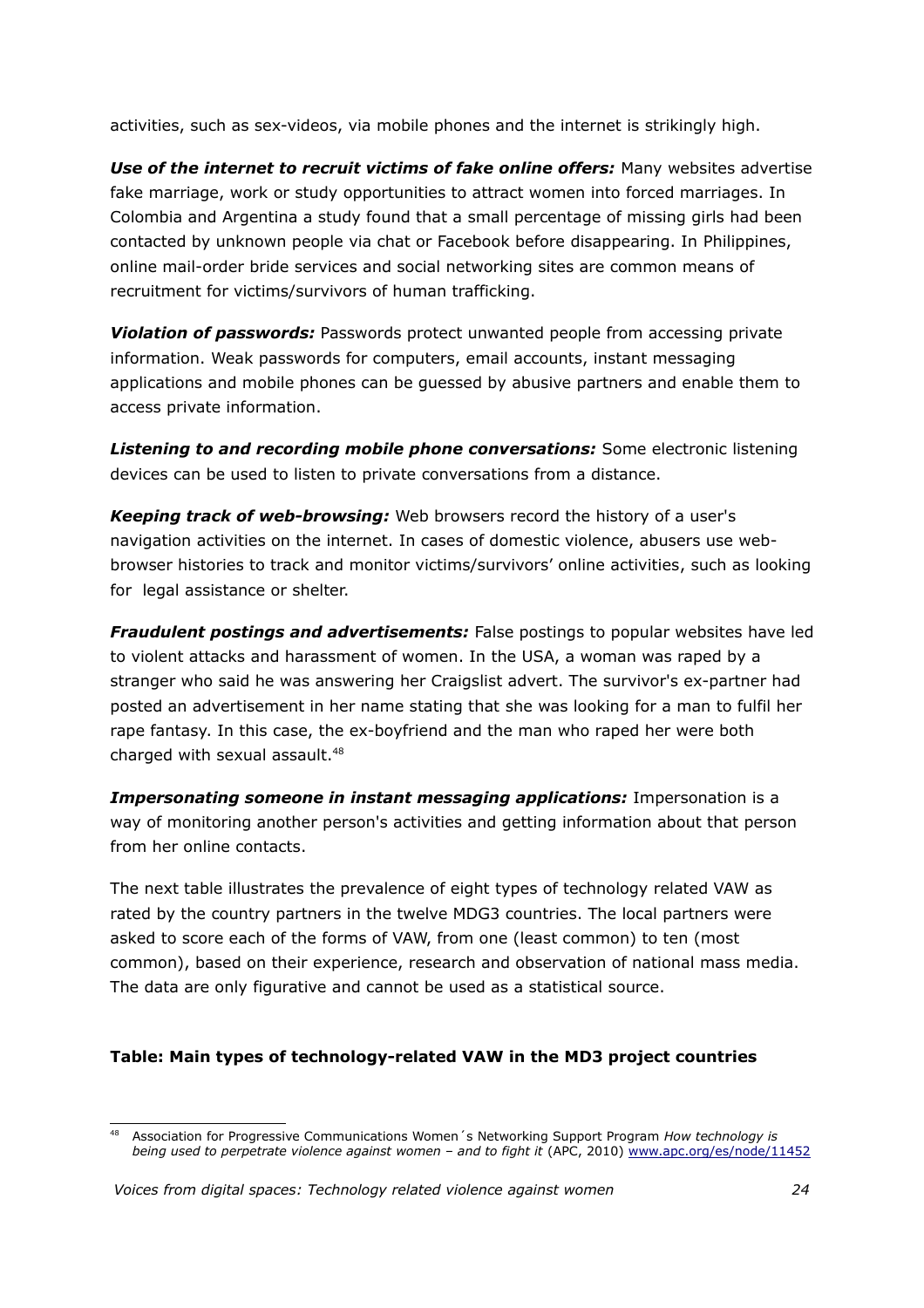| <b>Most</b><br>common<br>types of<br><b>VAW</b><br>mediated<br>through<br><b>ICT</b> per<br>country | <b>Mobile</b><br>text<br>message<br>/incomi<br>ng calls<br>monitori<br>ng | <b>Intimate</b><br>photos<br>and video<br><b>blackmail</b> | <b>Mobile</b><br>phone<br>tracking | <b>Email</b><br>account<br>control | <b>Persisten</b><br>t mobile<br>calls from<br><b>strangers</b> | <b>Manipulat</b><br>ing<br>photogra<br>phic<br><b>images</b> | <b>Commerc</b><br>ialising<br>private<br>home<br>videos/i<br>mages/p<br>hotograp<br>hs | Use of<br>the<br>internet<br>to recruit<br>victims of<br>fake<br>online<br><b>offers</b> |
|-----------------------------------------------------------------------------------------------------|---------------------------------------------------------------------------|------------------------------------------------------------|------------------------------------|------------------------------------|----------------------------------------------------------------|--------------------------------------------------------------|----------------------------------------------------------------------------------------|------------------------------------------------------------------------------------------|
| <b>Argentina</b>                                                                                    | 10                                                                        | 8                                                          | 10                                 | 5                                  | $\overline{3}$                                                 | 6                                                            | $\overline{7}$                                                                         | 10                                                                                       |
| <b>Brazil</b>                                                                                       | 6                                                                         | 8                                                          | 3                                  | 10                                 | $\overline{2}$                                                 | 8                                                            | 8                                                                                      | $\overline{7}$                                                                           |
| <b>Colombia</b>                                                                                     | 10                                                                        | $\overline{4}$                                             | $\overline{9}$                     | $\overline{4}$                     | 2                                                              | 3                                                            | 10                                                                                     | 10                                                                                       |
| <b>Cambodia</b>                                                                                     | $\mathbf{1}$                                                              | $\mathbf{1}$                                               | $\overline{2}$                     | $\overline{4}$                     | $\mathbf{0}$                                                   | $\overline{2}$                                               | 3                                                                                      | $\mathbf{1}$                                                                             |
| <b>Congo</b>                                                                                        | 10                                                                        | $\overline{4}$                                             | $\mathbf{1}$                       | 5                                  | $\overline{4}$                                                 | $\mathbf{1}$                                                 | $\mathbf{1}$                                                                           | $\overline{7}$                                                                           |
| <b>DRCongo</b>                                                                                      | 10                                                                        | 5                                                          | $\Omega$                           | 6                                  | $\overline{4}$                                                 | $\overline{7}$                                               | $\Omega$                                                                               | 8                                                                                        |
| <b>Malaysia</b>                                                                                     | 5                                                                         | $\overline{4}$                                             | 3                                  | $\overline{4}$                     | 3                                                              | 3                                                            | $\mathbf{0}$                                                                           | 3                                                                                        |
| <b>Mexico</b>                                                                                       | 10                                                                        | 10                                                         | $\mathbf{1}$                       | 8                                  | $\overline{4}$                                                 | $\overline{4}$                                               | 6                                                                                      | 6                                                                                        |
| <b>Pakistan</b>                                                                                     | $\overline{7}$                                                            | $\overline{7}$                                             | $\mathbf{1}$                       | 6                                  | 10                                                             | $\overline{9}$                                               | 8                                                                                      | 3                                                                                        |
| <b>Philippines</b>                                                                                  | 9                                                                         | 10                                                         | $\overline{7}$                     | 8                                  | $\overline{7}$                                                 | 9                                                            | $\overline{9}$                                                                         | 10                                                                                       |
| <b>South</b><br><b>Africa</b>                                                                       | 9                                                                         | $\overline{4}$                                             | 5                                  | 3                                  | 8                                                              | 6                                                            | $\overline{7}$                                                                         | 10                                                                                       |
| <b>Uganda</b>                                                                                       | 10                                                                        | $\Omega$                                                   | $\overline{9}$                     | $\mathbf{1}$                       | 8                                                              | $\overline{2}$                                               | $\mathbf{1}$                                                                           | 5                                                                                        |
| <b>Total</b><br>score                                                                               | 97                                                                        | 65                                                         | 51                                 | 64                                 | 55                                                             | 60                                                           | 60                                                                                     | 80                                                                                       |

*Source: Developed by the MDG3: Take Back the Tech! to end violence against women project team, based on anecdotal evidence, national mass media observation and project-framed research.* 

In 2010, the MDG3 local partner in Malaysia, Persatuan Kesedaran Komuniti, Selangor (PKKS – Empower), undertook a survey on the interconnections between VAW and ICTs in the country. The survey documented the details of violations suffered by 54 respondents, male and female, through mobile phone, email, blog, video and social networking platforms.[49](#page-24-0)

The survey found that females between the ages of fifteen to twenty years old were most vulnerable to these violations. Most violations targeting females took place through mobile phones via SMS, and less frequently by emails. Among young people, Facebook was the next most frequently used platform to perpetrate violence which usually composed of threats accompanied by nude photos, sexist remarks, sexual messages, and the unauthorised distribution of personal photos. Teenage girls suffered violence primarily from their friends and unknown others (i.e. not colleagues, girlfriends/boyfriends, spouses and other social networking contacts). For the group between twenty and thirty

<span id="page-24-0"></span>The survey was done online through the social networking website, Facebook and through the distribution of survey forms among college students. The respondents (42 females and 12 males) came from multi-ethnic backgrounds and from the age groups: 15-20; 21-30; 31-40; 41-50; 51-60. Malays formed the highest number of respondents (43%), followed by Chinese (24%) and Indians (19%). The other ethnic groups were Punjabis, Sikhs and Sinhalese. Four respondents did not include their ethnic backgrounds.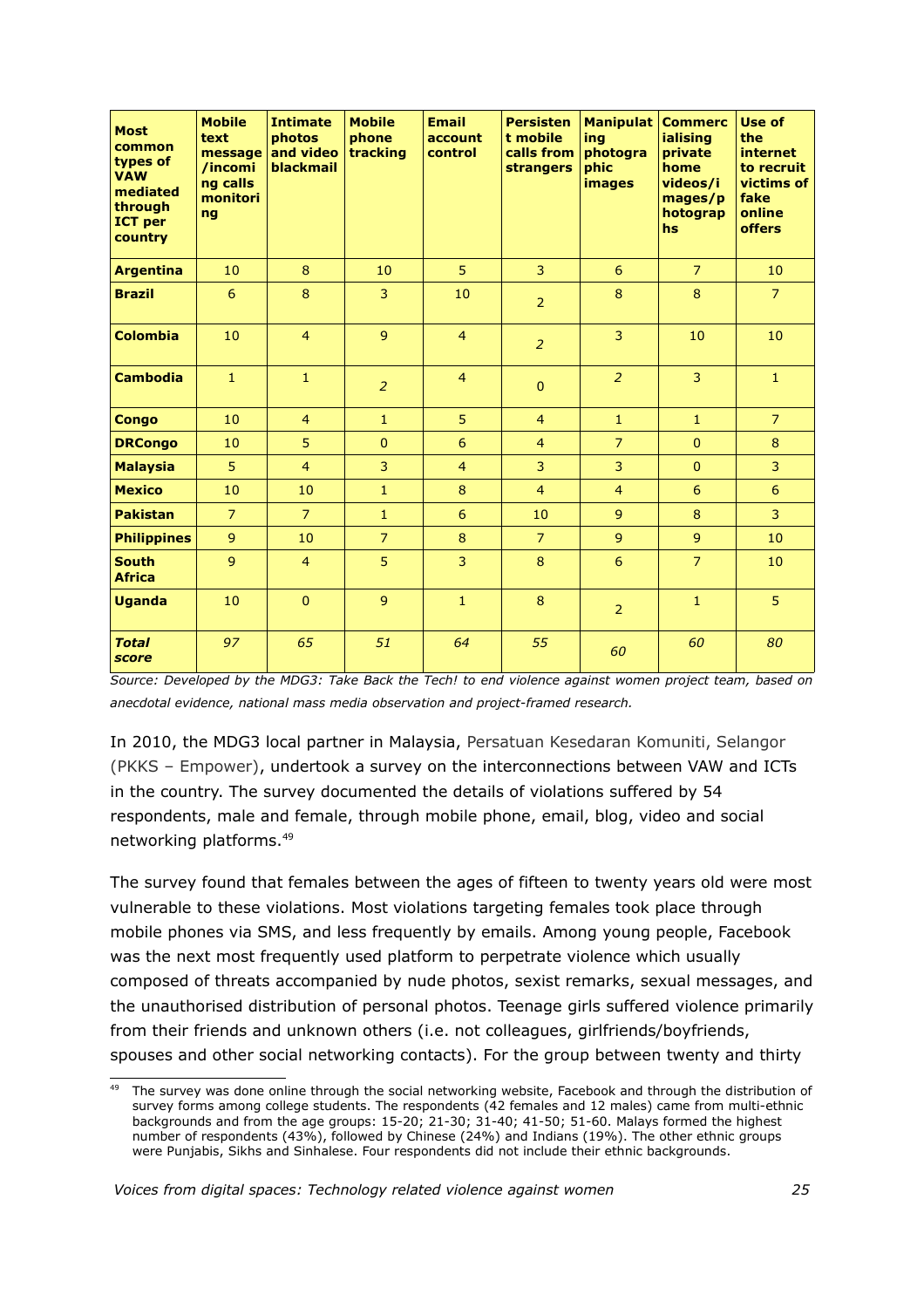years old, the harasser was most frequently an intimate partner, followed by friends and unknown others. It is also important to note that all the victims/survivors suffered violence repeatedly, usually more than three times.

### **3.2 What is new and different about this type of VAW?**

To understand the role of ICTs in abuse, imagine an incident of technology related violence in the 1980s.

We can think through an incident where a man records and distributes intimate sexual photographs of a female without authorisation. The abuser would most likely take still photographs only given that video cameras were costly at the time.

There is also little chance that he would have been able to record such pictures without knowledge of the victim/survivor. If he did not know how to process film, pictures would have been processed by a photo shop or lab. Wide distribution would also not be easy without personal connections to, or bribing people in local or national newspapers, magazines or TV channels to reprint or screen the images. A less public option would have been to mail photos via the national postal service. However this would have been costly in time and money. This clearly points to the number of factors which affect how VAW can manifest in the digital age.

**Anonymity:** Widespread usage of digital technology has increased the potential for an abuser to remain anonymous. An intimate partner, acquaintance, work colleague or stranger can commit abuses without physically entering public spaces, such as a local photo lab or postal office.

*In Cambodia, CDs of sex videos can be bought from the roadside and other public places for less than USD1 each. These videos of young women and men, recorded by phone for their personal use, are redistributed and sold without their knowledge. The abusers involved in distributing, selling, buying and viewing the recordings are anonymous and hard to identify.[50](#page-25-0)*

**Automation**: Automation refers to the use of information technologies to reduce human work in tasks.<sup>[51](#page-25-1)</sup> In the context of ICTs, automation is useful for tasks that are monotonous (e.g. distribution of information), time-consuming (e.g. monitoring victim/survivor behaviour or movement) and involve specialised work (such as a film production or image manipulation). It is particularly relevant for surveillance and stalking. Although the surveillance and policing of women's movements as a tactic to control and regulate women's behaviour is not new, the automation enabled by ICTs allows abusers to check their partners' mobile phones for SMSs, monitor social

<span id="page-25-0"></span><sup>50</sup> Association for Progressive Communications Women´s Networking Support Program *How technology is* being used to perpetrate violence against women - and to fight it (APC WNSP, 2010) [www.apc.org/es/node/11452](http://www.apc.org/es/node/11452)

<span id="page-25-1"></span><sup>51</sup> Wikipedia "Automation" accessed 1 March 2012 [en.wikipedia.org/wiki/Automation](http://en.wikipedia.org/wiki/Automation)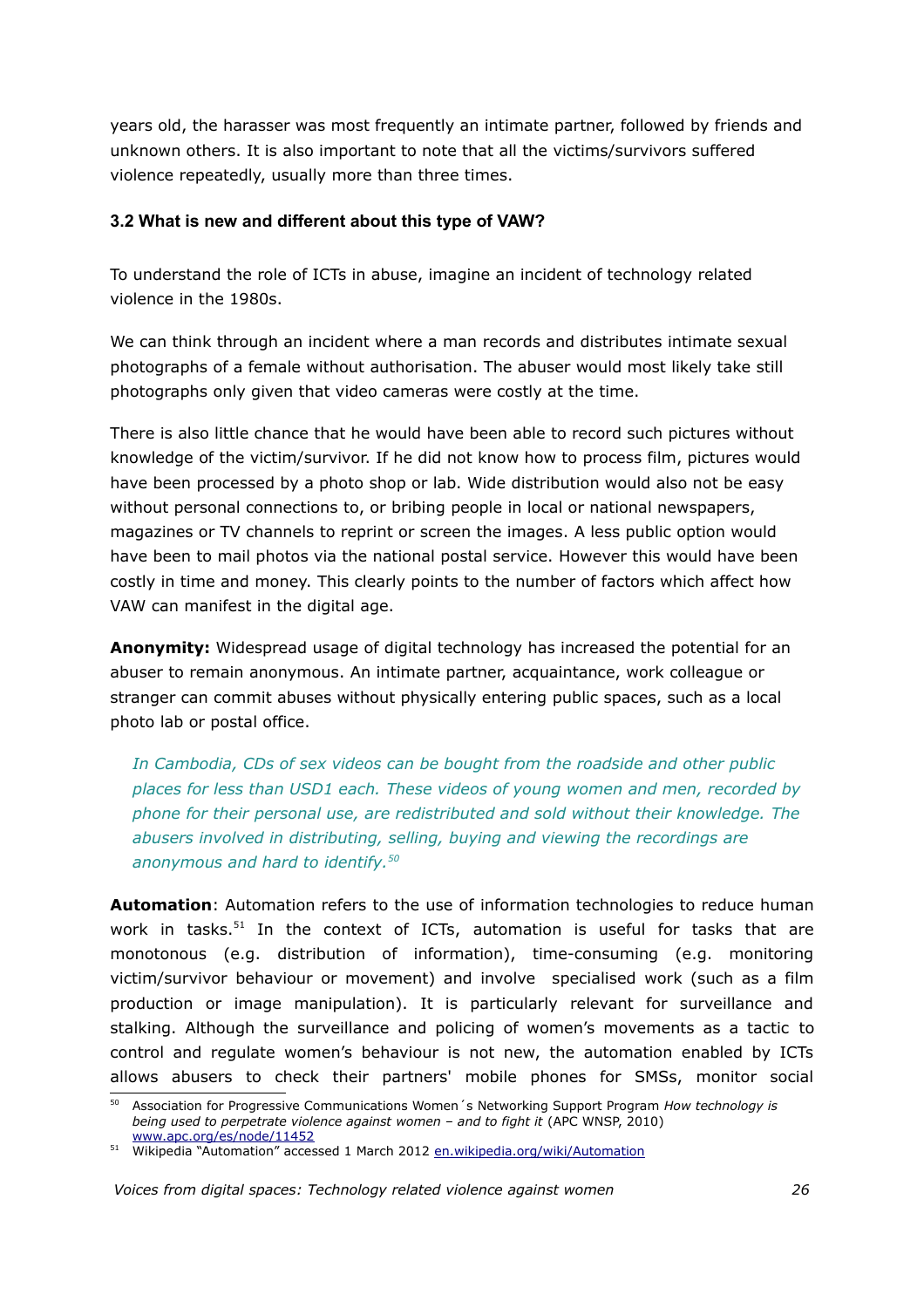networking activity, check their browser history and log into their personal accounts with little effort. Furthermore these technologies usually do not require any special knowledge or skills to use.<sup>[52](#page-26-0)</sup>

**Action at a distance:** ICTs permit sexual harassers to send abusive messages from anywhere in the world to anywhere in the world. This makes it more difficult for a survivor to identify and take action against an abuser. An example of this are cases where abusers morph the faces of women onto pornographic images and post them online with personal information. This violation is a result of multiple actions done at a distance from and without contact with the victim. This type of abuse, accounts for almost half of all cybercrime cases reported in Delhi, India.

**Affordability:** New ICTs have also significantly reduced the difficulty and cost of production and propagation of information. In particular, Web 2.0<sup>[53](#page-26-1)</sup> is a platform that supports interactive information sharing, user-generated content, and collaboration on the world wide web. Anyone with a mobile phone can take and upload images or videos. One-to-many and many-to-many distribution through one click in an email application, Facebook or Youtube allow the images to be replicated thousands of times at no cost.

**Propagation:** In cyber-space settings, abuse can happen everyday, all year round. The internet "records everything and forgets nothing".<sup>[54](#page-26-2)</sup> The continuous traffic of harassing text and images makes it hard if not impossible to track down and stop further circulation. Moreover, the propagation of texts and images can lead to the revictimisation of women. It can follow victims/survivors everywhere–at home, work and school, whenever their computer or mobile phone is turned on, without a break or relief.

*One month after intimate pictures of a Malaysian female politician were leaked, the survivor pleaded for the media to "to allow me some peace of mind, and to give me space. I urge the media to leave my family, friends and I alone. Please do not continue to shame my family and I, so that we have a chance to lead a normal life as ordinary citizens."[55](#page-26-3)*

<span id="page-26-0"></span><sup>52</sup> Jan Moolman "Tracking violence against women in online spaces" *Inter Press Service (IPS) Africa* 2011 [www.ips.org/africa/2011/04/tracking-violence-against-women-in-online-spaces/](http://www.ips.org/africa/2011/04/tracking-violence-against-women-in-online-spaces/)

<span id="page-26-1"></span>The term web 2.0 - closely associated with Tim O'Reilly because of the O'Reilly Media Web 2.0 conference in 2004 - is commonly associated with web applications that facilitate interactive information sharing, interoperability, user-centred design and collaboration on the world wide web. Although the term suggests a new version of the world wide web, it does not refer to an update to any technical specifications, but rather to cumulative changes in the ways software developers and end-users use the web. Source: Wikipedia "Web 2.0" accessed 3 March 2012 [en.wikipedia.org/wiki/Web\\_2.0](http://en.wikipedia.org/wiki/Web_2.0)

<span id="page-26-2"></span><sup>54</sup> Jeffrey Rosen "The Web Means the End of Forgetting" *The New York Times* 21 July 2010 [www.nytimes.com/2010/07/25/magazine/25privacy-t2.html](http://www.nytimes.com/2010/07/25/magazine/25privacy-t2.html)

<span id="page-26-3"></span><sup>55</sup> Elizabeth Wong "Dear friends" (*Elizabeth Wong*, 20 February 2009) elizabethwong.wordpress.com/2009/02/20/dear-friends/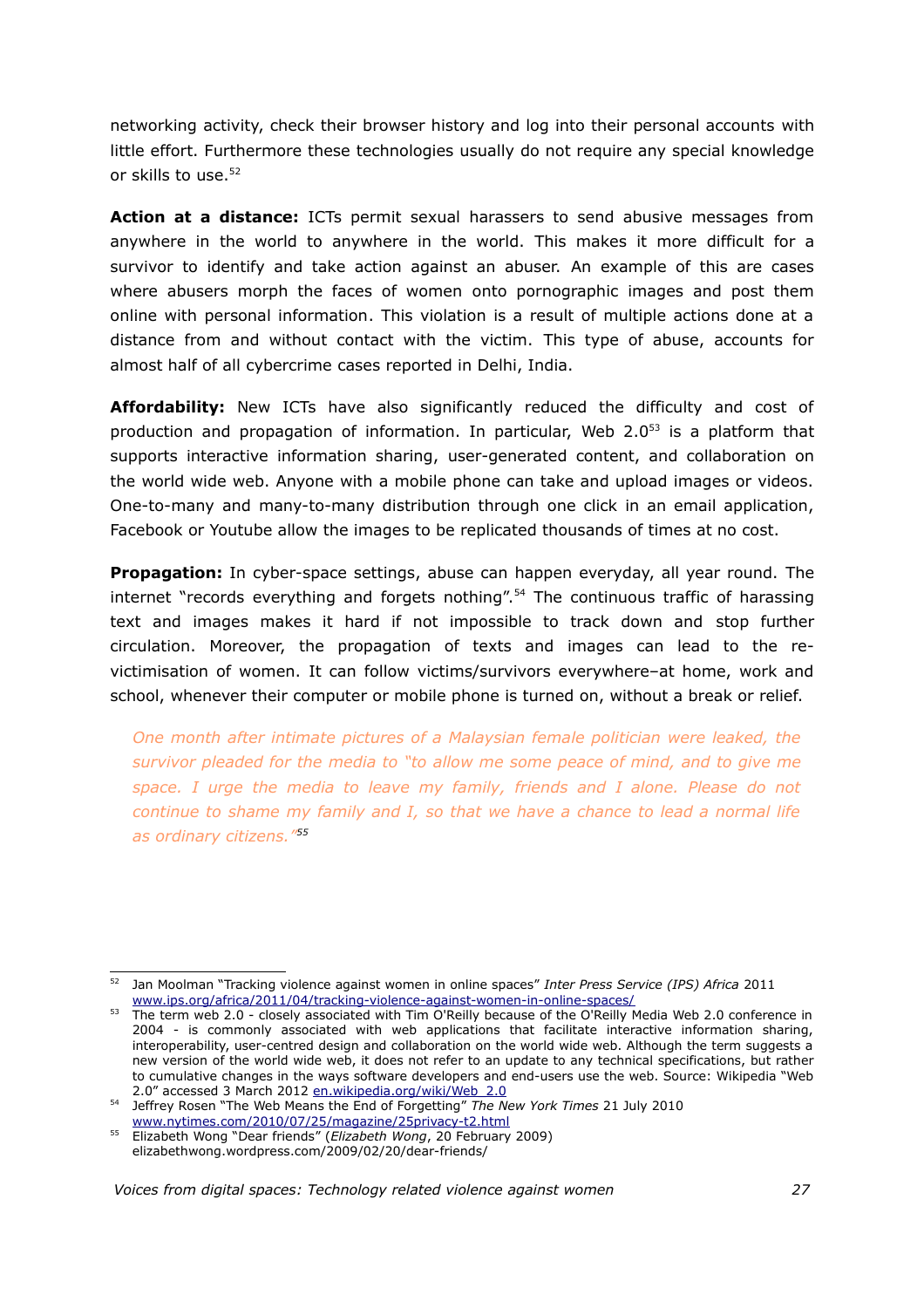# **3.3 Which rights of victims/survivors are being violated?**

Jac sm Kee identifies three groups of human rights affected by technology related VAW: the rights to freedom of expression and self-representation; the rights to bodily integrity, self-determination and security; and the right to association and public participation.<sup>[56](#page-27-0)</sup> The right to privacy intersects with all these rights, and is an important component in fulfilling them.

## **Right to privacy**

Many human rights advocates argue that privacy is difficult to define as a right,  $57$  even though it is guaranteed by various international instruments including the Universal Declaration on Human Rights. This is partially due to the fact that what is considered private varies from individual to individual and depends on cultural context. The term private frequently refers to something that is inherently unique about a person or personally sensitive. In practice, privacy is defined through balancing our desire to restrict information about ourselves with the desire to "voluntarily sacrifice" personal information in exchange for specific benefits.<sup>[58](#page-27-2)</sup>

According to Gus Hosein, our approach to privacy has undergone significant changes with the rise of new ICTs. This has led to:

- The adoption of an "always available" communications norm
- Much more open disclosure of personal information in exchange for money and goods
- New safety threats to individuals ranging from stalking to jeopardising community safety by hackers or hate groups.<sup>[59](#page-27-3)</sup>

As discussed before, privacy in this context is easier to breach and VAW through surveillance of women's acts and movements and unauthorised use of personal data is increasingly common.

### **Bodily integrity**

The right to bodily integrity refers to the inviolability of the physical body and encompasses women's rights to freedom of movement, security against violent assault, opportunities for sexual satisfaction and choice in reproductive matters.[60](#page-27-4) It particularly concerns Article 3 - *"Everyone has the right to life, freedom and safety of person"* and Article 5 - *"No one shall be subjected to torture or to cruel, inhuman or degrading treatment or punishment"*, of the UN Declaration of Human Rights.<sup>[61](#page-27-5)</sup>

<span id="page-27-0"></span>See more about EROTICS project: [www.apcwomen.org/es/node/2941](http://www.apcwomen.org/es/node/2941)

<span id="page-27-1"></span><sup>57</sup> David Souter, ed. *The APC ICT policy handbook* (APC, 2009) [www.apc.org/en/system/files/APCHandbookWeb\\_EN.pdf](http://www.apc.org/en/system/files/APCHandbookWeb_EN.pdf) 

<span id="page-27-2"></span><sup>58</sup> Wikipedia "Privacy" accessed 1 March 2012 [en.wikipedia.org/wiki/Privacy](http://en.wikipedia.org/wiki/Privacy)

<span id="page-27-3"></span><sup>59</sup> David Souter, ed. *The APC ICT policy handbook* (APC, 2009) [www.apc.org/en/system/files/APCHandbookWeb\\_EN.pdf](http://www.apc.org/en/system/files/APCHandbookWeb_EN.pdf)

<span id="page-27-4"></span><sup>60</sup> Wikipedia.org "Bodily Integrity" accessed 1 March 2012 [en.wikipedia.org/wiki/Bodily\\_integrity](http://en.wikipedia.org/wiki/Bodily_integrity)

<span id="page-27-5"></span><sup>61</sup> Read more in: "Bodily integrity and security of person in women's rights as human rights" in *Local and*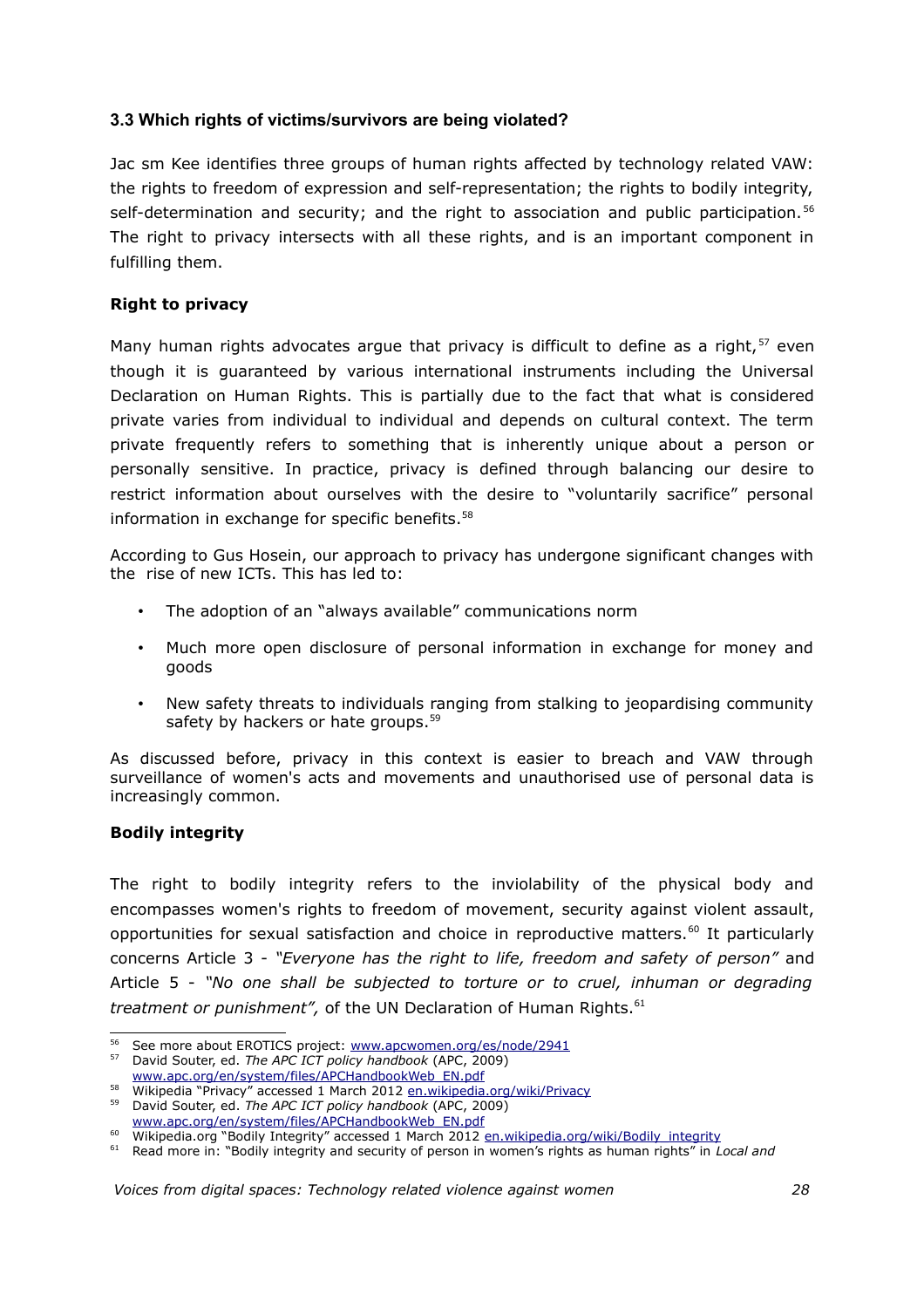Some feminist researchers and human rights advocates $62$  argue that the right to bodily integrity must be approached with a "thick" concept of the body that goes beyond the physical and includes representations and subjective understandings of the self. They argue that this is especially important in the digital age. "*This becomes clearer in the context of sexuality and sexual violence*", explains Kee.

*The sexed body in a networked context is also a body that is at the same time material, discursive and digitised. If a partner takes a picture of me in an act of sexual intimacy, then puts it in another space without my permission - it shifts both the context and the productive encounter. This is a violation not just of my privacy, but of my bodily integrity and dignity.*

## **Self-determination/autonomy**

The right to self-determination is the right to make informed and uncoerced decisions about one's life. Self-determination is an integral part of women's self-identity, and includes informed and unforced consent to a sexual act and access to information and knowledge to facilitate informed decision-making. This right also forms the basis for the legal recognition of gender identity for transgendered people.<sup>[63](#page-28-1)</sup>

ICTs assist women to exercise their right to self-determination through for instance increasing their knowledge on contraception, menopause and sexual pleasure. At the same time privacy breaches and the unauthorised use of personal and sexually compromising images or information are serious violations of women's control over their lives and bodies.

# **Freedom of expression**

Freedom of expression is a principle contained in Article 19 of the Universal Declaration on Human Rights (UDHR), and ensures that people are able to communicate and express opinions, in public or private, without the interference of the state or others.<sup>[64](#page-28-2)</sup> The report of the UN Special Rapporteur on Freedom of Expressions to the 17th session of the Human Rights Council argues that the right to freedom of opinion and expression is both a fundamental right on its own as well as an enabler of a broad range of other human rights.<sup>[65](#page-28-3)</sup> For example sexual expression and self-representation online enables women and girls to challenge restrictive gendered norms and morals, such as the lack of mobility

*global perspectives. Strategies and analyses from the ICCL Working Conference on Women's Rights as Human Rights (Dublin, March 1997)* ed. Niamh Reily (Dublin Irish Council for Civil Liberties, 1997) [whr1998.tripod.com/documents/icclbodily.htm](http://whr1998.tripod.com/documents/icclbodily.htm)

<span id="page-28-0"></span><sup>62</sup> Consult for example Martha Nussbaum's capabilities approach.

<span id="page-28-1"></span><sup>63</sup> For example, the Yogyakarta Principles, a document on the application of international human rights law to sexual orientation and gender identity, recognises and defines the right to self-determination as a human right. See [www.yogyakartaprinciples.org/](http://www.yogyakartaprinciples.org/)

<span id="page-28-2"></span><sup>64</sup>  [www.genderit.org/glossary/term/702](http://www.genderit.org/glossary/term/702)

<span id="page-28-3"></span><sup>65</sup> Frank La Rue *Report of the Special Rapporteur on the promotion and protection of the right to freedom of opinion and expression* (United Nations Human Rights Council, May 2011) [www2.ohchr.org/english/bodies/hrcouncil/docs/17session/A.HRC.17.27\\_en.pdf](http://www2.ohchr.org/english/bodies/hrcouncil/docs/17session/A.HRC.17.27_en.pdf)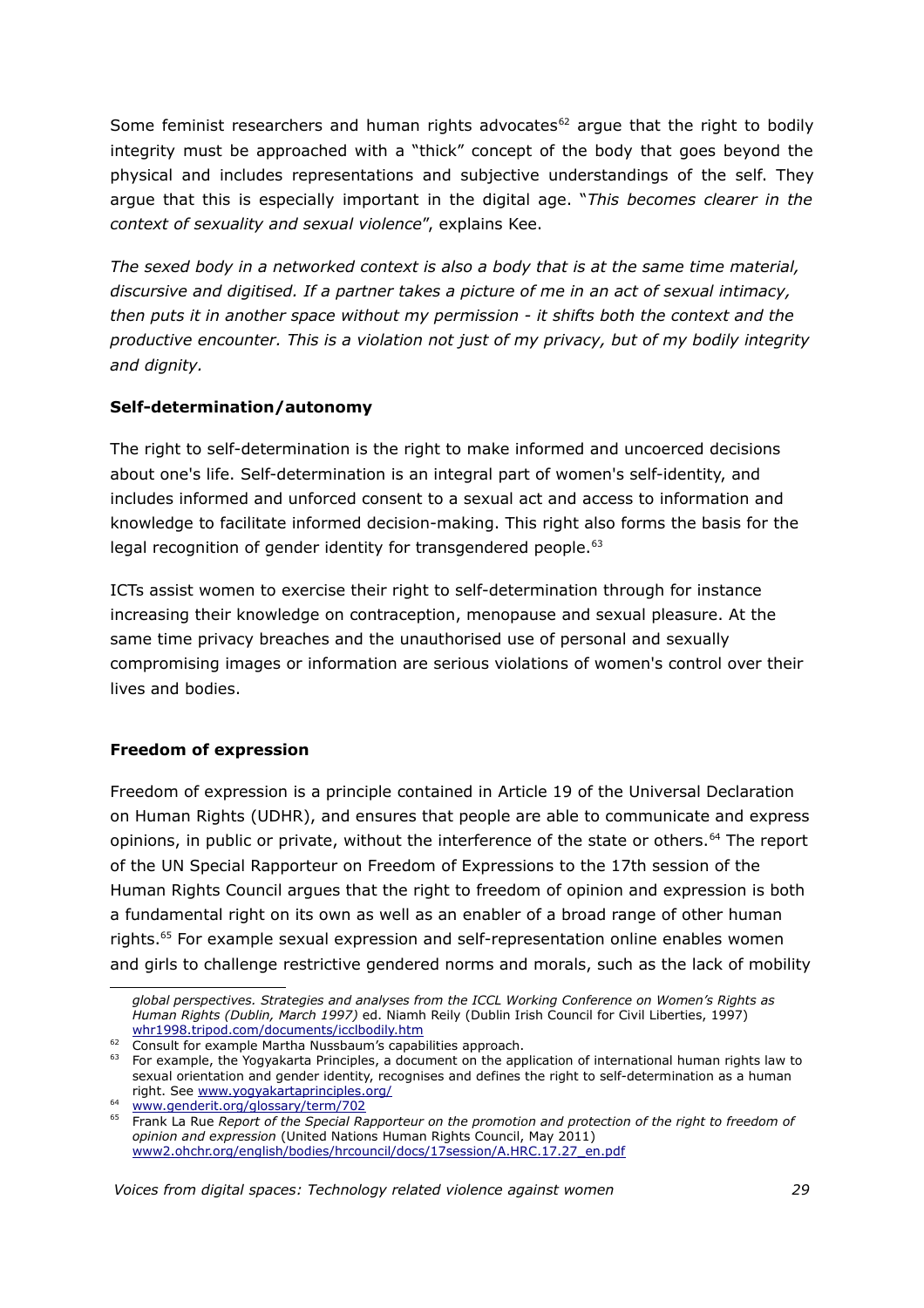in physical spaces.

Technology related VAW that targets and inhibits women's self-expression online, such as trolling<sup>[66](#page-29-0)</sup> and sexual harassment, impact not only on their freedom of expression but can also limit their rights to bodily integrity, education, civil and political engagement and individual self-determination.<sup>[67](#page-29-1)</sup> For example women's rights activists or bloggers are frequently harassed or their online spaces are hacked because of their views on feminism, gender equality or sexual rights. This includes comments attacking their gender and sexuality, surveillance and threats of violence or rape. These violations affect these women's ability to express themselves online and their personal safety.<sup>[68](#page-29-2)</sup>

# **Freedom of association and assembly**

The right to freedom of association and assembly ensures that people are able to peacefully and freely meet, interact and protest without interference and discrimination of any kind.<sup>[69](#page-29-3)</sup> The internet, which provides space for alternative media and information, is particularly important for women's public participation given women's restricted access to the more traditional public spaces of mainstream media and politics.<sup>[70](#page-29-4)</sup> However technology related VAW impacts on women's capacity to move freely, both on and offline, without fear of surveillance or immediate violence. It can therefore prevent women from exercising their rights to public participation, association and peaceful assembly.

# **3.4 Notions of harm and other consequences of the technology-related VAW**

The harm and other consequences that victims/survivors of technology related violence against women suffer are very often diminished or disregarded in the heated public debates accompanying such incidents.

"Violence" commonly refers to physical acts including punching, kicking and assault that results in physical injuries, such as bruises, fractures, chronic pain or even death.

However technology related violence usually takes place online and unless it *extends* to the physical world, it mostly results in psychological and emotional harm. The UN Secretary—General's report on all forms of violence against women (2006) states that the emotional and psychological aspects of abuse are generally neglected, and need to be

<span id="page-29-0"></span>Trolling is internet slang describing the behaviour of someone who posts inflammatory, [extraneous](https://en.wiktionary.org/wiki/extraneous#Adjective) or [off](https://secure.wikimedia.org/wikipedia/en/wiki/Off-topic)[topic](https://secure.wikimedia.org/wikipedia/en/wiki/Off-topic) messages on social networking sites, chat rooms, or blogs, with the primary intent of provoking readers into an [emotional](https://secure.wikimedia.org/wikipedia/en/wiki/Emotion) response or of otherwise disrupting on-topic discussion. Women bloggers and journalists are frequently targets of trolls, who post sexists comments on the way they look, act, their family or threats of rape or other sexual assault on their blogs or sites. Source: Wikipedia "Troll (Internet)" accessed 1 March 2012 [secure.wikimedia.org/wikipedia/en/wiki/Troll\\_%28Internet%29](https://secure.wikimedia.org/wikipedia/en/wiki/Troll_(Internet)) ; Jac sm Kee "EROTICS: Exploratory research on sexuality and the internet - summary report" *GenderIT.org* 16 February 2011 [www.genderit.org/es/node/3284](http://www.genderit.org/es/node/3284)

<span id="page-29-1"></span><sup>67</sup> Jac sm Kee "Women's rights and the internet at the Human Rights Council" *GenderIT.org* 31 May 2011 [www.genderit.org/articles/womens-rights-and-internet-human-rights-council](http://www.genderit.org/articles/womens-rights-and-internet-human-rights-council) 68  [www.takebackthetech.n](http://www.genderit.org/articles/internet-governance-issues-sexuality-and-womens-rights)et

<span id="page-29-2"></span>

<span id="page-29-3"></span><sup>69</sup> [www.genderit.org/glossary/term/701](http://www.genderit.org/glossary/term/701)

<span id="page-29-4"></span><sup>70</sup> Jan Moolman and Jac sm Kee *"*Sexuality and women's rights" *Global Information Society Watch* 2011 www.giswatch.org/en/freedom-association/sexuality-and-women-s-rights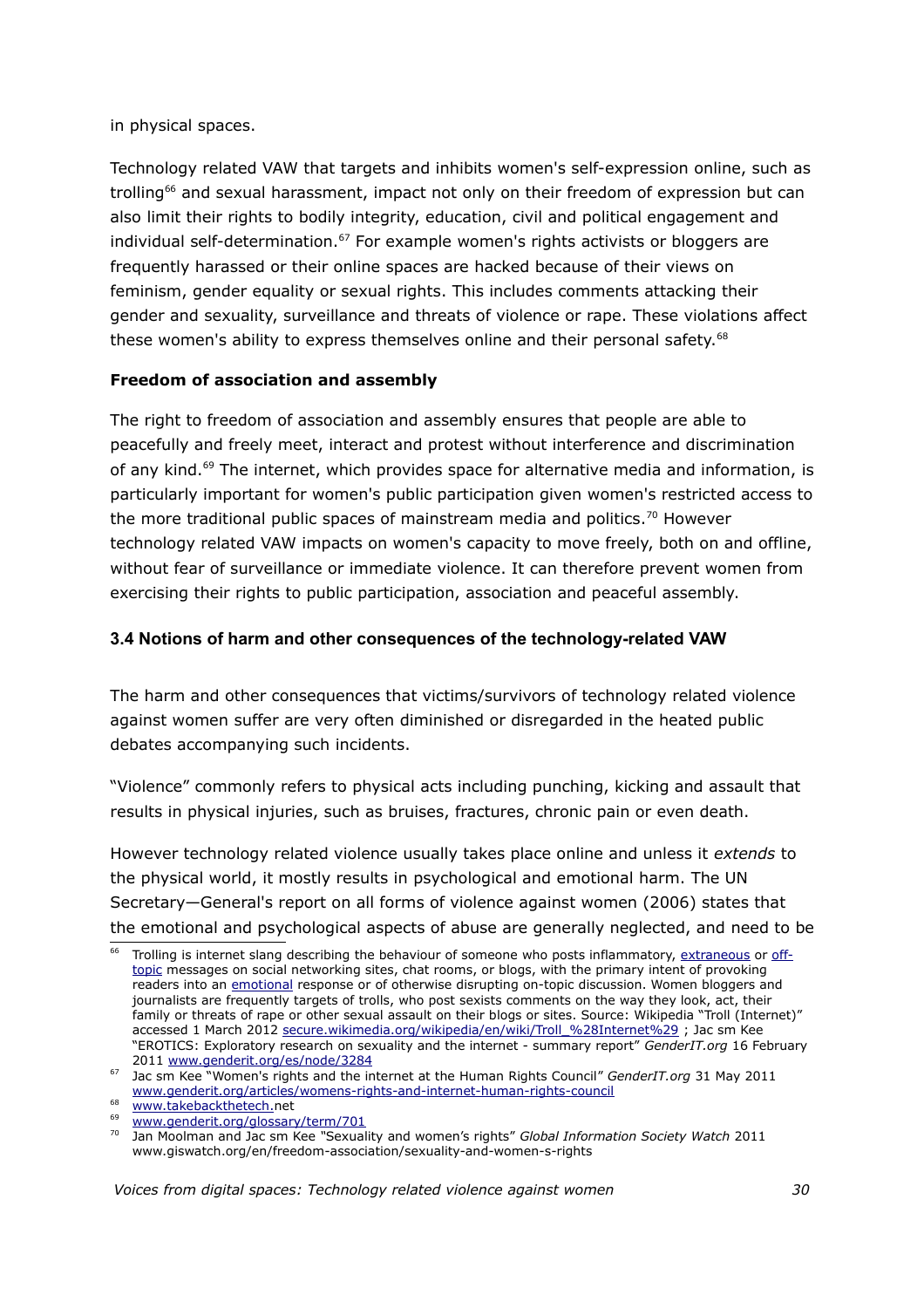made more visible and explicitly addressed. In this context, the report calls for greater attention "*to the use of technology, such as computers and cell phones, in developing and expanding new forms of violence.*" [71](#page-30-0)

# **Psychological harm**

In a survey carried out in Pakistan in 2009 for MDG3: Take Back the Tech!, a woman shared the following story about her woman doctor:

*A man called her and said he was a TV producer and wanted her pictures, he sounded very educated etc., so after talking to him for over two weeks [sic] she sent him her photographs. Later she received an email with those photos in it and those pictures were changed into pornographic images. Many of her patients received that email, he had used a lot of threats, and cursing her, called her a "slut" etc. She was so disturbed that she had to seek [psychiatric] help*. [72](#page-30-1)

As documented in the case, technology related VAW can cause serious psychological harm to victims/survivors including fear, anger, stress and anxiety disorder, depression and sadness.

Moreover given that images are easily propagated and distributed, victim/survivor's of technology related VAW are at great risk of victimisation by multiple perpetrators. This can lead to post-traumatic stress disorders (PSTDs). $73$ 

The psychological consequences of this violence also often leads to physical harm. There are emerging cases of cyber-harassment and privacy abuses that result in suicide, especially in the case of young people.

# **Privacy harm**

Privacy harm, is caused by violations of one's right to privacy. The severity and impacts of privacy harm on women depends on the victim/survivor's location. In particular, women who face greater risk in the offline world are at greater risk of severe psychological and social consequences due to privacy harm. For example, women with marginalised sexualities in countries where homosexuality is criminalised and who use

<span id="page-30-0"></span><sup>71</sup> United Nations General Assembly *In-depth study on all forms of violence against women* [www.unhcr.org/refworld/docid/484e58702.html](http://www.unhcr.org/refworld/docid/484e58702.html)

<span id="page-30-1"></span><sup>72</sup> Kyla Pasha *Pakistan: Violence against women and information and communication technologies* (Bytes for All and APC WNSP, 2009) [draft version] [www.genderit.org/resources/pakistan-violence-against-women](http://www.genderit.org/resources/pakistan-violence-against-women-and-ict)[and-ict](http://www.genderit.org/resources/pakistan-violence-against-women-and-ict)

<span id="page-30-2"></span>Post-traumatic stress disorder or PSTD is a severe anxiety disorder that can develop after exposure to any event that results in psychological trauma. This event may involve the threat of death to oneself or someone else, or threat to one's physical, sexual, or psychological integrity, overwhelming the individual's ability to cope. Diagnostic symptoms for PTSD include re-experiencing the original trauma(s) through flashbacks or nightmares, avoidance of stimuli associated with the trauma, and increased arousal – such as difficulty falling asleep, anger, and hypervigilance. Formal diagnostic criteria require that the symptoms last more than one month and cause significant impairment in social, occupational, or other important areas of functioning. Source: Wikipedia "Posttraumatic Stress Disorder" accessed 1 March 2012 [http://en.wikipedia.org/wiki/Post\\_traumatic\\_stress\\_disorder](http://en.wikipedia.org/wiki/Post_traumatic_stress_disorder)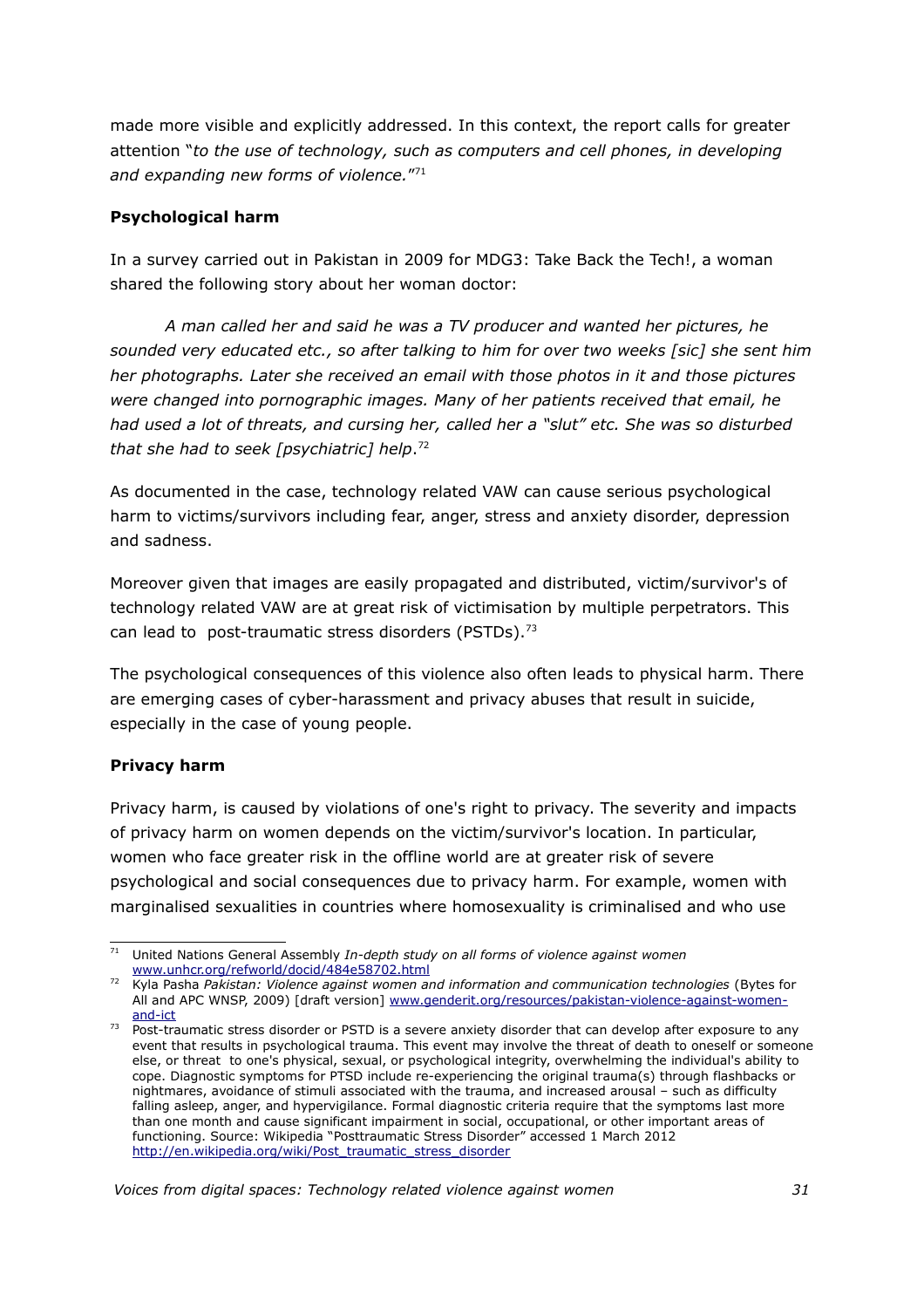online spaces to explore their identity and build communities, face huge risks and consequences from privacy harm.

Calo in *The Boundaries of Privacy Harm[74](#page-31-0)* distinguishes between two types of harm: *"The subjective and objective categories of privacy harm are distinct but related... [They] are two sides of a well-worn coin: the loss of control over information about oneself or one's attributes"[75](#page-31-1)* .

S*ubjective privacy harm* includes anxiety, embarrassment or fear arising from the belief that one is or has been watched or monitored. *Objective privacy harm* involves the unanticipated or coerced use of personal information against a person. Calo's definition of subjective and objective harm disrupts the common understanding that privacy harm only happens "*when a person accesses and misuses information that she/he should not*," and that mere collection of personal data or the perception of observation, by for example security cameras, cannot constitute harm.

However as in the case of psychological harm, victims/survivors of technology related VAW struggle to gain recognition for their subjective privacy harms when seeking redress. *"A privacy harm must be "cognizable", "actual", "specific", "material", "fundamental" or "special" before a court will consider awarding compensation',* explains Calo.

### **Social consequences**

*The UN Secretary-General's in-depth study on all forms of violence against women[76](#page-31-2) further documents that VAW, especially sexual abuse, frequently undermines women's sense of security in public areas and may restrain them from entering public life and using their political voice. Likewise, it is common for victims/survivors of technology related VAW, such as cyber-harassment, to cut down on their online activities or withdraw from social networks. It can hold victims/survivors back from active participation in political, social and economic life, which is increasingly taking place online, and prevent them from seeking support and help.* 

### **How ICT policy and legal frameworks respond to VAW**

ICT policy and legal frameworks are in different stages of development in different countries. From the MDG3: Take Back Tech! project countries, Brazil, Colombia, South Africa, Cambodia and the Philippines have intermediate, mature and advanced ICT policy and legislative frameworks.<sup>[77](#page-31-3)</sup> However in all countries, policies and laws on ICT are for the most part gender blind and do not focus on how men and women are impacted differently. Even less do they take into account VAW. In Colombia for example, despite a comprehensive national plan and legal corpus for ICTs, neither gender issues nor the relationship between VAW and ICT are explicitly considered.

ICT frameworks are rather guided by a neo-liberal discourse that focuses on profit

<span id="page-31-0"></span><sup>74</sup> M. Ryan Calo "The boundaries of privacy harm" *Indiana Law Journal* 86, 3 (2011)

papers.ssrn.com/sol3/papers.cfm?abstract\_id=1641487

<span id="page-31-1"></span> $75$  Ibid.

<span id="page-31-2"></span><sup>&</sup>lt;sup>76</sup> [www.un.org/womenwatch/daw/vaw/SGstudyvaw.htm#more](http://www.un.org/womenwatch/daw/vaw/SGstudyvaw.htm#more)

<span id="page-31-3"></span> $77$  Classification of national ICT policy framework is according to level of maturity, from restrictive to embrionic, emerging, negotiating, intermediate, mature and advanced. Source: Madanmohan Rao "South-East Asia - regional report" *Global Information Society Watch: ICTs and Environmental Sustainability* 2010 [www.giswatch.org/sites/default/files/SE\\_Asia.pdf](http://www.giswatch.org/sites/default/files/SE_Asia.pdf)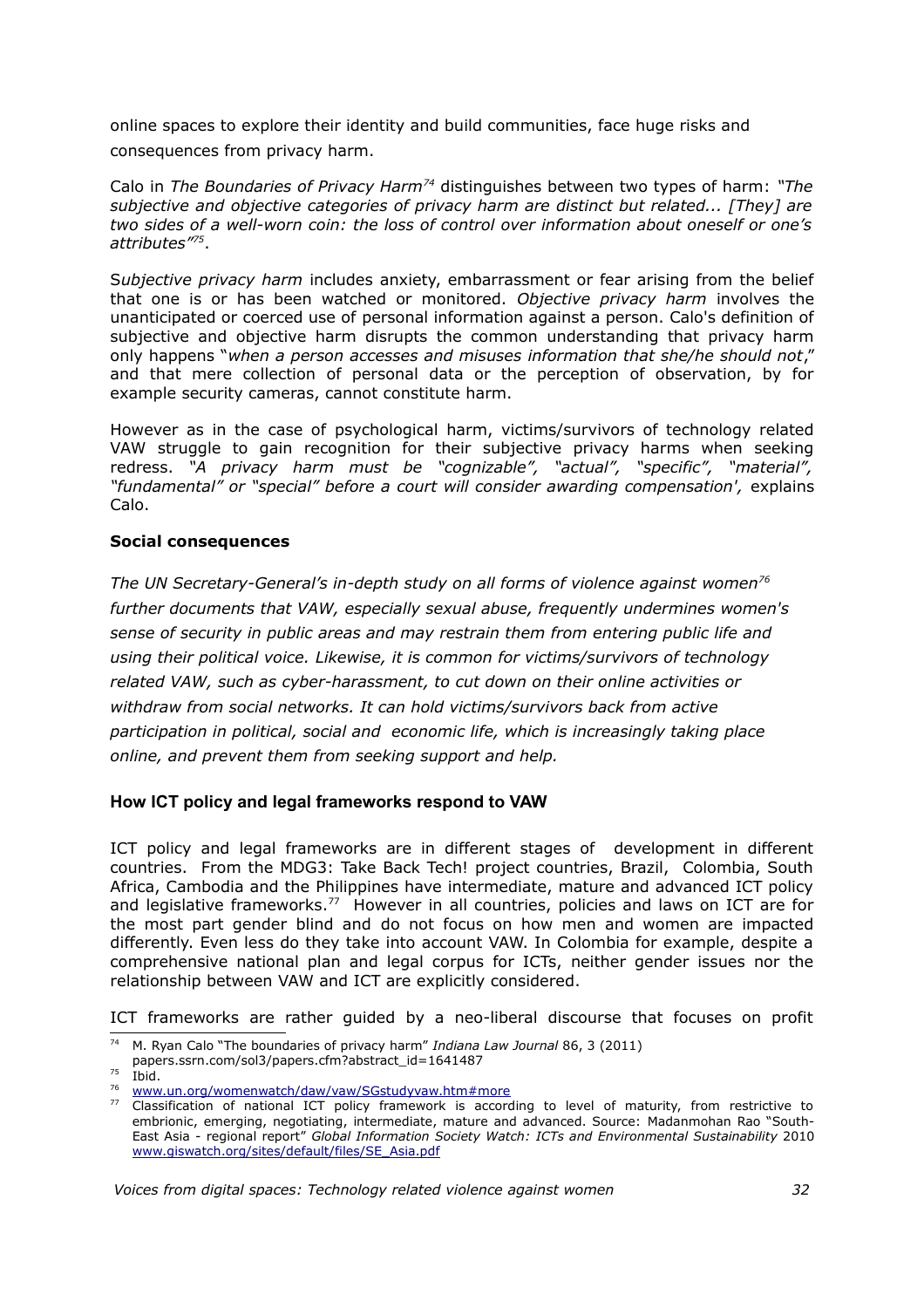maximisation and assumes that ICTs are "gender neutral" and should be defined by "experts" . This hinders rights-based considerations in ICT policy. For example, some of the national ICT legislation on cybercrimes only focus on high-profile crimes such as phishing scams, identity theft, hacking and copyright infringement, and not on the violation of the women specific human rights.

Violence committed on children through ICTs is a concern for all sectors and is an arena where international cooperation converges. In most national reports, the only issue supported by all sectors (government, business and civil society) is violence committed on children through online child prostitution and pornography. This is reflected in national ICT laws. However these laws on child pornography often do not include a women's rights perspective, as will be discussed in the next section.

It is also important to highlight that ICTs are rarely taken into account in landmark legislation protecting and fulfilling women's rights. The only international women´s rights convention that contemplates information and communication technologies is the Beijing Declaration and Platform for Action in its J Section<sup>[78](#page-32-0)</sup>. The strategic objective J.1. is to "*increase the participation and access of women to expression and decision-making in and through the media and new technologies of communication*" and the strategic objective J.2. is to "*promote a balanced and non-stereotyped portrayal of women in the media*".[79](#page-32-1)

<span id="page-32-0"></span><sup>78</sup>  [www.un.org/womenwatch/daw/beijing/platform/media.htm](http://www.un.org/womenwatch/daw/beijing/platform/media.htm)

<span id="page-32-1"></span>Even in Section J of the Beijing Declaration and Platform for Action information and communication technologies are subsumed under the media portion, when it would actually require a new and separate item.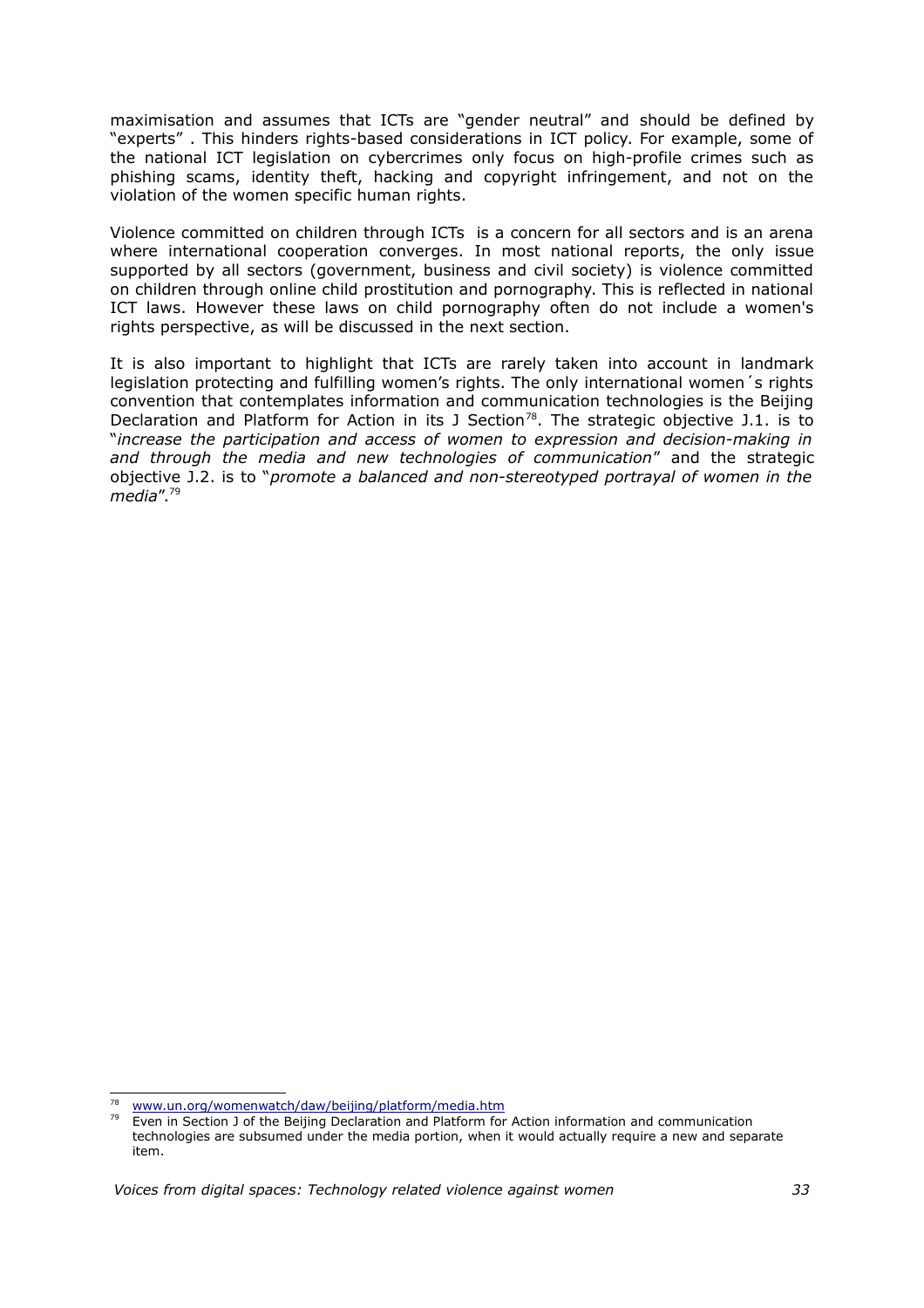# **Part II: Case study - Sexual violence and unauthorised distribution of intimate images of women**

### *Rave rape photos and video "spreading online"*

*In Canada in September 2010, a teenage girl was drugged and sexually assaulted by a group of men at a party. Onlookers took photos and videos of the incident and posted them online. The police were helpless to stop further distribution. They briefly detained a teenage boy who had posted images and a video of the sexual assault on Facebook. He removed them, but they popped up on other sites and platforms and were widely viewed. Police officers contacted Facebook users who had reposted the images and demanded they be removed and deleted. To protect the girl, police also issued a public appeal to local youth to stop distributing images and videos of the assault via their mobile phones and online social networks. Some refused to comply, but police only charged two of them with possessing and distributing child pornography. There was a lack of evidence to lay charges against others. The teenage victim/survivor had to leave school because of bullying.*

*Several commentators have pointed out that the girl was raped at least three times. First by a gang of men at a party, secondly via the photos and videos that went viral on Facebook and mobile phones, and thirdly when she had to face vicious, untrue and blaming comments on Facebook and other sites.[80](#page-33-0)*

This case has rightly gained much attention from the media, parents, educators, child rights advocates, youth counsellors and anti-VAW activists. It has evoked heated debate on voyeuristic violence, $81$  and the responsibility of social networking platforms such as Facebook.

The incident raises more pressing questions:

- *What constitutes the criminal act? Is filming a rape illegal? Is disseminating it?*
- *What harm is caused to women and which of their human rights are violated by the unauthorised taking and dissemination of sexual images?*
- *How effective are national and international laws in addressing these types of incidents?*
- *What strategies and actions can be applied by internet or mobile phone users to prevent and respond to such incidents?*

<span id="page-33-0"></span>Interviews with local informant and local media reports. The interviews and media monitoring took place between December 2010 and May 2011. To protect survivors' and informants' privacy names and URLs are not mentioned.

<span id="page-33-1"></span><sup>81</sup> Term used by Amy Jussel, the founder of Shaping Youth: Amy Jussel ["Depravity Gone Viral: A Thin Line For](http://www.shapingyouth.org/?p=12220) [Humanity on Facebook"](http://www.shapingyouth.org/?p=12220) *Shaping Youth* 2010 [www.shapingyouth.org/?p=12220](http://www.shapingyouth.org/?p=12220)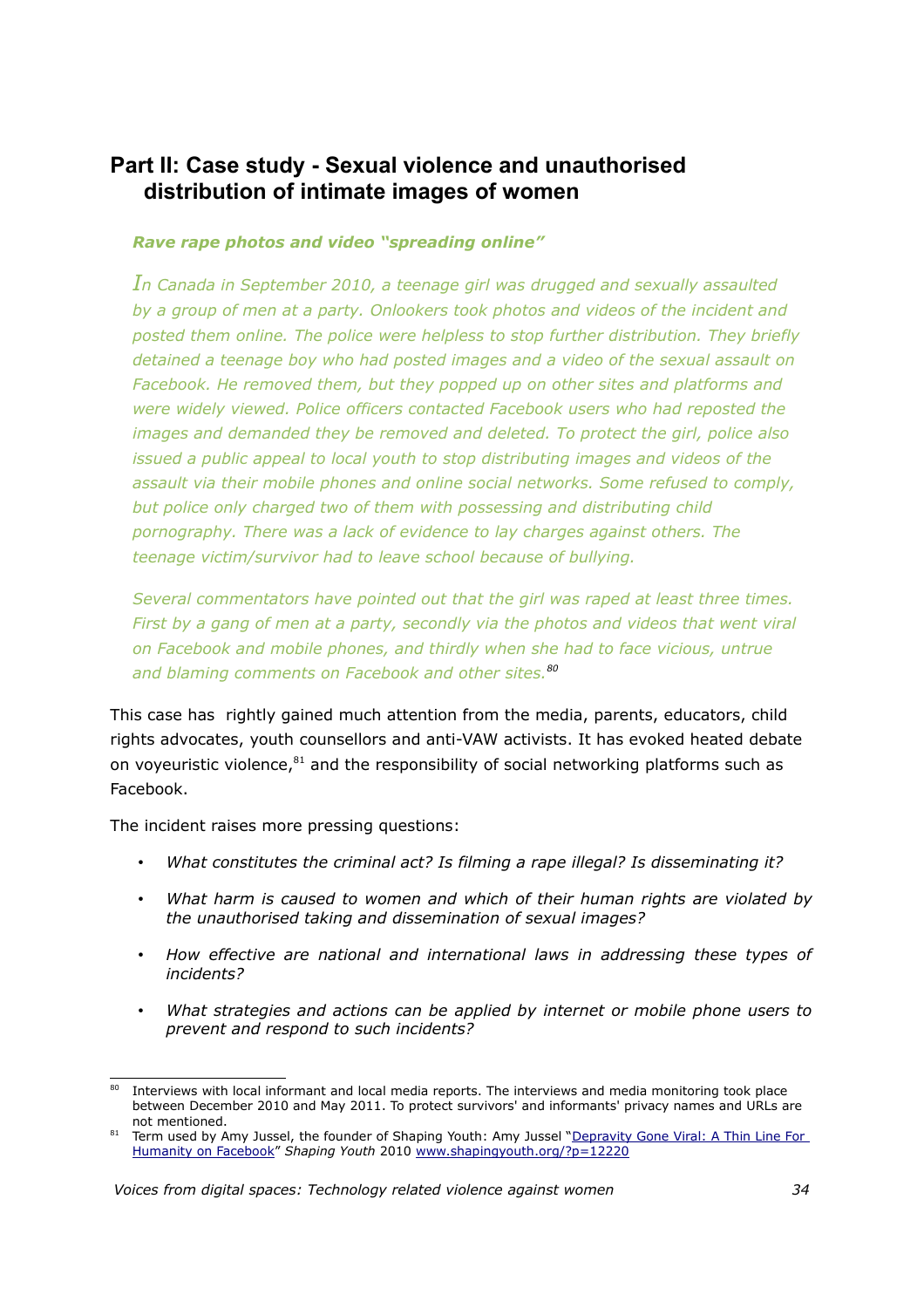In the second part of this paper, we will answer some of these questions.

# **4. Naming and unpacking specific settings and manifestations**

Although statistical data are not available on the unauthorised recording and distribution of intimate images, media reports and advocates working on VAW indicate that these offences are frequently targeted at women and sexual minorities. As with other forms of VAW, these practices are rooted in power imbalances between men and women and limit victims/survivors' rights to bodily integrity, sexually autonomy and privacy.

*The recording and distribution of sexual images of women, when either or both these acts are unauthorised, constitute a form of sexual violence against women.[82](#page-34-0) These violations include the recording of sexual assault (as in the previous example), or of a consensual sexual act. As Anastasia Powell argues, "the unauthorised taking and distribution of images of an otherwise consensual sexual encounter is similarly part of a continuum of gendered sexual violence and harassment targeting primarily women, where the distribution is itself a violation of an individual's sexual autonomy with the effect of humiliating, intimidating or otherwise harassing the victim."[83](#page-34-1)*

### **4.1 Where and how violence takes place?**

This form of violence can manifest in a variety of ways. While images of women are usually distributed at a community level, the initial recording of the images can happen in a private or public setting. An abuser who records, uploads or manipulates images can be a stranger or an intimate

**Voveurism** is the practice of spying on people engaged in intimate behaviour, such as undressing or sexual activity. **Digital voyeurism** refers to the use of ICTs to monitor a person,in settings where one would have a reasonable

expectation of privacy,for sexual arousal, entertainment, profit, or to abuse or degrade them. **Digital surveillance** is when a woman's actions and interactions are monitored and documented without their knowledge or consent and with the aid of electronic devices such as cameras, mobile phones or tape

recorders.

partner. There are three categories *Source: EPIC.org, Wikepedia.org, USLegal.com,* of violent acts that can be involved *Lawbrain.com/wiki/*

in single case–unauthorised recording, unauthorised distribution and secondary victimisation.

<span id="page-34-0"></span><sup>82</sup> Sexual violence refers to violence by an intimate partner, relative, friend, acquaintance, neighbour, work colleague or stranger. It is the violation of women's rights to bodily integrity and sexual autonomy, and includes, but is not limited, acts of rape, sexual slavery, enforced prostitution, forced pregnancy, enforced sterilisation, sexual harassment or any type of abusive sexual contact. In many societies, sexual violence remains an issue of deep shame for women and often for their families. Statistics on rape extracted from police records, for example, are notoriously unreliable because of significant under-reporting. Source: United Nations General Assembly *In-depth study on all forms of violence against women* [www.unhcr.org/refworld/docid/484e58702.html](http://www.unhcr.org/refworld/docid/484e58702.html)

<span id="page-34-1"></span><sup>83</sup> Anastasia Powell "New technologies, unauthorised visual images and sexual assault" *Australian Institute of Family Studies* 2009 [www.aifs.gov.au/acssa/pubs/newsletter/n23pdf/n23c.pdf](http://www.aifs.gov.au/acssa/pubs/newsletter/n23pdf/n23c.pdf)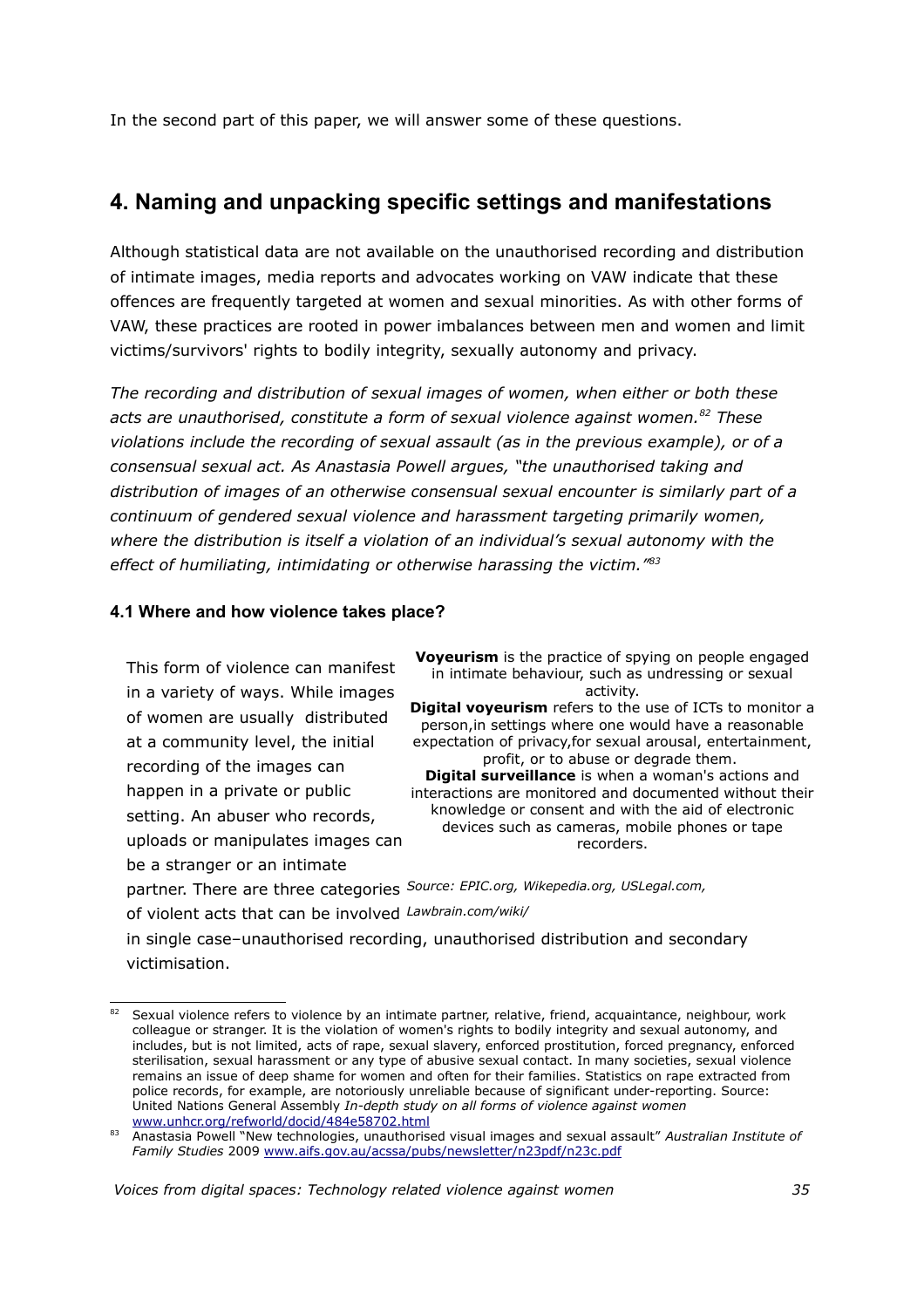# **Recordings of images**

Recordings can be captured consensually or non-consensually. Various surveillance methods are used for non-consensual recordings and digital voyeurism. The Electronic Privacy Information Center (EPIC), a public interest research centre in Washington, USA, reported in 2003<sup>[84](#page-35-0)</sup> that hidden cameras were frequently used in bedrooms, bathrooms,

public showers, changing rooms,

**Sexting** is form of 'texting' that involves the creating, sharing and forwarding of sexually suggestive images or messages, primarily between mobile phones. The Pew Internet study on sexting in USA (2009) found that 4% of mobile-owning teens have sent sexually suggestive images of themselves to someone else via text messaging and

15% had received such photos by phone. The study also revealed three main scenarios for sexting:

- exchange of images solely between two romantic partners
- exchanges between partners that are shared with others outside the relationship
- exchanges between people who are not yet in a relationship, but where at least one person hopes to be.

*Source: Teens and Sexting (2009) and ABS-CBNnews.com*

locker rooms, or tanning salons to photograph women. In Philippines, participants at a National Strategy Workshop on Violence Against Women and ICT in October 2010, reported that male students were using their mobile phones to capture photos of women wearing mini-skirts and sharing these images with their peers.<sup>[85](#page-35-1)</sup>

The taking of sexually suggestive images for private consumption has always been a common part of sexual relationships. Hence these pictures can be obtained by a perpetrator with the knowledge and authorisation of the woman depicted. In this context, "sexting", among youth, has become a growing concern in recent years. These sexts are often distributed to others not intended to receive them, especially after a breakup. <sup>[86](#page-35-2)</sup>

A special category of non-consensual recording are cases when abusers manipulate personal photographs or video clips of women into pornographic images, sometimes accompanied by personal data like a telephone number.

### **Distribution and abusive usage of personal images**

### **Blackmail**

Sexually compromising images or clips are frequently used for blackmail, especially but not exclusively by women's ex-partners.

Such images, often obtained consensually, are used by an abuser to threaten a woman's reputation and compel her to act against her will, force her to stay in a violent relationship or to extort money from her.<sup>[87](#page-35-3)</sup>

<span id="page-35-0"></span><sup>84</sup> Electronic Privacy Information Center (EPIC) "Gender and Electronic Privacy" *EPIC [epic.org/privacy/gender/](http://epic.org/privacy/gender/)*

<span id="page-35-1"></span><sup>85</sup> Lenlen Mesina, email exchange on MDG3 general project mailing list, 29 October 2010.

<span id="page-35-2"></span><sup>86</sup> Amanda Lenhart "Teens and Sexting" *Pew Internet and American Life Project* 15 December 2009 [www.pewinternet.org/Reports/2009/Teens-and-Sexting.aspx](http://www.pewinternet.org/Reports/2009/Teens-and-Sexting.aspx)

<span id="page-35-3"></span><sup>&</sup>lt;sup>87</sup> [en.wikipedia.org/wiki/Blackmail](http://en.wikipedia.org/wiki/Blackmail) and lawbrain.com/wiki/Blackmail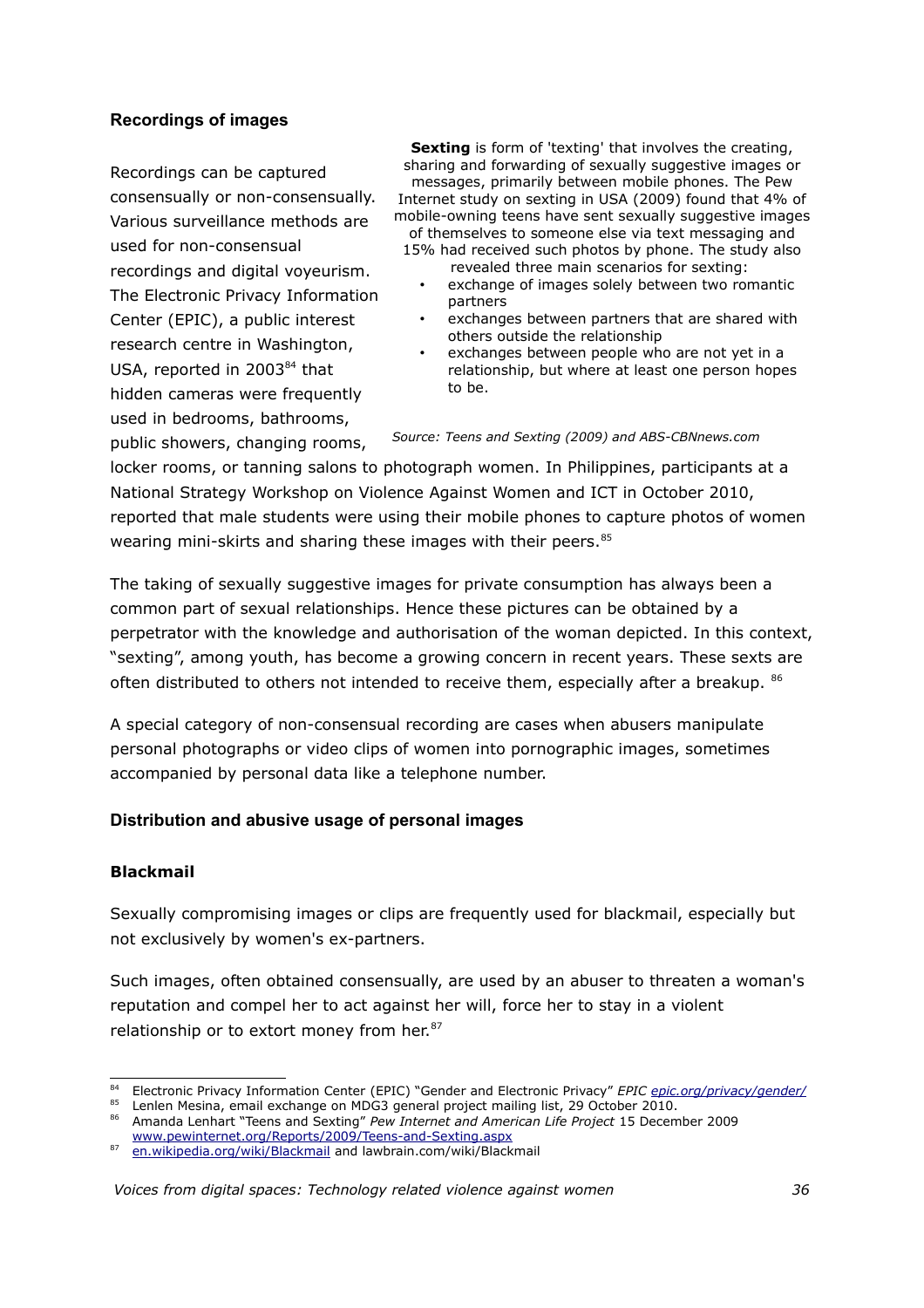*In 2009 Malaysian organisations that provide services to survivors of VAW, reported an increase in counselling calls from women, especially young women, stating that they were not able to leave a violent situation because their partner had intimate video clips or photographs of them.[88](#page-36-0)*

#### **Defamation**

Another reason why abusers distribute sexual images is to defame women who are public figures, to embarrass and create a negative public image of her and consequently ruin her political or public career.

### **"Hobby" or "status gaining"**

Some abusers circulate sexual images of a victim/survivor via social networks or mobile phones just because they can. Jac sm Kee, in her 2004 study exploring the connections between ICT and VAW, noted that:

*The development of digital cameras and wireless or mobile telephones with builtin cameras mean that making short clips or films is relatively easy and cheap for those who can afford theses devices... The fact is that individuals now have the ability and power to create such images, sometimes clandestinely, and abuse them should they choose to do so.[89](#page-36-1)*

*Recording and sharing "up-skirting" or "down-blousing" images of women in public spaces has become a popular activity. Sometimes it is approached as a sport, especially among teenagers who compete on how many images they can capture.[90](#page-36-2)*

#### **Secondary victimisation**

*"The rape continues with all the photos and comments on Facebook" said the father of the raped teenager, whose images were redistributed on Facebook.[91](#page-36-3)*

Secondary victimisation<sup>[92](#page-36-4)</sup> can take the form of anonymous victim blaming<sup>[93](#page-36-5)</sup> and insensitive and harassing comments $94$  on images and clips that have been distributed

<span id="page-36-0"></span><sup>88</sup> Jac sm Kee and Sonia Randhawa "Malaysia: Violence against women and information communication technologies" *GenderIT.org* 4 November 2009 [www.genderit.org/content/malaysia-violence-against-women](http://www.genderit.org/content/malaysia-violence-against-women-and-information-communication-technologies)[and-information-communication-technologies](http://www.genderit.org/content/malaysia-violence-against-women-and-information-communication-technologies)

<span id="page-36-1"></span><sup>89</sup> Jac sm Kee *Cultivating violence through technology?* [www.genderit.org/sites/default/upload/VAW\\_ICT\\_EN.pdf](http://www.genderit.org/sites/default/upload/VAW_ICT_EN.pdf)

<span id="page-36-2"></span><sup>90</sup> [Sepic.org/privacy/gender/](http://epic.org/privacy/gender/) and Anastasia Powell "New technologies, unauthorised visual images and sexual assault" [www.aifs.gov.au/acssa/pubs/newsletter/n23pdf/n23c.pdf](http://www.aifs.gov.au/acssa/pubs/newsletter/n23pdf/n23c.pdf)

<span id="page-36-3"></span><sup>&</sup>lt;sup>91</sup> Interviews with local informant and local media reports. The interviews and media monitoring took place between December 2010 and May 2011. To protect survivors' and informants' privacy, names and URLs are not mentioned.

<span id="page-36-4"></span><sup>92</sup> Secondary victimisation refers to further victimisation after the original victimisation. For example, victim/survivor blaming, stigmatisation, inappropriate post-assault behaviour or language by medical personnel with which victim/survivor has direct contact.

<span id="page-36-5"></span><sup>93</sup> Refers to holding the victim of a crime to be responsible for that crime, either in whole or in part. Source: Wikipedia "Victim Blaming" accessed 1 March 2012 [en.wikipedia.org/wiki/Victim\\_blaming](http://en.wikipedia.org/wiki/Victim_blaming)

<span id="page-36-6"></span><sup>94</sup> Online harassment involves using ICTs to track and harass someone, causing emotional distress and fear for their personal safety. This might include transmitting threats or false accusations about them via a blog, in a chatroom, or via mobile phones; sending repeated and unwanted communication–often with sexual undertones; stealing their identity or data; or spying and monitoring their computer and internet use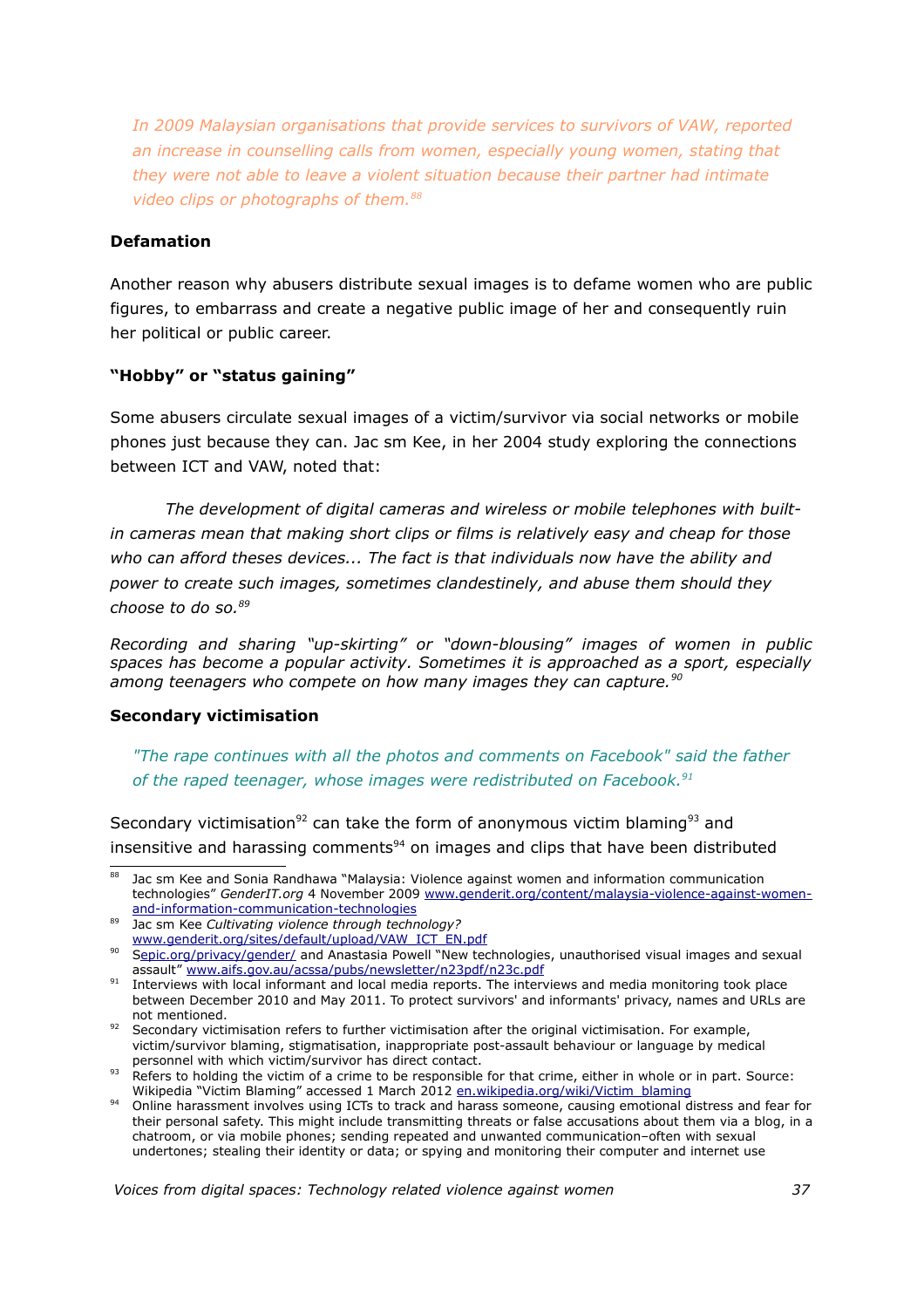virally*.* The ability to share images via social networking sites or mobile phones in a very short space of time and at low cost has serious implications for the extent to which women are re-victimised.<sup>[95](#page-37-0)</sup> Vicious responses to sexual assault often revive for victims/survivors their recently lived through trauma and emotions of panic, insecurity, loss of control, and pain.<sup>[96](#page-37-1)</sup>

*The victim/survivor is re-victimized every time somebody views the image - particularly if they're doing so for pleasure. The victim/survivor not only has to deal with the aftermath of having been sexually victimized or raped in this case, but must also live with the knowledge that the images are out there, circulating online, without an opportunity to know who's viewed them, or how many people have viewed them, or with an opportunity to get them back."* Comment on the Canadian case by a local expert on cybercrime.<sup>[97](#page-37-2)</sup>

# **5. Access to justice**

Through MDG3: Take Back the Tech! we documented the struggle that victims/survivors of technology related VAW experience in seeking adequate recourse and claiming their rights. Legal and regulatory agencies and law enforcement bodies are very often in a quandary on what law to use to punish perpetrators. Police and judicial officials manoeuvre across laws ranging from anti-VAW laws, to cybercrime bills or laws on privacy rights, in order to stop violence and provide remedies for victims/survivors.

This section will look at some of these laws and policies, and assess their applicability to cases involving the unauthorised distribution of intimate images. Assessing the strengths and limitations of existing legal instruments helps us identify effective legislative tools and explore how they could be adapted in order to improve support to victims/survivors of technology related VAW.

without permission. Sometimes, these threats have escalated into physical harm. Online harassment can seriously impair women's capacity to use ICTs freely, without apprehension or fear. Source: [www.takebackthetech.org](http://www.takebackthetech.org/) and [www.haltabuse.org](http://www.haltabuse.org/)

<span id="page-37-0"></span>www.takebacktrictectiony and www.takebacktrictectiony and www.takebacktrictection and or crime has a statistically higher tendency to be victimised again. This pattern is particularly notable, but not limited to, cases of sexual abuse in early age. Re-victimisation is often the result of risk factors that were already present, which were not changed or mitigated after the first victimisation. Source: Wikipedia "Victimisation" accessed 1 March 2012 [en.wikipedia.org/wiki/Revictimisation#Revictimisation](http://en.wikipedia.org/wiki/Revictimisation#Revictimisation)

<span id="page-37-1"></span><sup>96</sup> Rebecca Campbell and Sheela Raja "Secondary Victimization of Rape Victims: Insights from Mental Health Professionals Who Treat Survivors of Violence" *Violence and Victims* 14, 3 (1999) [www.musc.edu/vawprevention/research/victimrape.shtml](http://www.musc.edu/vawprevention/research/victimrape.shtml)

<span id="page-37-2"></span><sup>97</sup> Interviews with local informant and local media reports. The interviews and media monitoring took place between December 2010 and May 2011. To protect survivors' and informants' privacy, names and URLs are not mentioned.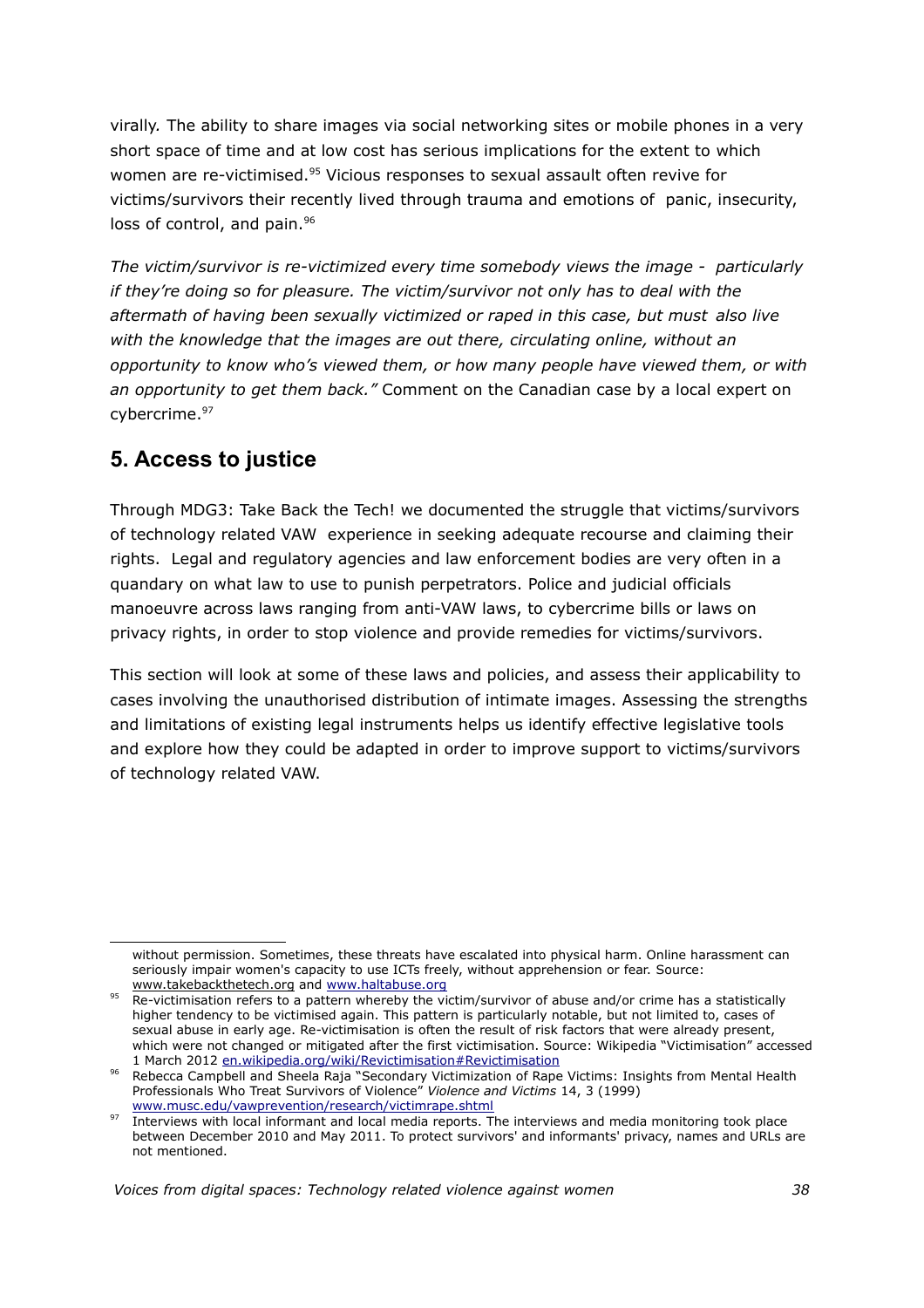#### **5.1 Child pornography laws**

*In November 2010, a fifteen-year-old girl was allegedly gang-raped by two boys at a school east of Johannesburg, South Africa. The alleged rape happened in front of eight other students who filmed the incident on their mobile phones. The video was distributed via mobile phone and the internet. According to some news reports, the recording has also been sold on the internet for R10 (USD 1.30).[98](#page-38-0)*

Fifteen days after the alleged gang-rape, Women'sNet, the MDG3: Take Back the Tech! local partner, and other local organisations<sup>[99](#page-38-1)</sup> called on the South African Police Service (SAPS) and the National Prosecuting Authority (NPA) to charge the individuals who distributed and viewed the video of the assault. In the call they stated:*"Section 19 and 20 of the 2007 Sexual Offences Act makes it an offence to display or expose others to*

*child pornography. Given how frequently we are seeing such incidents being filmed and distributed via cellphones it is essential that action be taken not be tolerated."[100](#page-38-2)*

*immediately to indicate that this will laws and enhance cooperation among nations - like the According to the International Centre for Missing & Exploited Children (ICMEC) which annually reviews child pornography laws worldwide, about 55% percent of countries have laws that address child pornography to some extent. About 82% of these national legislations explicitly target computer-facilitated offences. There are also international instruments which harmonise national Council of Europe's Cybercrime Convention that criminalise all aspects of child pornography (signed by 30 countries, including Canada, Japan, USA and the Republic of South Africa).*

Section 19 and 20 of South Africa's 2007 Sexual Offences Act criminalises the creation, and display of child pornography.<sup>[101](#page-38-3)</sup> A child is defined as a person under

*Source: [ICMEC Model Legislation & Global Review;](http://www.icmec.org/missingkids/servlet/PageServlet?LanguageCountry=en_X1&PageId=4346) [Council of](http://conventions.coe.int/Treaty/Commun/ChercheSig.asp?NT=185&CM=8&DF=28/10/2010&CL=ENG%20%20%20)  [Europe Convention on Cybercrime](http://conventions.coe.int/Treaty/Commun/ChercheSig.asp?NT=185&CM=8&DF=28/10/2010&CL=ENG%20%20%20)*

the age of 18. The maximum penalty a perpetrator can receive for this is a ten year jail sentence. However in above case, the National Prosecuting Authority chose not to deal with the distribution and recording of the sexual assault and no one was charged.

Child pornography laws can provide justice and redress for victims of the unauthorised

<span id="page-38-0"></span><sup>98</sup>  [www.apc.org/en/news/womensnet-calls-action-against-filming-violence-ag;](http://www.apc.org/en/news/womensnet-calls-action-against-filming-violence-ag)

Colleen Lowe Morna "If we can't tell rape from sex, something is really wrong" *Mail and Guardian Online* 29 November 2010 [www.mg.co.za/article/2010-11-29-if-we-cant-tell-rape-from-sex-something-is-terribly](http://www.mg.co.za/article/2010-11-29-if-we-cant-tell-rape-from-sex-something-is-terribly-wrong)[wrong](http://www.mg.co.za/article/2010-11-29-if-we-cant-tell-rape-from-sex-something-is-terribly-wrong) and interviews with local informant and local media reports. The interviews and media monitoring took place between December 2010 and May 2011. To protect survivors' and informants' privacy names and URLs are not mentioned.

<span id="page-38-1"></span><sup>&</sup>lt;sup>99</sup> The Shukumisa campaign was initiated by 26 organisations nationally and aims to shake up the way South African society deals with sexual offences. Its members include the Tshwaranang Legal Advocacy Centre, the Teddy Bear Clinic, Women and Men Against Child Abuse (WMACA), OUT LGBT Well-being, the Women's sector and LGBTI sector of the South African National AIDS Council, Women'sNet, the Sex Worker Education and Advocacy Taskforce (SWEAT) and the Western Cape Network on Violence Against Women. See: [www.shukumisa.org.za](http://www.shukumisa.org.za/)

<span id="page-38-2"></span><sup>100</sup> See: [www.womensnet.org.za/news/sexual-offences-schools](http://www.womensnet.org.za/news/sexual-offences-schools) and [www.apc.org/en/news/womensnet-calls](http://www.apc.org/en/news/womensnet-calls-action-against-filming-violence-ag)[action-against-filming-violence-ag](http://www.apc.org/en/news/womensnet-calls-action-against-filming-violence-ag)

<span id="page-38-3"></span> $101$  "Child pornography" is further defined in the Films and Publications Act, 1996, an accompanying piece of legislation, as "any picture, or any description, of a real or imaginary person who is, or is represented as being under the age of 18 years, engaged or involved in any form of sexual activity, or assisting another person to participate in any form of sexual activity."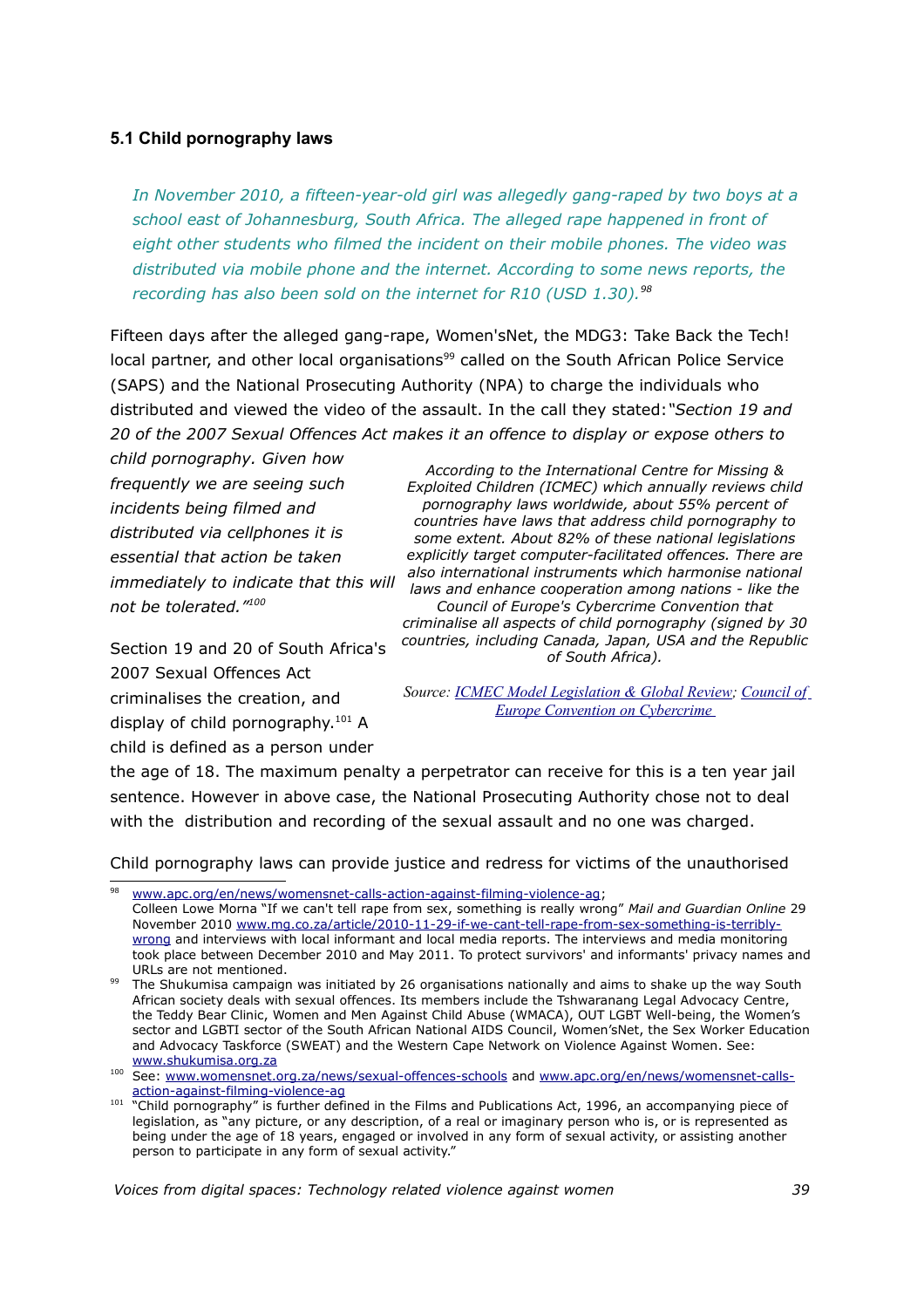distribution of intimate images under eighteen or sixteen years old, for violations of their rights to security and bodily integrity.

The application of child pornography laws in dealing with these crimes has two pros. First more severe criminal penalties are usually imposed for such abuses and crimes under these laws than under, for example, privacy laws which are usually limited to fines or in exceptional cases imprisonment ranging from five to seven years.

A second pro is the relative willingness and readiness of states to investigate and prosecute child pornography crimes, not only within their borders but also transnationally.

Without a fast and effective regime of international cooperation, police are helpless to stop widespread unauthorised distribution of intimate and sexually abusive images on the internet or mobile phones across international borders. International coordination is necessary to prosecute those responsible.

However child pornography laws disregard the gender-dimension of these crimes and the other rights violated, including rights to privacy and self-determination. The failure of these laws to recognise children's autonomy and differentiate between the authorised and unauthorised recording and distribution of images can also be problematic. For example girls younger than eighteen can end up with a criminal record for sharing sexual or nude images and clips of themselves with their romantic partners.<sup>[102](#page-39-0)</sup> Being prosecuted or "stamped" as a producer or distributor of child pornography for an act which can be a normal part of a sexual relationship can have lifelong consequences for teens.<sup>[103](#page-39-1)</sup> Moreover the criminalisation of the sexual activities of teens violates their right to privacy and self-determination.

In this context, communication and women's rights advocates warn that child pornography has become one of the main arguments for introducing invasive regulation of content and surveillance measures for the internet and mobile phones in a number of countries. This could have serious implications for women's right to privacy and freedom of expression.[104](#page-39-2) Censorship reflects the interests and views of those in power. Hence it is more probable that content which challenges patriarchal and stereotypical views of women and their sexuality will be labelled as "harmful" and regulated, silencing women and limiting their access to information.<sup>[105](#page-39-3)</sup> For example in January 2010, the OpenNet

<span id="page-39-0"></span><sup>&</sup>lt;sup>102</sup> The PewInternet report on sexting in the USA (2009) highlights that teens who have sent out or forwarded nude images through text messages have been prosecuted or threatened with prosecution under laws generally reserved for producers and distributors of child pornography. Some people warn against such draconian response to sexting among youth and unintended use of child pornography laws. Source: Amanda Lenhart "Teens and Sexting" [www.pewinternet.org/Reports/2009/Teens-and-Sexting/Main-Report/1-The-](http://www.pewinternet.org/Reports/2009/Teens-and-Sexting/Main-Report/1-The-PIP-Study.aspx)[PIP-Study.aspx.](http://www.pewinternet.org/Reports/2009/Teens-and-Sexting/Main-Report/1-The-PIP-Study.aspx) See also [www.thenationalcampaign.org/sextech/](http://www.thenationalcampaign.org/sextech/)

<span id="page-39-1"></span><sup>103</sup> Read more on sexting and child porn law: Melissa Ditmore and Kevicha Echols "United States - Digital youth: Sexual development and expression, and the complications of modern technologies" *Global Information Society Watch* 2011 [www.giswatch.org/en/country-report/freedom-association/united-states](http://www.giswatch.org/en/country-report/freedom-association/united-states)

<span id="page-39-2"></span><sup>104</sup> APC WNSP and Alternative Law Forum "Internet governance issues on sexuality and women's rights" *GenderIT.org* 2010. [www.genderit.org/articles/internet-governance-issues-sexuality-and-womens-rights](http://www.genderit.org/articles/internet-governance-issues-sexuality-and-womens-rights)

<span id="page-39-3"></span><sup>105</sup> Sally-Jean Shackleton "Justifiable protection or entrenching patriarchy? Pornography and the internet in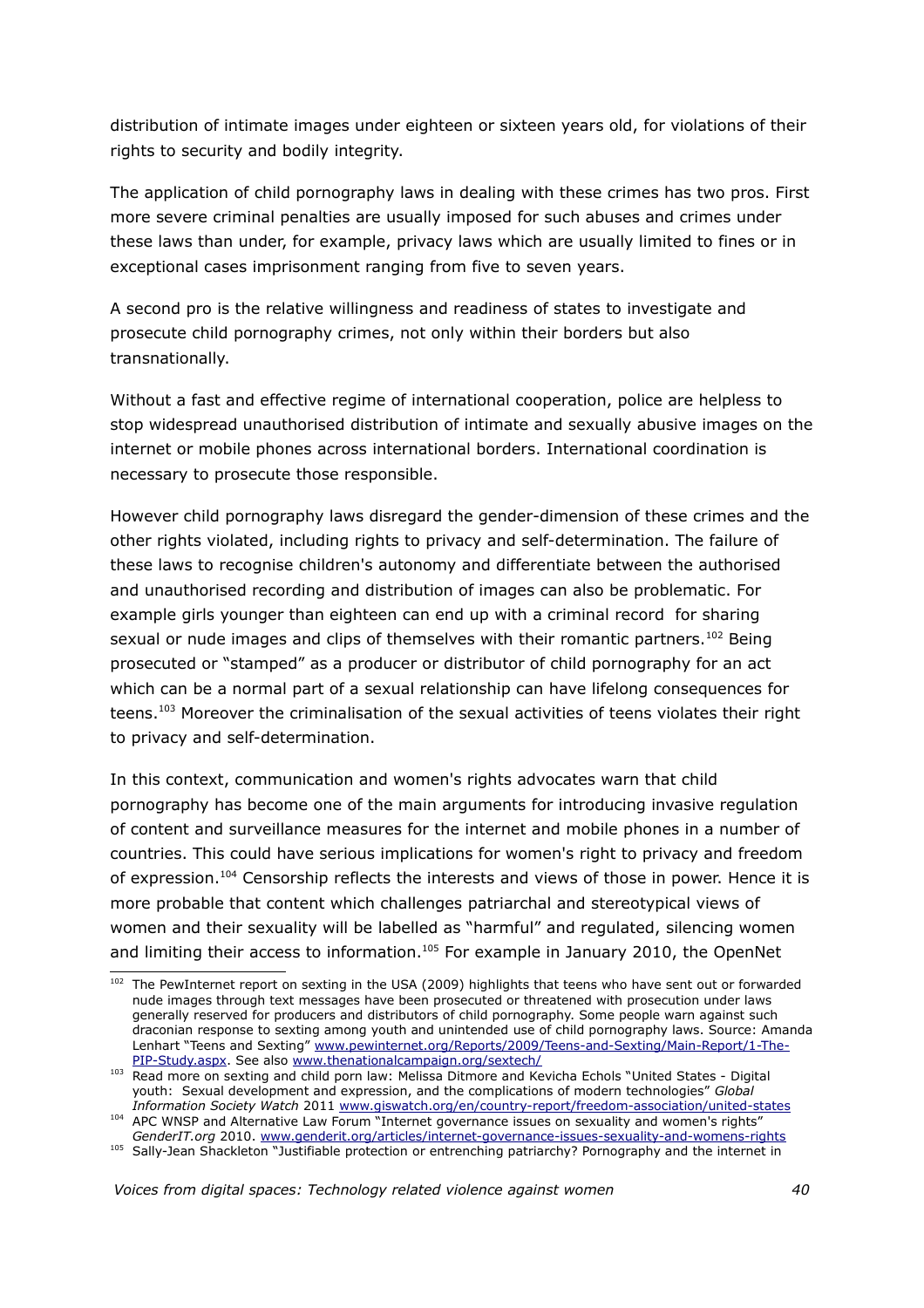Initiative documented that the Microsoft Bing search engine filtered out sexually related content including words like "anal", "breast", "sex" and LGBT-related terms ("gay," "lesbian," or "homosexuality") in Arabic regions.<sup>[106](#page-40-0)</sup> Consequently censorship can restrict the capacity of women who face VAW or other discrimination to exercise their right to expression, connect with others and seek information about legal protection, available assistance, VAW prevention or health consequences. Hence child pornography laws, rather than protecting teenage girls can deprive them of their right to self-determination and leave them more vulnerable to VAW.

### **Opportunities for legislative innovation**

- Measures contributing to the willingness and readiness of states to investigate and prosecute child pornography cybercrimes on national and transnational level can become a model for other laws, especially those dealing with privacy violations and VAW online.
- These laws need to recognise the right to self-determination as part of the right to bodily integrity and security and distinguish between consensual and nonconsensual acts, to prevent the criminalisation of youth. While we can question to what extent consent is based on informed decision-making, the focus needs to be on prevention rather than criminalisation as a way to address it. Legal and policy measures aimed at online sexual abuses, must always be combined with education programmes for children and adolescents on how to negotiate online spaces and sexual interactions safely.<sup>[107](#page-40-1)</sup>
- Laws dealing with the unauthorised distribution of private images of women and girls need to recognise the gender-based nature of these abuses. This would lead to a more adequate response to the needs of victims/survivors of this form of VAW as well as more holistic prevention measures. $^{108}$  $^{108}$  $^{108}$

### **5.2 Privacy protection laws**

Privacy laws protect the right to respect for private life and regulates the collection, storage and usage of information.<sup>[109](#page-40-3)</sup> In the digital age, given the limitless memory of the internet and the amount of personal information that is collected on it, the protection of privacy is even more significant. However many states have inadequate legislation to protect this fundamental human right or hand over their duties to individuals and the

South Africa" *GenderIT.org* 2010 www.genderit.org/articles/south-africa-pornography-and-internetjustifiable-protection-or-entrenching-patriarchy

<span id="page-40-0"></span><sup>106</sup> opennet.net/sex-social-mores-and-keyword-filtering-microsoft-bing-arabian-countries

<span id="page-40-1"></span><sup>&</sup>lt;sup>107</sup> APC WNSP and Alternative Law Forum "Internet governance issues on sexuality and women's rights" [www.genderit.org/articles/internet-governance-issues-sexuality-and-womens-rights](http://www.genderit.org/articles/internet-governance-issues-sexuality-and-womens-rights)

<span id="page-40-2"></span><sup>108</sup> Yakin Ertürk *15 years of the United Nations Special Rapporteur on violence against women, its causes and consequences (1994-2009) - A critical review* (United Nations Human Rights Council, 2009) www2.ohchr.org/english/issues/women/rapporteur/docs/15YearReviewofVAWMandate.pdf

<span id="page-40-3"></span><sup>109</sup> Wikipedia "Privacy Law" accessed 1 March 2012 secure.wikimedia.org/wikipedia/en/wiki/Privacy\_law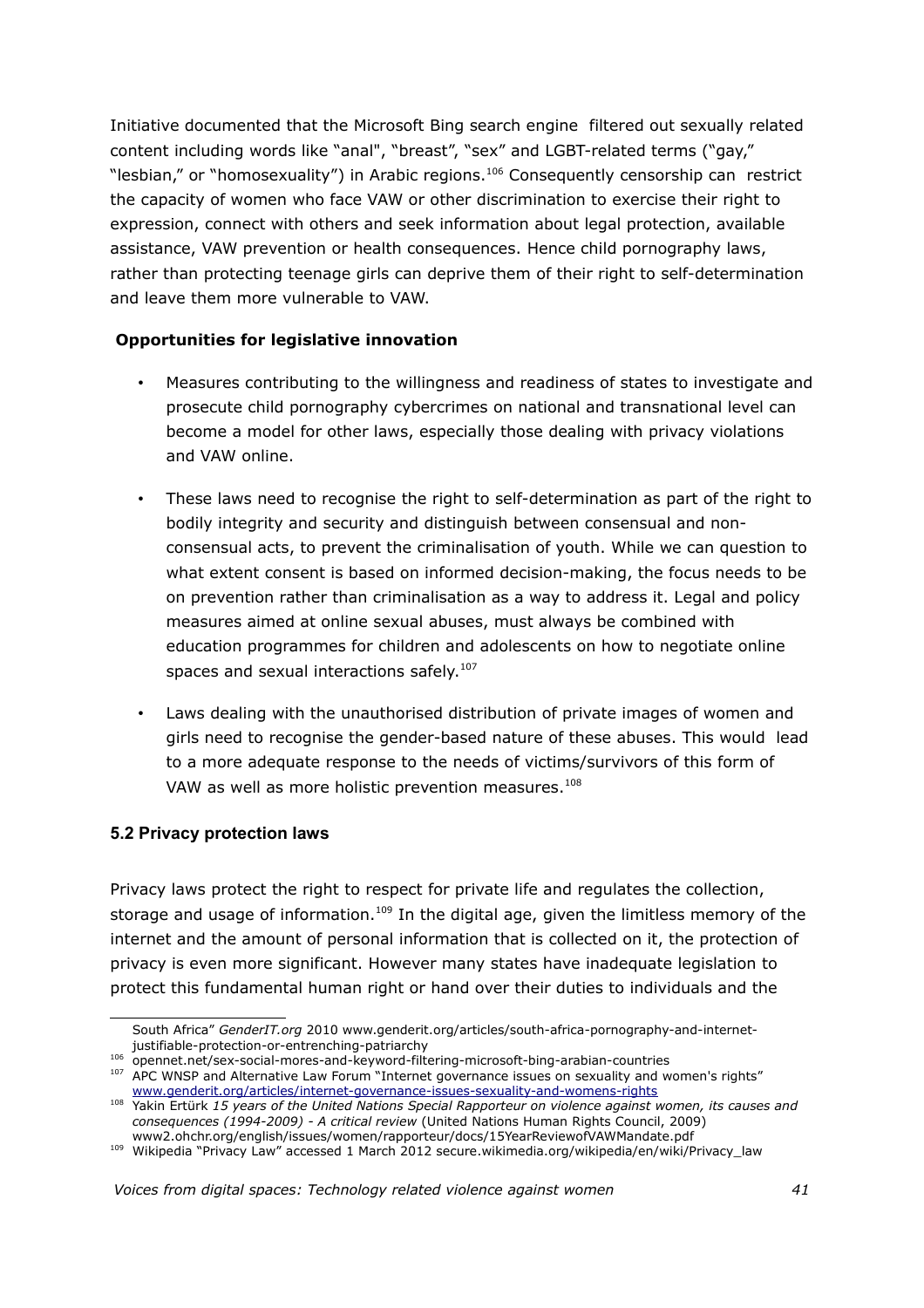market.

The cases from Malaysia and Philippines that we will examine illustrate that privacy laws are often developed in response to specific events of abuse rather than on points of general principle.[110](#page-41-0) Both national legislations proved inefficient in dealing with the complexity of the incidents of unauthorised distribution of intimate images of female public figures. In both countries, the cases led to reviews of privacy legislation and new enactments to address existing gaps.

Privacy laws also often fail to provide adequate redress for victims/survivors of the unauthorised distribution of intimate images due to the lack of an efficient and coherent global privacy rights framework to guide investigation and prosecution at transnational level.

#### **Privacy Protection Act Malaysia**

*In February 2009, intimate pictures of a Malaysian female politician were sent, allegedly by her partner, to local daily newspapers and subsequently posted online and circulated via mobile phones. While newspapers did not publish the pictures, they questioned and reportedly bullied the politician over the images. Her political opponents used the leaked photos and videos to question her morality and demand her resignation. Despite her public statement that she did not feel embarrassed or compromised, she resigned from her political post. However due to her overwhelming public support, her resignation was eventually rejected by the government.[111](#page-41-1)*

When the photos of the politician were leaked, legislation protecting privacy rights in Malaysia was almost non-existent. Although the Constitution of Malaysia enshrines a conclusive list of fundamental rights, including freedom of assembly, speech and movement, it does not specifically recognise the right to privacy<sup>[112](#page-41-2)</sup>. Hence limited privacy protection was only provided in cases involving the unlawful interception of digital communications or confidential information. To address this gap the Malaysian Bar Council organised a public forum entitled Privacy: Does it exist in Malaysia? Is it time to legislate? on 27 February 2009.<sup>[113](#page-41-3)</sup>

At the Forum, a representative of the Bar Council's Human Rights Committee, urged the Parliament:

*[to] take proactive steps to legislate such an act instead of leaving the courts to deal with the lacunas [loopholes]... the proposed Privacy Act as a Data Protection Act would only cover data collectors such as banks, government agencies and any other bodies who*

<span id="page-41-0"></span><sup>110</sup> Gus Hosein "Privacy and Security", in *The APC ICT policy handbook* ed. David Souter (Association for Progressive Communications, 2009) [www.apc.org/en/system/files/APCHandbookWeb\\_EN.pdf](http://www.apc.org/en/system/files/APCHandbookWeb_EN.pdf)

<span id="page-41-1"></span><sup>111</sup> Jac sm Kee and Sonia Randhawa "Malaysia: Violence against women and information communication technologies"; Elizabeth Wong "Dear Friends"

<span id="page-41-2"></span><sup>112</sup> The constitutional frameworks of many countries formally protect privacy, modelling their provisions on a number of recent international conventions - Article 12 of the Universal Declaration of Human Rights of 1948; Article 17 of the International Covenant on Civil and Political Rights; Article 8 of the European Convention on Human Rights. See more: Gus Hosein "Privacy and Security", in *The APC ICT Policy Handbook ed.* David Souter (APC, 2009) [www.apc.org/en/system/files/APCHandbookWeb\\_EN.pdf](http://www.apc.org/en/system/files/APCHandbookWeb_EN.pdf) 

<span id="page-41-3"></span><sup>&</sup>lt;sup>113</sup> Jac sm Kee and Sonia Randhawa "Malaysia: Violence against women and information communication technologies" [www.genderit.org/content/malaysia-violence-against-women-and-information](http://www.genderit.org/content/malaysia-violence-against-women-and-information-communication-technologies)[communication-technologies](http://www.genderit.org/content/malaysia-violence-against-women-and-information-communication-technologies)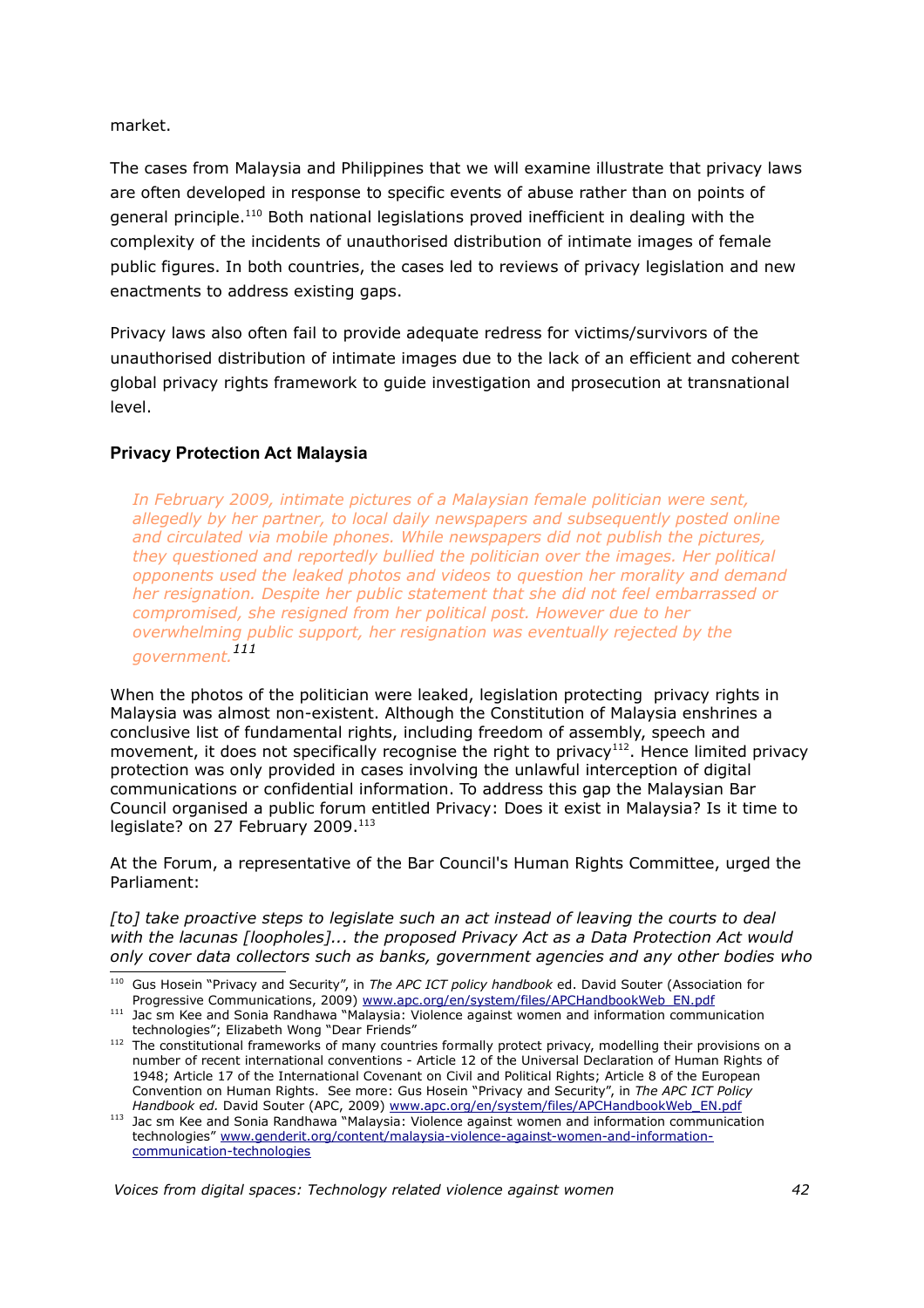*collect personal data. Something more comprehensive is clearly required to ensure that our privacy is protected.* 

However the response to this call for stronger privacy protection against violations by individuals (as in the case of the female politician) was watered down by debates on morality, the public's expectations of public figures and media independence.<sup>[114](#page-42-0)</sup>

The need to balance one person's right to privacy with another person's right to knowtwo elementary human rights-raises a number questions:

- What ought to come first, the right to privacy or the right of access to information and media independence?<sup>[115](#page-42-1)</sup>
- What level of privacy should a public figure be entitled to? Is it unreasonable for a woman in a policy function to expect privacy?
- What public interest is served by leaking intimate details from her sexual life and intimate images of her body? Does it assist others to oversee her ability to fulfil public functions?

Which or whose rights are prioritised, and from whose position these rights are defined depend on power relations within a society. Privacy debates are often framed from the privileged vantage point of middle-class men, while other perspectives are disregarded. Hence privacy breaches are predominantly equated with state or corporate intrusion into individuals' private lives. Women's concerns regarding privacy rights, that are rooted in power imbalances between individuals in the home, job market, or in decision-making structures, are given little attention in privacy policy development.<sup>[116](#page-42-2)</sup> For example, despite the frequency of technology related VAW, there is little debate about these incidents among advocates for the rights to privacy and freedom of expression. $117$ 

Personal information,and intimate "paparazzi" style pictures of female politicians or public figures are often used by policy opponents or the media to discredit them through questioning their femininity and morality in the context of widely accepted cultural norms and moral codes. In November 2011, a columnist [for the](http://www.guardian.co.uk/profile/laurie-penny) *[Guardian](http://www.guardian.co.uk/profile/laurie-penny)*, *New Statesman* and *Independent in UK*, wrote about the sexual harassment she and other female writers face online:

*The implication that a woman must be sexually appealing to be taken seriously as a thinker did not start with the internet: it's a charge that has been used to [shame and](http://www.guardian.co.uk/politics/blog+books/mary-wollstonecraft)*

<span id="page-42-0"></span><sup>114</sup> Joanna Loy "Privacy: Does it Exist in Malaysia? Is it time to legislate?" *The Malaysian Bar* 11 March 2009. [www.malaysianbar.org.my/index2.php?option=com\\_content&do\\_pdf=1&id=21883](http://www.malaysianbar.org.my/index2.php?option=com_content&do_pdf=1&id=21883)

<span id="page-42-1"></span><sup>115</sup> It is critical to distinguish between public and private figures. Private citizens' privacy protections, including those who have involuntarily entered the public arena, tend to outweigh freedom of expression. In the case of policy figures, especially those who hold public positions of trust, such as politicians, freedom of expression or public interest in the name of open and accountable government can be prioritised over their claims to the right to privacy. [www.thenewsmanual.net/Manuals%20Volume%203/volume3\\_62.htm#public](http://www.thenewsmanual.net/Manuals%20Volume%203/volume3_62.htm#public)

<span id="page-42-2"></span><sup>116</sup> Heike Jensen and APC WNSP *Gender research framework: Internet censorship & surveillance practices* (OpenNet Initiative Asia, 2009) [unpublished paper]

<span id="page-42-3"></span> $117$  Ibid.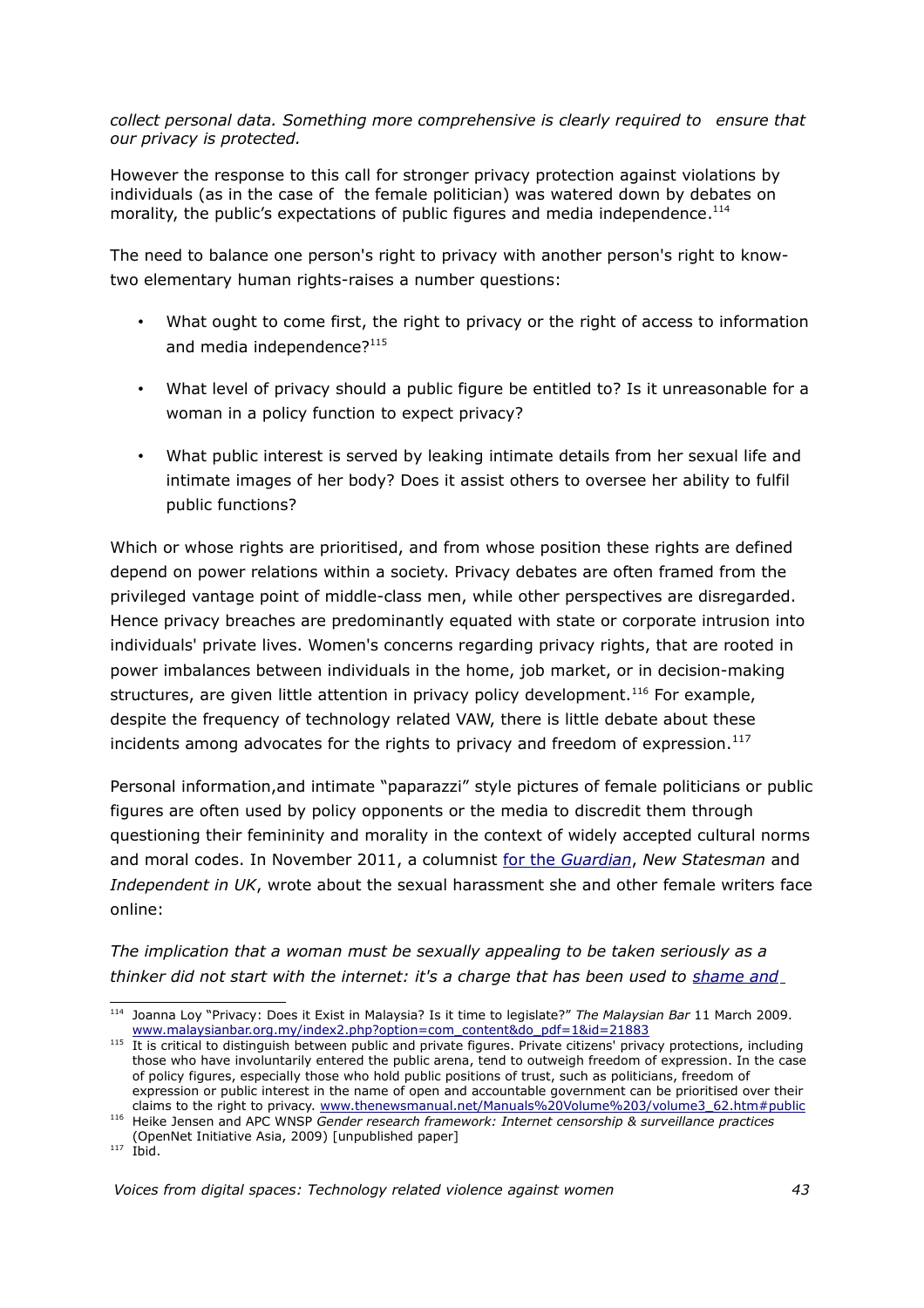*[dismiss women's ideas](http://www.guardian.co.uk/politics/blog+books/mary-wollstonecraft) since before [the 18th century]*... *I have come to realise over the past year, just how much time and effort some vicious people are prepared to expend trying to punish and silence a woman who dares to be ambitious, outspoken, or merely present in a public space*.

Culture and morality has historically been used to control women's bodies and behaviour. They are also frequently applied to justify state interventions that restrict women's rights to privacy, freedom of exchange and access to information (e.g. censoring access to information on issues of contraception or same-sex relations) and rights to bodily integrity and self-determination (e.g. her ability to choose to have a safe, legal abortion).

This is especially so in contexts where policy and public discourse is defined by religious fundamentalism, such as in Malaysia $118$ . In such environments, privacy rights violations such as the unauthorised distribution of intimate images can be framed by a discourse of morality, public decency and honour. Within this discourse, such violations are defined as a corruption of social, community or family norms, "bad privacy", $119$  rather than as a violation of a woman's bodily integrity and autonomy. As with other types of sexual violence, when a violent act is perceived as a crime against honour and public decency, shame commonly surrounds the victim/survivor and her morality is questioned. Consequently, victims/survivors would often rather not report the crime.<sup>[120](#page-43-2)</sup>

Women's rights advocates have also criticised privacy doctrines that focus on the inviolability of home and family space and which have lead to the impunity of abusers in cases of intimate partner violence and incest.

#### **Opportunities for legislative innovations**

- State privacy policies need to be based on an assessment of individual needs and not on the perceived moral requirements of the community. Privacy violations need to be defined as "crimes against the individual" instead of "crimes against her/his family or home".
- Cases of unauthorised distribution of personal images of women need to be recognised as a form of VAW and a violation of women's rights to bodily integrity under privacy law and policy. In the digital age, personal data constitutes part of a person's identity as well as part of their body.

#### **Anti-Photo and Video Voyeurism Act Philippines**

• *In early 2009, a case involving private sex video recordings of an actress and her ex-partner dominated Philippines' media headlines for weeks. The videos were uploaded on the internet and spread virally through file-sharing sites, including free porn sites such as Spankwire.com. The videos quickly became one of the most downloaded files online. According to some news reports, the clips have also*

<span id="page-43-0"></span><sup>118</sup> Heike Jensen et al *A gendered perspective to internet censorship and surveillance in Malaysia* (OpenNet Initiative Asia, 2009) [draft version of the paper] [access.opennet.net/wp](http://access.opennet.net/wp-content/uploads/2011/12/accesscontested-chapter-04.pdf)[content/uploads/2011/12/accesscontested-chapter-04.pdf](http://access.opennet.net/wp-content/uploads/2011/12/accesscontested-chapter-04.pdf)

<span id="page-43-1"></span><sup>119</sup> Electronic Privacy Information Center (EPIC) "Gender and Electronic Privacy" [epic.org/privacy/gender/](http://epic.org/privacy/gender/)

<span id="page-43-2"></span><sup>120</sup> Rashia Manjoo *Report of the Special Rapporteur on violence against women, its causes and consequences* [www2.ohchr.org/english/bodies/hrcouncil/docs/17session/A-HRC-17-26.pdf](http://www2.ohchr.org/english/bodies/hrcouncil/docs/17session/A-HRC-17-26.pdf)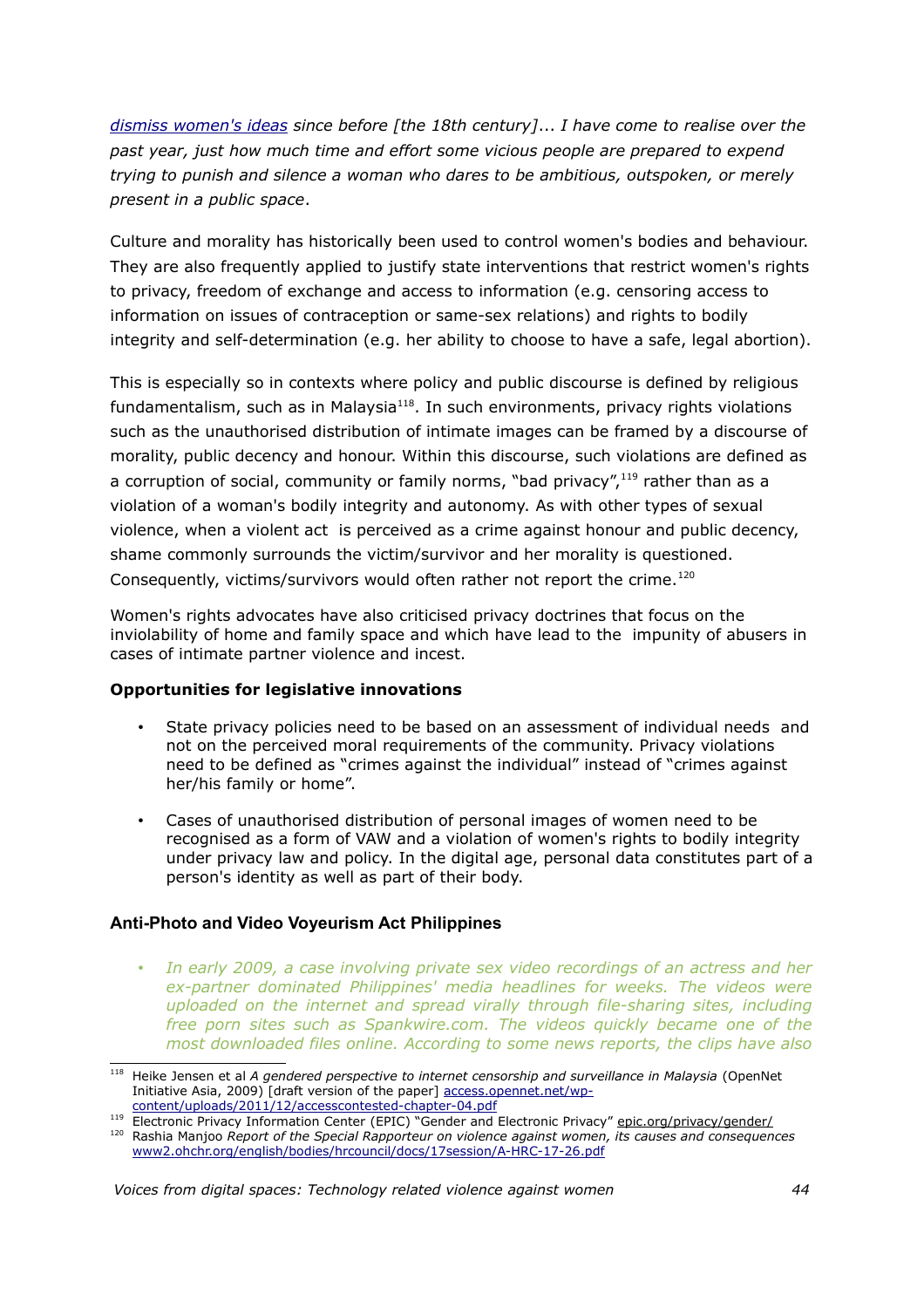*appeared on pirated DVDs and in response to the high demand, some vendors priced it higher than their usual products.* 

• *The actress's ex-partner confessed he made the videos but denied responsibility for putting them online. He claimed that the videos were stolen from his computer hard drive. The victim/survivor filed two offences against her ex-partner under the Anti-Violence Against Women and their Children Act of 2004. Her complaint was dismissed by the court on the basis of a lack of evidence of mental or emotional harm.[121](#page-44-0)*

As with the Malaysian case, this incident, led to a public hearing in the Senate "in aid of legislation" on 28 May 2009.<sup>[122](#page-44-1)</sup> The hearing concluded that the present legislation did not cover the unauthorised distribution of private images and new legislation to prevent and provide appropriate protection against these violations was needed.

On February 2010, the Anti-Photo and Video Voyeurism Act of 2009 (Anti-Voyeurism Act), inspired by the US Video Voyeurism Protection Act of 2004<sup>[123](#page-44-2)</sup>, was enacted into law by the Congress of the Philippines. The law aims to protect Philippine citizens against "*acts that would destroy the honor, dignity and integrity of a person*".[124](#page-44-3) Specifically the act penalises taking, copying and distributing photos or videos of sexual acts or of a person's private areas (genitals, pubic area, buttocks or female breast) without the consent of the person/s involved. The maximum penalties for these crimes are seven years of imprisonment and/or a fine of P500,000 (USD11,600).

The Anti-Voyeurism Act is an innovative piece of legislation that could be an important legal model worldwide. The act addresses to some extent the principal rights violated by

#### *Section 3. Definition of Terms. Anti-Photo and Video Voyeurism Act of 2009:*

*(d) "Photo or video voyeurism" means the act of taking photo or video coverage of a person or group of persons performing a sexual act or any similar activity or of capturing an image of the private area of a person or persons without the latter's consent, under circumstances in which such person/s has/have a reasonable expectation of privacy, or the act of selling, copying, reproducing, broadcasting, sharing, showing or exhibiting the photo or video coverage or recordings of such sexual act or similar activity through VCD/DVD, internet, cellular phones and similar means or device without the written consent of the person/s involved, notwithstanding that consent to record or take photo or video coverage of same was given by such persons.*

<span id="page-44-0"></span>public area, buttocks or female breast of an individual. *(e) "Private area of a person" means the naked or undergarment clad genitals,*

<span id="page-44-3"></span><span id="page-44-2"></span><span id="page-44-1"></span> $n$ llndor cir $n$ *(f)* "Under circumstances in which a person has a reasonable expectation of technologies', *GenderIT.org* 2009 www.genderit.org/resources/philippines-violence-against-women-and-ict *privacy" means the belief that he/she could disrobe in privacy, without being* <sup>123</sup> Wikipedia "Video Voyeurism Act of 2004" accessed 1 March 2012 *concerned that an image or a private area of the person was being captured; or* circumstances in which a reasonable person would believe that a private area of the *Voices from digital spaces: Technology related violence against women 45 person would not be visible to the public, regardless of whether that person is in a public or private place.*

Source: [Republic Act No. 9995 or Anti-Photo and Video Voyeurism Act of 2009](http://www.lawphil.net/statutes/repacts/ra2010/ra_9995_2010.html)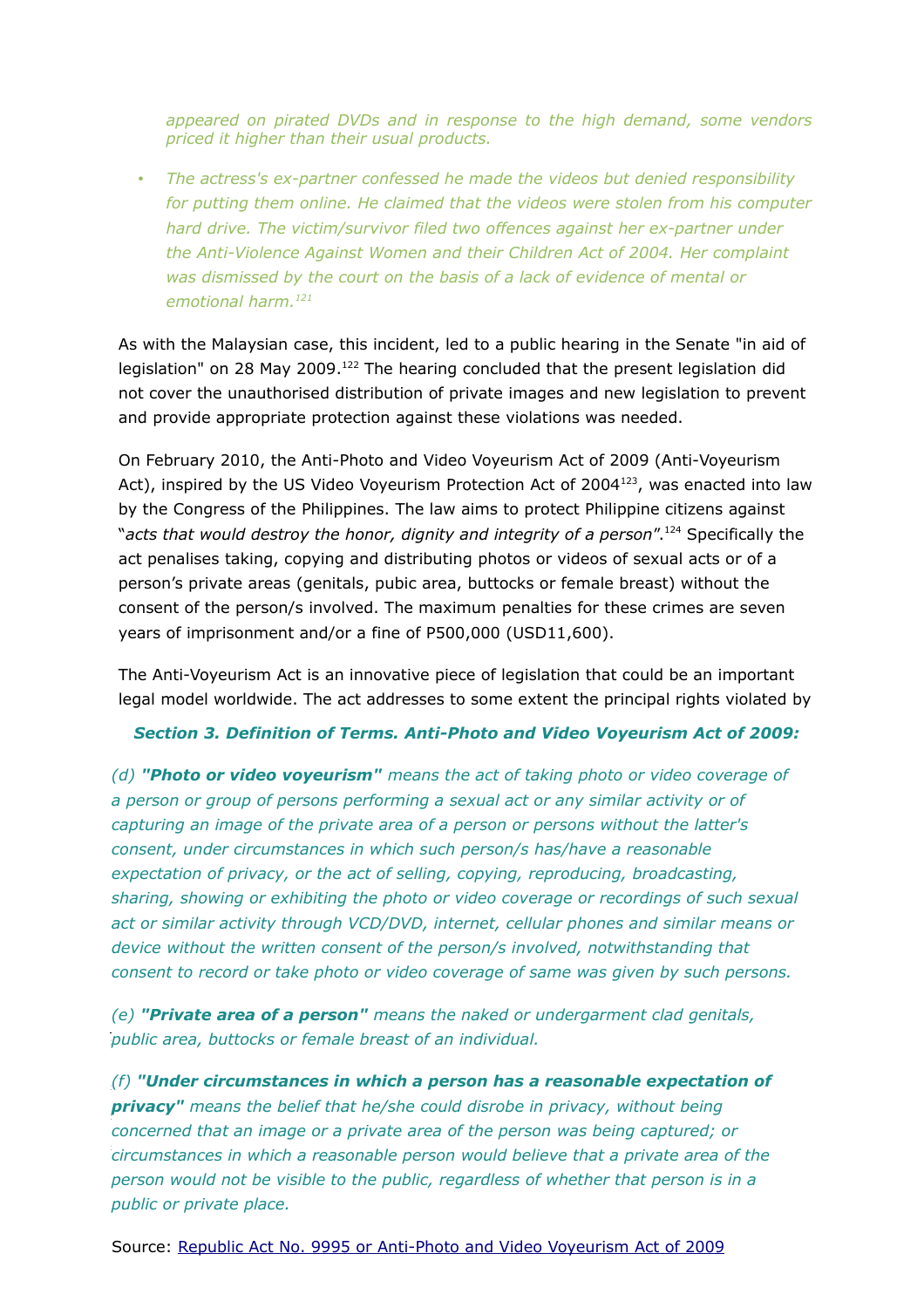the unauthorised distribution of intimate images of women: the victim/survivor's right to privacy, bodily integrity and self-determination. It also imposes harsher penalties on perpetrators than other privacy laws, which usually limit penalties to fines.

Local lawyers however warn that the act only criminalises the copying and distribution of images and clips of a *sexual act*. Therefore it might be difficult for a victim/survivor to file a complaint in cases where self-recorded images of their private body areas are copied or distributed without written authorisation under this law.

*It's immediately clear that all four [prohibited acts] refer to sexual act or similar activity, but only the first covers taking pictures of private areas. For instance, a girl took a photo of her private parts using her phone. The boyfriend saw the photo and sent it by MMS to his cellphone. When they broke up, the (ex) boyfriend uploaded the photos in a social networking site. It would appear that the boyfriend would not be liable under the the anti-voyeurism law. Moral of the story?* [125](#page-45-0)

A major shortcoming of this act is that it does not explicitly recognise that these violations can be a form of VAW. Furthermore voyeurism is defined as a crime on the basis of lack of consent, without specifying what "consent" is in such incidences. This could lead to impunity for abusers.

The general experience has been that laws which define sexual violence on the basis of lack of consent often lead to the secondary victimisation of victims/survivors by forcing them to provide evidence of non-consent.<sup>[126](#page-45-1)</sup> This has discouraged many women from reporting these crimes and/or seeking prosecution. Moreover women's rights activists question the concept of consent in sexual relationships given the subordinate social position of women. They argue that coercion may be present even when an act appears consensual in legal terms. Such coercion is due to gender norms and social expectations which guide female and male behaviour in sexual relationships and lead to women agreeing to unwanted sex.

To avoid these issues, some countries have developed definitions of rape which rely on the existence of certain coercive circumstances.<sup>[127](#page-45-2)</sup> This includes evidence of intimidation, manipulation, threats of negative treatment, threats toward third parties, blackmail or drug-facilitated sexual assault. Other circumstances these definitions rely on is evidence of abuse from a person in a position of authority (e.g. when the victim/survivor is a minor or disabled and the abuser is a teacher, employer, or psychotherapist of the victim/survivor).<sup>[128](#page-45-3)</sup>

<span id="page-45-0"></span><sup>125</sup> Attyatwork.com "Around the Anti-Photo and Video Voyeurism Law" 2011 [attyatwork.com/around-the-anti](http://attyatwork.com/around-the-anti-photo-and-video-voyeurism-law/)[photo-and-video-voyeurism-law/](http://attyatwork.com/around-the-anti-photo-and-video-voyeurism-law/)

<span id="page-45-1"></span><sup>126</sup> United Nations Division for the Advancement of Women *Handbook for Legislation on Violence against Women* (UN, 2009) [www.un.org/womenwatch/daw/vaw/handbook/Handbook%20for%20legislation%20on](http://www.un.org/womenwatch/daw/vaw/handbook/Handbook%20for%20legislation%20on%20violence%20against%20women.pdf) [%20violence%20against%20women.pdf](http://www.un.org/womenwatch/daw/vaw/handbook/Handbook%20for%20legislation%20on%20violence%20against%20women.pdf)

<span id="page-45-2"></span> $127$  Ibid.

<span id="page-45-3"></span><sup>&</sup>lt;sup>128</sup> [www.endvawnow.org/en/articles/469-consent.html](http://www.endvawnow.org/en/articles/469-consent.html)

*Voices from digital spaces: Technology related violence against women 46*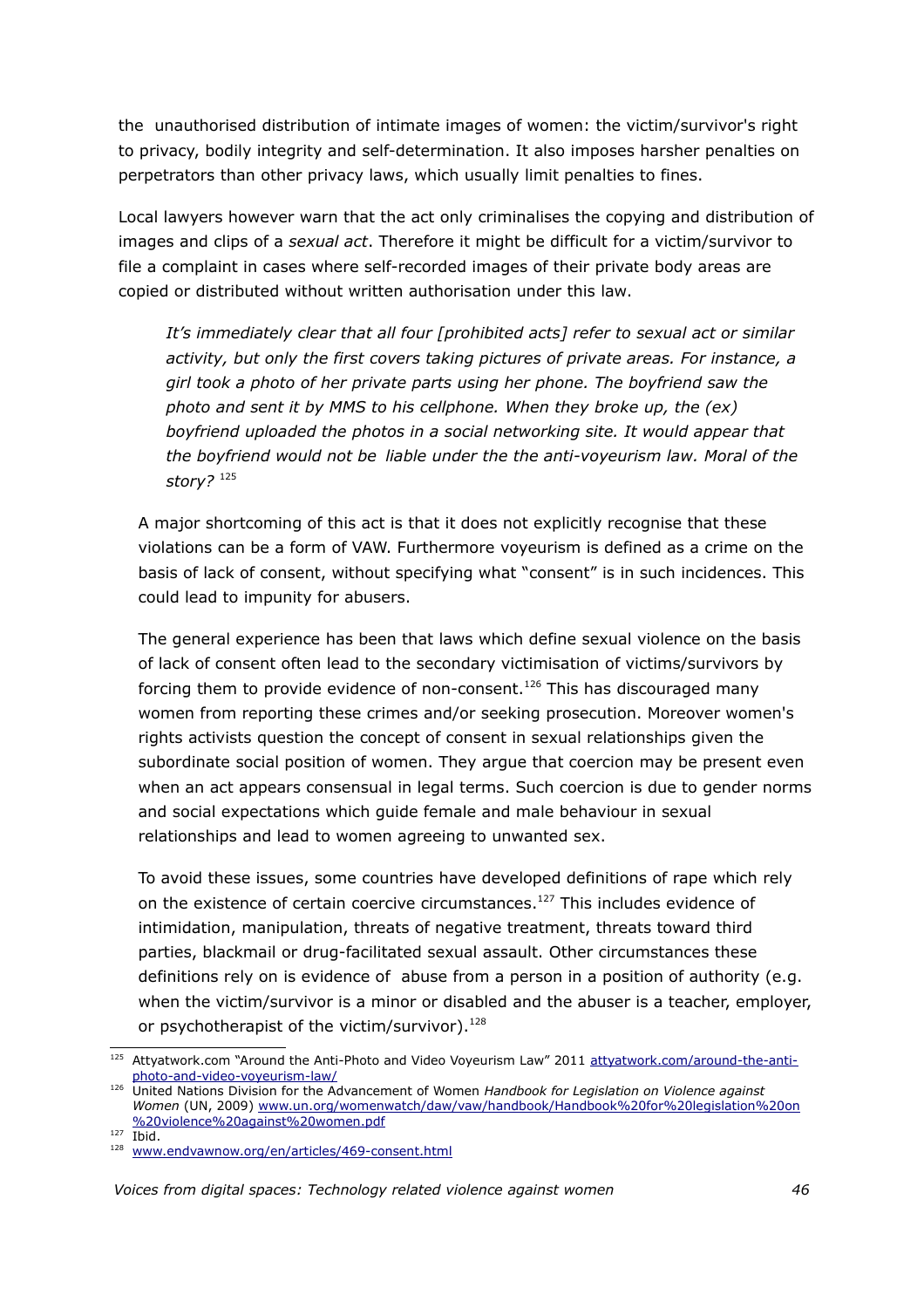#### **Opportunities for legislative innovations**

Legislative measures addressing digital voyeurism need to recognise the gender-based nature of such violence. This would help deal with gendered misconceptions which define consent and often compromise the fairness of court proceedings, especially in sexual abuse cases. Such legislative measures should be accompanied by education programmes which unpack and promote the negotiation of consent in sexual relationships.

#### **5.3 Anti-violence against women laws**

*"It's like I'm getting raped every day", accounted the victim/survivor in the Malaysian case, after a new round of her intimate photos were posted online.[129](#page-46-0)*

In the previous sections we argued that the unauthorised distribution of intimate images of women are a form of VAW, and should be prosecuted as such. Victims/survivors of these incidents experience similar harms to victims/survivors of sexual offences, including the trauma of the violation of their sexual autonomy and bodily integrity and "*the trauma of reliving the pain in public"*. [130](#page-46-1)

Among the laws assessed in this chapter, anti-VAW legislation is the only set of laws that explicitly recognise these crimes against women as a form of VAW. A gender-sensitive approach to investigation and prosecution is ensures a holistic response to these violations and that women's rights are protected. It has been documented that a genderneutral approach in cases of VAW may be subjected to manipulation by violent offenders and in some instances victims/survivors of violence themselves have been prosecuted (e.g. for the inability to protect their children from violence<sup>[131](#page-46-2)</sup> disseminating pornographic material, or consensual sex as a minor).<sup>[132](#page-46-3)</sup> In addition a lack of gender sensitivity by police, prosecutors, judges and other public officials dealing with cases of VAW can lead to the secondary victimisation of women.

A number of countries have introduced training programmes for public officials, or include capacity-building on VAW in the official curricula for these professions, to ensure that VAW cases are dealt with in a gender sensitive manner. $133$ 

Another strength of national anti-VAW laws is that they have to conform with key international and regional women's rights instruments.<sup>[134](#page-46-5)</sup> Theses instruments allow for

<span id="page-46-0"></span><sup>&</sup>lt;sup>129</sup> Interviews with local informant and local media reports. The interviews and media monitoring took place between December 2010 and May 2011. To protect survivors' and informants' privacy names and URLs are not mentioned.

<span id="page-46-1"></span><sup>130</sup> Bridget Welsh "Gender bias against women: the case of Elizabeth Wong" (*Din American,* 18 February 2009) [dinmerican.wordpress.com/2009/02/18/gender-bias-against-women-the-case-of-elizabeth-wong/](http://dinmerican.wordpress.com/2009/02/18/gender-bias-against-women-the-case-of-elizabeth-wong/)

<span id="page-46-2"></span><sup>131</sup> United Nations Division for the Advancement of Women *Handbook for Legislation on Violence against Women*

<span id="page-46-3"></span><sup>132</sup> Colleen Lowe Morna "If we can't tell rape from sex, something is terribly wrong" mg.co.za/article/2010-11-29-if-we-cant-tell-rape-from-sex-something-is-terribly-wrong

<span id="page-46-4"></span><sup>133</sup> United Nations Division for the Advancement of Women *Handbook for Legislation on Violence against Women*

<span id="page-46-5"></span><sup>134</sup> Including the United Nations General Assembly Declaration on the Elimination of Violence against Women,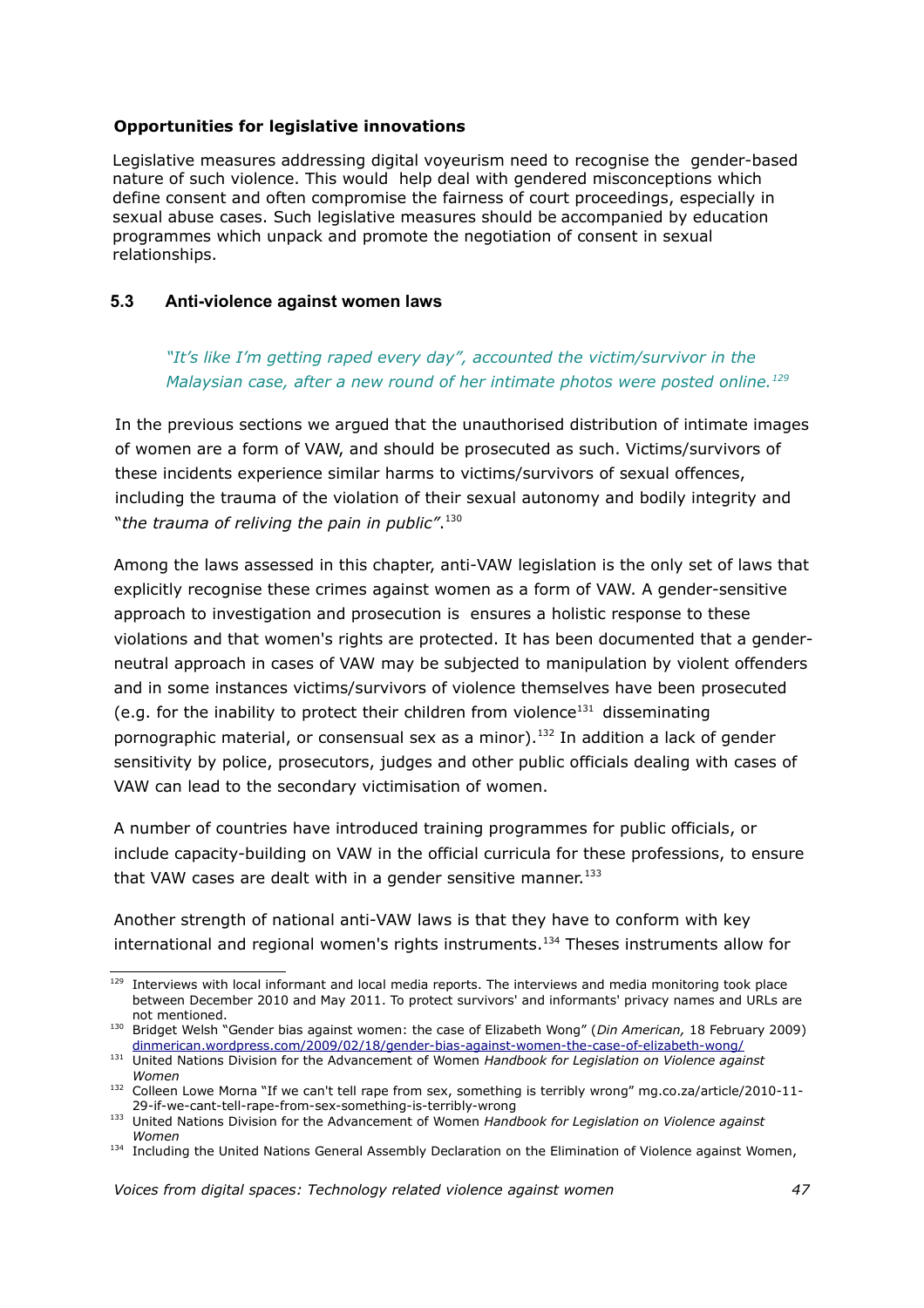international groups and institutions to regularly monitor the progress of states in meeting their international and regional obligations.<sup>[135](#page-47-0)</sup>

There are three types of anti-VAW laws that can be applied to cases of unauthorised distribution of intimate images of women: pornography laws, sexual offences acts, and sexual harassment legislations. Each of these laws carry their own limitations. For example sexual harassment laws are usually only concerned with vertical relationships (e.g. employer and employee, or teacher and student) and limited to specific settings (e.g. workplace or education environments). A major limitation of all these laws is that they often define VAW narrowly, and do not account for the full range of violations experienced by women, "*because she is a woman or which affects a woman* disproportionately".<sup>[136](#page-47-1)</sup> Consequently, proving that an act of violence has caused subjective, psychological and emotional harm can be no less difficult for a victim/survivor than in the case of the other legislative tools discussed.

*In the Philippines case, the victim/survivor filed two offences against the abuser under the Anti-Violence Against Women and their Children Act of 2004[137](#page-47-2): (a) the act of taking a video of the sexual encounter without the knowledge and consent of the victim/survivor, causing psychological and emotional distress on the complainant; and (b) the act of uploading the sex video on the internet, causing mental and/or emotional anguish and humiliation for the victim/survivor. The Court did not find any evidence on the unauthorised uploading of the intimate videos by the abuser. The Court concluded that recording of intimate images without the complainant's knowledge and consent is only a violation of the Anti-Violence Against Women and Their Children Act of 2004, when it "alarms or causes substantial emotional or psychological distress to the woman." In the Court view, sufficient evidence of the psychological harm by the recordings of intimate videos was not established. According to some local informants accounts, the Court even questioned how the recordings of a sexual act can be considered harmful in an intimate relationship.[138](#page-47-3)*

If we agree that the online world is socially constructed, then gender norms, stereotypes and inequality that exists offline and which VAW is rooted in, can be replicated online. Hence anti-VAW laws need to recognise and aim to prevent and redress these new forms of technology related VAW. These laws need to expand their definitions of violence and harm which are very often limited to physical harms. The law needs to specifically

the Convention on the Elimination of All Forms of Discrimination against Women, and general recommendations of the Committee on the Elimination of Discrimination against Women.

<span id="page-47-0"></span><sup>135</sup> United Nations Division for the Advancement of Women *Handbook for Legislation on Violence against Women*

<span id="page-47-1"></span><sup>136</sup> United Nations Convention on the elimination of all forms of discrimination against women (CEDAW), 1979. [www.un.org/womenwatch/daw/cedaw/text/econvention.htm](http://www.un.org/womenwatch/daw/cedaw/text/econvention.htm) 

<span id="page-47-2"></span><sup>137</sup> Philippines' Anti-Violence Against Women and their Children Act, 2004 [pcw.gov.ph/index.php/publications/33-publications-laws/271-republic-act-9262-with-irr](http://pcw.gov.ph/index.php/publications/33-publications-laws/271-republic-act-9262-with-irr)

<span id="page-47-3"></span><sup>138</sup> Interviews with local informant and local media reports. The interviews and media monitoring took place between December 2010 and May 2011. To protect survivors' and informants' privacy names and URLs are not mentioned.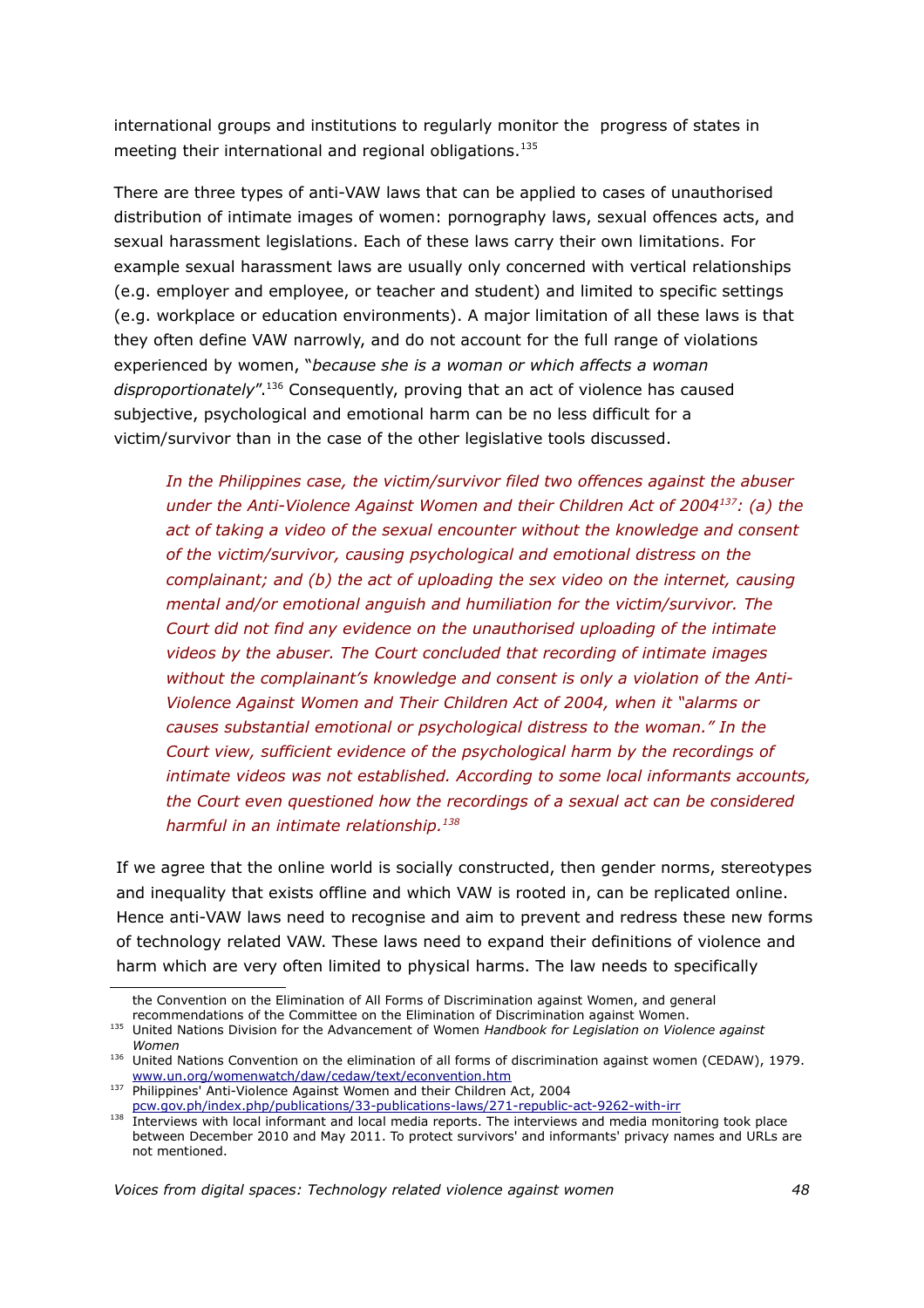recognise the more subjective but no less severe harms, based on emotional and psychological impacts, caused by violating women's control over their personal data and identity.

The anti-VAW laws also need to reflect the blurry boundaries between offline and online violence given that many abuses reach into the offline world from online spaces and vice versa.

*In USA, a woman was raped by a stranger who said he was answering her Craigslist advert. The woman's ex-boyfriend had pretended to be her in the ad saying she was looking for a man to fulfil her violent rape fantasy.[139](#page-48-0)*

As documented previously, offline VAW may scale up online, when sexual assault is recorded and widely distributed via social networking sites and/or mobile phones.

However Jac sm Kee warns, in regard to new remedies to deal with VAW. that *"[w]hile it is vital to recognise, prevent and redress these grave violations, legal and other regulatory measures in this particular domain must also be cautious and safeguarded, because they can can be being easily manipulated by states and non-state actors as a pretext to infringe the fundamental rights of users."[140](#page-48-1)* Lessons can be learned from policy debates and legislation evolving around online child pornography. Content regulation, such as content blocking or filtering, accompanying these policy developments has been an inadequate response to counter technology mediated forms of sexual violence against children. Censorship measures do result in too much and difficult to justify content blocking<sup>[141](#page-48-2)</sup> and affects women's right to freedom of expression and opinion. Some communication rights advocates also argue that online content blocking in response to sexual violence is often an empty gesture from the state, and is not necessarily accompanied by real international action to prevent and eradicate the root bases of such abuses.<sup>[142](#page-48-3)</sup>

#### **Opportunities for legislative innovations**

• The current definitions of VAW do not account for the full range of violations experienced by women online, nor do they deal with the impact of technology related violations on victims/survivors. It is important to update existing anti-VAW laws with broader definitions of violence and harms so they also recognise technology related VAW.

<span id="page-48-0"></span><sup>&</sup>lt;sup>139</sup> APC WNSP *How technology is being used to perpetrate violence against women - and to fight it (APC WNSP,* 2010) [www.apc.org/es/node/11452](http://www.apc.org/es/node/11452) 

<span id="page-48-1"></span><sup>140</sup> APC WNSP and Alternative Law Forum "Internet governance issues on sexuality and women's rights"

<span id="page-48-2"></span><sup>&</sup>lt;sup>141</sup> Frank La Rue "Report of the Special Rapporteur on the promotion and protection of the right to freedom of opinion and expression"

<span id="page-48-3"></span><sup>&</sup>lt;sup>142</sup> Tyler Moore and Richard Clayton *The impact of incentives on notice and take-down* (University of Cambridge: Computer Laboratory, 2008) www.cl.cam.ac.uk/~rnc1/takedown.pdf; Joe McNamee *Internet Blocking: Crimes should be punished and not hidden* (Brussels: EDRI) [www.soros.org/initiatives/information/focus/policy/articles\\_publications/publications/edri-blocking-](http://www.soros.org/initiatives/information/focus/policy/articles_publications/publications/edri-blocking-100606/EDRI-blocking-100606.pdf)[100606/EDRI-blocking-100606.pdf](http://www.soros.org/initiatives/information/focus/policy/articles_publications/publications/edri-blocking-100606/EDRI-blocking-100606.pdf)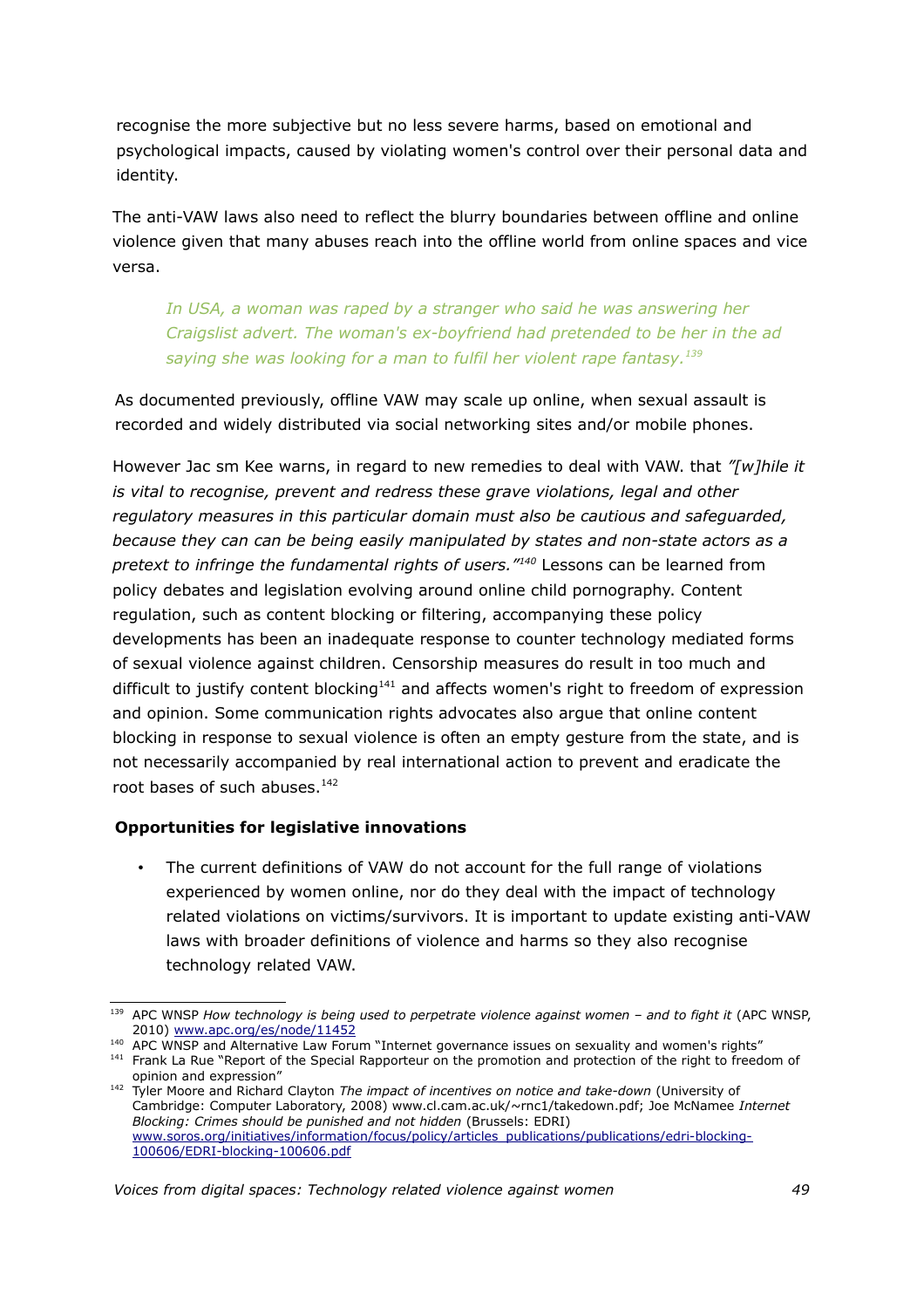- Existing anti-VAW legislation must also reflect the blurry boundaries between offline and online violence. In particular the law needs to recognise the increased harm and multiple victimisation caused to victims/survivors of sexual violence by the recording and widespread distribution of assault. Powell likens the recording and distribution of rape and sexual assault to cyberbullying and "happy slapping" where young people film pranks or assaults they commit. This has emerged as a significant problem in the United Kingdom. Powell suggests that promising legislative approaches, which treat the recording and distribution of these images as aggravating factors for assault, can be taken as a model. These approaches prescribe a more severe penalty when an offence has been recorded and even more severe when the image has then been distributed.<sup>[143](#page-49-0)</sup>
- Legislative reforms need to go beyond content regulation, and must not be used as a pretext to infringe on the fundamental rights of ICT users. These measures must be properly debated with groups that may be negatively affected by them, including women and the LGBT (lesbian, gay, bisexual and transsexual/transgendered) constituency.<sup>[144](#page-49-1)</sup>

<span id="page-49-0"></span><sup>&</sup>lt;sup>143</sup> Anastasia Powell "New technologies, unauthorised visual images and sexual assault" [www.aifs.gov.au/acssa/pubs/newsletter/n23pdf/n23c.pdf](http://www.aifs.gov.au/acssa/pubs/newsletter/n23pdf/n23c.pdf)

<span id="page-49-1"></span><sup>144</sup> APC WNSP and Alternative Law Forum "Internet governance issues on sexuality and women's rights"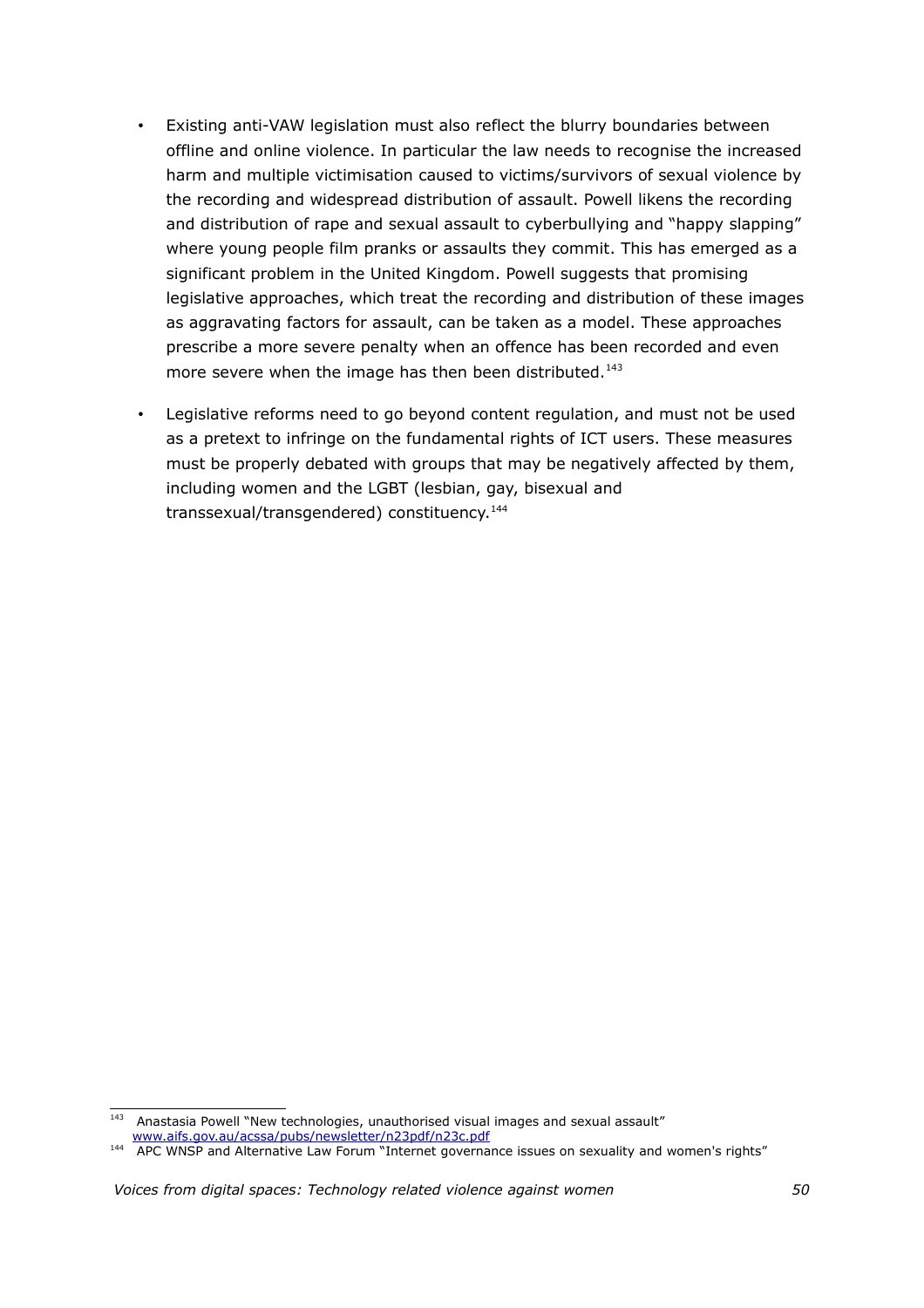# **Part III: Conclusions and recommendations**

# **6. Key messages for policy-makers, ICT intermediaries, media, ICT users, and organisations working on VAW**

## **Introduction**

As this paper has shown, despite the increase in and severity of cases involving technology related VAW, neither organisations working on ICT policy nor those concerned with women's rights, give prominence to this new form of VAW on their agenda. Meanwhile victims/survivors of technology related VAW do not get recognition and redress for violations of their rights and abusers largely go unchecked.

Technology related VAW demands the attention of all stakeholders involved in shaping online spaces, and/or addressing VAW. This includes ICT users' communities, internet intermediaries, the state, organisations working on VAW and the media. Each of these actors relate to technology related VAW in different ways and have different roles. For instance the state, including policy-makers and law enforcers, is the primary duty bearer and has obligations under a number of treaties and policy frameworks to enact, implement and monitor legislation addressing all forms of VAW.

The need to engage with private sector companies who develop and operate mobile phone and internet platforms springs up more and more in our work.[145](#page-50-0) Firstly, internet intermediaries are powerful players in ICT policy, influencing national and transnational debates that shape internet governance and regulatory measures. Secondly, they can play an important role in shaping anti-VAW policies and strategies that empower rather than protect and victimise women.

To guide the debate on the duties of stakeholders, in this chapter we provide examples of strategies and actions for state and non-state actors. This list is not exhaustive. We primarily focus on innovative measures collected through the findings of MDG3: Take Back the Tech! Some highlighted strategies and actions are focused on addressing offline VAW but can be extended to technology related VAW.

The key to eliminating VAW is prevention*.* As the UN Human Rights Council notes: "*The prevention approach is the more sustainable, focusing on change, whereas the State obligation to protect and punish remains relevant in combating violations.*" [146](#page-50-1)

<span id="page-50-0"></span><sup>&</sup>lt;sup>145</sup> The core data collection for and writing of this paper took place between September 2010-June 2011. However, the area of ICTs and technology related VAW is developing and changing so fast that new trends have already emerged. Over the last 6 months our own and our partners analysis of the connections between ICTs and VAW has deepened and we are able to express more clearly the complexities and conflicting issues encompassing this new manifestation of VAW.

<span id="page-50-1"></span><sup>146</sup> Yakin Ertürk *15 years of the United Nations Special Rapporteur on Violence against Women, its causes and consequences (1994-2009) - A critical review*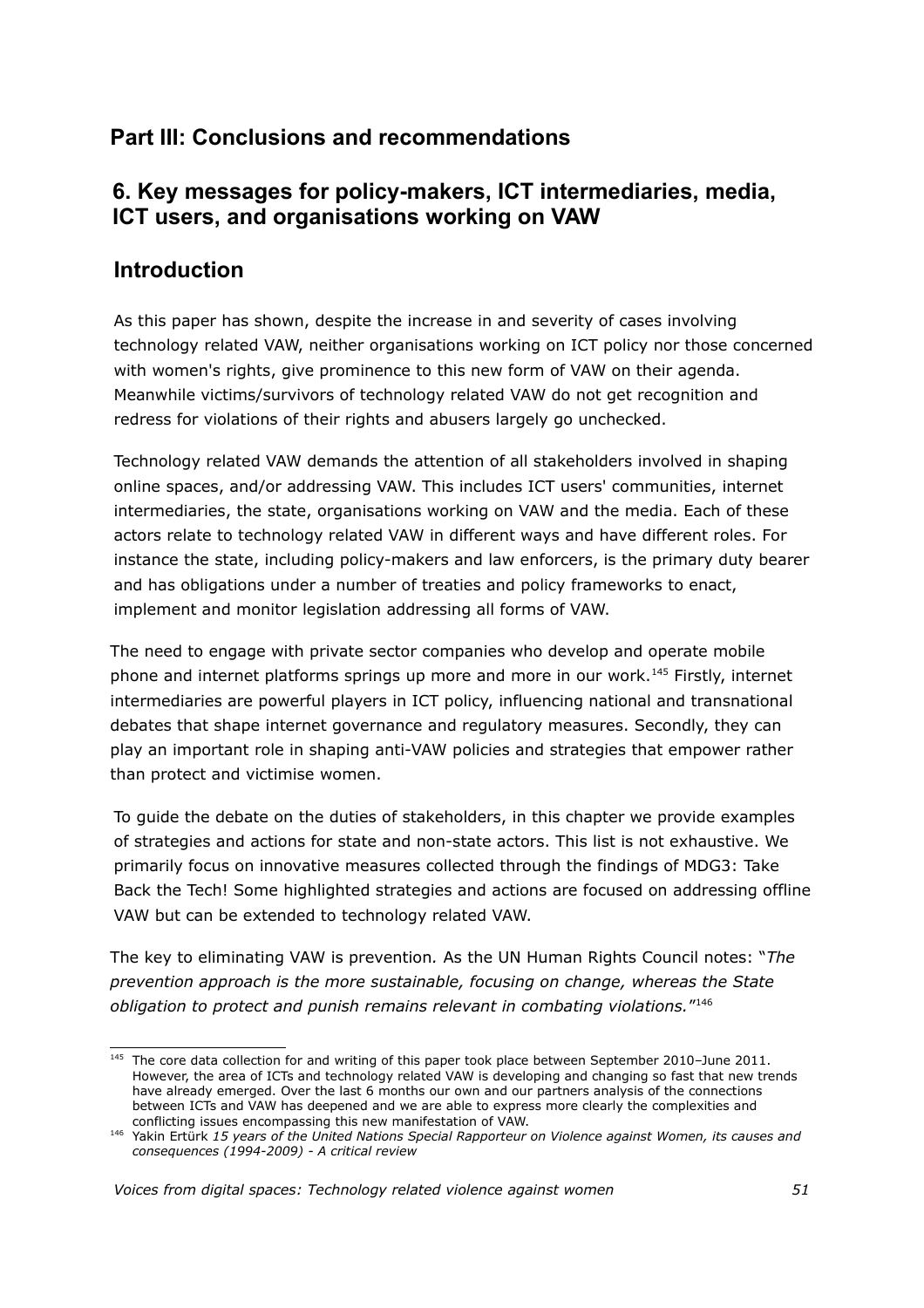The UN recognises three levels of prevention: $147$ 

Primary preventative measures aim to tackle the root causes of VAW and transform unequal power relations.

Secondary preventative measures intend to limit the consequences of VAW for victims/survivors through ensuring immediate response and support.

Tertiary prevention or long term care and support for victims/survivors of violence include healing practices and self help groups.

Each of these levels of prevention call for action from state and non-state actors and guide the discussion in this chapter.

#### **6.1 Holistic laws and policies on ICT related VAW**

States need to ensure that laws responding to technology related VAW are in place, implemented and monitored. As noted in the previous section this means that existing laws protecting women, such as anti-VAW laws, need to be expanded to account for technology related violence. Furthermore laws that deal with ICT related crime (privacy laws, pornography laws) need to account for gender differences and inequalities.

Responding effectively to any VAW requires a holistic legislative approach<sup>[148](#page-51-1)</sup>, which assesses and balances *all* women's rights and recognises that various discriminations can intersect. This is important to ensure that women who use the internet to organise (such as women with marginalised sexualities) are not adversely affected by content regulation aimed at protecting women's rights to bodily integrity and security.

To ensure a holistic approach to technology related VAW, inter-thematic dialogue and research with a range of actors, from women's rights advocates to state actors and private companies, and which covers the range of issues that affects women's rights and ICTs is necessary.<sup>[149](#page-51-2)</sup> On a transnational level, spaces like the Internet Governance Forum, which adhere to a multi-stakeholder principle, can provide a good platform for initiating such dialogue.

These dialogues and policy-making spaces also need to ensure they are tackling unequal gender power relations through *"increasing women's participation in decision-making positions and political power, in order to influence policies and institutional practices that perpetuate impunity and tolerance for violence against women."[150](#page-51-3)* Currently women are under-represented in ICT policy decision-making and within the ICT industry.

<span id="page-51-0"></span><sup>147</sup> United Nations Human Rights Council *Prevention is key to ending violence against women* (UN, 2011) www.ohchr.org/EN/NewsEvents/Pages/PreventionViolenceAgainstWomen.aspx

<span id="page-51-2"></span><span id="page-51-1"></span><sup>148</sup> Rashida Manjoo *Report of the Special Rapporteur on violence against women, its causes and consequences* <sup>149</sup> Jac sm Kee "Women's rights and the internet at the Human Rights Council" *GenderIT.org* 2011

<span id="page-51-3"></span>www.genderit.org/articles/womens-rights-and-internet-human-rights-council <sup>150</sup> United Nations Human Rights Council *Prevention is key to ending violence against women*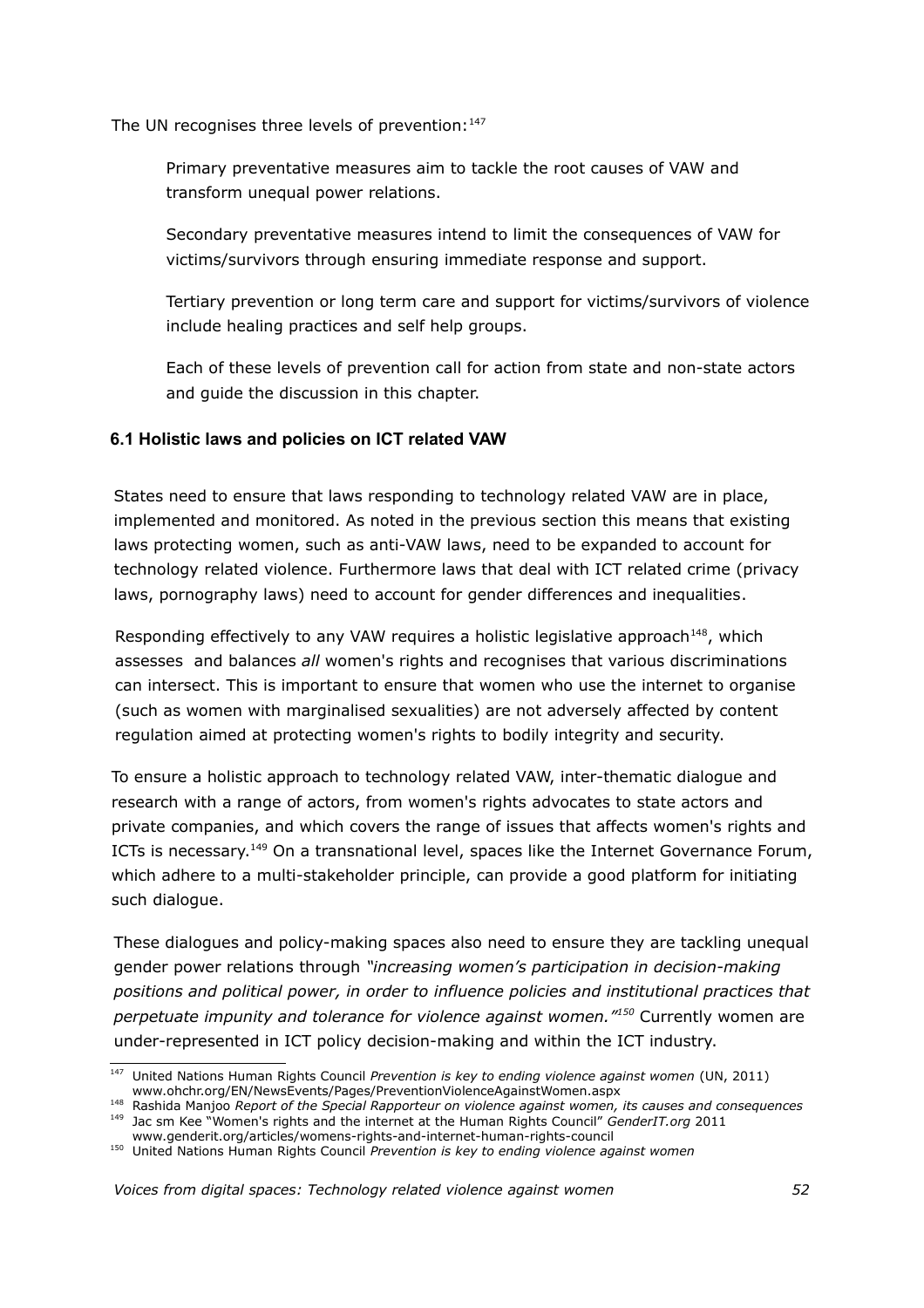### **6.2 Advocacy to ensure women's participation**

Advocacy and initiatives by women's rights organisations and other civil society actors is important to ensure policy and law makers take into account ICT related VAW and that women participate in policy making dialogues.

In countries where ICT policies are not developed or are in the process of development, advocates have an opportunity to influence these processes to ensure the development of a national policy that considers gender equity and addresses VAW within the framework of new ICTs. Initiatives such as gender report cards on the ICT sector, which monitor and assess gender parity and inclusion in these spaces on national, regional and international level, can be important to challenging women's under-representation.

The MDG3: Take Back the Tech! project sought specific opportunities for its local partners to participate in critical international and regional ICT policy-making spaces as well as engage with their national governments. The participation of women from these organisations in meetings such as the Internet Governance Forum<sup>[151](#page-52-0)</sup>, the  $12<sup>th</sup>$  Meeting of African Network Operators' Group (AfNOG)<sup>[152](#page-52-1)</sup> or the International Information and Communication Technology for Development 2010 Conference, allowed women's rights advocates to raise their concerns in contexts where women's perspectives are usually absent.<sup>[153](#page-52-2)</sup> In the Philippines, local government authorities, including the Quezon City Gender and Development Resource and Coordinating office and the Cebu Commission on Women, consulted the local MDG3 project partners for advice on how government can craft or amend local laws, ordinances and education programmes so they address technology related VAW.<sup>[154](#page-52-3)</sup>

MDG3: Take Back the Tech! also facilitated national dialogues within the 12 countries to develop strategy plans in response to technology related violence. These national dialogues engaged over 450 ICT policy-makers, representatives from state machineries on gender equality and women's rights, the judiciary, telecommunication regulators, women's rights organisations and private sector actors.<sup>[155](#page-52-4)</sup>

#### **6.3 Evidence building: Collecting data on ICT related violence against women**

In order to ensure that policies continually respond to women's experiences, there is a need for more systematic reporting and monitoring of technology related VAW. Currently, there is an alarming scarcity of information on VAW, ICTs and the intersection of the two.

<span id="page-52-0"></span><sup>&</sup>lt;sup>151</sup> The [Internet Governance Forum](http://www.intgovforum.org/) (IGF) is a forum for multi-stakeholder policy dialogue on how the internet is run. It was set up at the end of 2005 by the United Nations Secretary-General following a resolution made

<span id="page-52-1"></span>by governments at the World Summit on the Information Society (WSIS). Source: www.apc.org/en/glossary <sup>152</sup> The Africa Network Operators Group is a forum of network service providers on the African continent for the exchange of technical information, and discussion of implementation issues to ensure the stability of service to end users. Source: [www.afnog.org](http://www.afnog.org/)

<span id="page-52-2"></span><sup>153</sup> MDG3 Fund Progress Report, October 2011

<span id="page-52-3"></span><sup>154</sup> MDG3 Fund Progress Report, October 2011

<span id="page-52-4"></span><sup>&</sup>lt;sup>155</sup> MDG3 Fund Progress Report, October 2011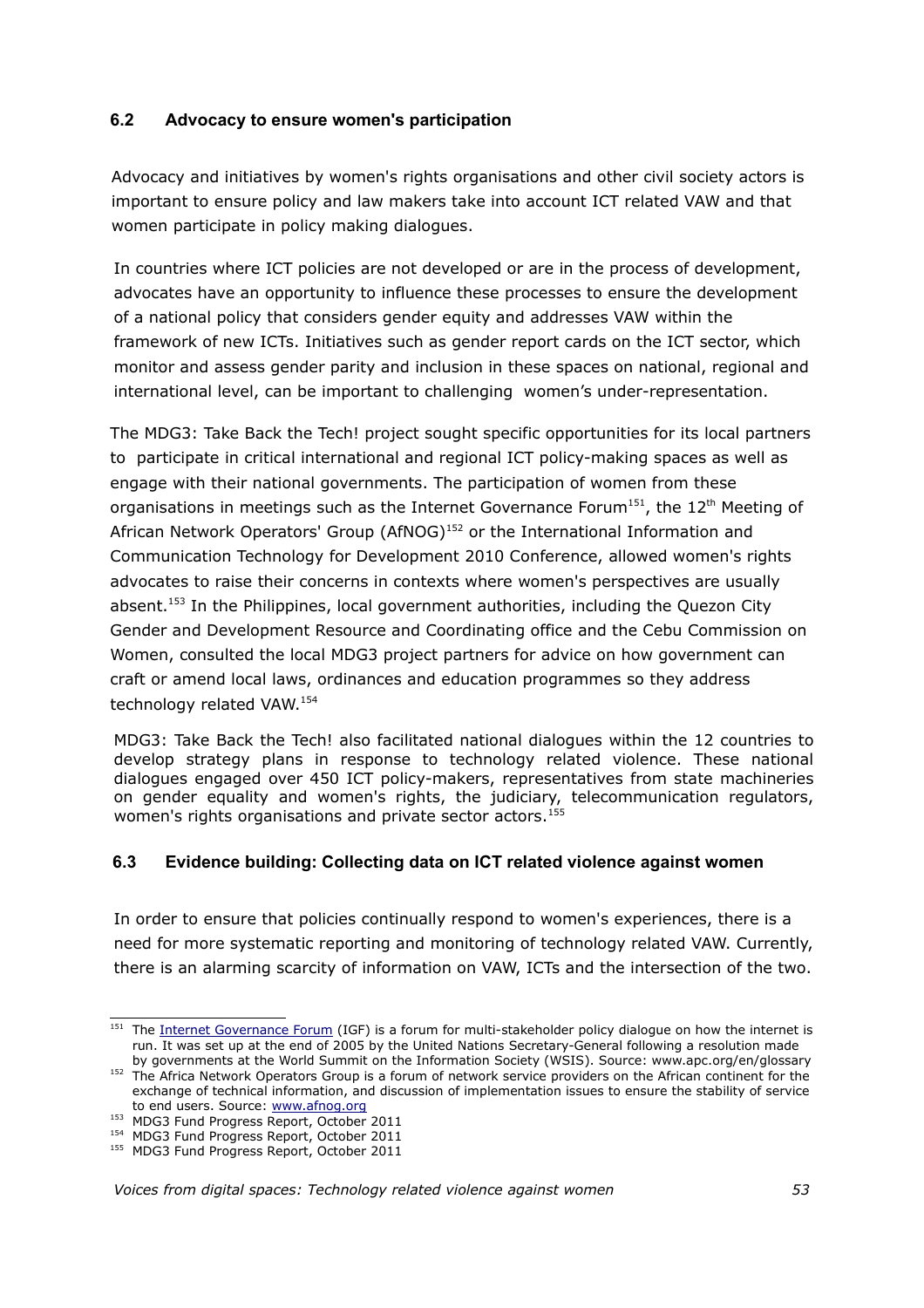The evidence collected from the MDG3: Take Back the Tech! project is mostly anecdotal and collected through focus group discussions, interviews, national consultations and media reports. Neither in Malaysia, Pakistan, Cambodia nor Philippines was adequate information found on the number of victims/survivors of VAW, on the manner in which ICTs are used to perpetrate VAW or on the number of people affected by ICTs.[156](#page-53-0) The national reports from Mexico, Brazil, Argentina and Colombia highlighted the scarcity of gender-disaggregated statistics available on ICT use in the region $157$ . More systematic documentation of these violations, including in-depth case studies, is necessary to identify effective remedies and new policies.<sup>[158](#page-53-2)</sup>

These studies need to ensure women's participation and perspectives through for example, open consultation with women and women's rights groups. Particular attention should be given to women marginalised due to race, sexual orientation, intellectual and physical abilities, age and socio-economic factors such as geographical location, level of education, employment situation and marital status.<sup>[159](#page-53-3)</sup>

In November 2011, the APC WNSP in collaboration with the Take Back the Tech! campaign partners launched an online mapping platform<sup>[160](#page-53-4)</sup> to document forms of VAW. The interactive map based on the Ushahidi platform allows internet users to share their stories, local news and personal experiences of technology related VAW. The mapping platform organises technology related VAW into five broad categories according to the type of violence: culturally justified VAW, online harassment and cyberstalking, intimate partner violence, rape and sexual assault and violence targeting communities.

The map also monitors four other broad categories: the act of violation (what the abuser or violator did), the harm faced by victims/survivors, the technology platform used in the incident, and who the abuser or violator was (ranging from known and unknown persons, to state and non-state actors).

As of December 2011, the interactive mapping platform was translated into 10 languages and had recorded 103 stories from across the globe, with the majority of stories coming from Africa, Latin America and Asia.<sup>[161](#page-53-5)</sup> Data collected will be used to denounce abuses and lead evidence-based advocacy for policies that prevent violence and empower women ICTs users.

<span id="page-53-0"></span><sup>156</sup> Sonia Randhawa "Cambodia, Malaysia, Pakistan and the Philippines: Cross-country study on violence against women and information communication technologies" *GenderIT.org* 2010 [www.genderit.org/content/cambodia-malaysia-pakistan-and-philippines-cross-country-study-violence](http://www.genderit.org/content/cambodia-malaysia-pakistan-and-philippines-cross-country-study-violence-against-women-and-in)[against-women-and-in](http://www.genderit.org/content/cambodia-malaysia-pakistan-and-philippines-cross-country-study-violence-against-women-and-in)

<span id="page-53-1"></span><sup>&</sup>lt;sup>157</sup> Maria Isabel Davidsziuk and Maria Alejandra Davidsziuk "Mexico, Argentina, Brazil and Colombia: Crosscountry study on violence against women and information communication technologies" *GenderIT.org* 2010. [www.genderit.org/content/mexico-argentina-brazil-and-colombia-cross-country-study-violence-against](http://www.genderit.org/content/mexico-argentina-brazil-and-colombia-cross-country-study-violence-against-women-and-informat)[women-and-informat](http://www.genderit.org/content/mexico-argentina-brazil-and-colombia-cross-country-study-violence-against-women-and-informat)

<span id="page-53-2"></span><sup>158</sup> MDG3 Fund Progress Report, October 2011.

<span id="page-53-3"></span><sup>159</sup> Rashia Manjoo *Report of the Special Rapporteur on violence against women, its causes and consequences* [www2.ohchr.org/english/bodies/hrcouncil/docs/17session/A-HRC-17-26.pdf](http://www2.ohchr.org/english/bodies/hrcouncil/docs/17session/A-HRC-17-26.pdf)

<span id="page-53-4"></span><sup>&</sup>lt;sup>160</sup> [www.apc.org/ushahidi/](https://www.apc.org/ushahidi/)

<span id="page-53-5"></span><sup>161</sup> Sonia Randhawa "Mapping the intersection of technology and gender-based violence" *GenderIT.org* 2011 www.genderit.org/articles/mapping-intersection-technology-and-gender-based-violence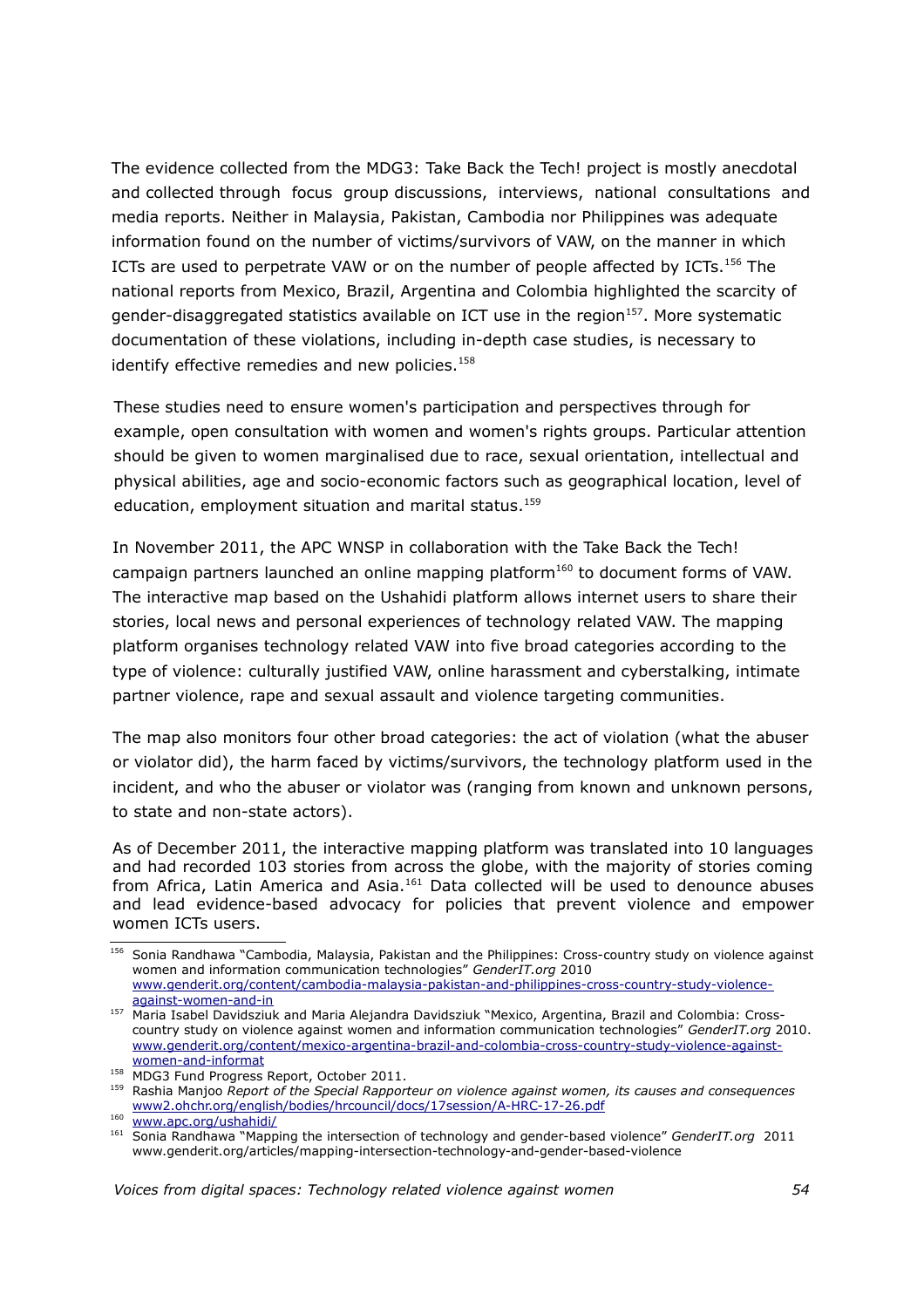### **6.4 Making online spaces safer: Internet intermediary policies and strategies**

Internet and mobile phone service providers need to play a role in ensuring women's privacy and safety when using their services. A victim/survivor of technology related VAW needs to know how to ensure her security online including how to stop the violence, how to remove abusive comments or images from online platforms and prevent similar violations in future.

However internet intermediaries often dismiss their critical role in creating an online culture of zero tolerance to VAW and their responsibility in protecting users' rights. Moreover they implement measures and policies that leave users more vulnerable to privacy breaches and security violations. For example, Facebook is well-known for making changes to its privacy policy that completely dismiss the original settings of users. Many online services store, analyse and sometimes sell our search queries, social relationships, sites we "like" or tweet about, and other data for profit.<sup>[162](#page-54-0)</sup>

Engaging with internet intermediaries and demanding that they develop corporate policies, practices and tools that respect women's rights is a critical part of our future advocacy to end VAW.

#### **Effective complaints mechanisms**

Informal policies, such as terms of services, acceptable use and community guidelines (ToU's), to which one must agree to before using internet or mobile phone services, should integrate the protection of women's rights within their frameworks. This includes adequate representation of anti-VAW experts in standards-setting processes.

The ToU's should be accompanied with complaint mechanisms that allow women to report rights violations and assists them in stopping abusive behaviour. The Safer Social Networking Principles<sup>[163](#page-54-1)</sup> for online child safety, agreed on by the European Commission and 20 major social networking sites, recommends that complaint mechanisms should be easily accessible to users at all times. Users should be provided with easy to understand instructions on how to make an effective complaint and an indication of how reports are typically handled. Submitted complaints should be acknowledged and acted upon expeditiously.

#### **Safety awareness**

Internet intermediaries also have an important role to play in media literacy and awareness raising. They should help users understand what constitutes illegal, unethical or risky behaviour and the consequences of this behaviour as defined in their ToU's, which virtually "*[all] users do not read*".<sup>[164](#page-54-2)</sup> In this context the Civil Society Information Society Advisory Council (CSISAC) at the Organisation for Economic Co-operation and Development (OECD) notes that:

*As long as Internet intermediaries treat even the most serious privacy violations as justified by reference to the user having consented to the data treatment in*

<span id="page-54-0"></span><sup>162</sup> www.takebackthetech.net/be-safe/browsing

<span id="page-54-1"></span><sup>163</sup> ec.europa.eu/information\_society/activities/social\_networking/docs/sn\_principles.pdf

<span id="page-54-2"></span><sup>164</sup> ec.europa.eu/information\_society/activities/social\_networking/docs/sn\_principles.pdf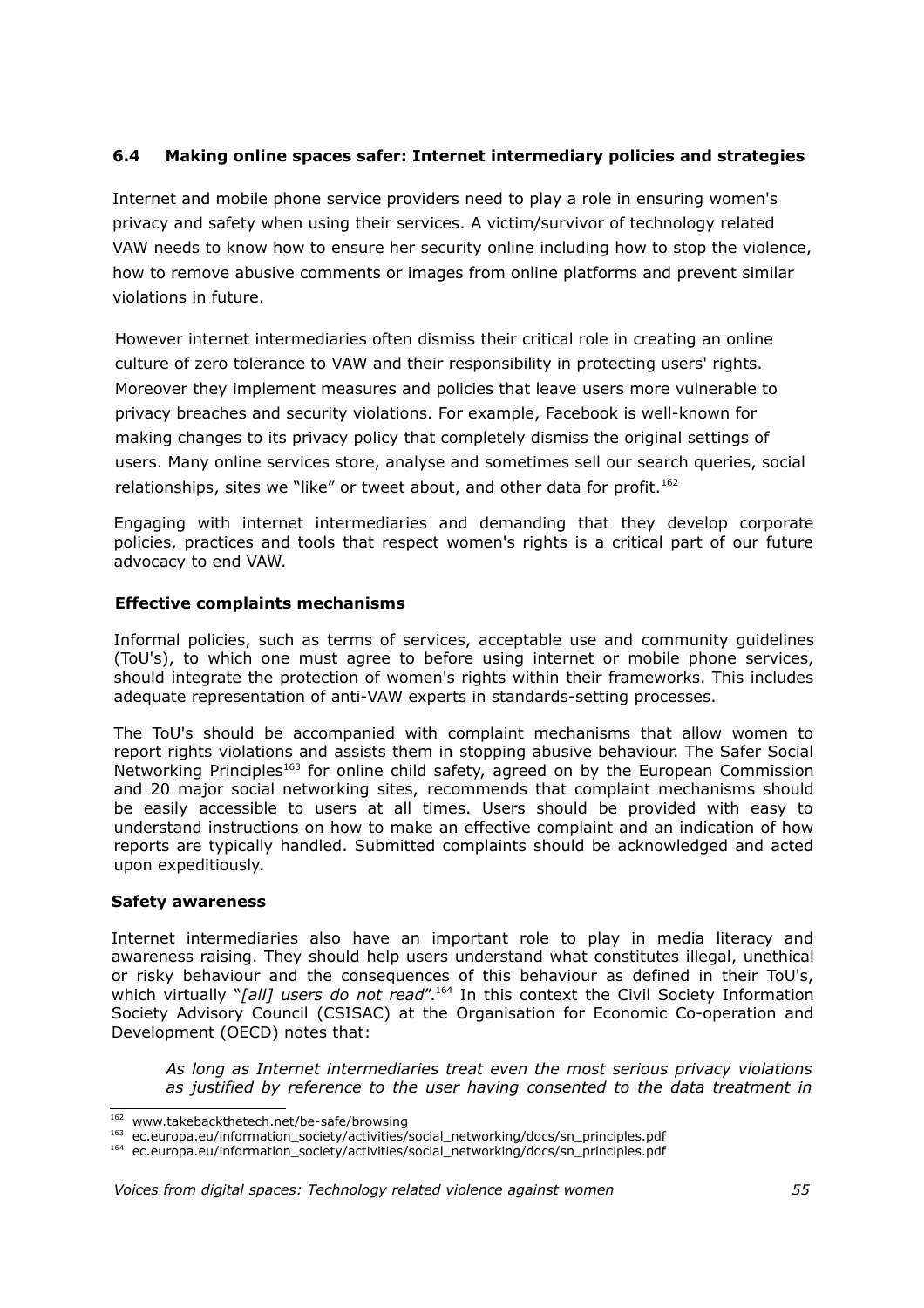*question,by mechanisms such as browse-wrap agreements that virtually no user reads, no real privacy protection can be achieved. Genuine consent is a more complicated concept than most Internet intermediaries seem willing to acknowledge. At a minimum, genuine consent needs to be informed, identifiable, given freely and retractable. [165](#page-55-0)*

Hence intermediaries need to invest in exploring new and creative ways to foster healthy privacy practices among users.

#### **Safety by design**

Primary prevention of technology related VAW can be also addressed through the technical architecture of ICT services. For example the Safer Social Networking Principles recommends measures that can improve the protection of children's private information through technological means. For example setting their profiles as 'private' by default, so other users cannot search their profile information, only "direct friends" can post comments and content on their profiles and they have the option to pre-moderate and/or delete unwanted comments and pictures. This would give children more control over their content and restrict access that others have to their information. Similar measures would be useful to increase women's safety online.

The use of HTTPS is another technical measure which can help protect women against breach of personal data (such as username and password). Hyper Text Transmission Protocol Secure (HTTPS) is a secure version of the Hyper Text Transfer Protocol (HTTP). It ensures that transmission of data between a computer and website is encrypted and hence cannot be seen by other party. In 2011 Access, a global campaign mobilising ICT users around their digital rights, called on Facebook and other internet intermediaries to "*install HTTPS (as opposed to HTTP) – a simple, cheap, and highly effective security solution – as a default feature across the entire platform*."[166](#page-55-1)

Initiatives like the EU Safer Social Networking Principles, the outcome of dialogue between all key stakeholders and which implementation is regularly assessed by, can guide internet intermediaries in their effort to increase protection of women's rights.



<span id="page-55-0"></span><sup>165</sup> OECD *The economic and social role of internet intermediaries* (OECD, April 2010) [www.oecd.org/dataoecd/49/4/44949023.pdf](http://www.oecd.org/dataoecd/49/4/44949023.pdf)

<span id="page-55-1"></span><sup>166</sup> [www.accessnow.org/page/s/facebook-unfriend-the-dictators](http://www.accessnow.org/page/s/facebook-unfriend-the-dictators)

*Voices from digital spaces: Technology related violence against women 56*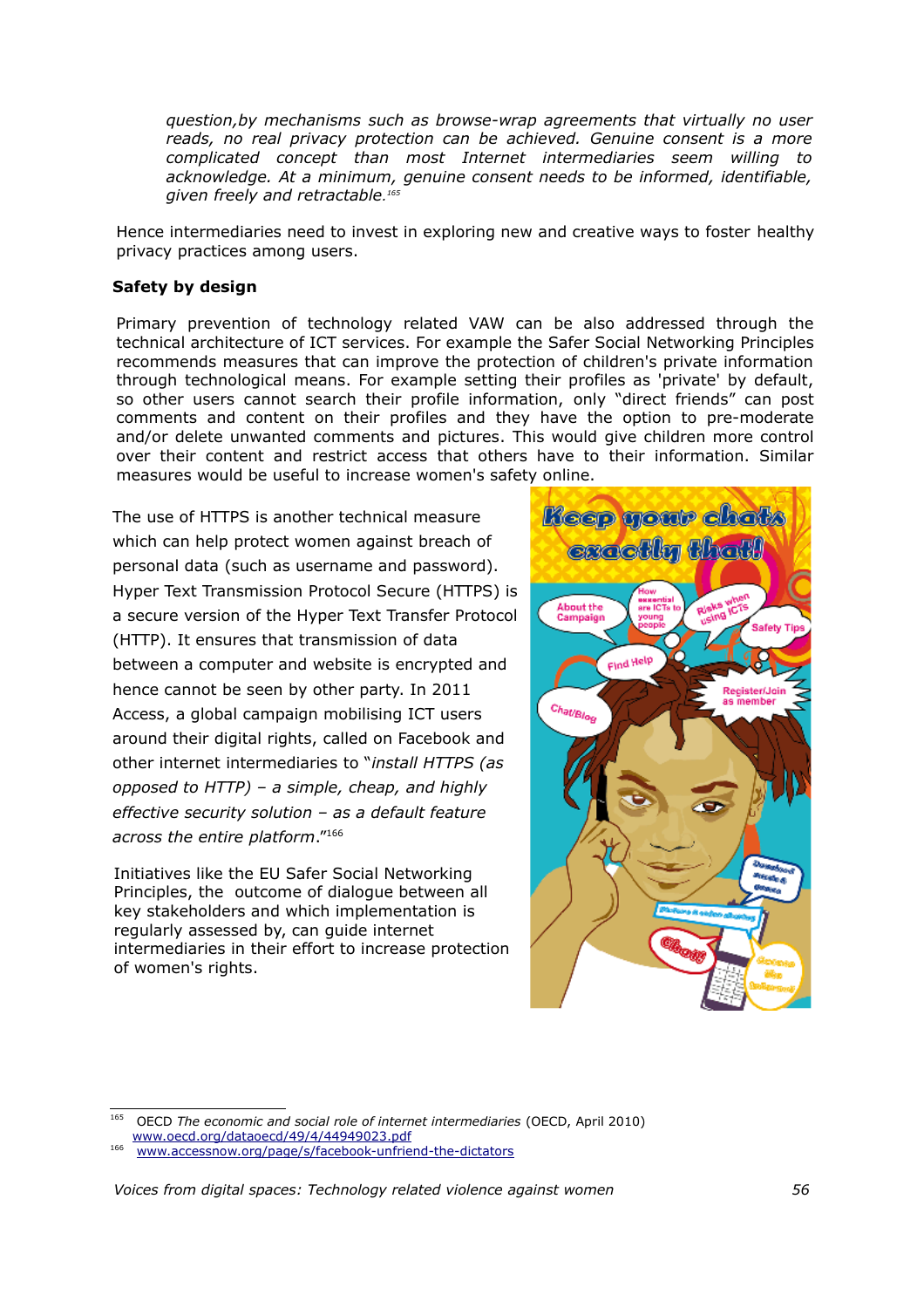#### **6.5 Media literacy and empowering women users**

The mere existence of provisions that protect women from VAW does not guarantee that laws are enforced. For example even with some of the most progressive laws, South Africa is far from being a safe place for women. Preventing VAW requires changing attitudes and behaviour within society. This includes working with ICT "user communities" and potential victims of ICT related violence.

Examples of this kind of work are media literacy initiatives which target potential victims and "by standers" of technology related VAW. By standers are present at an incident of violence but do not participate in it. Activities targeting bystanders aim to educate ICT users to be more critical and aware of the legal implications of their online acts. These initiatives engage users in discussions on what it means to be an ethical user.<sup>[167](#page-56-0)</sup> Peer education programs following this approach have become increasingly popular. Examples are initiatives in the USA, led by youth who educate other youth on the consequences of sharing sexual information and images via the internet or through mobile phones. This work was prompted by cases of youth being charged with child pornography for sharing sexual material online.<sup>[168](#page-56-1)</sup>

Due to unequal power relations and women's limited access to and control over ICTs, women are often not confident enough or sufficiently technologically "savvy" to be able to navigate online spaces securely and protect themselves from technology related VAW. These dangers include filtering and blocking of life-saving content (e.g. information on safe sex, abortion, or shelters), the unauthorised use of personal data, online activity tracking or password hacking. Strengthening women's secure online behaviour and their control as ICT users should be integral part of preventative strategies.

APC WNSP engages with women's rights defenders and front line organisations working on VAW and sexual rights. These women are often online targets of individuals, states or fundamentalists groups because of their feminist work, or stance on gender equality. We build their capacities via training in secure online communications and networking to exchange experiences. We also support the distribution online of content and campaigns threatened by shut downs or cyber attacks.<sup>[169](#page-56-2)</sup>

In Philippines, the National Police (PNP) has issued safety guidelines for users of popular social networking websites, such as Facebook. $170$  In South Africa, the "Keep your chats exactly that!" campaign launched by the MDG3 local partner WomensNet helps girls educate themselves about safe communication in order to prevent them from becoming victims of violence when using the internet and mobile phones. The campaign provides

<span id="page-56-0"></span><sup>167</sup> Anastasia Powell "New technologies, unauthorised visual images and sexual assault"

<span id="page-56-1"></span><sup>&</sup>lt;sup>168</sup> [www.genderit.org/articles/lebanon-and-usa-where-line-sex-internet](http://www.genderit.org/articles/lebanon-and-usa-where-line-sex-internet)

<span id="page-56-2"></span><sup>169</sup> Susan Tolmay "ICTs – A Double-edged Sword For Women Human Rights Defenders" *AWID.org* 25 November 2011 [www.awid.org/News-Analysis/Friday-Files/ICTs-A-double-edged-sword-for-Women-Human-Rights-](http://www.awid.org/News-Analysis/Friday-Files/ICTs-A-double-edged-sword-for-Women-Human-Rights-Defenders)[Defenders](http://www.awid.org/News-Analysis/Friday-Files/ICTs-A-double-edged-sword-for-Women-Human-Rights-Defenders) See also: [www.genderit.org/newsletter/danger-and-opportunity-icts-and-womens-human-rights](http://www.genderit.org/newsletter/danger-and-opportunity-icts-and-womens-human-rights-defenders)[defenders](http://www.genderit.org/newsletter/danger-and-opportunity-icts-and-womens-human-rights-defenders)

<span id="page-56-3"></span><sup>&</sup>lt;sup>170</sup> [www.mb.com.ph/node/283348/pnp-i](http://www.mb.com.ph/node/283348/pnp-i)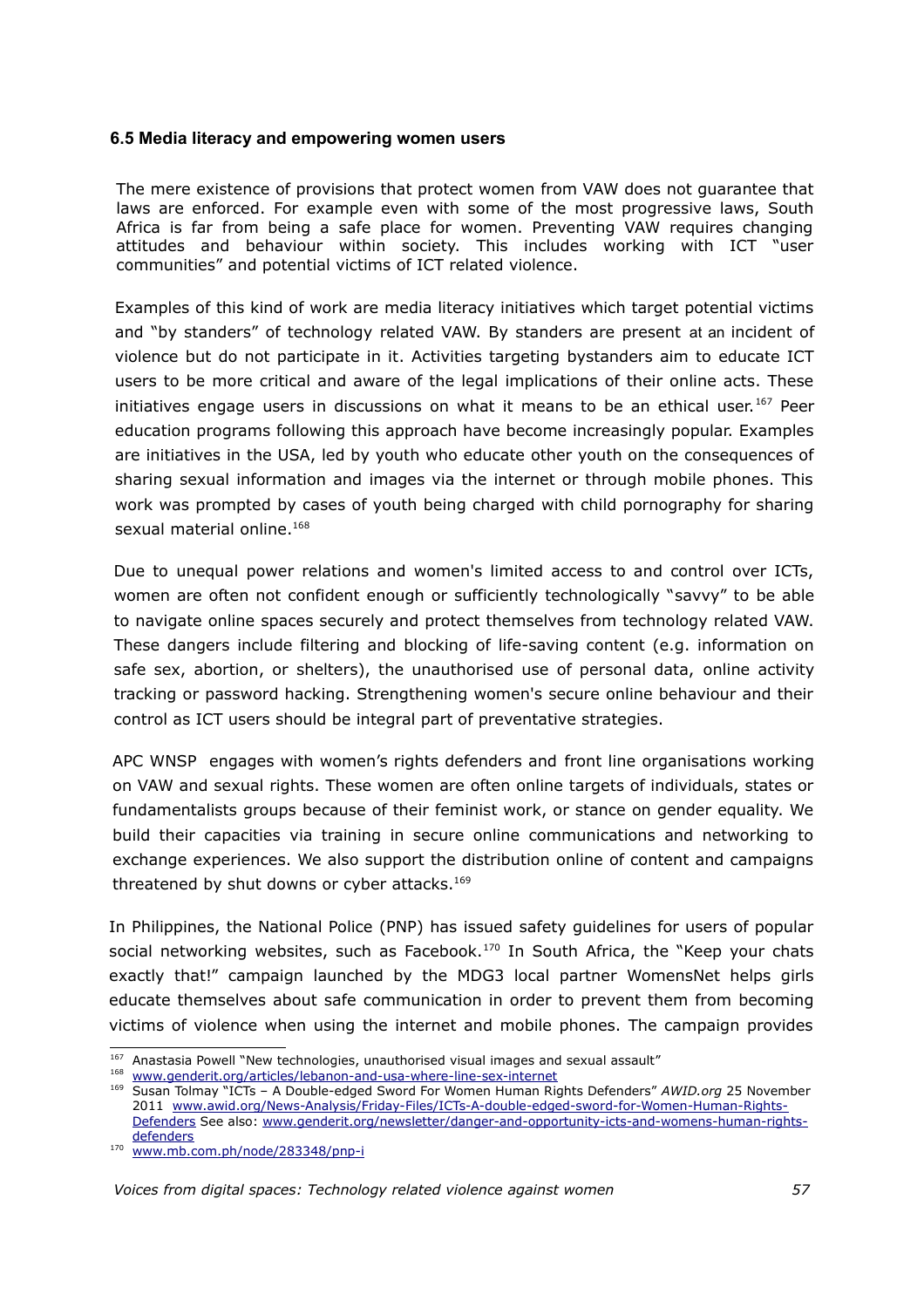practical tips to sixth and seventh graders and runs workshops with children, teachers and parents.<sup>[171](#page-57-0)</sup>

In Democratic Republic of Congo, the MDG3 local partner *Si Jeunisse Savait* produced an audio drama about women's experiences of phone harassment as part of the Take Back the Tech! campaign. The audio drama was distributed through the partner's mobile information service using Freedom Fone $172$ , an open-source phone platform with information on demand services using interactive audio voice menus, voice messages, SMS and polls.<sup>[173](#page-57-2)</sup>

In Mexico twenty girls, aged nine to fourteen, learned about secure online communications and privacy in Facebook and became cyber-promoters of self care and "good use" of Facebook. They contacted other girls online who they felt might be at risk due to the openness of their profiles. The girls also visited local schools to talk about cyberbullying and Facebook privacy. <sup>[174](#page-57-3)</sup>

Global Take Back the Tech! is a collaborative campaign organised by APC WNSP during the 16 days of activism against gender-based violence (25 November-10 December). The campaign calls on all ICT users, especially women and girls, to take control of technology to end VAW. It includes daily actions<sup>[175](#page-57-4)</sup> that explore different aspects of VAW and its interconnection with communication rights. An example of a daily action is the "I don't forward violence" pledge that specifically targets by standers to become part of a growing movement of critical internet users and commit to not record, post, forward and distribute information, images and videos that can cause harm or put women and girls in danger.[176](#page-57-5)

#### **6.6 The role of mass media**

Mass media also has an important role to play in responding to technology related violence, especially in preventing secondary victimisation of victims/survivors. They can positively assist in naming and unpacking technology related violence and how it is a severe abuse of women's rights. Secondly they should not be complicit in distributing private images and information about victims/survivors.

Media Monitoring Africa (MMA, which oversees media culture in Africa), raised concerns on how the South African media handled the case referred to in the last chapter, where

<span id="page-57-0"></span><sup>171</sup> APC WNSP "How technology is being used to perpetrate violence against women – and to fight it" *APC.org* 2010 [www.apc.org/es/node/11452.](http://www.apc.org/es/node/11452) See more on: [www.womensnet.org.za/campaign/keep-your-chats](http://www.womensnet.org.za/campaign/keep-your-chats-exactly)[exactly](http://www.womensnet.org.za/campaign/keep-your-chats-exactly)

<span id="page-57-1"></span><sup>&</sup>lt;sup>172</sup> [www.freedomfone.org/](http://www.freedomfone.org/)

<span id="page-57-2"></span><sup>173</sup> MDG3 Fund Progress Report, October 2011.

<span id="page-57-3"></span><sup>&</sup>lt;sup>174</sup> APC "Mexican girls to promote safe use of Facebook" APC.org 2011 [www.apc.org/en/node/11287;](http://www.apc.org/en/node/11287) MDG3 project Fund Progress Report, October 2011. See more at: piiafac.blogspot.com/2011/02/cuidandonos-enfacebook.html

<span id="page-57-4"></span><sup>&</sup>lt;sup>175</sup> [www.takebackthetech.net/take-action/16days](http://www.takebackthetech.net/take-action/16days)

<span id="page-57-5"></span><sup>176</sup> [www.takebackthetech.net/take-action/2011/02/25](http://www.takebackthetech.net/take-action/2011/02/25)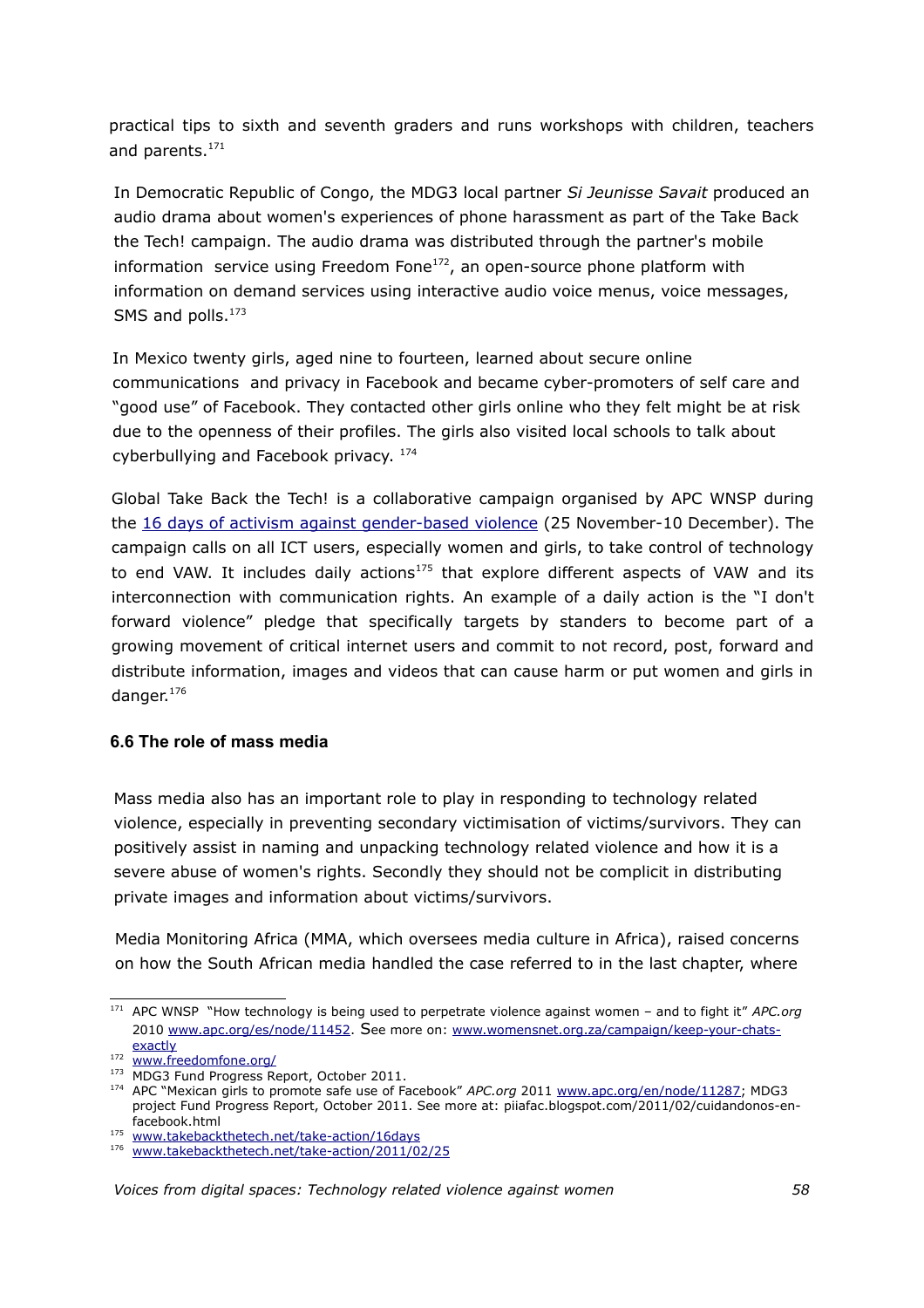video clips of an alleged gang-rape were distributed via mobile phone and the internet. MMA reported that some newspapers provided "*a detailed account of what could be seen in the video. The level of detail given could be described as gratuitous, and appears completely unnecessary."* They also noted that some media published images of the alleged victim/survivor's home with a caption indicating where she lived. MMA's report further criticised the media for victim-blaming and questioning the girl's claims.<sup>[177](#page-58-0)</sup>

### **6.7 Support for victim/survivors of violence**

An integral part of secondary prevention of technology related VAW is the need to build the capacity of front line organisations working on VAW to provide direct support to victims/survivors. Front line organisations need practical guides and technology tools adapted for use in local contexts. For example MDG3: Take Back the Tech! produced a guide on how cyberstalkers use technology tools, including advice on how to stay safe and where to seek local support $178$ . These organisations also need to build their capacity on secure online communications, and monitoring and reporting of technology related VAW.

### **Support networks**

Long term care and support for victims/survivors of violence is an objective of tertiary prevention of VAW, and essential for these women to be able to heal and contribute to activism on these issues. ICTs can play a role in facilitating this care and support. For example, MDG3: Take Back the Tech! helped train 50 LGBT persons on their rights and Web 2.0 tools with the aim of creating a virtual space for LGBT people in Columbia, to communicate with others and advocate for non-violent relationships.

### **Storytelling**

Digital storytelling is another initiative aimed at assisting victims/survivors in healing. Digital stories are recordings of people's experiences of violence, courage and transformation through words, pictures and music. The story teller has control over the medium so that the process is as powerful for them as the end product is for the listener. Digital stories can also be powerful tools for advocacy. The MDG3 project in collaboration with local partners supported digital storytelling with women in a war-torn area in central Colombia and young black lesbian women in South Africa, among others. [179](#page-58-2)

In the Philippines, the local MDG3 project partner collaborated with a non-profit theatre collective of students on the production of a radio drama series on young women's online and offline experiences of sexual harassment. The group conducted discussions with

<span id="page-58-0"></span><sup>177</sup> Sandra Banjac and Laura Fletcher *Rape is rape: media's role in reporting the alleged gang rape of a school girl* (Media Monitoring Africa, 2010)

[www.mediamonitoringafrica.org/images/uploads/MMA\\_analysis\\_of\\_rape\\_coverage.pdf](http://www.mediamonitoringafrica.org/images/uploads/MMA_analysis_of_rape_coverage.pdf) 178  [www.apc.org/en/pubs/issue/how-avoid-becoming-cyberstalking-victim](http://www.apc.org/en/pubs/issue/how-avoid-becoming-cyberstalking-victim)

<span id="page-58-1"></span>

<span id="page-58-2"></span><sup>179</sup> [www.takebackthetech.net/digital-stories](http://www.takebackthetech.net/digital-stories)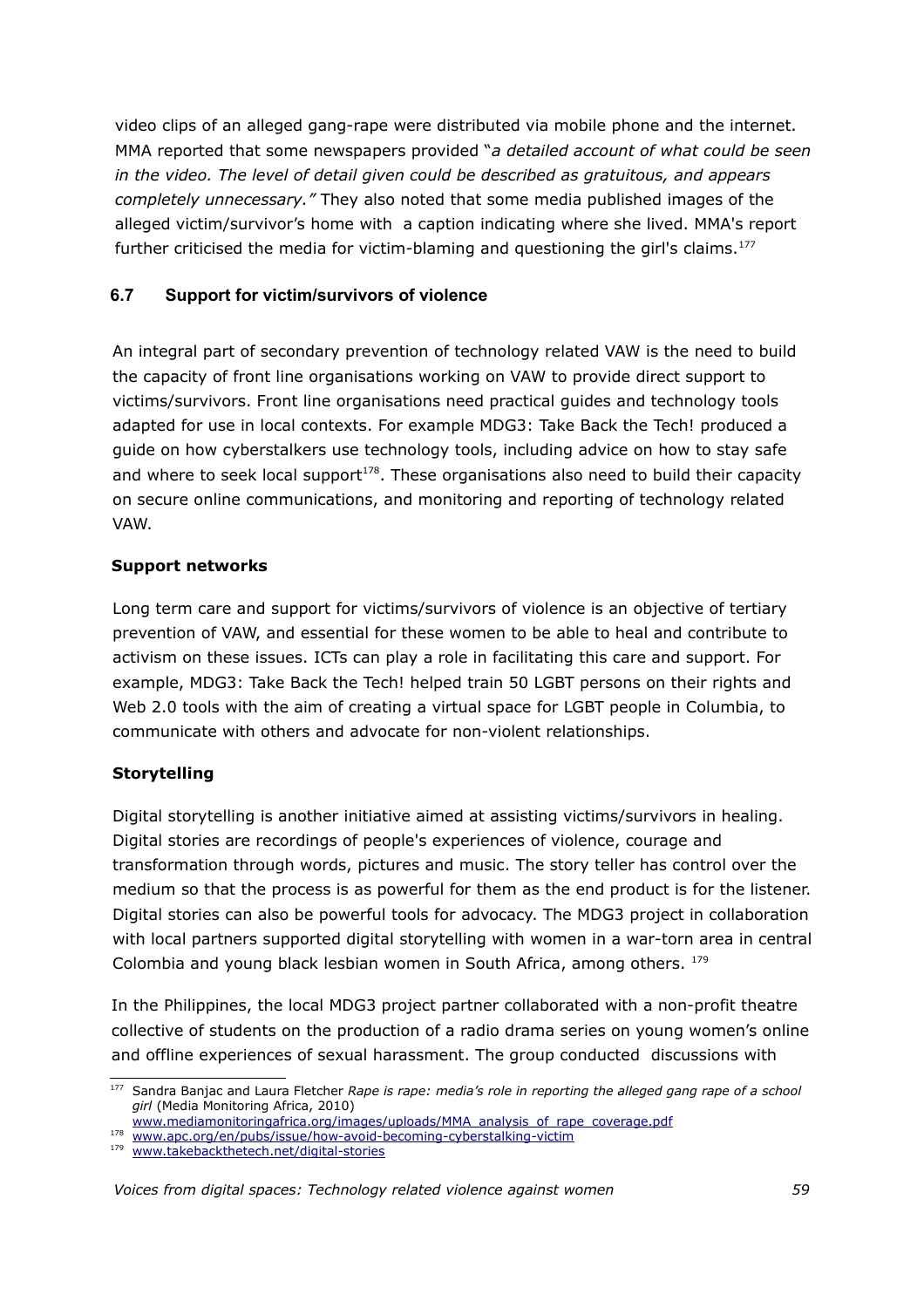students and women in the community to learn more about their experiences. A script-writing workshop then developed the series to be aired on local community radio.<sup>[180](#page-59-0)</sup>

#### **Solidarity campaigns**



Other initiatives in civil society have been solidarity campaigns to support victims/survivors of technology related violence. Such campaigns name and recognise online abuses against women, urge governments and the private sector to respond better and shape a "zero tolerance to violence" online. These solidarity

campaigns use the internet, mobile phones and viral marketing in building their campaigns. [181](#page-59-1)

The "Walk with Eli" campaign<sup>[182](#page-59-2)</sup> was launched shortly after intimate pictures of the Malaysian politician were circulated on the internet. The campaign condemned the attack on the victim/survivor's private life as malicious and "*symptomatic of the hostility, prejudice and obstacle against women in public life*". It focused on keeping the politician, who wanted to resign, in active political life. The campaign used online and offline methods: petitions, a public rally, and a Facebook site<sup>[183](#page-59-3)</sup> with almost 4000 members.

<span id="page-59-0"></span><sup>180</sup> Foundation for Media Alternatives "Local radio, sms helplines, and the internet: Filipino women think local in stopping eVAW" *APC* 11 February 2011 [www.apc.org/en/news/local-radio-sms-helplines-and-internet](http://www.apc.org/en/news/local-radio-sms-helplines-and-internet-filipino-wo)[filipino-wo](http://www.apc.org/en/news/local-radio-sms-helplines-and-internet-filipino-wo)

<span id="page-59-1"></span><sup>&</sup>lt;sup>181</sup> Viral marketing uses pre-existing social networks to reach a set objective through self-replicating viral processes, analogous to the spread of viruses or computer viruses. The concept "word of mouth" is significantly enhanced by the networking effect of the internet, and takes the form of video clips, images or text messages. Source: Wikipedia "Viral Marketing" accessed 1 March 2012 [secure.wikimedia.org/wikipedia/en/wiki/Viral\\_marketing](https://secure.wikimedia.org/wikipedia/en/wiki/Viral_marketing)

<span id="page-59-2"></span><sup>182</sup> See: walkwith.elizabethwong.org/

<span id="page-59-3"></span><sup>183</sup> See: [www.facebook.com/group.php?gid=55123906845&ref=mf](http://www.facebook.com/group.php?gid=55123906845&ref=mf)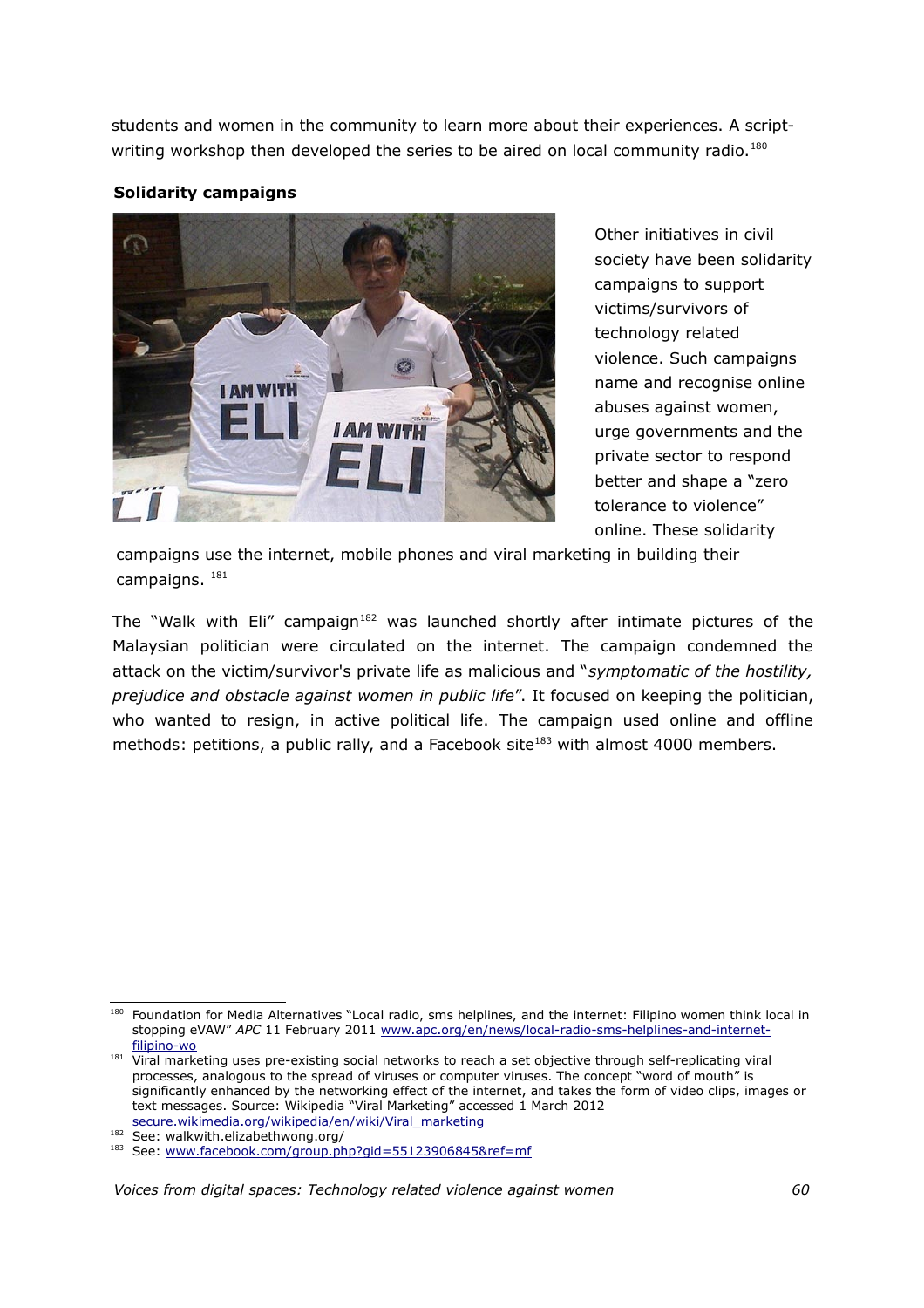# **1. APPENDIX: Area and population per MDG3 project country**

| <b>Country</b>                       | <b>Area</b>               | <b>Population</b> |
|--------------------------------------|---------------------------|-------------------|
| <b>Argentina .ar</b>                 | 2,766,890 km2             | 40,091,359        |
| <b>Brazil</b> br                     | 8,514,877 km2             | 190,732,694       |
| Cambodia .kh                         | $181,035km^2$             | 14,805,000        |
| Colombia .co                         | 1,141,748 km2             | 45,586,233        |
| Congo .cg                            | 342,000 km2               | 3,686,000         |
| <b>Republic</b><br><b>Democratic</b> | 2,345,409 km2             | 70,916,439        |
| of Congo .cd                         |                           |                   |
| <b>Malaysia .my</b>                  | 329,847 km2               | 27,565,821        |
| <b>Mexico .mx</b>                    | 1,972,550 km2             | 112,322,757       |
| Pakistan .pk                         | 796,095 km2               | 170'600,000       |
| <b>Philippines</b> .ph               | $299,764$ km <sup>2</sup> | 91,983,000        |
| <b>South Africa .za</b>              | 1,221,037 km2             | 49,991,300        |
| <b>Uganda</b> .ug                    | 236,040 km2               | 32,369,558        |

*Source: Wikipedia.org*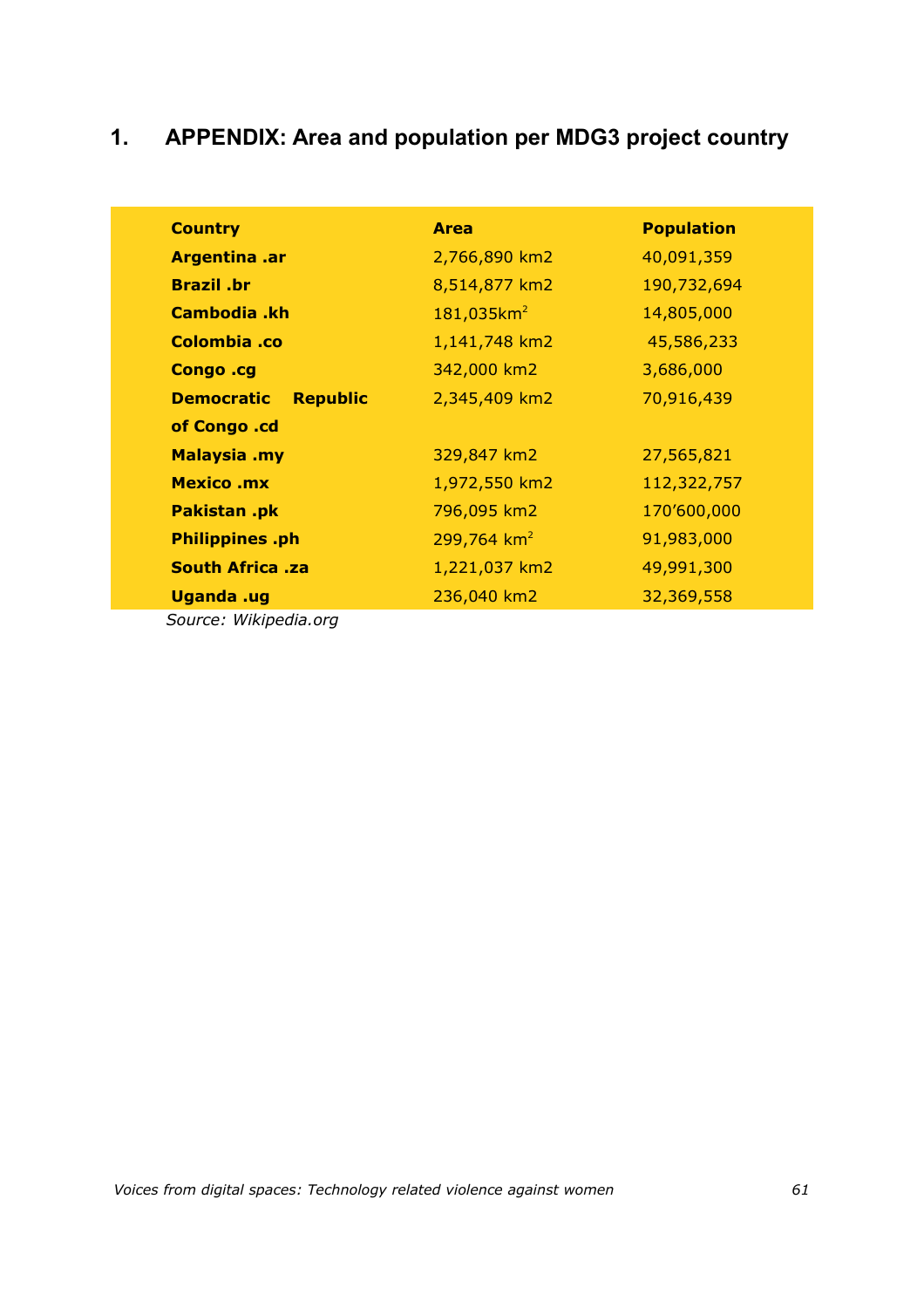# **2. APPENDIX: Gender Inequality Index in the MDG3 project countries country[184](#page-61-0)**

|                 |                            | Gender<br><b>Inequality</b><br>Index |              | <b>Mater</b><br>nal<br>morta<br>lity<br>ratio | <b>Adoles</b><br>cent<br>fertilit<br><b>v</b> rate | <b>Seats</b><br>in<br>parlia<br>ment<br>(9/6) | <b>Population</b><br>with at least<br>secondary<br>education<br>(% ages 25)<br>and older) |      | <b>Labour force</b><br>participation<br>rate<br>(9/6) |      | <b>Contracep</b><br>tive<br>prevalenc<br>e rate,<br>anv<br>method<br>(% of<br>married<br>women<br>ages<br>$15 - 49$ | <b>Antena</b><br>tal<br>covera<br>ge of<br>at<br>least<br>one<br>visit<br>(9/6) | <b>Births</b><br>attend<br>ed by<br>skilled<br>health<br>person<br>nel<br>(%) |
|-----------------|----------------------------|--------------------------------------|--------------|-----------------------------------------------|----------------------------------------------------|-----------------------------------------------|-------------------------------------------------------------------------------------------|------|-------------------------------------------------------|------|---------------------------------------------------------------------------------------------------------------------|---------------------------------------------------------------------------------|-------------------------------------------------------------------------------|
|                 |                            | <b>Rank</b>                          | <b>Value</b> |                                               |                                                    | <b>Female</b>                                 | Female                                                                                    | Male | <b>Female</b>                                         | Male |                                                                                                                     |                                                                                 |                                                                               |
| <b>HDI</b> rank |                            | 2008                                 |              | 2008 2003-<br>2008                            | $1990 -$<br>2008                                   | 2008                                          | 2010                                                                                      | 2010 | 2008                                                  |      | 2008 1990-200                                                                                                       | $1990 -$<br>2008                                                                | $2000 -$<br>2008                                                              |
|                 | 46 Argentina               | 60                                   | 0,534        | 77                                            | 56,9                                               | 39,8                                          | 57                                                                                        | 54,9 | 57                                                    | 81,6 | 65,3                                                                                                                | 99                                                                              | 99                                                                            |
|                 | 56 Mexico                  | 68                                   | 0.576        | 60                                            | 64,8                                               | 22,1                                          | 57,7                                                                                      | 63,6 | 46.3                                                  | 84,6 | 70,9                                                                                                                | 94                                                                              | 94                                                                            |
|                 | 57 Malaysia                | 50                                   | 0.493        | 62                                            | 12,8                                               | 14,6                                          | 66                                                                                        | 72,8 | 46,7                                                  | 82,1 |                                                                                                                     | 79                                                                              | 100                                                                           |
|                 | 73 Brazil                  | 80                                   | 0,631        | 110                                           | 75,6                                               | 9,4                                           | 48,8                                                                                      | 46,3 | 64                                                    | 85,2 |                                                                                                                     | 98                                                                              | 97                                                                            |
|                 | 79 Colombia                | 90                                   | 0.658        | 130                                           | 74,3                                               | 9,7                                           | 49,5                                                                                      | 48,5 | 43,3                                                  | 79,8 | 78,2                                                                                                                | 94                                                                              | 96                                                                            |
|                 | 97 Philippines             | 78                                   | 0,623        | 230                                           | 45                                                 | 20,2                                          | 65,9                                                                                      | 63,7 | 50,2                                                  | 80,6 | 50,6                                                                                                                | 91                                                                              | 62                                                                            |
|                 | 110 South<br><b>Africa</b> | 82                                   | 0,635        | 400                                           | 59,2                                               | 33,9                                          | 66,3                                                                                      | 68   | 51                                                    | 67   | 60,3                                                                                                                | 92                                                                              | 91                                                                            |
|                 | 124 Cambodia               | 95                                   | 0,672        | 540                                           | 39,2                                               | 15,8                                          | 11,6                                                                                      | 20,6 | 75,6                                                  | 85,5 | 40                                                                                                                  | 69                                                                              | 44                                                                            |
|                 | 125 Pakistan               | 112                                  | 0,721        | 320                                           | 45,7                                               | 21,2                                          | 23,5                                                                                      | 46,8 | 21,8                                                  | 86,7 | 29,6                                                                                                                | 61                                                                              | 39                                                                            |
|                 | 126 Congo                  | 121                                  | 0,744        | 740                                           | 112,8                                              | 9,2                                           | 43,8                                                                                      | 48,7 | 62,4                                                  | 83,6 | 44,3                                                                                                                | 86                                                                              | 86                                                                            |
|                 | 143 Uganda                 | 109                                  | 0,715        | 550                                           | 150                                                | 30,7                                          | 9,1                                                                                       | 20,8 | 80,5                                                  | 91,2 | 23,7                                                                                                                | 94                                                                              | 42                                                                            |
|                 | 168 Congo                  | 137                                  | 0.814        | 1100                                          | 201,4                                              | 7,7                                           | 10,7                                                                                      | 36,2 | 57,4                                                  | 86,8 | 20,6                                                                                                                | 85                                                                              | 74                                                                            |

*Source: UNDP*

<span id="page-61-0"></span><sup>&</sup>lt;sup>184</sup> "The Gender Inequality Index is a composite measure reflecting inequality in achievements between women and men in three dimensions: reproductive health, empowerment and the labour market. It varies between zero (when women and men fare equally) and one (when men or women fare poorly compared to the other in all dimensions). The health dimension is measured by two indicators: maternal mortality ratio and the adolescent fertility rate. The empowerment dimension is also measured by two indicators: the share of parliamentary seats held by each sex and by secondary and higher education attainment levels. The labour dimension is measured by women's participation in the work force". Source: UNDP [hdr.undp.org/en/statistics/gii/](http://hdr.undp.org/en/statistics/gii/)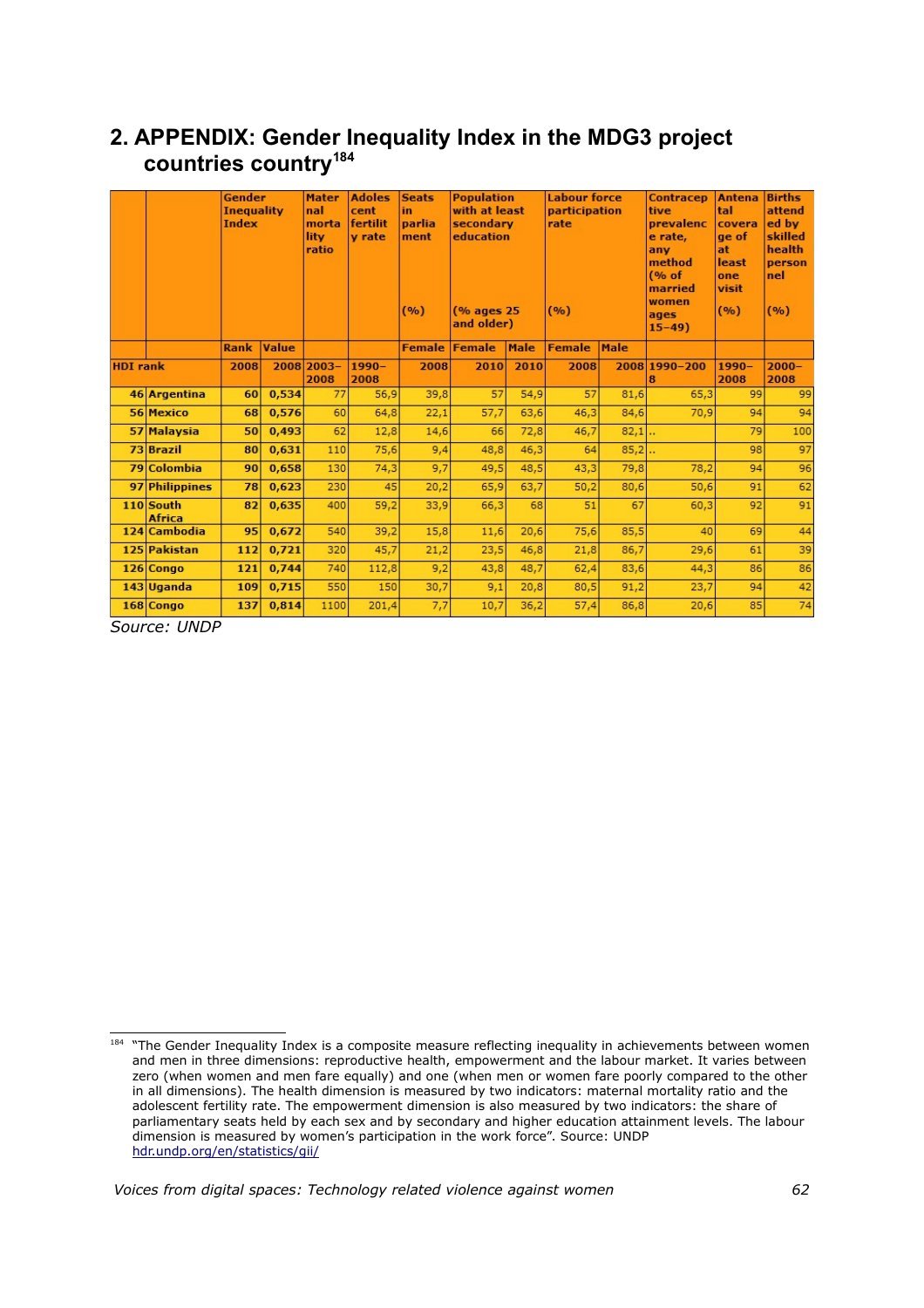# **3. APPENDIX: International and regional instruments to protect women's rights**

Additional Protocol to the American Convention on Human Rights in the Area of Economic, Social and Cultural Rights "Protocol of San Salvador" (1988)

American countries also signed the American Convention on Human Rights - San José de Costa Rica Pact (1969)<sup>[185](#page-62-0)</sup>

ASEAN Charter (2008)<sup>[186](#page-62-1)</sup>

ASEAN Political Security Community (APSC) Blueprint (2009)<sup>[187](#page-62-2)</sup>

ASEAN<sup>[188](#page-62-3)</sup> Socio-Cultural Community Blueprint (2009)<sup>[189](#page-62-4)</sup>

Beijing Declaration and Platform for Action (1995)<sup>[190](#page-62-5)</sup>

Cha-am Hua Hin Declaration on the Roadmap for the ASEAN Community  $(2009-2015)^{191}$  $(2009-2015)^{191}$  $(2009-2015)^{191}$ 

Convention against Torture and Other Cruel, Inhuman or Degrading Treatment or Punishment (1986)<sup>[192](#page-62-7)</sup>

Convention against Transnational Organized Crime (2000)<sup>[193](#page-62-8)</sup>

Convention concerning the Prohibition and Immediate Action for the Elimination of the Worst Forms of Child Labour (1999)<sup>[194](#page-62-9)</sup>

Convention for the Suppression of the Traffic in Persons and of the Exploitation of the Prostitution of Others (1949)<sup>[195](#page-62-10)</sup>

<span id="page-62-0"></span><sup>&</sup>lt;sup>185</sup> Ratified by Argentina, Brazil, Colombia, Mexico.

<span id="page-62-1"></span><sup>186</sup> Ratified by Malaysia, Philippines and Cambodia.

<span id="page-62-2"></span><sup>&</sup>lt;sup>187</sup> Ratified by Malaysia, Philippines and Cambodia.

<span id="page-62-3"></span><sup>188</sup> Association of Southeast Asian Nations commonly abbreviated ASEAN.

<span id="page-62-4"></span><sup>&</sup>lt;sup>189</sup> Ratified by Malaysia, Philippines and Cambodia.

<span id="page-62-5"></span><sup>&</sup>lt;sup>190</sup> Ratified by all twelve countries.

<span id="page-62-6"></span><sup>&</sup>lt;sup>191</sup> Ratified by Malaysia, Philippines and Cambodia.

<span id="page-62-7"></span><sup>&</sup>lt;sup>192</sup> Ratified by all twelve countries except Malaysia.

<span id="page-62-8"></span><sup>&</sup>lt;sup>193</sup> Ratified by all twelve countries except Malaysia.

<span id="page-62-9"></span><sup>&</sup>lt;sup>194</sup> Ratified by all twelve countries.

<span id="page-62-10"></span><sup>&</sup>lt;sup>195</sup> Ratified by all twelve countries.

*Voices from digital spaces: Technology related violence against women 63*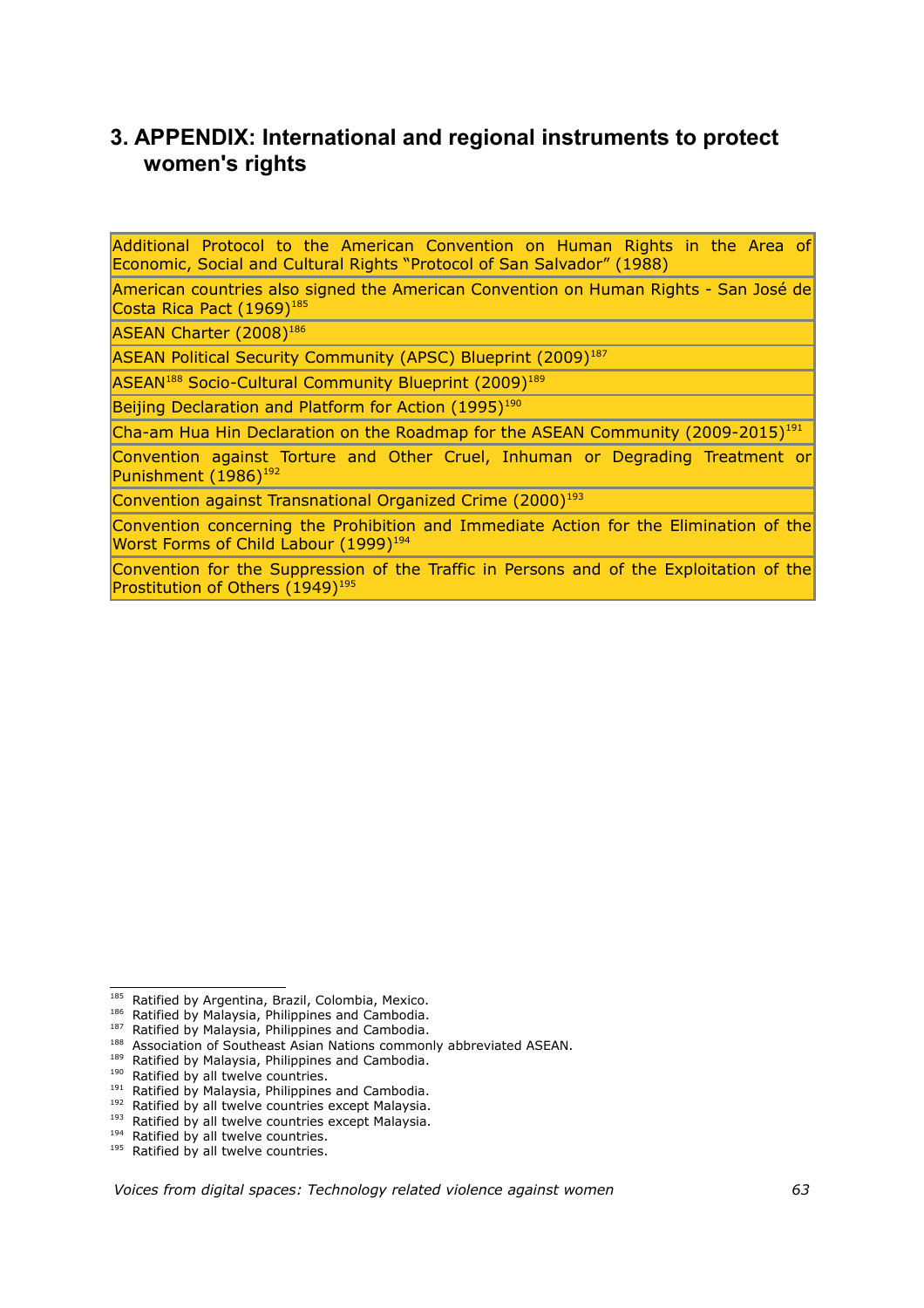Convention of Consent to Marriage, Minimum Age for Marriage and Registration of Marriages (1962)

Convention on the Abolition of Slavery (1956)

Convention on the Elimination of all forms of Discrimination Against Women (CEDAW)  $(1979)^{196}$  $(1979)^{196}$  $(1979)^{196}$  and its Optional Protocol (CEDAW-OP) (1999)<sup>[197](#page-63-1)</sup>

Convention on the Elimination of Racial Discrimination (1967)<sup>[198](#page-63-2)</sup>

Convention on the Nationality of Married Women (1957)

Convention on the Political Rights of Women (1954)

Convention on the Prevention and Punishment of the Crime of Genocide (1948)

Convention on the Rights of Persons with Disabilities (2006)

Council of Europe Convention on Action against Trafficking in Human Beings (2005)

Declaration on the Commitment for Children in ASEAN (2001)<sup>[199](#page-63-3)</sup>

Declaration on the Elimination of Violence Against Women in the ASEAN Region ([200](#page-63-4)4)<sup>200</sup>

Declaration on the Protection of Women and Children in Emergency and Armed Conflict (1974)

Equal Remuneration Convention (1951)<sup>[201](#page-63-5)</sup>

Forced Labour Convention (1930)<sup>[202](#page-63-6)</sup>

Inter-American Convention on Forced Disappearance of Persons (1994)

Inter-American Convention on International Child Trafficking (OEA) (1997)

Inter-American Convention on the Elimination of All Forms of Discrimination Against Person with Disabilities (1999)

Inter-American Convention on the Granting of Civil Rights to Women (1948)<sup>[203](#page-63-7)</sup>

Inter-American Convention on the Prevention, Punishment and Eradication of VAW - "Convention of Belem do Pará" (1994)<sup>[204](#page-63-8)</sup>

Inter-American Convention to Prevent and Punish Torture (1985)

International Convention for the Protection of All Persons from Enforced Disappearance (2006)

International Convention for the Suppression of the Traffic in Women of Full Age  $(1933)^{205}$  $(1933)^{205}$  $(1933)^{205}$ 

International Convention for the Suppression of Trafficking in Women and Children  $(1921)^{206}$  $(1921)^{206}$  $(1921)^{206}$ 

International Convention on the Protection of the Rights of all Migrant Workers and Members of their Families (1995)<sup>[207](#page-63-11)</sup>

International Covenant on Civil and Political Rights (1966) and its Optional Protocol and Second Optional Protocol<sup>[208](#page-63-12)</sup>

<span id="page-63-0"></span><sup>196</sup>  [www.un.org/womenwatch/daw/cedaw/text/econvention.htm](http://www.un.org/womenwatch/daw/cedaw/text/econvention.htm)

<span id="page-63-1"></span><sup>&</sup>lt;sup>197</sup> Ratified by all twelve countries (Argentina, Brazil, Cambodia, Colombia, Democratic Republic of Congo, Malaysia, Mexico, Pakistan, Philippines, Republic of Congo, South Africa, Uganda).

<span id="page-63-2"></span><sup>&</sup>lt;sup>198</sup> Ratified by all twelve countries except Malaysia.

<span id="page-63-3"></span><sup>199</sup> Ratified by Malaysia, Philippines and Cambodia.

<span id="page-63-4"></span><sup>&</sup>lt;sup>200</sup> Ratified by Malaysia, Philippines and Cambodia.

<span id="page-63-5"></span><sup>&</sup>lt;sup>201</sup> Ratified by all twelve countries.

<span id="page-63-6"></span><sup>&</sup>lt;sup>202</sup> Ratified by all twelve countries.

<span id="page-63-7"></span><sup>&</sup>lt;sup>203</sup> Ratified by Argentina, Brazil, Colombia and México.

<span id="page-63-8"></span><sup>&</sup>lt;sup>204</sup> Ratified by Argentina, Brazil, Colombia and Mexico.

<span id="page-63-9"></span><sup>205</sup> Ratified by Argentina, Brazil, Colombia, México and South Africa.

<span id="page-63-10"></span><sup>&</sup>lt;sup>206</sup> Ratified by Brazil, Congo and México.

<span id="page-63-11"></span><sup>&</sup>lt;sup>207</sup> Ratified by all twelve countries except Malaysia and Pakistan.

<span id="page-63-12"></span><sup>&</sup>lt;sup>208</sup> Ratified by all twelve countries except Malaysia.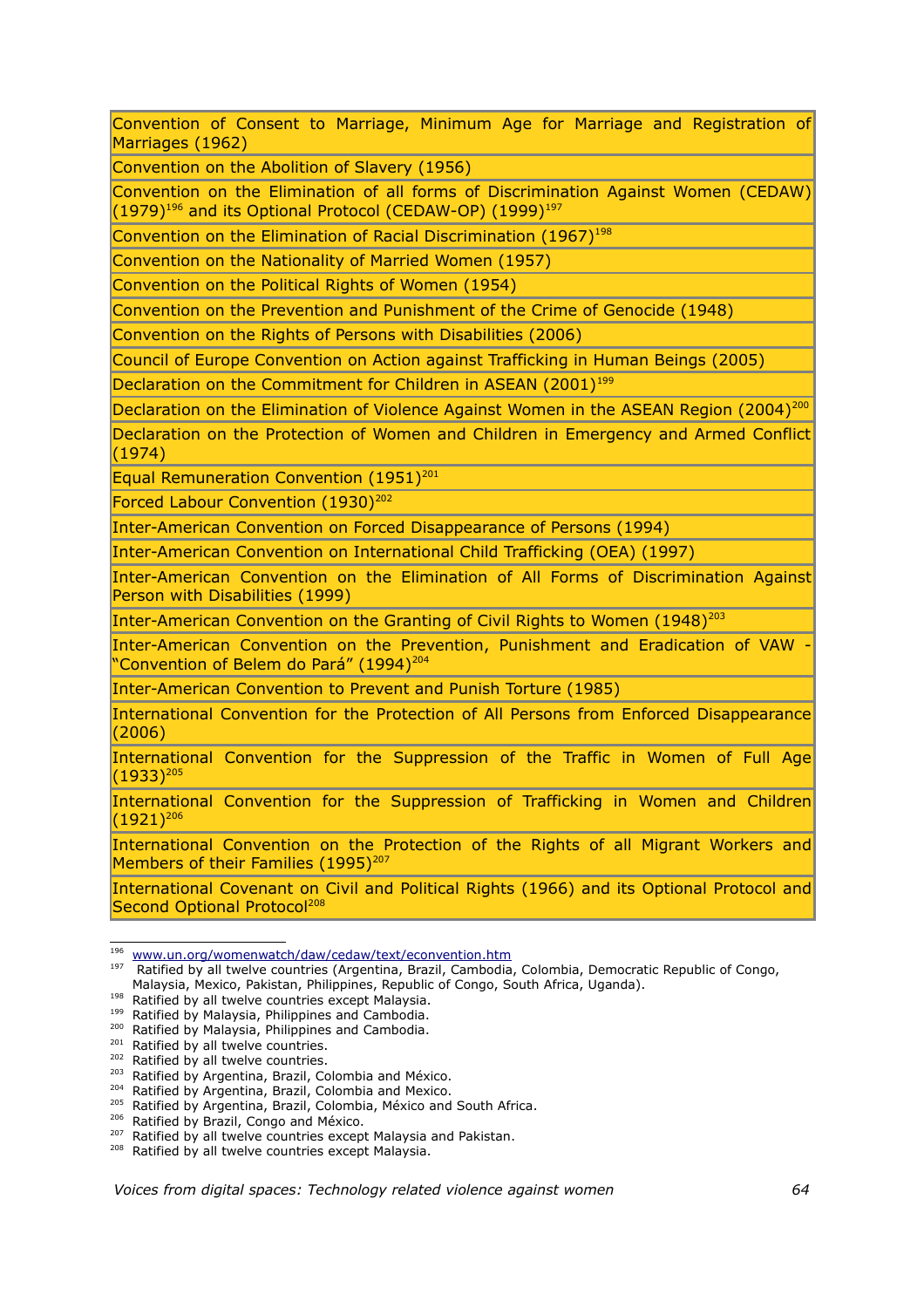International Covenant on Economic, Social and Cultural Rights (1974)<sup>[209](#page-64-0)</sup>

Optional Protocol to the Convention on the Elimination of Discrimination against Women (1999)

Optional Protocol to the Convention on the Rights of Persons with Disabilities (2006)

Optional Protocol to the Convention on the Rights of the Child on the involvement of children in armed conflict (2000)

Optional Protocol to the Convention on the Rights of the Child on the sale of children, child prostitution and child pornography (2000)

Protocol to Prevent, Suppress and Punish Trafficking in Persons, Especially Women and Children, supplementing the United Nations Convention against Transnational Organized Crime (2000)

Protocol to the African Charter on Human and Peoples' Rights on the Rights of Women in Africa (2005)<sup>[210](#page-64-1)</sup>

Resolution on the ASEAN Plan of Action for Children (1993)<sup>[211](#page-64-2)</sup>

Right to Organise and Collective Bargaining Convention<sup>[212](#page-64-3)</sup> (1949)<sup>[213](#page-64-4)</sup>

Rome Statute of the International Criminal Court (2002)<sup>[214](#page-64-5)</sup>

UN Security Council Resolution 1820 (2008)<sup>[215](#page-64-6)</sup>

UNICEF Convention on the Rights of the Child (1989)<sup>[216](#page-64-7)</sup>

*Source: Developed by the MDG3: Take Back the Tech! team based on diverse sources*.

<span id="page-64-0"></span><sup>&</sup>lt;sup>209</sup> Ratified by all twelve countries except Malaysia.

<span id="page-64-1"></span><sup>&</sup>lt;sup>210</sup> Ratified by Congo, DRCongo, South Africa, Uganda.

<span id="page-64-2"></span><sup>&</sup>lt;sup>211</sup> Ratified by Malaysia, Philippines and Cambodia.

<span id="page-64-3"></span><sup>212</sup>  [www.ilo.org/ilolex/cgi-lex/convde.pl?C098](http://www.ilo.org/ilolex/cgi-lex/convde.pl?C098)

<span id="page-64-4"></span><sup>&</sup>lt;sup>213</sup> Ratified by all twelve countries except México.

<span id="page-64-5"></span><sup>&</sup>lt;sup>214</sup> Argentina, Brazil, Cambodia, Colombia, Democratic Republic of Congo, Mexico, Philippines (signed but not ratified), Republic of Congo, South Africa, Uganda. Pakistan voted for the Rome Statute in 1998 but has not signed the agreement on the basis of reservations.

<span id="page-64-6"></span><sup>&</sup>lt;sup>215</sup> Ratified by all twelve countries.

<span id="page-64-7"></span> $216$  Ratified by all twelve countries.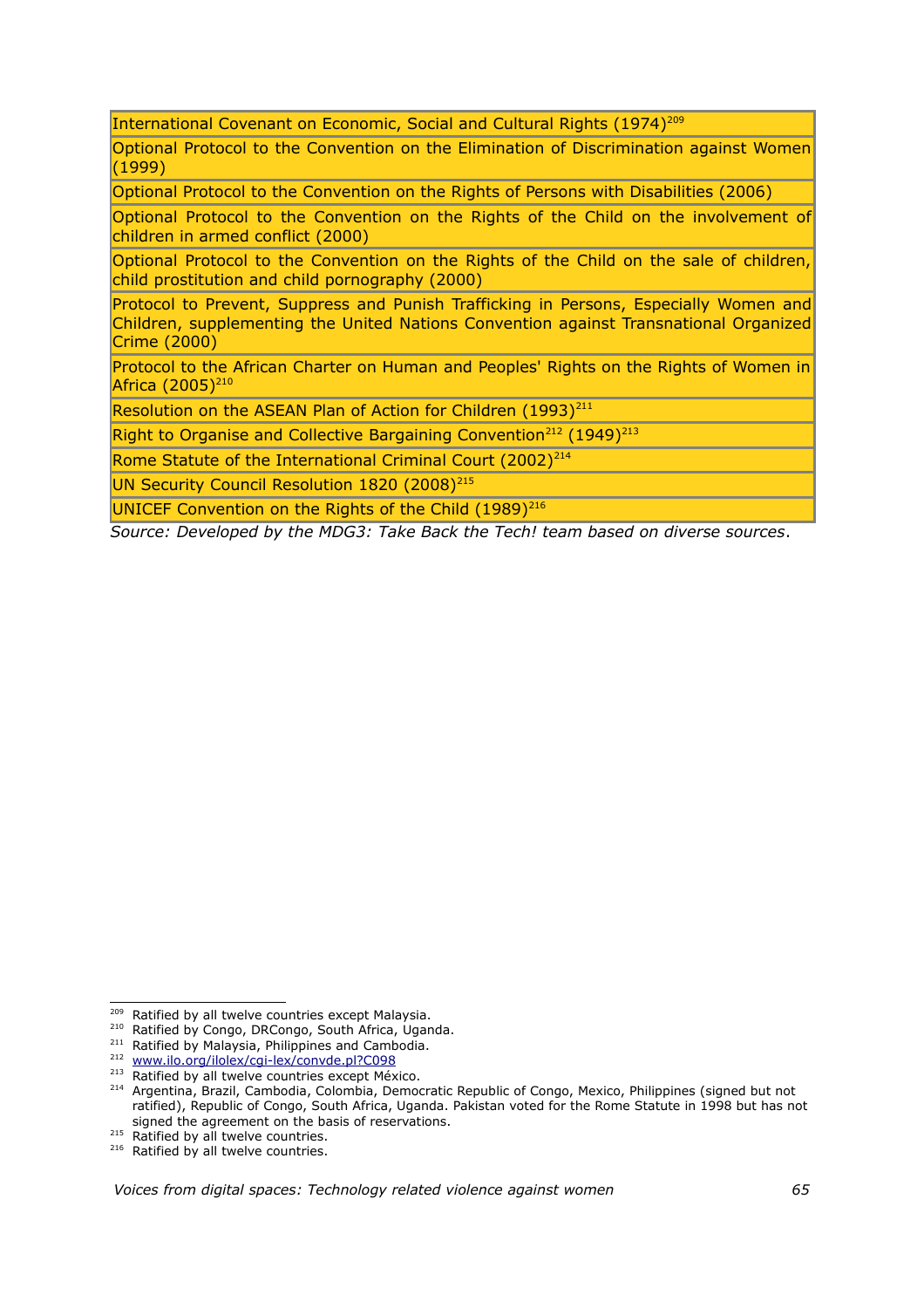# **4. APPENDIX: Predominant kind of VAW and legislation per country**

| <b>Country</b>   | <b>Predominant</b><br>kind of<br>discrimination<br>and violence<br>against women | <b>National legislation related to VAW</b>                                                                                                                                                                                                                                                                                                                                                                                                                                                                                                                                                                                                                                                                                                                                                                                                                                                                                                                                                                                                                                                                                                                                                                                                                                                                                                                                                                                                                                                                                                                                                                                                                                                                                                                                                                                                                                                                                                                                                                                                                              |
|------------------|----------------------------------------------------------------------------------|-------------------------------------------------------------------------------------------------------------------------------------------------------------------------------------------------------------------------------------------------------------------------------------------------------------------------------------------------------------------------------------------------------------------------------------------------------------------------------------------------------------------------------------------------------------------------------------------------------------------------------------------------------------------------------------------------------------------------------------------------------------------------------------------------------------------------------------------------------------------------------------------------------------------------------------------------------------------------------------------------------------------------------------------------------------------------------------------------------------------------------------------------------------------------------------------------------------------------------------------------------------------------------------------------------------------------------------------------------------------------------------------------------------------------------------------------------------------------------------------------------------------------------------------------------------------------------------------------------------------------------------------------------------------------------------------------------------------------------------------------------------------------------------------------------------------------------------------------------------------------------------------------------------------------------------------------------------------------------------------------------------------------------------------------------------------------|
| <b>Argentina</b> | violence<br>Sexual violence<br>Trafficking<br>women                              | Intimate partner 1993. Act 2.385/93 on incorporation of sexual<br>harassment to the basic Justice Regime;<br>1995. Law 24.417 on protection against domestic<br>in violence;<br>1997. Act 1.363/97 on equal treatment between<br>agents of the Federal Administration;<br>1998. Act 254/98 establishes the plan for equal<br>opportunities between men and women in the<br>workplace;<br>1998. Law 25.013 on labour reform introducing<br>discriminatory dismissal on grounds of race, sex or<br>religion;<br>1999. Law 25.087 on crimes against sexual integrity;<br>2000. Law 25.273 establishes the creation of an<br>excused absences special scheme for pregnant girls<br>who attend to school;<br>2002. Law 25.543 establishes the obligation to offer<br>an HIV test to all pregnant women;<br>2002. Law 25.584 prohibits public education<br>establishments from restricting access to pregnant<br>students;<br>2002. Law 25.673 creates the National Programme<br>for Sexual Health and Responsible Parenthood;<br>2003. Law 25.808 establishes that the directors and<br>officials of public and<br>private<br>education<br>establishments cannot take institutional actions that<br>impede the normal pursuit of studies to students<br>during pregnancy, during the lactation period and<br>during parenthood;<br>2004. Law 25.929 establishes that health insurance<br>companies must provide certain benefits related to<br>pregnancy, labour, childbirth and postpartum;<br>2006. Law 26.130 establishes that every person over<br>eighteen-year-old has the right to tubal ligation or<br>vasectomies in the health services system;<br>2006.<br>26.150<br>establishes<br><b>National</b><br>Law<br>the<br>Programme on Comprehensive Sexual Education;<br>2009.<br>Act<br>1836/2009<br>creates<br>the<br><b>National</b><br>Coordinating Unit for prevention, treatment and<br>eradication of violence against women;<br>2009. Law 26.485 on comprehensive protection to<br>prevent, sanction, and eradicate violence against<br>women; <sup>217</sup> |

<span id="page-65-0"></span> $\frac{1}{217}$  This law defines "media violence" for the first time, as one of the ways through which violence is expressed.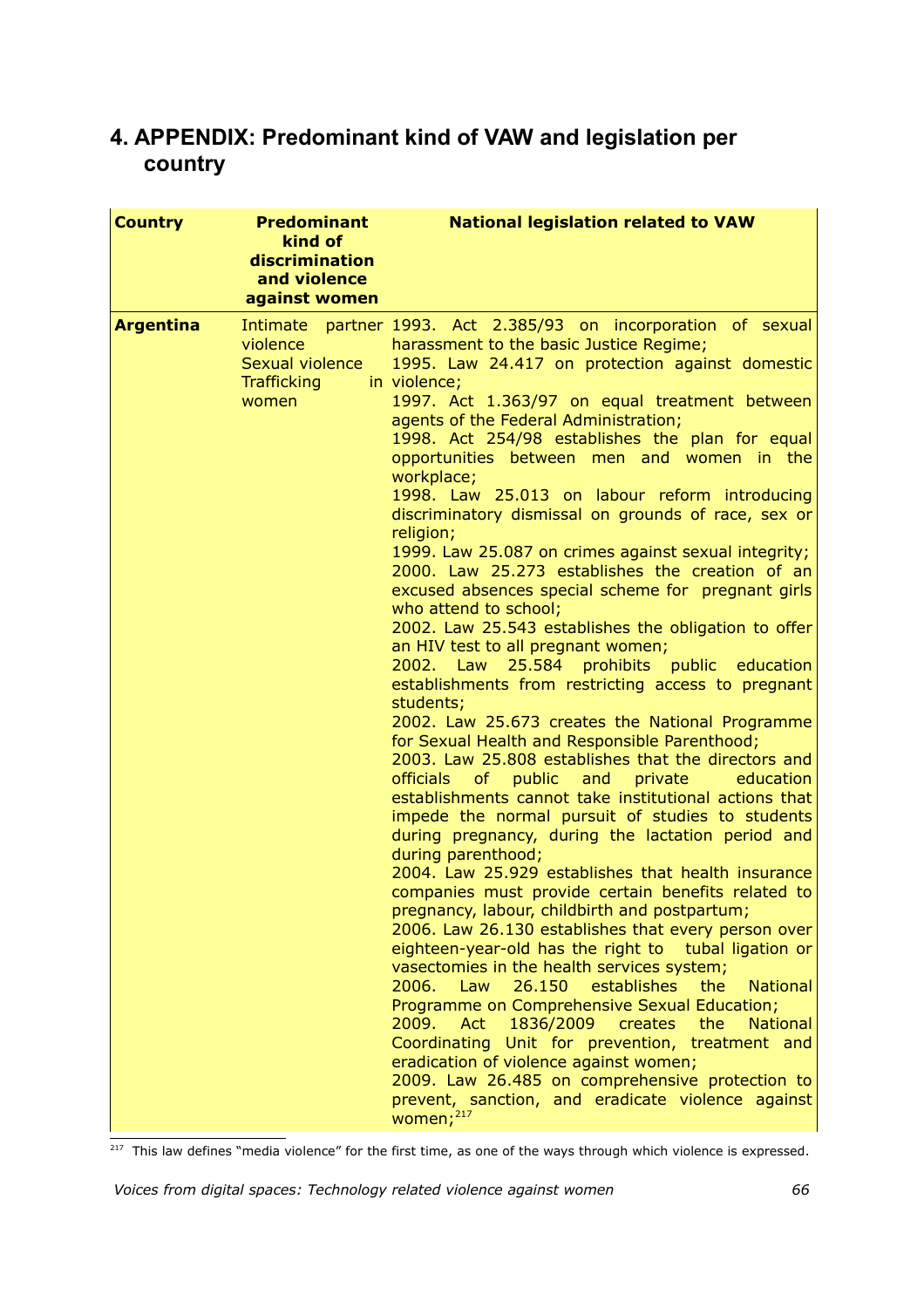|                         |                                                      | 2005. Law 26.061 on comprehensive protection of<br>children's and adolescent's rights;<br>2008. Law 26.364 on prevention and punishment of<br>trafficking in persons and victims assistance.                                                                                                                                                                                                                                                                                                                                                                                                                                                                                                                                                                                                                                                                                                                                                                                                                                                                                                                                                                                                                                                                                                                                                             |
|-------------------------|------------------------------------------------------|----------------------------------------------------------------------------------------------------------------------------------------------------------------------------------------------------------------------------------------------------------------------------------------------------------------------------------------------------------------------------------------------------------------------------------------------------------------------------------------------------------------------------------------------------------------------------------------------------------------------------------------------------------------------------------------------------------------------------------------------------------------------------------------------------------------------------------------------------------------------------------------------------------------------------------------------------------------------------------------------------------------------------------------------------------------------------------------------------------------------------------------------------------------------------------------------------------------------------------------------------------------------------------------------------------------------------------------------------------|
| <b>Brazil</b>           | Intimate<br>violence<br>Sexual abuse<br><b>Moral</b> | partner 1990. Law 8071/90 on Heinous Crimes;<br>1990. Law 8.609 creating the Child and Adolescent<br>Statute;<br>and 2006. Law 11.340 on domestic and family violence<br>symbolic violence (Maria da Penha law);<br>2008. Law 1.829/08 on Child Pornography;<br><b>Constitutional Letter;</b><br><b>Federal Constitution;</b><br>Penal Code;<br>Code of Consumers Defence.                                                                                                                                                                                                                                                                                                                                                                                                                                                                                                                                                                                                                                                                                                                                                                                                                                                                                                                                                                               |
| Colombia <sup>218</sup> | violence<br>Sexual violence                          | Intimate partner National Constitution of Colombia (articles 17, 42 and<br>43);<br>1981. Law 51 approving the Convention on the<br>Elimination of All Forms of Discrimination Against<br>Women;<br>1991. Law 21 approving agreement 169 for<br>indigenous and tribal people, equal opportunities and<br>treatment for both men and women at work and<br>protection against sexual harassment;<br>1994. Law 115 on general education (teachers' and<br>students' sexual harassment);<br>1995. Law 248 approving the Inter-American<br>Convention on the Prevention, Punishment and<br>Eradication of VAW;<br>1996. Law 294 on VAW;<br>1997. Law 387 on preventive measures for forced<br>displacement;<br>1997. Law 360 on crimes against sexual freedom and<br>pudor;<br>2000. Law 575 on VAW;<br>2005. Law 975 on Justice and peace (articles 38 and<br>$41$ :<br>2006. Law 1098 on child and adolescence;<br>2006. Law 985 on trafficking of women;<br>2007. Law 1142 of food assistance;<br>2007. Law 1146 on prevention of sexual violence and<br>comprehensive care of sexually abused adolescents<br>and children;<br>2008. Law 1257 on VAW;<br>2008. Auto 092 and 237 established 10 gender risks<br>in armed conflict;<br>2008. Law 1236 that modifies Penal Code on sexual<br>abuse crimes;<br>2010. Law 1413 including the care economy in the |

It is defined as: "the broadcast of stereotyped images through any means of communication which promotes the exploitation of women, insults, discriminates, humiliates or attacks the dignity of women, or the use of women, adolescents or girls in pornographic messages or images constituting patterns that create violence against women". [www.cnm.gov.ar/LegNacional/DECRETO\\_1011\\_LEY\\_26.485.pdf](http://www.cnm.gov.ar/LegNacional/DECRETO_1011_LEY_26.485.pdf) 

<span id="page-66-0"></span>218 In 2010, the Colombian Ministery of Communications and Information Technologies and other ministries and governmental institutions launched the "Woman you have rights and we are with you" campaign, to promote Law 1257 (2008) to eradicate violence against women [\(www.mujertienesderechos.org/index.php\)](http://www.mujertienesderechos.org/index.php)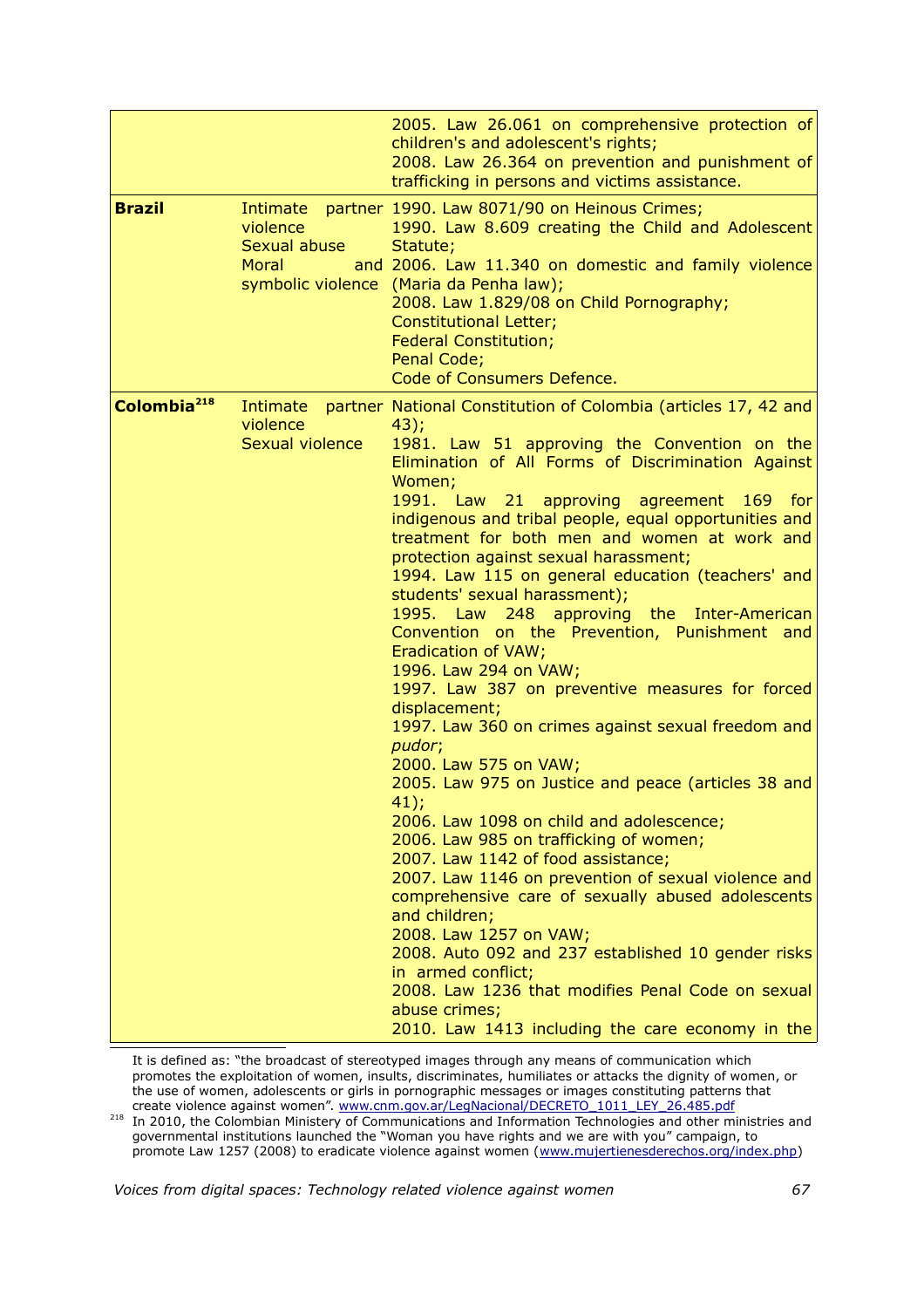|                         |                                                                                                  | national accounts system (measuring women's<br>contribution to national economic<br>and<br>social<br>development as a tool for the implementation and<br>setting of public policies).                                                                                                                                                                                                                                                                                                                                                                                                                                                                                                                                                                                                                                                                                                                                                                                                                                                                      |
|-------------------------|--------------------------------------------------------------------------------------------------|------------------------------------------------------------------------------------------------------------------------------------------------------------------------------------------------------------------------------------------------------------------------------------------------------------------------------------------------------------------------------------------------------------------------------------------------------------------------------------------------------------------------------------------------------------------------------------------------------------------------------------------------------------------------------------------------------------------------------------------------------------------------------------------------------------------------------------------------------------------------------------------------------------------------------------------------------------------------------------------------------------------------------------------------------------|
| Cambodia <sup>219</sup> | Intimate<br>violence<br>Rape<br><b>Trafficking</b><br>in<br>women<br><b>Sexual</b><br>harassment | partner 1999. Neary RatanakI;<br>2003. Neary RatanakII;<br>2009. Neary RatanakIII;<br>1989. Law on Marriage and Family;<br>1992. Provisions relating to the Judiciary and<br>Criminal Law and Procedure Act Applicable in<br>Cambodia during the Transitional Period (UNTAC)<br>1992 (with regards to rape and trafficking);<br>1993. Cambodian Constitution;<br>1994. Law<br>Immigration (with<br>on<br>regards<br>to<br>trafficking);<br>1996. Law on Suppression of Kidnapping, Trafficking<br>and Exploitation of Human Persons 1996, which is<br>consistent with the UN Protocol to Prevent, Suppress<br>and Punish Trafficking in Person, Especially Women<br>and Children;<br>1997. Labor Law. Sexual harassment and indecent<br>behaviour in the workplace is prohibited by Article<br>172 of the Cambodian Labor Law;<br>2001. Law on Aggravating Circumstances of the<br>Felonies;<br>2005. Law on the Prevention of Domestic Violence<br>and the Protection of Victims;<br>2006. Law on Monogamy.<br>2009. National Action Plan to Prevent VAW. |
| <b>Congo</b>            | Intimate<br>violence<br>Sexual violence                                                          | partner 1984. Family Code;<br>1810. Criminal Code (some articles have been<br>reformed in 1973);<br>2008. National Gender Policy;<br>2010. Potignon law: Law No. 4-210 Law on the<br>protection of the child in the Republic of Congo.                                                                                                                                                                                                                                                                                                                                                                                                                                                                                                                                                                                                                                                                                                                                                                                                                     |
| <b>Pakistan</b>         | Rape<br>Intimate<br>violence<br><b>Harassment</b>                                                | 1973. Constitution of Pakistan;<br>partner 2006. Women's Protection Act;<br>2007. Draft Bill on Domestic Violence;<br>2008. Draft Bill on Harassment.                                                                                                                                                                                                                                                                                                                                                                                                                                                                                                                                                                                                                                                                                                                                                                                                                                                                                                      |
| <b>South Africa</b>     | Intimate<br>violence<br><b>Sexual</b><br>and<br>femicide<br><b>Harmful</b>                       | partner 1996. Choice on Termination of Pregnancy Act and<br>2008 Amendment;<br>violence 1998. Domestic Violence Act;<br>intimate 2007. Sexual Offences Amendment Act;<br>2005. Children's Act;<br>2007. Sexual Offences Amendment Act;                                                                                                                                                                                                                                                                                                                                                                                                                                                                                                                                                                                                                                                                                                                                                                                                                     |

<span id="page-67-0"></span><sup>219</sup> In 2003, the government set the Cambodian Millennium Development Goals, based on the MDG goals agreed at the United National Millennium Summit but also incorporating some changes to adapt the global MDGs in the context of Cambodia. The Cambodian Millennium Development Goals (CMDGs) include 9 goals, 25 overall targets, and 106 specific targets. [www.mop.gov.kh/Default.aspx?tabid=156](http://www.mop.gov.kh/Default.aspx?tabid=156)

• CMDG 3: Promote gender equality and women's empowerment.

• Overall target 8: Reduce significantly all forms of violence against women and children.

• Target 3.17: Increasing the population percentage aware that violence against women is wrongful behaviour and a criminal act to 100 by 2015.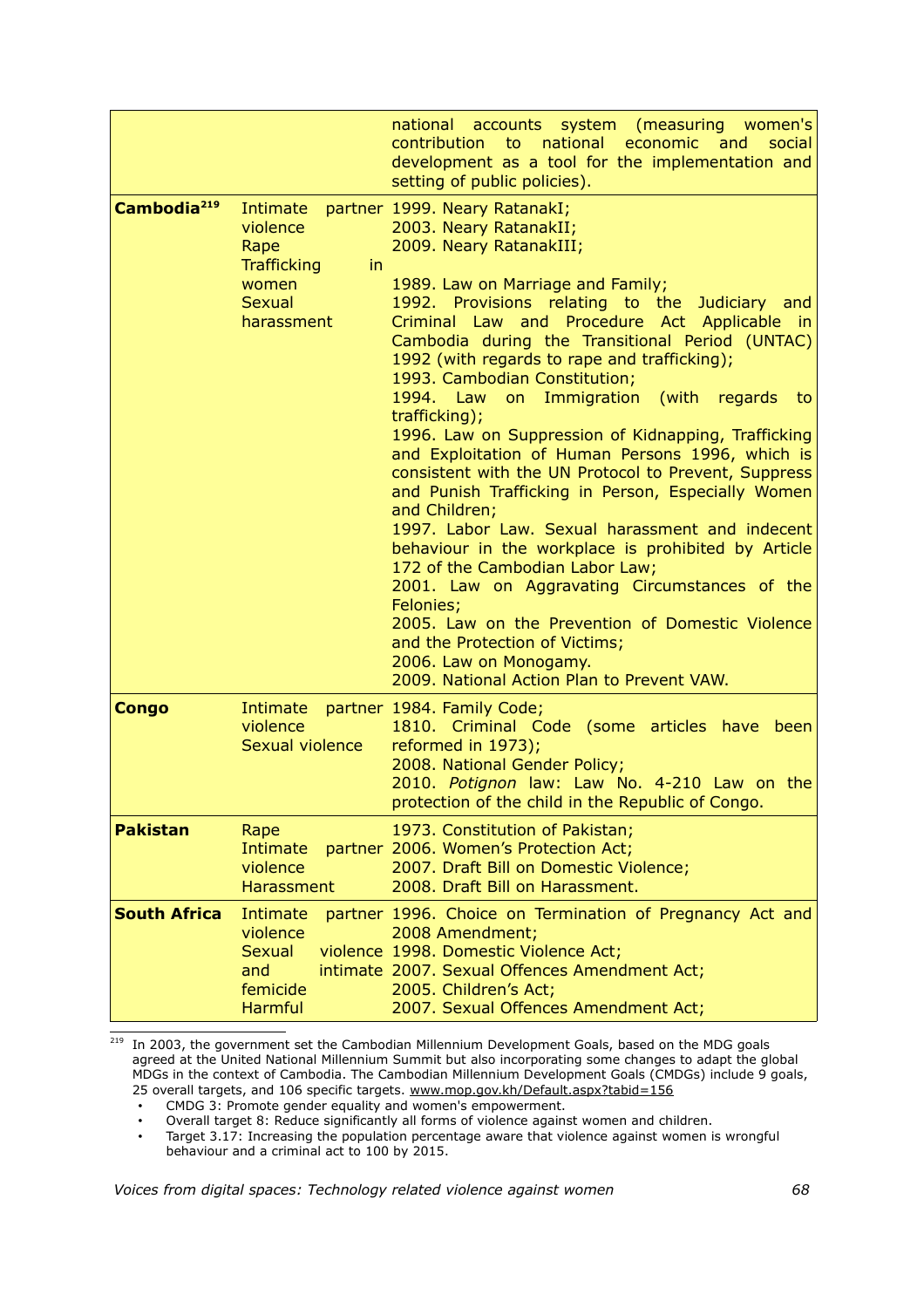|                                                      | traditional<br>practices<br>(ukuthwala-<br>forced, under-age South Africa's<br>marriage)<br>Economic<br>dependence<br>and<br>abuse<br>Sexual<br>and<br>reproductive<br>health issues                                                                                                                                                                                                                  | 2009. Protection from Harassment Bill;<br>2007. Children's Amendment Act;<br>2009. Harassment Bill;<br><b>National</b><br>Policy Framework<br>for<br>Women's Empowerment and Gender Equality.                                                                                                                                                                                                                                                                                                                                                                                                                                                                                                                       |
|------------------------------------------------------|-------------------------------------------------------------------------------------------------------------------------------------------------------------------------------------------------------------------------------------------------------------------------------------------------------------------------------------------------------------------------------------------------------|---------------------------------------------------------------------------------------------------------------------------------------------------------------------------------------------------------------------------------------------------------------------------------------------------------------------------------------------------------------------------------------------------------------------------------------------------------------------------------------------------------------------------------------------------------------------------------------------------------------------------------------------------------------------------------------------------------------------|
| <b>Democratic</b><br><b>Republic</b><br><b>Congo</b> | of violence<br>perpetrated<br>combatants<br>armed conflicts<br>violence,<br>of violence: verbal Congo;<br>(injuries,<br>threats),<br>economic<br>(poverty,<br>privation<br>essentials),<br>physical<br>damage to<br>and<br>the<br>body),<br>psychological<br>(frustration,<br>anguish,<br>humiliation),<br>sexual<br>(sexual<br>harassment,<br>conjugal<br>rape,<br>unwanted<br>rape,<br>pregnancies) | Rape and sexual 1940. Decree of the Congolese Penal Code;<br>1987. Law No. 87-001 of the Family Code;<br>by 2002. Law No. 015/2002 on Labour Code;<br>of Code Criminal Congolese;<br>Memorandum of legal and judicial support for victims<br>Intimate partner of sexual violence;<br>2002. Law of the Labour Code;<br>generalised forms 2006. Constitution of the Democratic Republic of<br>2006. Law on sexual violence No. 06/019;<br>2006. Law No. 06/018 amending and supplementing<br>Decree of January 1940 on the Congolese Penal Code<br>and Law No. 06/019 of 20 July 2006 amending and<br>of supplementing the Decree of August 1959 O6<br>Procedure;<br>(blows 2009. Law No. 09/001 on Child Protection. |
| <b>Malaysia</b>                                      | Intimate<br>violence<br><b>Trafficking</b><br>women<br><b>Sexual</b><br>harassment<br>Rape<br><b>Gender</b><br>discrimination                                                                                                                                                                                                                                                                         | partner 1984. Islamic Family Law Act (differs in 14 states)<br>regarding polygamy, zina or illicit sex and khalwat or<br>in close proximity, which are used to control women's<br>sexuality;<br>1989. National Policy for Women (amended in 2009);<br>1994. Domestic Violence Act;<br>1999. National Plan of Action for Women (amended<br>$2008$ ;<br>2001. Child Act;<br>2001. Amendment to the Federal Constitution Article<br>8 (2) to disallow discrimination based on gender;<br>2001-2005. Eighth Malaysia Plan;<br>2006-2010. Ninth Malaysia Plan;<br>2007. Anti-Trafficking in Persons Act;<br>2006. Amendments to Penal Code on laws related to<br>rape;                                                   |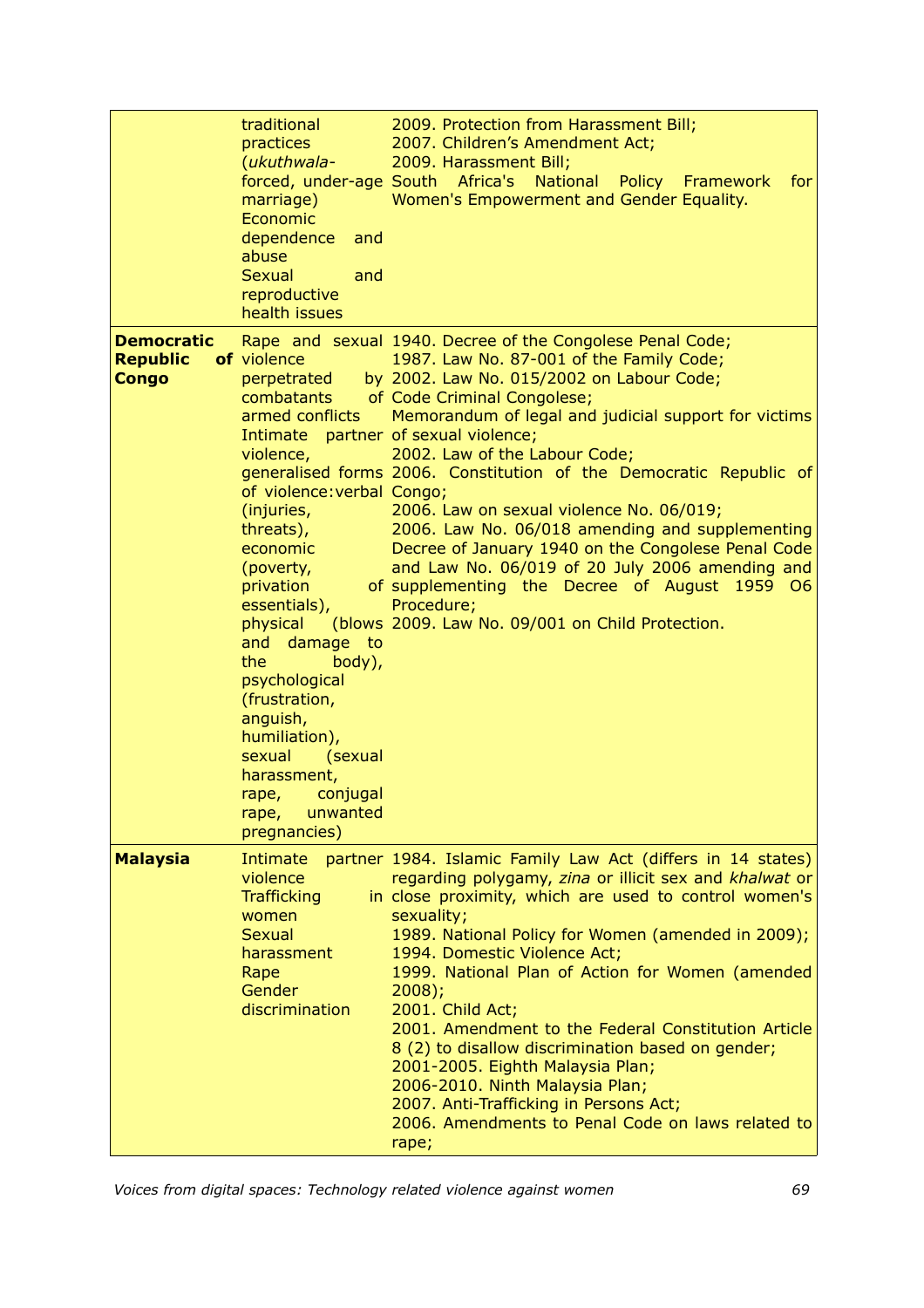|                    |                                                                                                                                                                                                                                                                                                                                                                                                                                                                                                                                                                                                                                         | 2008. Policy on 30% women at decision making<br>position.                                                                                                                                                                                                                                                                                                                                                                                                                                                                                                                                                                                     |
|--------------------|-----------------------------------------------------------------------------------------------------------------------------------------------------------------------------------------------------------------------------------------------------------------------------------------------------------------------------------------------------------------------------------------------------------------------------------------------------------------------------------------------------------------------------------------------------------------------------------------------------------------------------------------|-----------------------------------------------------------------------------------------------------------------------------------------------------------------------------------------------------------------------------------------------------------------------------------------------------------------------------------------------------------------------------------------------------------------------------------------------------------------------------------------------------------------------------------------------------------------------------------------------------------------------------------------------|
| <b>Mexico</b>      | Economic<br>violence<br><b>Emotional</b><br>violence<br>Sexual abuse<br><b>Sexual</b><br>exploitation<br><b>Trafficking</b><br>in.<br>women<br>Femicide <sup>220</sup><br><b>Torture</b><br><b>Violence</b><br>against<br>women's<br>rights<br>advocates                                                                                                                                                                                                                                                                                                                                                                                | 2007. General Law on Access to Women to a Life free<br>of violence;<br>1996. Law on Assistance and Prevention of Family<br>(only in FD);<br>Internal legislation on VAW, sexual harassment at<br>work, trafficking in women and girls for slavery and<br>symbolic violence.                                                                                                                                                                                                                                                                                                                                                                   |
| <b>Philippines</b> | Rape<br>marital<br>sexual<br>and<br>rape)<br><b>Sexual</b><br>harassment<br><b>Sex</b><br>discrimination,<br>lesbophobia and Children Act;<br>homophobia<br>violence<br>Reproductive<br>rights violations<br>Abuse of women<br>with physical or<br>mental disabilities<br>Culture<br>bound<br>practices harmful<br>to women, ritual<br>within<br>abuse<br>religious cults<br><b>Sexual</b><br>slavery,<br>prostitution<br>and<br>international<br>trafficking<br>in<br>women<br>Abuse of women<br>media<br>in.<br>and<br>through ICTs<br>Pornography<br>Abuse of women<br>war/conflict<br>in<br>areas as well as<br>internal<br>refugee | (includes 1990. Anti-Mail Order Bride Act;<br>rape, 1992. Republic Act 7610 (Special Protection Act of<br>assault, Children<br>against<br>Abuse,<br>Exploitation<br>and<br>incestuous Discrimination);<br>1995. Anti-Sexual Harassment Act;<br>1997. Anti-Rape Law;<br>1998. Rape Victims' Assistance and Protection Act;<br>2003. Anti-Trafficking in Persons Act;<br>2004. Anti-Violence Against Women and<br>Their<br>2006. RA 9344 Comprehensive Juvenile Justice law.<br>Intimate partner 2008. RA 9775 Anti Child Pornography Act;<br>2009. RA 9710 Magna Carta of Filipino Women;<br>2010. RA 9995 Anti-Photo and Video Voyeurism Act. |

<span id="page-69-0"></span> $220$  The National Citizens' Watch on Femicide website shows that in 18 Mexican states 1,728 women were murdered between 2009 and 2010 and femicide is not even typified as a crime in Mexican legislation.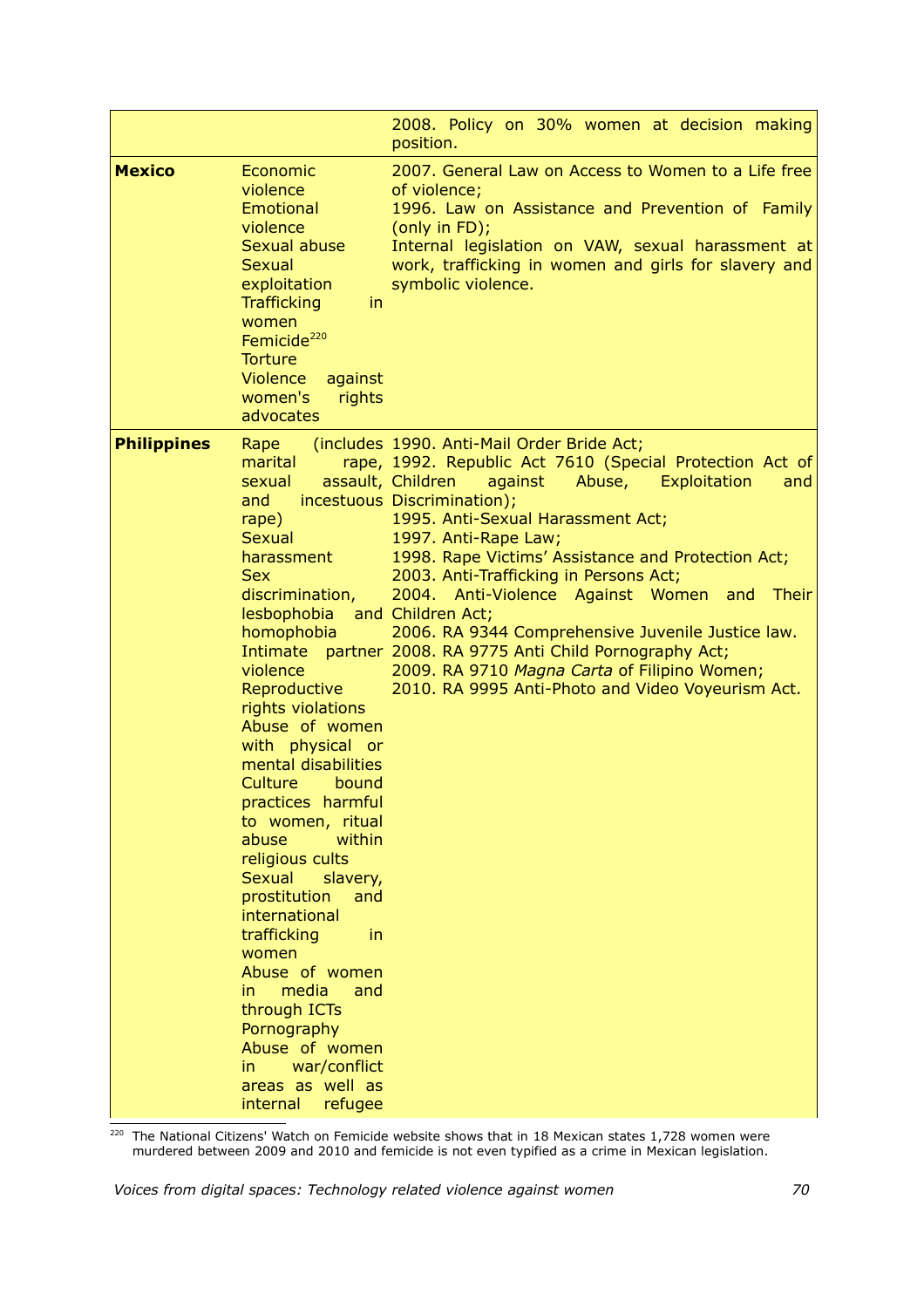|               | relocation<br>or<br>and<br>camps,<br>custodial abuse |                                                                                                                                                                                                                               |
|---------------|------------------------------------------------------|-------------------------------------------------------------------------------------------------------------------------------------------------------------------------------------------------------------------------------|
| <b>Uganda</b> | Intimate<br>violence<br>Rape<br>Sexual<br>harassment | partner Constitution of Uganda;<br>National Objectives and Directive Principles of State<br>Policy;<br>2010. Domestic Violence Act <sup>221</sup> ;<br><b>National Gender Policy;</b><br>National Equal Opportunities Policy. |

*Source: Developed by the MDG3: Take Back the Tech! team.*

<span id="page-70-0"></span><sup>221</sup> Rosebell Kagumire "ICT Boom for Economy, A Bust for Some Women" *IPS* 25 November 2010 [ipsnews.net/news.asp?idnews=53670](http://ipsnews.net/news.asp?idnews=53670)

*Voices from digital spaces: Technology related violence against women 71*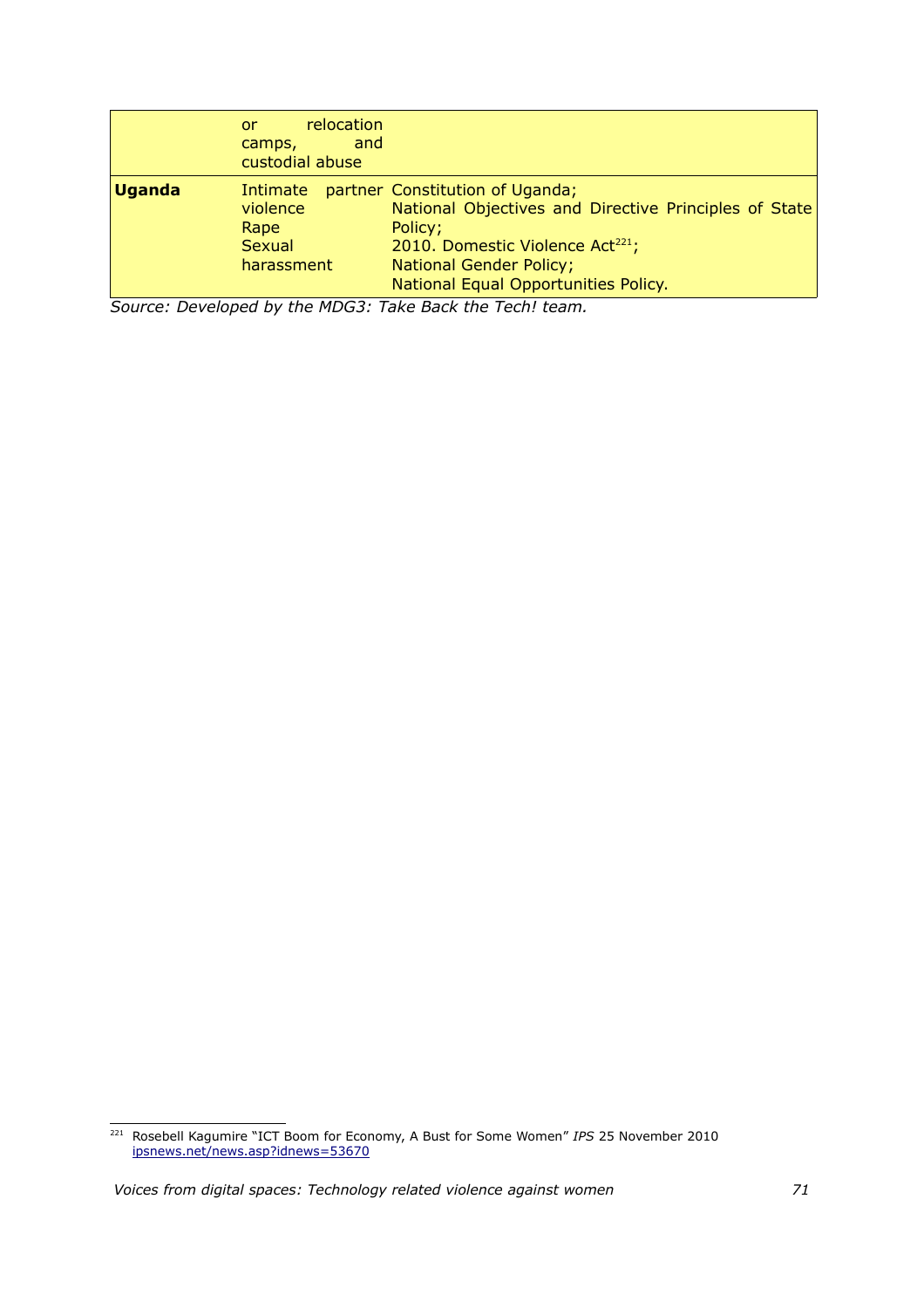# **5. APPENDIX: Statistical indicators used to compute the ICT Development Index (IDI) by the MDG3 countries**

|                     | <b>Fixed</b><br>telephone<br>lines<br>100 |      | <b>Mobile</b><br>cellular<br>persubscription bandwidth<br>per<br>S.<br>inhabitants inhabitants |       | <i>internet</i><br>100per | <b>International</b><br>internet<br>user $(bit/s)$ | <b>households</b><br>with<br><b>computers</b> |      | <b>Proportion ofProportion</b><br>households<br>with<br>access | <b>of</b><br>internet |
|---------------------|-------------------------------------------|------|------------------------------------------------------------------------------------------------|-------|---------------------------|----------------------------------------------------|-----------------------------------------------|------|----------------------------------------------------------------|-----------------------|
|                     | 2007                                      |      | 2008 2007                                                                                      | 2008  | 2007 2008                 |                                                    | 2007                                          | 2008 | 2007                                                           | 2008                  |
| <b>Argentina</b>    | 24,1                                      |      | 24,4 102,3                                                                                     | 116,6 |                           | 8'943 21'959                                       | 36,4                                          | 37,6 | 27,5                                                           | 29,9                  |
| <b>Brazil</b>       | 20,7                                      | 21,4 | 63,6                                                                                           | 78,5  | 3'398 5'617               |                                                    | 26,5                                          | 31,2 | 20,1                                                           | 23,8                  |
| <b>Cambodia</b>     | 0,3                                       | 0,3  | 18                                                                                             | 29,1  |                           | 3'857 7'216                                        | 4,1                                           | 5,1  | 2,4                                                            | 3                     |
| <b>Colombia</b>     | 17,9                                      | 17,9 | 76,5                                                                                           | 91,9  |                           | 4'213 5'801                                        | 18,6                                          | 22,8 | 10,2                                                           | 15,5                  |
| <b>Congo</b>        | 0,6                                       | 0,6  | 36,3                                                                                           | 50    | 10                        | 10                                                 | 5                                             | 6,3  | 1,4                                                            | 1,9                   |
| <b>Democratic</b>   |                                           |      |                                                                                                |       |                           |                                                    |                                               |      |                                                                |                       |
| <b>Republic</b>     | of <sub>0</sub>                           | 0,1  | 10,5                                                                                           | 14,4  | 239                       | 190                                                | 0,3                                           | 0,3  | 0,2                                                            | 0,2                   |
| <b>Congo</b>        |                                           |      |                                                                                                |       |                           |                                                    |                                               |      |                                                                |                       |
| <b>Malaysia</b>     | 16,4                                      | 15,9 | 87,9                                                                                           | 102,6 | 2'778 4'254               |                                                    | 31,3                                          | 38,7 | 15,2                                                           | 21,1                  |
| <b>Mexico</b>       | 18,4                                      | 19   | 61,9                                                                                           | 69,4  | 836                       | 1'285                                              | 22,1                                          | 25,7 | 12,0                                                           | 13,8                  |
| <b>Pakistan</b>     | 2,8                                       | 2,5  | 36,4                                                                                           | 49,7  | 404                       | 487                                                | 8,1                                           | 9,8  | 1,1                                                            | 1,2                   |
| <b>Philippines</b>  | 4,4                                       | 4,5  | 64,6                                                                                           | 75,4  | 1'887                     | 8'393                                              | 18,3                                          | 21,0 | 12,3                                                           | 13,8                  |
| <b>South Africa</b> | 9,2                                       | 8,9  | 86                                                                                             | 90,6  | 852                       | 2'380                                              | 14,8                                          | 15,9 | 4,8                                                            | 5,2                   |
| <b>Uganda</b>       | 0,5                                       | 0,5  | 13,7                                                                                           | 27,0  | 306                       | 148                                                | 1,2                                           | 1,6  | 0,1                                                            | 0,2                   |

*Source: Page 103-104 of Measuring the Information Society, International Telecommunication Union 2010.*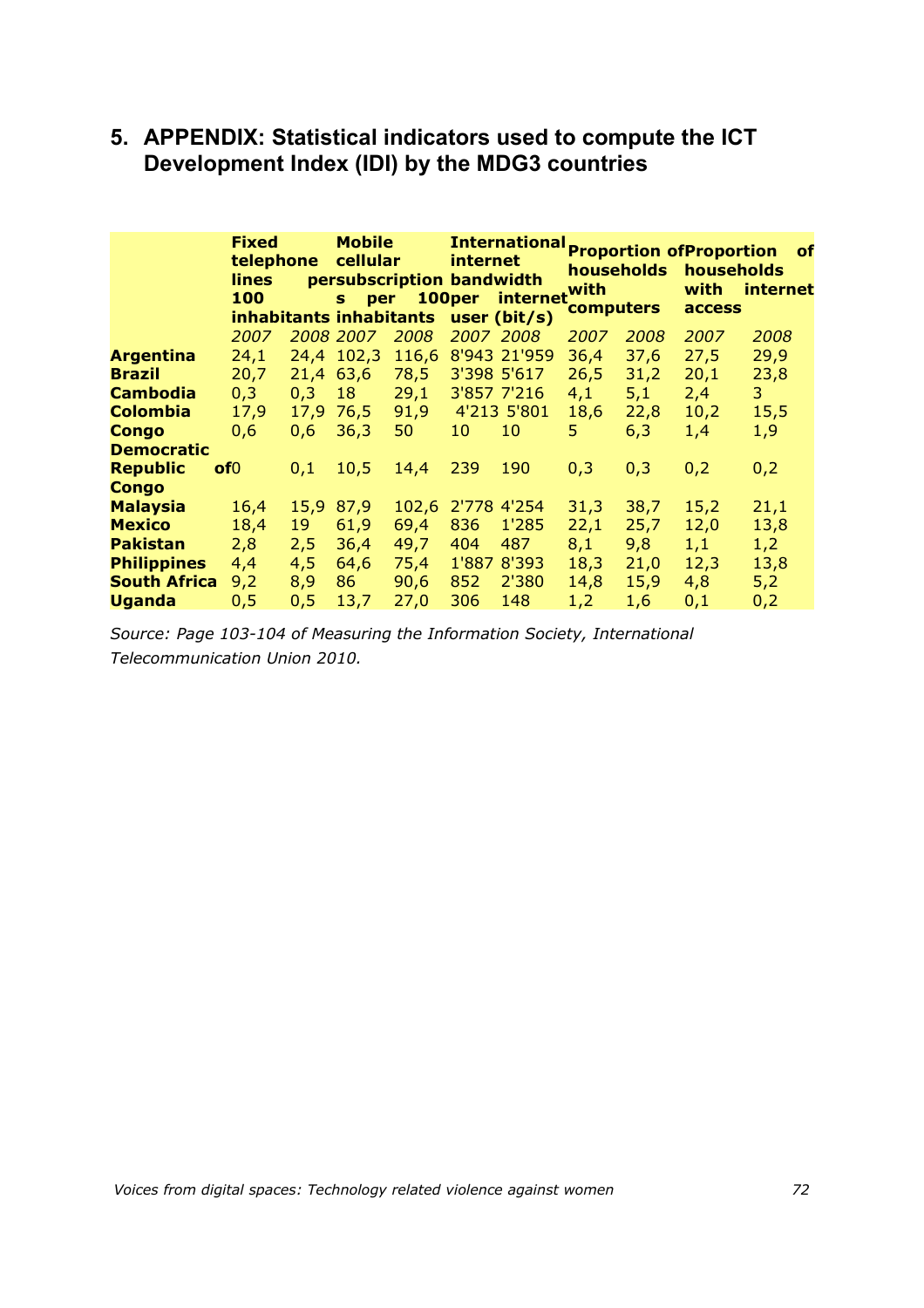## **6. APPENDIX: Classification of national ICT policy landscape[222](#page-72-0)**

| <b>Country</b>        | Main national ICT legislative and policy framework                                                                                                                                                                                                                                                                                                                                                                                                                                                                                                                                                                                                                                                                                                                                                                                                                                                                                                                                                                                                                             |
|-----------------------|--------------------------------------------------------------------------------------------------------------------------------------------------------------------------------------------------------------------------------------------------------------------------------------------------------------------------------------------------------------------------------------------------------------------------------------------------------------------------------------------------------------------------------------------------------------------------------------------------------------------------------------------------------------------------------------------------------------------------------------------------------------------------------------------------------------------------------------------------------------------------------------------------------------------------------------------------------------------------------------------------------------------------------------------------------------------------------|
| <b>Argentina</b>      | - Civil Code includes protection of privacy since its reform by<br>law 21.173 (1871)<br>- Law 21.173 on Others' Lifes Intromission (1975)<br>- Law 24.766 on Confidentiality (1996)<br>- Law 25.326 on Data Protection (2000)<br>- Law 25.467 National System on Science, Technology and<br>Innovation (2001)<br>- Law 25.690 on internet providers (2003)<br>- Law 25.873 that involve internet service providers and<br>mobile phone related services (2004)<br>- Law 26.032 (2005) establishes that searching, reception and<br>dissemination of information and ideas through the internet<br>are considered under the constitutional guarantee of freedom<br>of expression<br>- Law 26.388 on cybercrime (2008)<br>- Law 13.869 creates a Registry of offenders against sexual<br>integrity (2008)<br>- Law of Audiovisual Communication Services (2009) <sup>223</sup><br>- Mandate 512/09 that created the Digital Agenda (2009)<br>- Conectar Igualdad Programme (2010)                                                                                                |
| Brazil <sup>224</sup> | - Brazilian Telecommunications Code (1962)<br>- Filling COGE No. 75 (2007). Teleaudiência criminal Forums -<br>discipline procedures<br>- ATO GCGJT paragraph 2 (2006). Approved creation of study<br>commission on electronic settlement in labour<br>- Ordinance No. 756 (2006). Approved the Internal Policy<br>Department of Informatics, in the form of the Schedule to this<br>Ordinance<br>- Resolution 522 (2006). Regulates the subpoena of electronic<br>shares under the CJF<br>- Law No. 11.341 (2006). Amendment to CPC to allow<br>evidence of rift jurisprudence through publications on the<br>internet<br>- Ordinance No. 259 (2006). Provides for the performance of<br>acts and procedural terms, in electronic form under the<br><b>Internal Revenue Service</b><br>- State Law No. 12,228 (2006). Provides for the shops that<br>provide by lease, machines and computers for internet access<br>and other matters<br>- State Decree No. 50,386 (2005). Certificate of internet<br>history<br>- Resolution No. 293/05-SESP. Creates the NuCiber, organ of |

<span id="page-72-0"></span><sup>&</sup>lt;sup>222</sup> Source: [www.giswatch.org/sites/default/files/SE\\_Asia.pdf](http://www.giswatch.org/sites/default/files/SE_Asia.pdf)

<span id="page-72-2"></span><span id="page-72-1"></span><sup>223</sup> On October 2009, the Law of Audiovisual Communication Services was passed [\(www.infoleg.gov.ar/infolegInternet/anexos/155000-159999/158649/norma.htm\)](http://www.infoleg.gov.ar/infolegInternet/anexos/155000-159999/158649/norma.htm). In section 9 on Communications Media it establishes the duty of the media: "To promote a balanced and varied image of women and men in the communication media." However, these measures are currently aimed at regulating images in the traditional media such as television, radio, and audiovisual productions, but do not specifically refer to digital communications where violence can acquire new forms. In Atschull's view the process of access and use of the new technologies is so rapid that it is producing a "legal vacuum".<br><sup>224</sup> [www.ibdi.org.br/site](http://www.ibdi.org.br/site)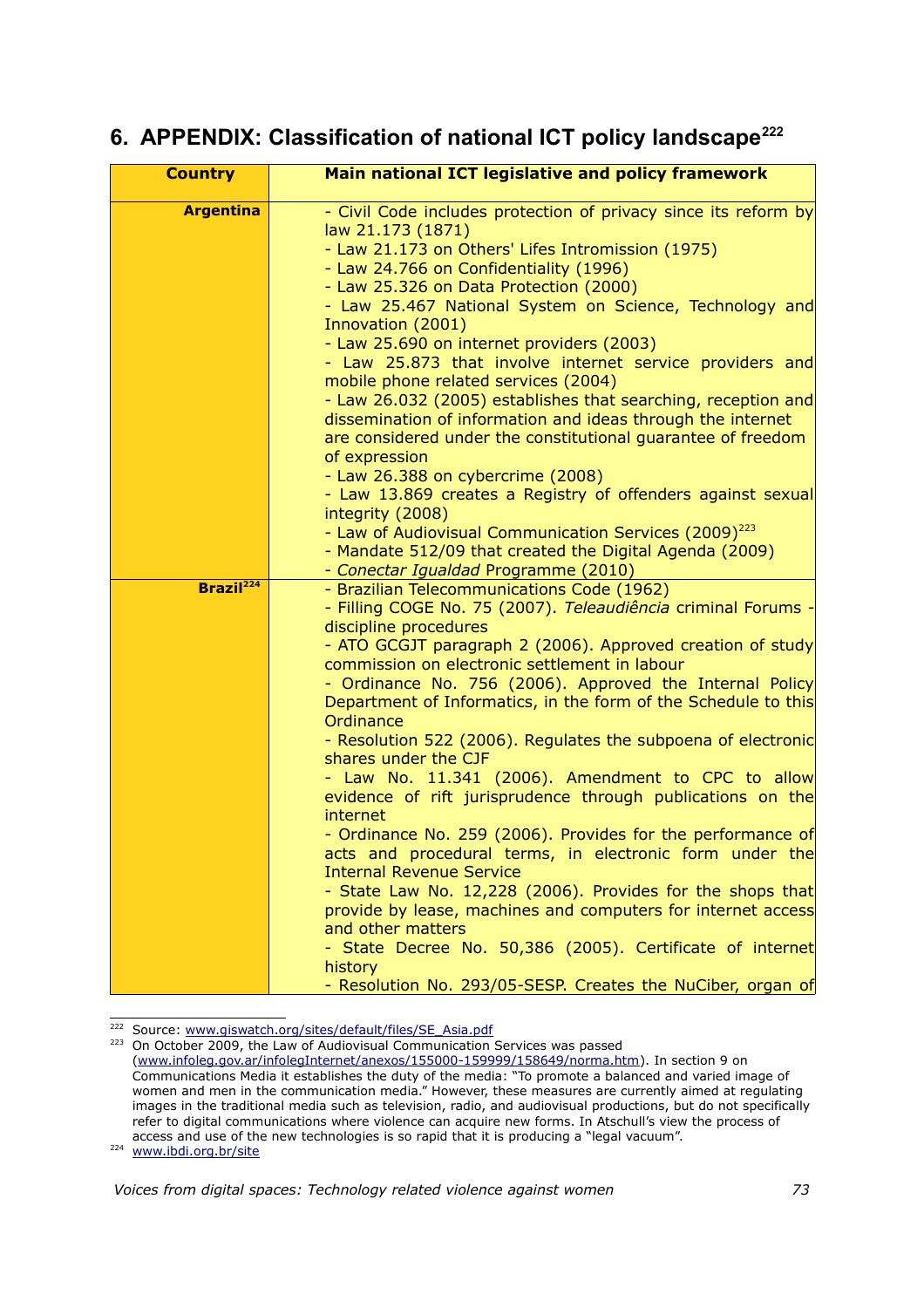|                         | special activity of the Civil Police of Parana                                                            |
|-------------------------|-----------------------------------------------------------------------------------------------------------|
|                         | Municipal Law No. 14.098 (2005). Provides for the                                                         |
|                         | prohibition of access to sites with sex, drugs, pornography,                                              |
|                         | paedophilia, violence and weapons                                                                         |
|                         | Decree 5111, in 19.07.5, the Governandor Paraná.                                                          |
|                         | Establishes guidelines for the licensing of computer programs                                             |
|                         | in public                                                                                                 |
|                         | - Joint Resolution No 003 (2005). Modifies the name of the                                                |
|                         | AC-JUS                                                                                                    |
|                         | - Ordinance No. COGE 637 (2005). Authorises video                                                         |
|                         | conferencing in prison - Character experimental                                                           |
|                         | - Act No 34, in 2:03:05, the Pres. the STSJ - creates a                                                   |
|                         | certificate of service online                                                                             |
|                         | - Resolution DC-9 (2005) establishes rules and guidelines for                                             |
|                         | the sites of state government on the internet<br>- Resolution No. 260 (2005). Provides for the electronic |
|                         | signature system of the Federal Court of the Third Region                                                 |
|                         | - State Law No. 11,819 (2005). Provides for the deployment                                                |
|                         | of video conferencing equipment for interrogation of prisoners                                            |
|                         | and audiences at a distance                                                                               |
|                         | - Bill No 4562 (2004). Provides for the identification of                                                 |
|                         | subscribers to e-mail                                                                                     |
|                         | - Resolution No. 397 (2004). Establishes guidelines for                                                   |
|                         | implementing the use of digital certification under the Council                                           |
|                         | of the Federal Court of 1st and 2nd grades                                                                |
|                         |                                                                                                           |
| Cambodia <sup>225</sup> | - Constitution of the Kingdom of Cambodia, article 40 (1993)                                              |
|                         | - Policy and Strategies on Information and Communication                                                  |
|                         | Technology in Education (2004)                                                                            |
|                         | - Master Plan for ICT in Education by the Ministry of                                                     |
|                         | Education, Youth and Sport (2009-2013) ensures gender                                                     |
|                         | balance: "Combating gender imbalance is especially critical.                                              |
|                         | The Ministry must not only take affirmative action to ensure                                              |
|                         | roughly equal balance between men and women in teacher                                                    |
|                         | training for ICT but must also ensure that curricula and                                                  |
|                         | training materials not only are free of gender bias, but also                                             |
|                         | project gender equality as part of their content".                                                        |
|                         | - Law on the Suppression of Human Trafficking and Sexual                                                  |
|                         | Exploitation, articles 38 and 39 (2008).                                                                  |
|                         | - Draft of ICT national policy 2015 by the National Information                                           |
|                         | Communication Technology Development Authority. Objective                                                 |
|                         | 10 mentions to "enforce the WID (Women in Development)<br>within the scope of ICT".                       |
|                         | - National Strategic Development Plan Update 2009-2013.                                                   |
|                         | According to point 476, to strengthen the regulatory                                                      |
|                         | framework the Ministry of Post and Telecommunication will                                                 |
|                         | continue working to receive official approval for:                                                        |
|                         | Law on Telecommunication (2009)                                                                           |
|                         | Law on Radio-communication (2010-2011)                                                                    |
|                         | Law on Cyber (2011-2012)<br>Law on Fibre Optic Cable Network                                              |

<span id="page-73-0"></span><sup>&</sup>lt;sup>225</sup> Cambodia does not have cyberlaw in place yet but its Constitution guarantees communication and transmission of information freedom without censorship. The National ICT policy is still a draft - it has not been sent to government yet – and different from the 2003 version where a gender perspective and the promotion of women's participation in this sector was missing. The Open Institute planned to organise a consultation meeting to discuss this draft and draw government's attention to integrate a gender perspective in the national policy.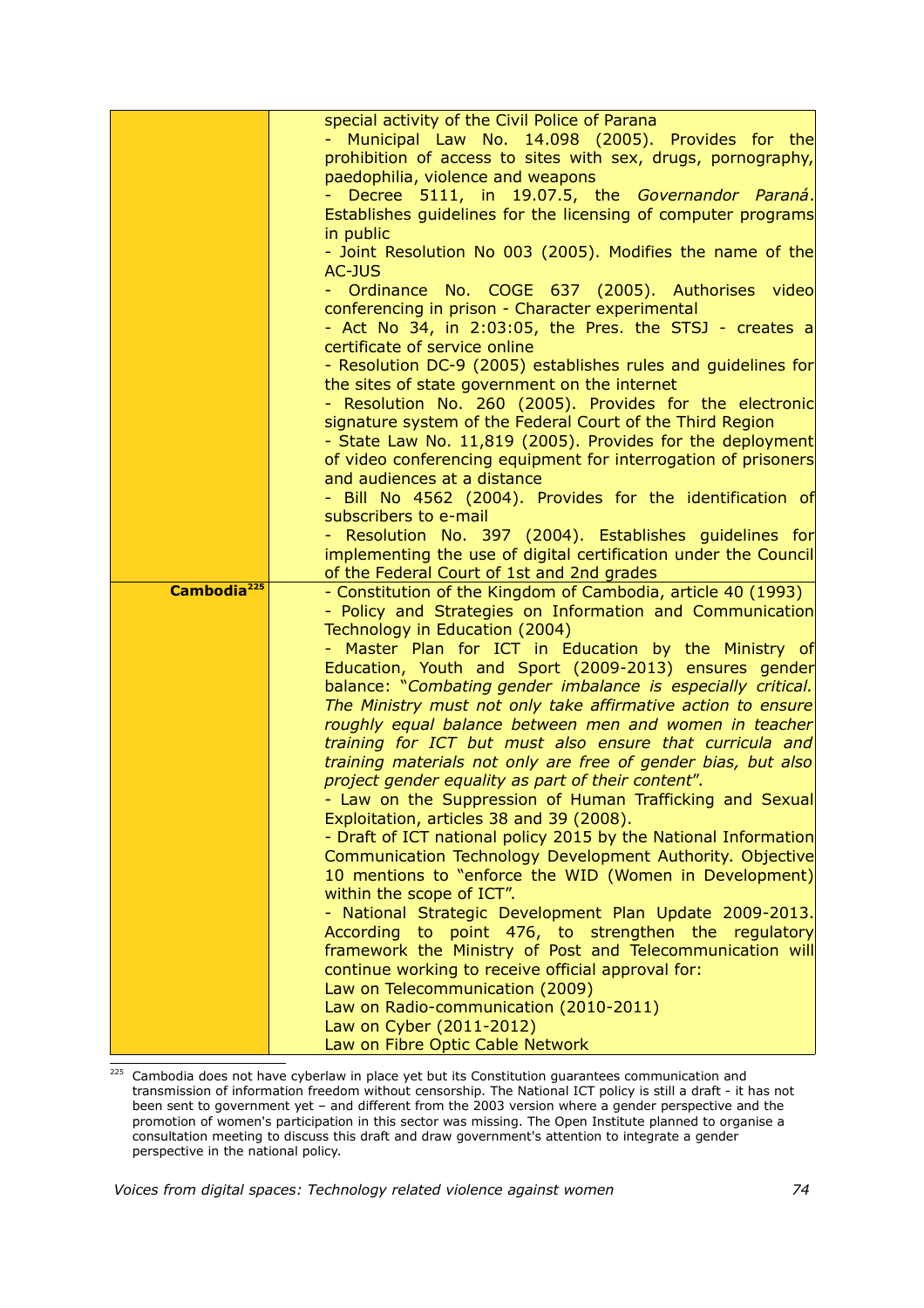|                                         | Cambodia<br>the the the set of the set of the set of the set of the set of the set of the set of the set of the set of the<br>Establishment<br>of<br>Sub-decree<br>on |
|-----------------------------------------|-----------------------------------------------------------------------------------------------------------------------------------------------------------------------|
|                                         | Telecommunication                                                                                                                                                     |
|                                         | Sub-decree on Establishing Universal Telecommunication                                                                                                                |
|                                         | Services (2009-2011)                                                                                                                                                  |
|                                         | Ratification of Charter and Convention of International                                                                                                               |
|                                         | Telecommunication Union (2009)                                                                                                                                        |
|                                         | Ratification of the Adoption of Cambodia as Signatory of                                                                                                              |
|                                         | Memorandum of US Internet Association (2009-2010)                                                                                                                     |
|                                         | Ratification of International Multilateral Partnership Against                                                                                                        |
|                                         | <b>Cyber Threats (2010-2011)</b>                                                                                                                                      |
|                                         | Policy on Management of Telephone Services through Voice                                                                                                              |
|                                         | over Internet Protocol (VoIP) and Internet Service Provider                                                                                                           |
|                                         | $(ISP)$ $(2010-2011)$                                                                                                                                                 |
|                                         | Announcement on Tabulation of National Frequency Plan<br>(2009)                                                                                                       |
|                                         | Announcement on Establishing of Commission for Radio                                                                                                                  |
|                                         | Frequency Usage Management (2010)                                                                                                                                     |
|                                         | Circular on Installing of Radio Antenna (2009)                                                                                                                        |
|                                         | Prakas <sup>226</sup> on National Telephone Numbering Scheme (2009-                                                                                                   |
|                                         | 2010)                                                                                                                                                                 |
|                                         | Prakas on Costs of Using Telephone Numbering Scheme                                                                                                                   |
|                                         | $(2009 - 2010)$                                                                                                                                                       |
|                                         | Prakas on Connection of Public Telecommunication Network<br>$(2009 - 2010)$                                                                                           |
|                                         | Prakas on Management of Radio-communication Equipment                                                                                                                 |
|                                         | and Cost of Radio Frequency Use (2011)                                                                                                                                |
|                                         | Prakas on Technology Management, Setting-up and Usage of                                                                                                              |
|                                         | Telephone Service (Mobile and Fixed) (2009)                                                                                                                           |
| <b>Colombia</b>                         | - Compartel Programme                                                                                                                                                 |
|                                         | - Computers for Education Programme                                                                                                                                   |
|                                         | - Connectivity Agenda                                                                                                                                                 |
|                                         | - National ICT Plan                                                                                                                                                   |
|                                         | - Online Government                                                                                                                                                   |
| <b>Congo</b>                            | - 2001. Law No. 08/2001 on freedom of information and                                                                                                                 |
|                                         | communication (addresses issues of privacy and circulation of                                                                                                         |
|                                         | images).                                                                                                                                                              |
| <b>Democratic</b><br><b>Republic of</b> | - Constitution of the DRC (2006)                                                                                                                                      |
| <b>Congo</b>                            | - Law No. 96/002 on freedom of press (1996)<br>- Order No. 81/012 on the status of journalists working in the                                                         |
|                                         | DRC (1981)                                                                                                                                                            |
| Malaysia <sup>227</sup>                 | - Sedition Act, Official Secrets Act and the Internal Security                                                                                                        |
|                                         | Act                                                                                                                                                                   |
|                                         | - Communications and Multimedia Act (proposal to amend                                                                                                                |
|                                         | under way to include online security)                                                                                                                                 |
|                                         | - Amendments to the Penal Code (amendments exclude                                                                                                                    |
|                                         | marital rape and stalking) (2006)                                                                                                                                     |
|                                         | - General Consumer Code                                                                                                                                               |
|                                         | - Malaysian Communications and Multimedia Content Code                                                                                                                |
|                                         | (proposal to amend under way to include online security)                                                                                                              |
|                                         | - Copyright (Amendment) Act (1997)                                                                                                                                    |
|                                         | - Printing and Presses Act (1984)                                                                                                                                     |
| Mexico <sup>228</sup>                   | - Special Parliamentary Commission to promote digital access                                                                                                          |

<span id="page-74-0"></span> $226$  Prakas is in the Khmer language and means an official regulation released by a ministry. Its function is smaller than a sub-decree.

<span id="page-74-1"></span><sup>227</sup> Source: [www.giswatch.org/sites/default/files/SE\\_Asia.pdf](http://www.giswatch.org/sites/default/files/SE_Asia.pdf)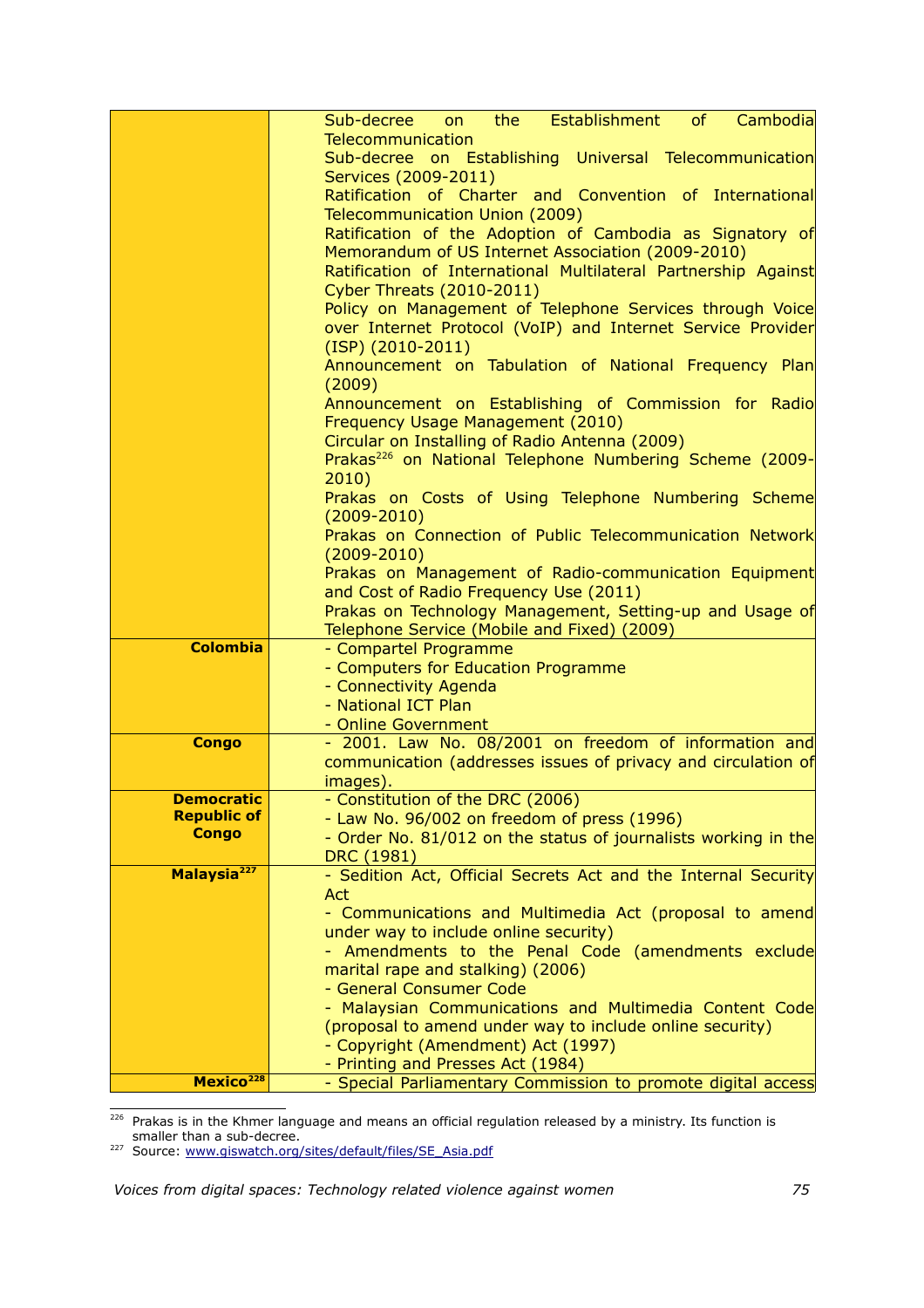|                     | to Mexicans (2006)                                            |
|---------------------|---------------------------------------------------------------|
|                     | - Federal Telecommunications Law                              |
|                     | - General Law on Radio and Television                         |
|                     | - Law on Industrial Property                                  |
|                     | - Federal Law on Transparency and Governmental Public         |
|                     | <b>Access to Information</b>                                  |
|                     | - Federal Law on Protection of Personal Data in Private       |
|                     | Possession (2010)                                             |
| <b>Pakistan</b>     | - Pakistan Telecommunication (Re-Organisation) Act (1996      |
|                     | with amendments in 2006)                                      |
|                     | - Pakistan Telecom Rules (2000)                               |
|                     | Pakistan IT Policy and Action Plan (2002).<br><b>Never</b>    |
|                     | implemented and new policy is being worked out <sup>229</sup> |
|                     | - Pakistan ICT Policy (2011). Work in progress <sup>230</sup> |
|                     | - Telecommunication De-regulation policy (2003)               |
|                     | - Mobile Cellular Policy (2004)                               |
|                     | Pakistan<br>Electronic Media<br>Regulatory<br>Authority       |
|                     | Ordinance (2002)                                              |
|                     | - Broadband Policy (2004)                                     |
|                     | - Universal Service Fund Rules (2006)                         |
|                     | - Telecom Consumers Protection (Amendment) Regulations        |
|                     | (2010)                                                        |
|                     | - Prevention of Electronic Crimes Ordinance 2007 (lapsed in   |
|                     | 2009 and new law is still pending                             |
| <b>Philippines</b>  | - RA 9995 or the Anti Cyber Photo and Video Voyeurism Act     |
| 231                 | (2009)                                                        |
|                     | - E-Commerce Act (2000)                                       |
|                     | - Several pending cybercrime bills before the Philippine      |
|                     | Congress <sup>232</sup>                                       |
|                     | - Philippine Digital Strateg                                  |
| <b>South Africa</b> | - Independent Broadcasting Authority Act (1993)               |
|                     | - Broadcasting Act (1999)                                     |
|                     | - Independent Communications Authority of South Africa Act    |
|                     | (ICASA) (2000)                                                |
|                     | - Film and Publications Act (1996) with amendments in 1999    |
|                     | and 2004.                                                     |
|                     | - Proposed Amendment Bill (2006) (pending)                    |
|                     | - The Interception and Monitoring Prohibition Act (1992)      |
|                     | - The Regulation of Interception of Communications<br>and     |
|                     | Related<br>Information<br>Provision of Communication<br>Act   |

<span id="page-75-0"></span><sup>228</sup> Since laws in Mexico do not take into account the violence experienced by women and girls through ICTs and since the lobby process to integrate these issues into legislation has not begun yet, policies can be classified as belonging to the embryonic level.

<span id="page-75-2"></span>230 Bytes for All in collaboration with other stakeholders are helping the broad based consultative process.

<span id="page-75-3"></span><sup>231</sup> Source: [www.giswatch.org/sites/default/files/SE\\_Asia.pdf](http://www.giswatch.org/sites/default/files/SE_Asia.pdf)

<span id="page-75-1"></span><sup>229</sup> Pakistan's first ever IT Policy was developed in 2002 with an ambitious action plan backed by huge funds. However, over the time period, the policy could not be implemented due to several socio-political reasons. Nonetheless, Pakistan's telecommunications sector has seen a huge growth, mainly due to the de-regulation of policy and market dynamics.

<span id="page-75-4"></span><sup>&</sup>lt;sup>232</sup> Philippines does not have any law on cybercrime or privacy. The Philippine Congress has a pending cybercrime bill for 9 years now supported by ICT practitioners and human rights advocates. For privacy, there is also still no laws in place but a Data Retention bill has passed the Lower House of Congress on 3rd reading. (There is a constitutional guarantee on the right to privacy). There are privacy provisions in several sectoral laws which exist, e.g. Bank Secrecy Act, Anti-Wiretapping Act, among others but none deal with gender or VAW issues. A cybercrime policy is important in the context of the Philippines, but it has to be carefully crafted and studied so as not to step on other civil and political rights of its citizens. A law that directly address VAW and ICTs should be drafted with the active participation of different women's organisations and the women's movement in general.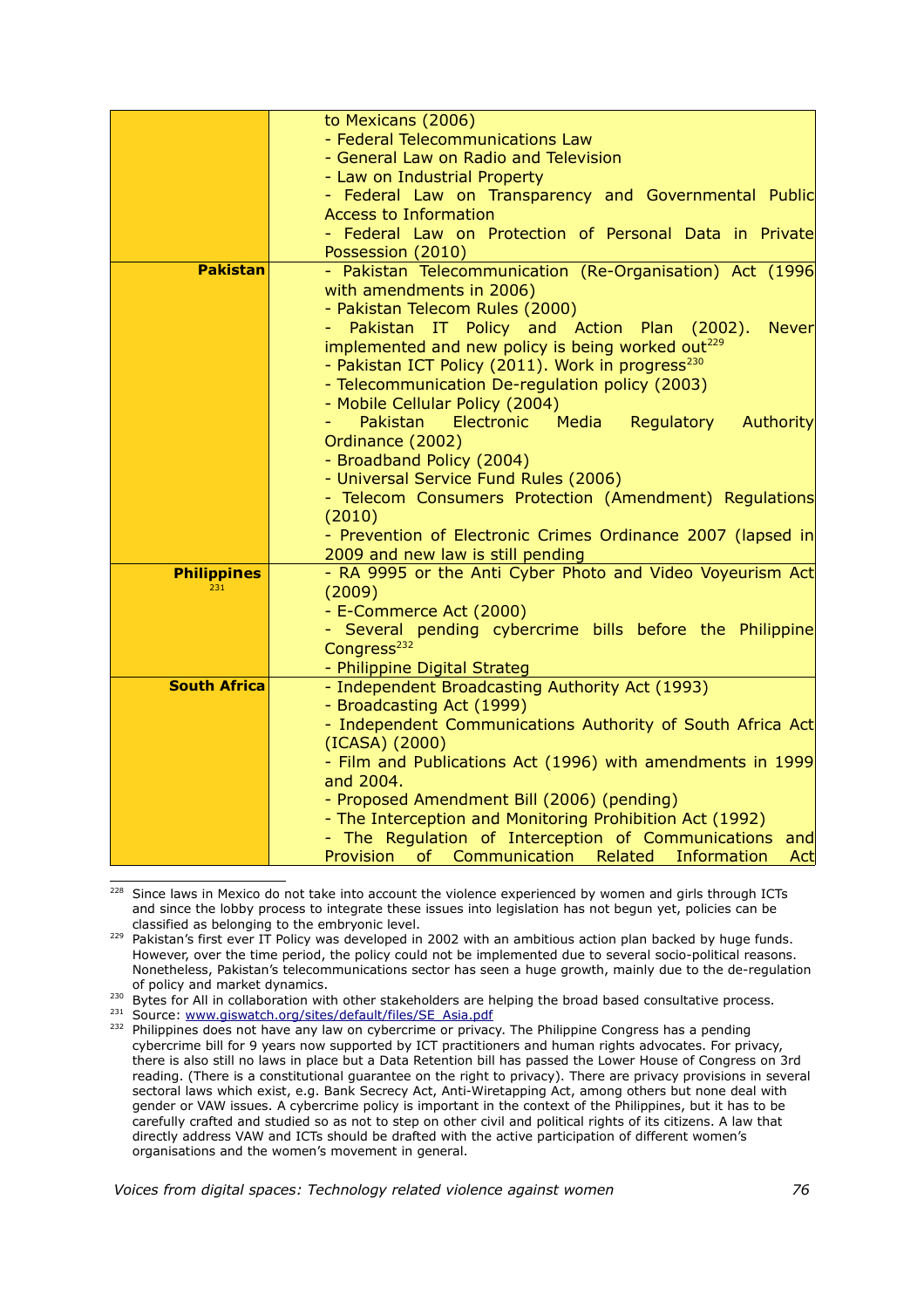|               | (RICPCRIA) (2002)                                                                                                        |
|---------------|--------------------------------------------------------------------------------------------------------------------------|
|               | - Promotion of Access to Information Act                                                                                 |
|               | - Telecommunications Authority Act (1996)                                                                                |
|               | - Electronic Communications Act (2005), formerly<br>the                                                                  |
|               | <b>Convergence Bill</b>                                                                                                  |
|               | - Electronic Communications and Transactions (ECT) Act                                                                   |
|               | (2003)                                                                                                                   |
|               |                                                                                                                          |
|               | - Electronic Communications Security (Pty) Ltd Act (2002)                                                                |
|               | - Domestic Violence Act (1998) recognises stalking and                                                                   |
|               | harassment through telephone calls and electronic mail but<br>provides little recourse.                                  |
|               |                                                                                                                          |
|               | - Sexual Offences Amendment Act (2007) includes display of                                                               |
|               | child pornography and creation of child pornography as an                                                                |
|               | offence. The act makes interim provisions relating to                                                                    |
|               | combating trafficking in persons for sexual purposes and                                                                 |
|               | further criminalises sex work, by criminalising clients of sex                                                           |
|               | workers.                                                                                                                 |
|               | - Protection From Harassment Bill (2009) attempts to address                                                             |
|               | stalking and harassment, and includes some aspects of cyber                                                              |
|               | stalking, using ICTs to control or abuse women and girls<br>(though not limited to them), provides increased protections |
|               | and affirmatively places responsibilities on service providers                                                           |
|               | to co-operate with protective enforcements. Defines                                                                      |
|               | harassment as directly or indirectly engaging in conduct that                                                            |
|               | causes harm and includes, following, pursuing or accosting                                                               |
|               | verbally or electronically.                                                                                              |
|               | - Children's Act (2005)                                                                                                  |
|               | - Children's Amendment Act (2007) provides provisions to                                                                 |
|               | combat child pornography                                                                                                 |
|               | - Protection of Personal Information Bill (2009)                                                                         |
|               | - Prevention and Combating of Trafficking in Persons Bill                                                                |
|               | (2010), which puts measures in place to hold<br><b>ISPS</b>                                                              |
|               | accountable for "facilitating" trafficking in persons and                                                                |
|               | introduces more victim friendly approaches to trafficking;                                                               |
|               | - South Africa's National Policy Framework for Women's                                                                   |
|               | Empowerment and Gender Equality makes a commitment to                                                                    |
|               | redress inequities in the ICT sector and support women's                                                                 |
|               | participation.                                                                                                           |
| <b>Uganda</b> | Uganda's<br><b>Information</b><br><b>National</b><br>and<br>Communication                                                |
|               | <b>Technology policy</b>                                                                                                 |
|               | - Rural Communications Development Policy                                                                                |
|               | - 3 draft cyber laws: the Computer Misuse, the Electronic                                                                |
|               | Transactions and the Electronic Signatures Bills (tabled in                                                              |
|               | Parliament in 2009)                                                                                                      |
|               | - The Domestic Violence Act (2010).                                                                                      |

*Source: Developed by the MDG3: Take Back the Tech! team.*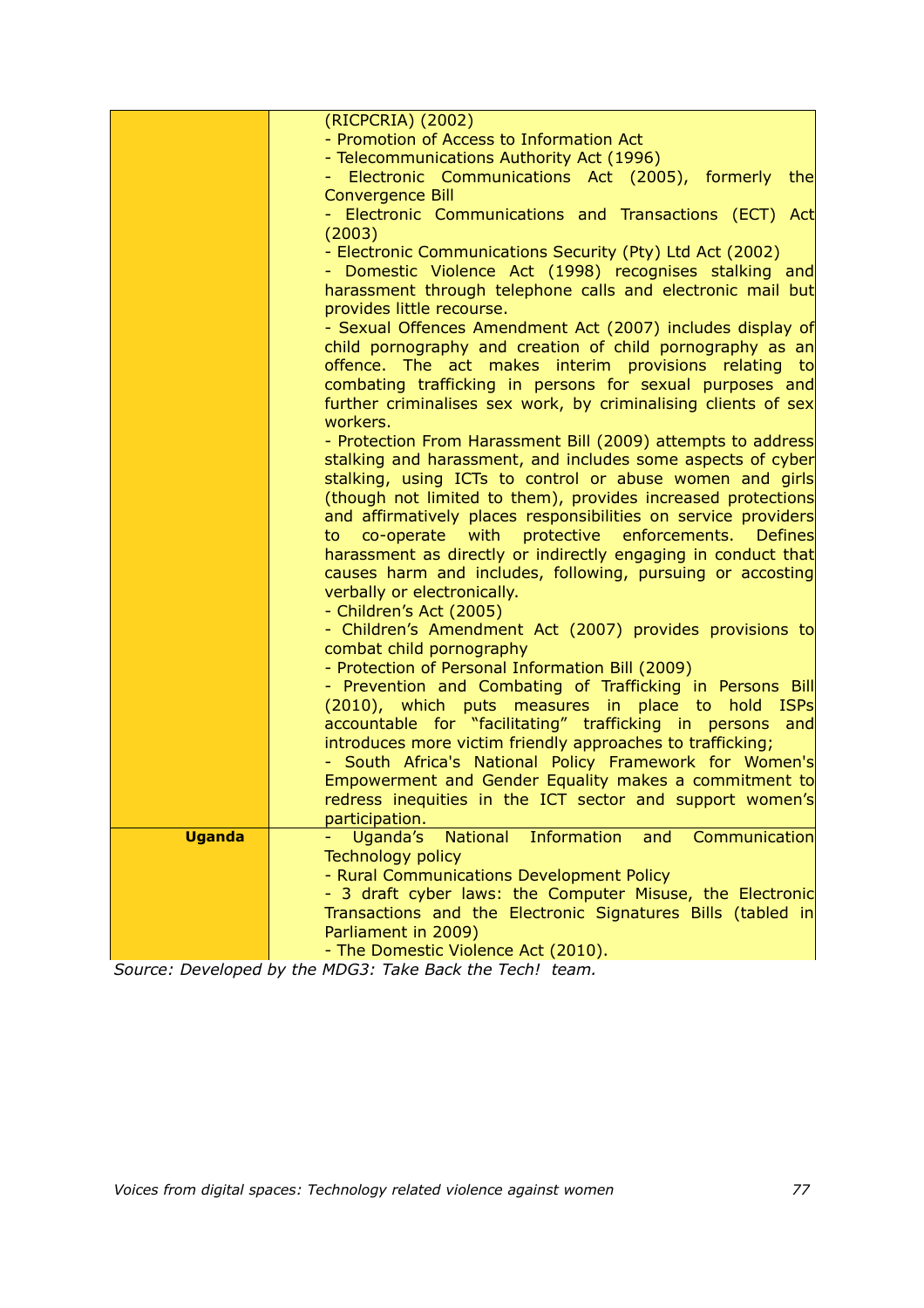## **7. APPENDIX: ICT policy and legal frameworks**

The ICT policy and legal landscape of the MDG3: Take Back the Tech! project countries is strikingly heterogeneous.<sup>[233](#page-77-0)</sup> Where both gender and ICT policy exist they walk separate paths.

From the Latin American region, the countries that show intermediate, mature and advanced ICT policy and legislative frameworks are Brazil and Colombia. From the African region, the most mature/advanced is South Africa and from the Asia-Pacific region, the most mature/advanced are Cambodia and the Philippines. The South African legislative corpus gives one of the most comprehensive approaches in terms of ICT, an exceptional scenario in terms of legislation.

Mexico is number one in the international ranking of crimes mediated through ICTs (mainly child pornography, trafficking and theft of information)<sup>[234](#page-77-1)</sup> but it has one of the weakest ICT legislations of all the countries addressed. In most of the countries, national ICT policies and strategies are gender-blind, as in South Africa, Argentina, Malaysia and Philippines. Or otherwise, VAW legislation does not integrate ICT issues. In Mexico and Colombia, none of the laws that deal with VAW include ICT in any way.

In Colombia despite a comprehensive national plan and a legal corpus for ICTs, gender issues and the relationship between VAW and ICT is not explicitly mentioned. Cambodia's national draft ICT policy is another example of how gender mainstreaming is not seen in public ICT initiatives.

In Argentina ICT laws do not make specific provision for VAW. Important progress was made on symbolic violence in media, through the passage of the law on Audiovisual Communication Services in 2009. However there are no specific considerations for internet and other information technologies, which leaves a legal vacuum regarding new IT. There are still no prospects of legislating and addressing the VAW mediated through ICT.

Uganda's National Information and Communication Technology Policy can be classified as mature. Even though it does not explicitly deal with VAW through ICTs, it does consider gender mainstreaming in ICTs policy. On the other hand, the three draft Ugandan cyber laws do not pay attention to gender or VAW. Only the Electronic Signatures Bill has one direct reference to females in section 86 (4), which is in respect to a search warrant for suspected offenders.<sup>[235](#page-77-2)</sup> The outstanding rapid growth of the ICT market in Uganda (one

<span id="page-77-0"></span><sup>&</sup>lt;sup>233</sup> Classification of national ICT policy framework according to level of maturity from restrictive, to embrionic, emerging, negotiating, intermediate, mature and advanced. Adapted from: Madanmohan Rao "South-East Asia - regional report" *Global Information Society Watch: ICTs and Environmental Sustainability* 2010 [www.giswatch.org/sites/default/files/SE\\_Asia.pdf](http://www.giswatch.org/sites/default/files/SE_Asia.pdf)

<span id="page-77-1"></span><sup>234</sup> Source: [blog.derecho-informatico.org/mexico-es-lider-en-delitos-via-internet/2011/02/14/#more-1438](http://blog.derecho-informatico.org/mexico-es-lider-en-delitos-via-internet/2011/02/14/#more-1438)

<span id="page-77-2"></span><sup>&</sup>lt;sup>235</sup> Kathering Franke, Katherine "Access to cell phones in Uganda: How technology enables gender-based violence" (*Gender & Sexuality Law Blog*, 28 November 2010) blogs.law.columbia.edu/genderandsexualitylawblog/2010/11/28/access-to-cell-phones-in-uganda-how-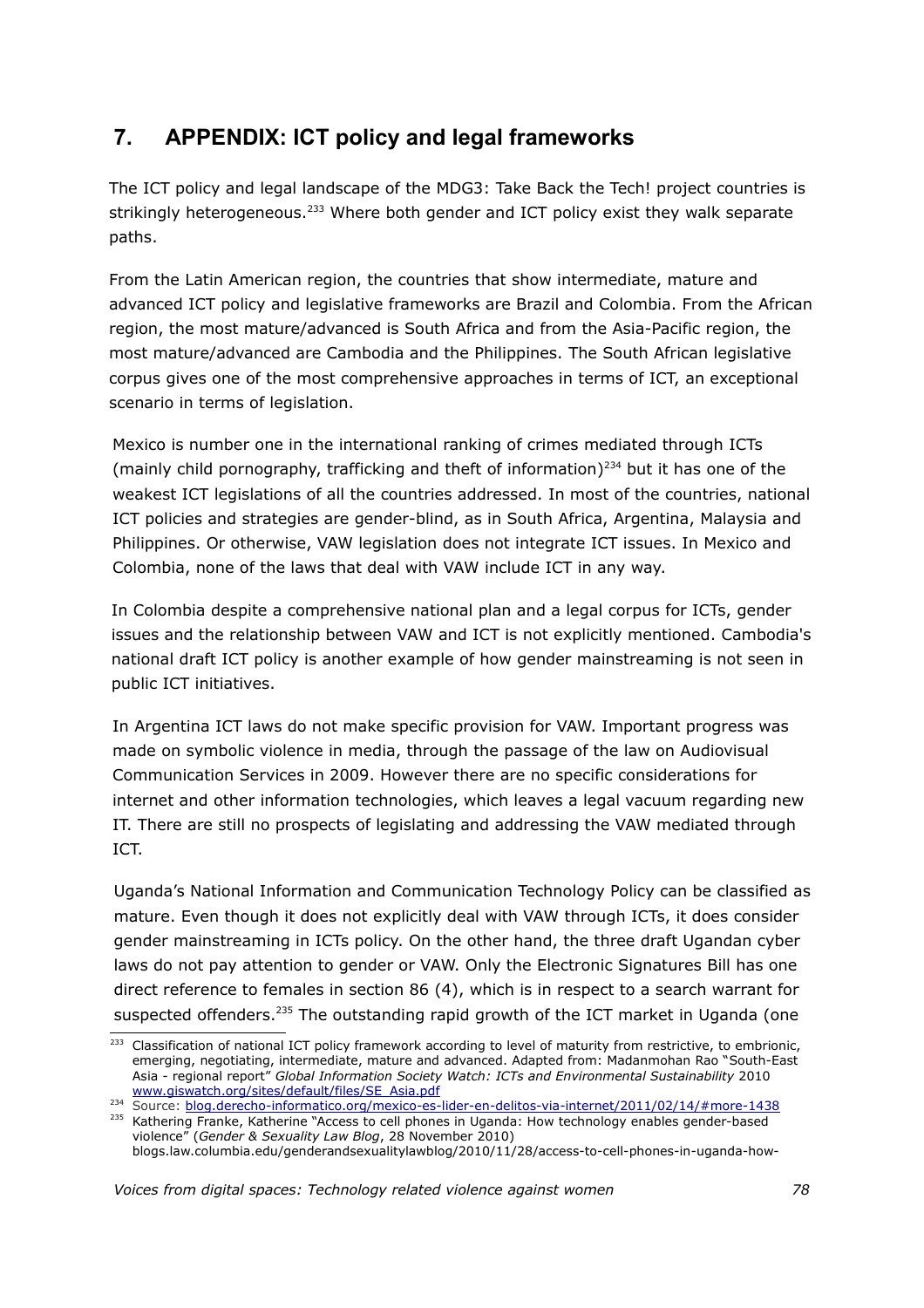of the fastest in the East Africa region) has captured much public attention and left much more unnoticed the forms of VAW perpetrated through the use of ICT.

A significant progress was made with the Domestic Violence Act of 2010. For the first time in Uganda, this Act acknowledges the link between the use of ICTs and intimate partner violence. The Act criminalises the repeated sending of abusive messages and letters: *"A person who repeatedly makes abusive telephone calls or causing another person to make abusive telephone calls to the victim, commits an offence".[236](#page-78-0)*

In Colombia, although laws and technology policy programmes do not directly address violence against women and its prevention through technology, they do guarantee the equality and participation of various sectors of the population. Therefore its national ICT policy and legislation framework can be classified as intermediate, since the relationship between technology and VAW is recognised at some stage of public policy.

In Philippines, past ICT policy plans have not addressed gender at all. Neither of the country's Medium Term Development Plans (for 2004-2010 and the current one in draft form, for 2011-2016) mention gender in their ICT sections. Although the current draft Philippine Digital Strategy 2011-2016 includes gender as a cross-cutting issue, at present it is underdeveloped and lacks concrete gender programs and policies. The ICT legislation which make provision for violence against women are:

- The Anti CyberVoyeurism Act (2009), which addresses unauthorised distribution of intimate photos/videos (though there is a contested concept of "consent")
- The E-Commerce Act (2000), which addresses computer hacking in general (but not specifically in relation to VAW).
- In Malaysia, the Eighth Malaysia Plan 2001-2005 allowed for a de-prioritisation of women's rights generally and on VAW issues specifically. Paradoxically this was during the same period that the amendment of the Federal Constitution included prohibition of gender-based discrimination.

## **Cybercrime and violence against women**

Defining VAW in cyberspace is a contentious issue. However, violence committed on children through online child prostitution and pornography is a concern for all sectors and seems to be an arena where international cooperation converges.

The Convention on Cybercrime<sup>[237](#page-78-1)</sup> of 2001 drawn up by the Council of Europe in Budapest was the first international treaty seeking to address computer and internet crimes. Of the countries addressed in MDG3: Take Back the Tech!, only South Africa, Mexico, Philippines

technology-enables-gender-based-violence/

<span id="page-78-0"></span><sup>236</sup> Ibid.

<span id="page-78-1"></span><sup>&</sup>lt;sup>237</sup> [conventions.coe.int/Treaty/EN/Treaties/html/185.htm](http://conventions.coe.int/Treaty/EN/Treaties/html/185.htm)

*Voices from digital spaces: Technology related violence against women 79*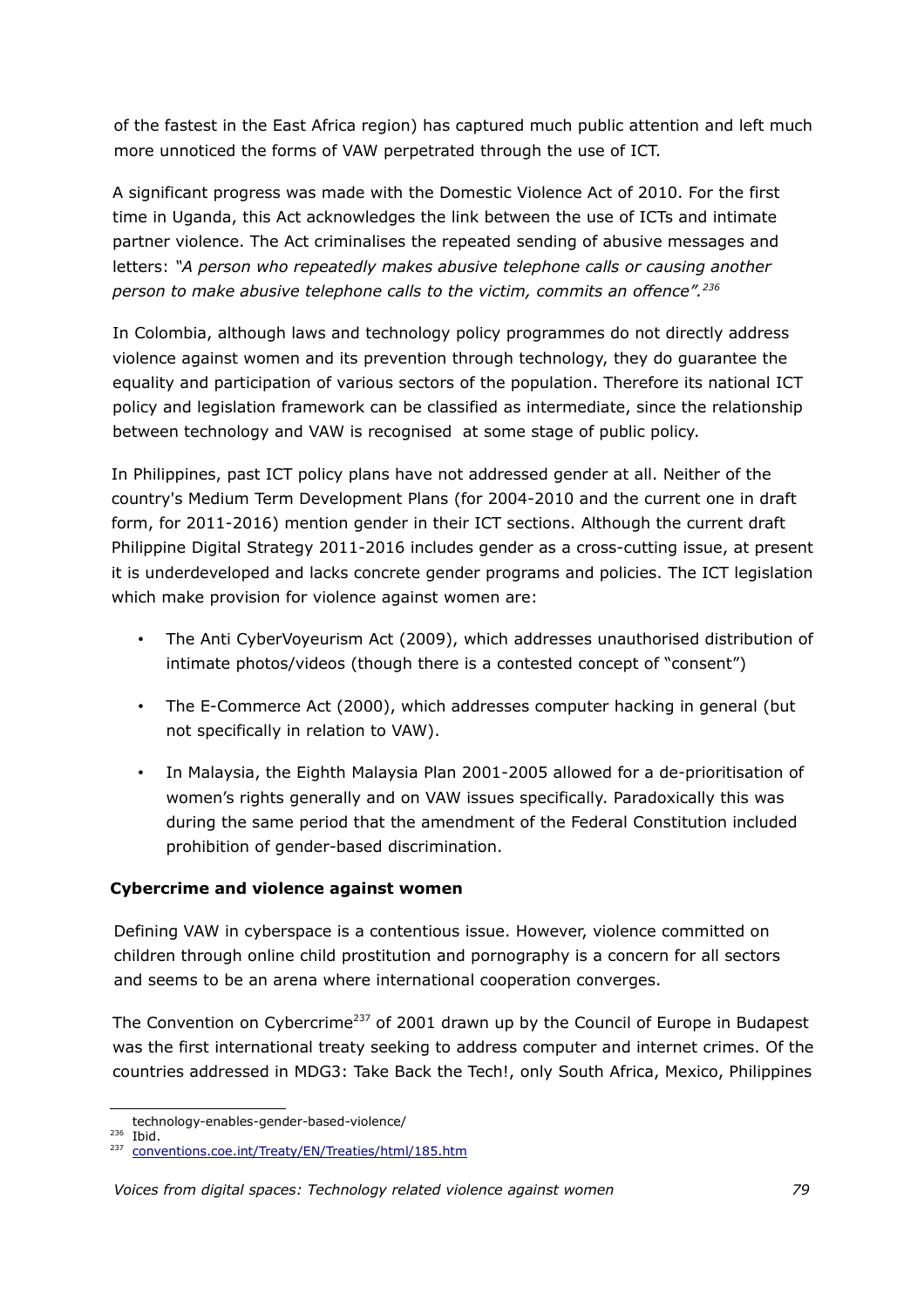and Argentina signed the convention. Philippines has not ratified it yet.<sup>[238](#page-79-0)</sup> The convention includes article 9 under "offences related to child pornography", which punishes the production, distribution, offering, procuring (for oneself or for another person) and possession of child pornography in a computer system or on a computerdata storage medium.

In most of the national reports the only issue that got support from all sectors is the violence committed on children through online child prostitution and pornography. This fact is not reflected in national ICT laws. In the Philippines, for example, a country with outstanding incidents of cybercrime against women and growing online child prostitution and pornography, there are still several pending cybercrime bills before the Congress.

Cambodia still does not have a cyber law but the Law on the Suppression of Human Trafficking includes punishment for crimes against women mediated through ICT.

A cybercrime law does not guarantee the protection and defence of women's rights or an anti-VAW approach. Cybercrime laws need in-depth discussion and analysis in order to pin down their implications for women's rights.

Some sectors appear to be using the child pornography issue to gain more control and power. Hence in the policy deliberation of these matters the voices of women are hardly heard.<sup>[239](#page-79-1)</sup> For example in South Africa there is a growing concern about child pornography and an increase in discussion about censoring young people's access to ICTs. This is a matter of concern since it will limit young women's access and will inevitably be subject to protectionist approaches on the use of the mentioned technology.

Pornography and its wide dissemination through ICTs is raising debates on censorship and freedom of expression. In South Africa, pornography is technically permissible as stated in the Constitution (every person has the right to freedom of expression, freedom of the press, other media and to freedom of artistic creativity). At the same time the Constitution states that everyone has inherent dignity and protection against anything that constitutes incitement to cause harm.

<span id="page-79-0"></span><sup>&</sup>lt;sup>238</sup> Child pornography is a term used to typify a criminal conduct, while the terms sexual abuse and exploitation of children and adolescents is ingrained in human rights discourse

<span id="page-79-1"></span><sup>239</sup> Jessica Umanos Soto "Philippines: Violence against women and information communication technologies" [www.genderit.org/resources/philippines-violence-against-women-and-ict](http://www.genderit.org/resources/philippines-violence-against-women-and-ict)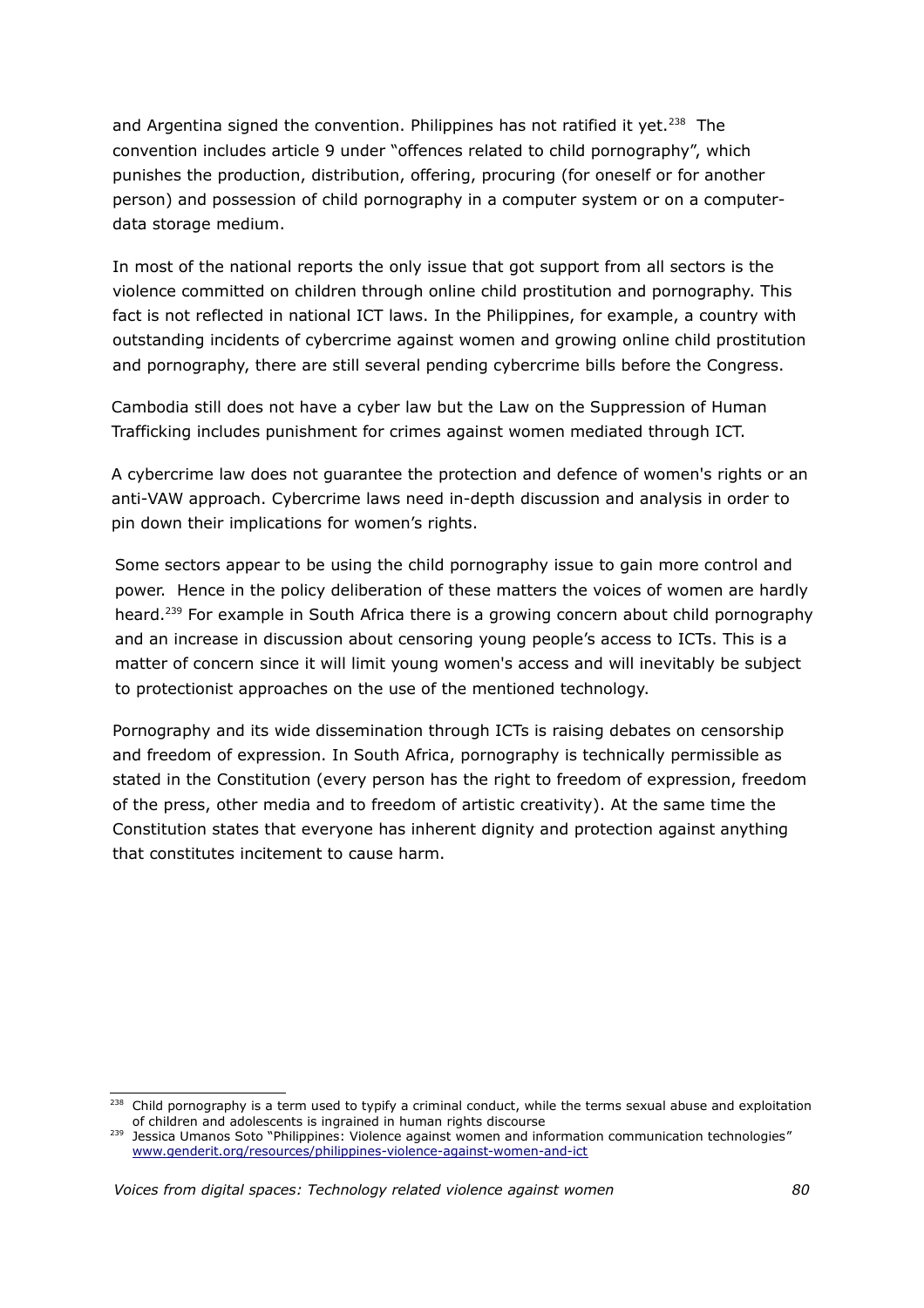## **8. Bibliography**

Alegre, Alan and Patricia Borcena "Philippines national report" in the *Global Information Society Watch: ICTs and Environmental Sustainability*, Association for Progressive Communications, 2010. [www.giswatch.org/sites/default/files/gisw2010countryphilippines\\_en.pdf](http://www.giswatch.org/sites/default/files/gisw2010countryphilippines_en.pdf)

*Around the Anti-Photo and Video Voyeurism Law*, Attyatwork.com, 2011. attyatwork.com/around-the-anti-photo-and-video-voyeurism-law/

*Assessment of the implementation of the Safer Social Networking Principles for the EU on 9 services: Summary report*, European Comission, 2011. ec.europa.eu/information\_society/activities/social\_networking/docs/final\_reports\_sept \_11/report\_phase\_b\_1.pdf

Boland Abraham, Linda, Marie Pauline Mörn and Andrea Vollman *Women on the web: How women are shaping the internet*, comScore Inc, 2010. www.comscore.com/Press\_Events/Presentations\_Whitepapers/2010/Women\_on\_the Web\_How\_Women\_are\_Shaping\_the\_Internet

Calo, M. Ryan *The boundaries of privacy harm*, 2010. papers.ssrn.com/sol3/papers.cfm?abstract\_id=1641487

*Convention on the elimination of all forms of discrimination against women (CEDAW)*, United Nations, 1979. www.un.org/womenwatch/daw/cedaw/text/econvention.htm

*Cyberstalking: How to stay safe and protect yourself online*, Association for Progressive Communications Women´s Networking Support Programme, 2011. www.apc.org/en/system/files/CyberstalkingFactSheet.pdf

Davidsziuk, Maria Isabel and Alejandra *Mexico, Argentina, Brazil and Colombia: Crosscountry study on violence against women and information communication technologies*, GenderIT.org, Association for Progressive Communications Women´s Networking Support Program (APC WNSP), 2010. www.genderit.org/content/mexicoargentina-brazil-and-colombia-cross-country-study-violence-against-women-andinformat

Ditmore, Melissa and Kevicha Echols "Digital youth: Sexual development and expression, and the complications of modern technologies", United States national report in the *Global Information Society Watch: Internet rights and democratisation*, Association for Progressive Communications, 2011. [www.giswatch.org/en/country](http://www.giswatch.org/en/country-report/freedom-association/united-states)[report/freedom-association/united-states](http://www.giswatch.org/en/country-report/freedom-association/united-states)

*EROTICS: Exploratory research on sexuality and the internet - summary report*,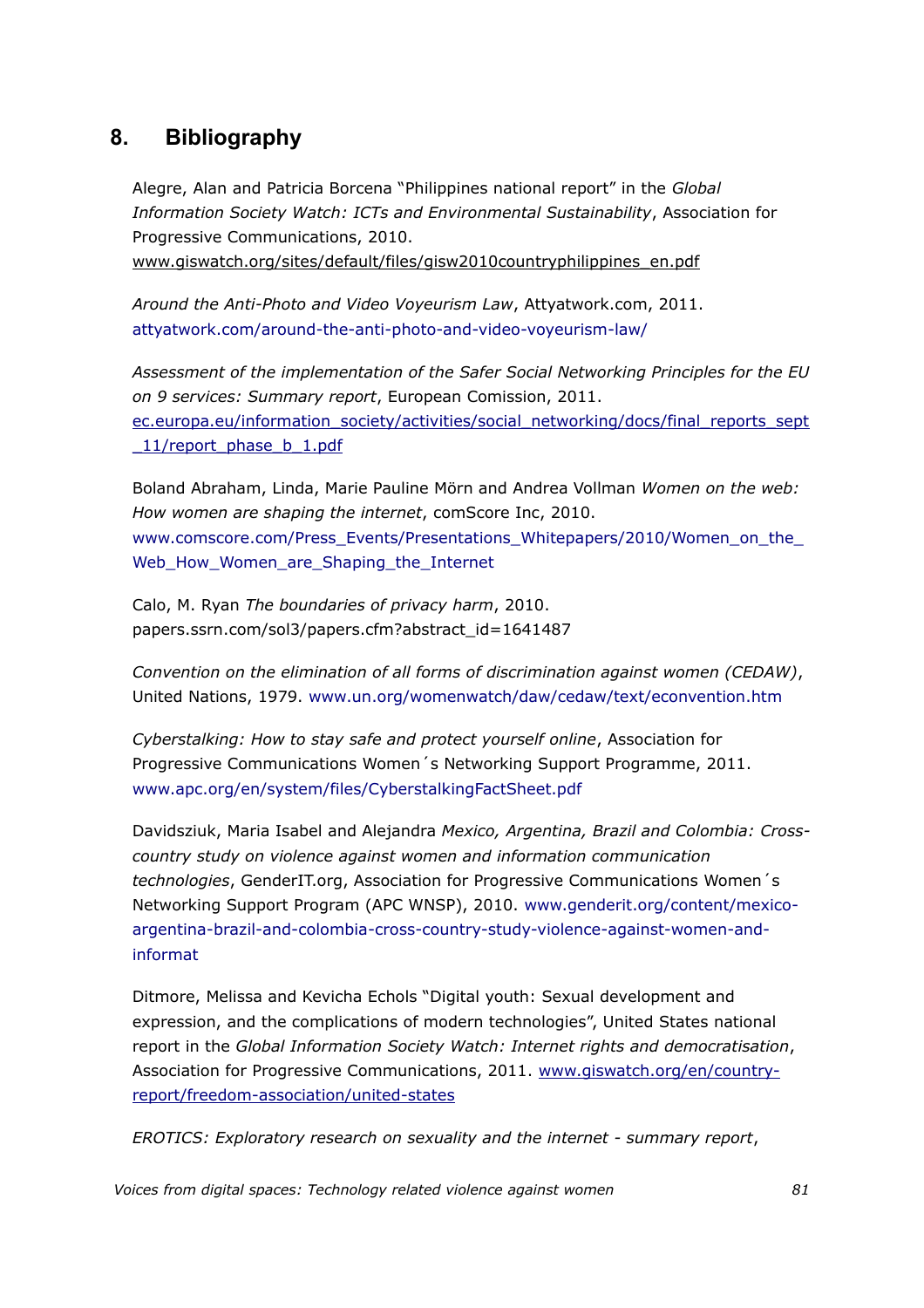Association for Progressive Communications Women´s Networking Support Program, 2011. [www.genderit.org/es/node/3284](http://www.genderit.org/es/node/3284)

Ertürk, Yakin *15 years of the United Nations Special Rapporteur on violence against women, its causes and consequences (1994-2009) - A critical review*, United Nations Human Rights Council, 2009.

www2.ohchr.org/english/issues/women/rapporteur/docs/15YearReviewofVAWMandate. pdf

Essof, Shereen *South Africa: Violence against women and information and communication technologies*, Association for Progressive Communications Women´s Networking Support Program, 2009. [www.genderit.org/content/south-africa-violence](http://www.genderit.org/content/south-africa-violence-against-women-and-information-communication-technologies)[against-women-and-information-communication-technologies](http://www.genderit.org/content/south-africa-violence-against-women-and-information-communication-technologies)

Franke, Katherine A*ccess to cell phones in Uganda: How technology enables genderbased violence*, Gender & sexuality law blog, Columbia Law School, 2010. blogs.law.columbia.edu/genderandsexualitylawblog/2010/11/28/access-to-cellphones-in-uganda-how-technology-enables-gender-based-violence/

*Gender and electronic privacy* Electronic Privacy Information Center (EPIC). [epic.org/privacy/gender/](http://epic.org/privacy/gender/)

*Gender Evaluation Methodology toolkit*, Association for Progressive Communications Women´s Networking Support Programme (APC WNSP), 2006. [www.apcwomen.org/gemkit/en/gem\\_tool/index.htm](http://www.apcwomen.org/gemkit/en/gem_tool/index.htm)

*Gender Justice: Key to achieving the Millennium Development Goals*, UNIFEM, 2010. www.unifem.org/progress/pdfs/MDGBrief-English.pdf

*GenderIT.org*, Association for Progressive Communications Women´s Networking Support Programme (APC WNSP). [www.genderit.org](http://www.genderit.org/articles/internet-governance-issues-sexuality-and-womens-rights)

*Handbook for legislation on violence against women*, United Nations Division for the Advancement of Women, 2009.

www.un.org/womenwatch/daw/vaw/handbook/Handbook%20for%20legislation%20on %20violence%20against%20women.pdf

*How technology is being used to perpetrate violence against women – and to fight it*, Association for Progressive Communications Women´s Networking Support Programme, 2010. [www.apc.org/es/node/11452](http://www.apc.org/es/node/11452)

*In-depth study on all forms of violence against women*, Report of the Secretary-General, United Nations General Assembly, July 2006. [www.unhcr.org/refworld/docid/484e58702.html](http://www.unhcr.org/refworld/docid/484e58702.html)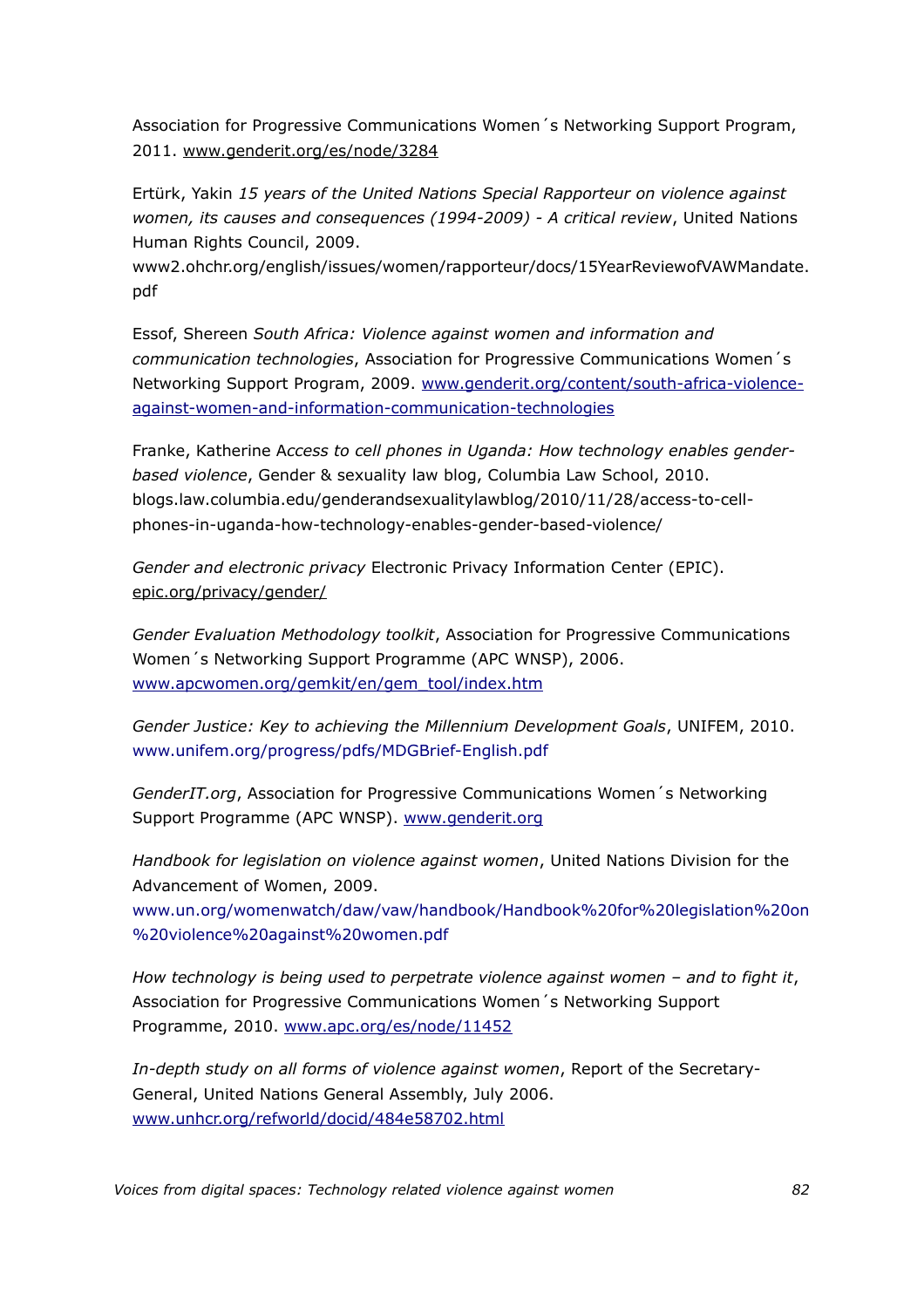*Internet blocking. Crimes should be punished and not hidden*, European Digital Rights (EDRI) Brussels: 2010.

[www.soros.org/initiatives/information/focus/policy/articles\\_publications/publications/e](http://www.soros.org/initiatives/information/focus/policy/articles_publications/publications/edri-blocking-100606/EDRI-blocking-100606.pdf) [dri-blocking-100606/EDRI-blocking-100606.pdf](http://www.soros.org/initiatives/information/focus/policy/articles_publications/publications/edri-blocking-100606/EDRI-blocking-100606.pdf)

*Internet governance issues on sexuality and women´s rights*, Association for Progressive Communications Women´s Networking Support Programme (APC WNSP) and Alternative Law Forum, 2010. www.genderit.org/articles/internet-governanceissues-sexuality-and-womens-rights

*Internet Rights Charter*, Association for Progressive Communications, 2006. www.apc.org/en/node/5677

Jensen, Heike and the Association of Progressive Communications, Women´s Networking Support Programme (APC WNSP) *Gender Research Framework: Internet censorship and surveillance practice*s, OpenNet Initiative Asia, 2009. [unpublished paper]

Jensen, Heike, Jac Sm Kee, Sonia Randhawa, and Gayathry Venkiteswaran *A gendered perspective to internet censorship and surveillance in Malaysia*, OpenNet Initiative Asia, 2009. [draft version of the paper] access.opennet.net/wpcontent/uploads/2011/12/accesscontested-chapter-04.pdf

*Jurisprudential annotations to the Yogyakarta Principles*, November 2007. [www.yogyakartaprinciples.org/yogyakarta-principles-jurisprudential-annotations.pdf](http://www.yogyakartaprinciples.org/yogyakarta-principles-jurisprudential-annotations.pdf) 

Kagumire, Rosebell *ICT Boom for Economy, a bust for some women*, Inter Press Service, 2010. ipsnews.net/news.asp?idnews=53670

Kalupner, Sibylle *The human right of bodily integrity and the challenge of intercultural dialogue,* presented at the workshop Reframing Human Rights II: Genesis and Justification, Fourth Berlin Roundtables on Transnationality. Berlin and Erfurt: AprilMay, 2006. [www.irmgard-coninx-](http://www.irmgard-coninx-stiftung.de/fileadmin/user_upload/pdf/archive/Sibylle_Kalupner.pdf)

[stiftung.de/fileadmin/user\\_upload/pdf/archive/Sibylle\\_Kalupner.pdf](http://www.irmgard-coninx-stiftung.de/fileadmin/user_upload/pdf/archive/Sibylle_Kalupner.pdf)

La Rue, Frank *Report of the Special Rapporteur on the promotion and protection of the right to freedom of opinion and expression*, United Nations Human Rights Council, May 2011. www2.ohchr.org/english/bodies/hrcouncil/docs/17session/A.HRC.17.27\_en.pdf

Leao, Ingrid, Thais Lapa, and Tamara Amoroso *Brazil: Violence against women and information and communication technologies*, Association for Progressive Communications Women´s Networking Support Program, 2009. [www.genderit.org/content/brazil-violence-against-women-and-information](http://www.genderit.org/content/brazil-violence-against-women-and-information-communication-technologies)[communication-technologies](http://www.genderit.org/content/brazil-violence-against-women-and-information-communication-technologies)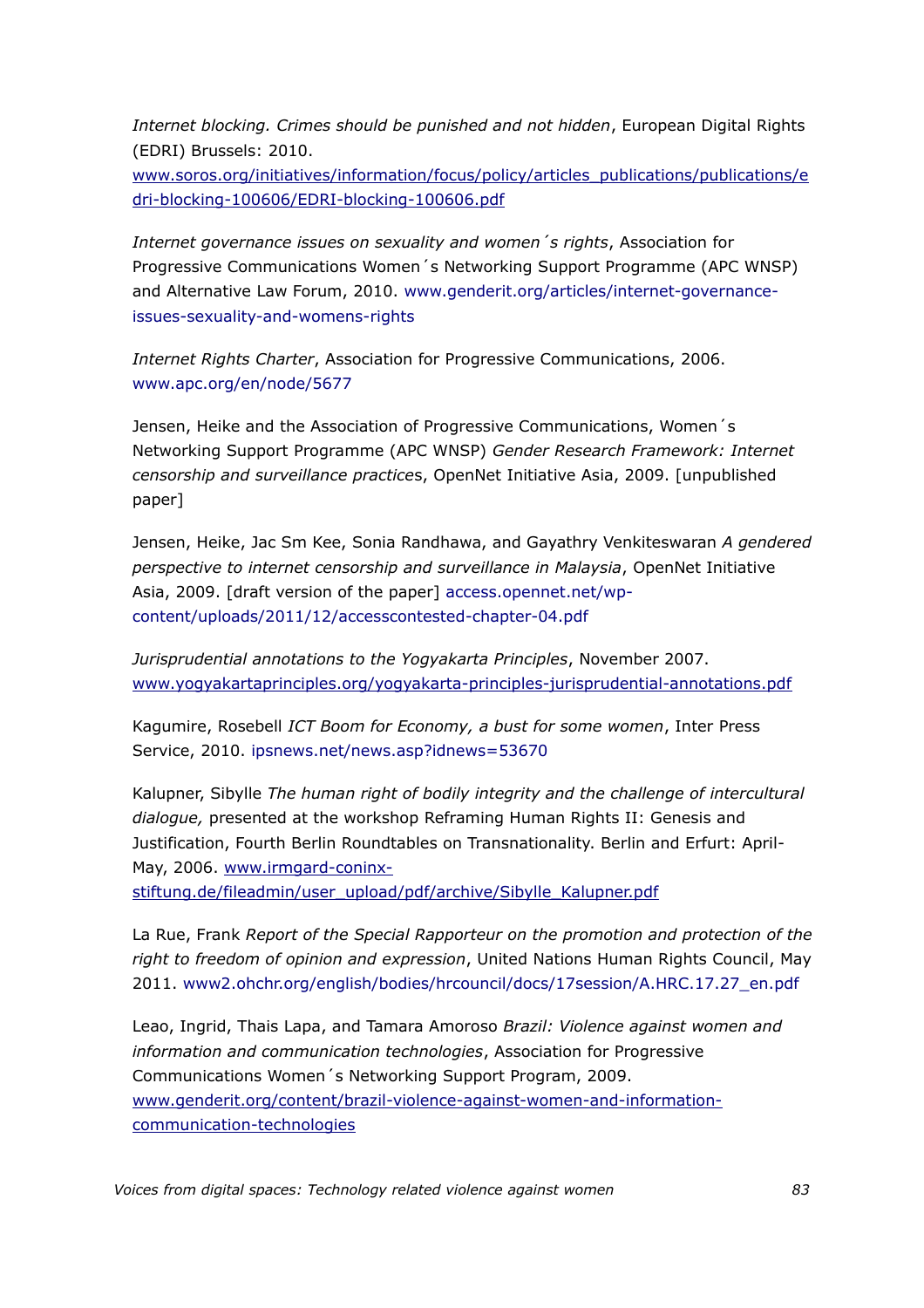Lenhart, Amanda *Teens and sexting*, Pew Research Center, 2009. www.pewinternet.org/Reports/2009/Teens-and-Sexting.aspx

Madanda, Aramanzan, Berna Ngolobe, and Goretti Zavuga Amuriat *Uganda: Violence against women and information and communication technologies*, Association for Progressive Communications Women´s Networking Support Program, 2009. [www.genderit.org/content/uganda-violence-against-women-and-information](http://www.genderit.org/content/uganda-violence-against-women-and-information-communication-technologies)[communication-technologies](http://www.genderit.org/content/uganda-violence-against-women-and-information-communication-technologies)

Madanmohan Rao "South-East Asia regional report" in the *Global Information Society Watch: ICTs and Environmental Sustainability*, Association for Progressive Communications, 2010. [www.giswatch.org/sites/default/files/SE\\_Asia.pdf](http://www.giswatch.org/sites/default/files/SE_Asia.pdf)

Malhotra, Namita *The world wide web of desire: Content regulation on the internet*, Association for Progressive Communications Women´s Networking Support Programme (APC WNSP), 2007. www.genderit.org/sites/default/upload/webOFdesire\_EN.pdf

Maltzahn, Kathleen *Digital dangers: Information & communication technologies and trafficking in women*, Association for Progressive Communications Women´s Networking Support Programme (APC WNSP), 2005. www.genderit.org/sites/default/upload/digital\_dangers\_EN\_1.pdf

Manavy, Chim *Cambodia: Violence against women and information and communication technologies*, Association for Progressive Communications Women´s Networking Support Programme, 2009. www.genderit.org/content/cambodia-violenceagainst-women-and-information-communication-technologies

Manjoo, Rashida *Report of the Special Rapporteur on violence against women, its causes and consequences*, United Nations Human Rights Council, May 2011. www2.ohchr.org/english/bodies/hrcouncil/docs/17session/A-HRC-17-26.pdf

*Mexican girls to promote safe use of Facebook*, Association for Progressive Communications, 2011. www.apc.org/en/node/11287

*Millennium Declaration*, United Nations General Assembly, September 2000. www.un.org/millennium/declaration/ares552e.pdf

Moolman, Jan and Sm Kee, Jac: Sexuality and women's rights in the *Global Information Society Watch: Internet rights and democratisation*, Association for Progressive Communications, 2011. www.giswatch.org/en/freedomassociation/sexuality-and-women-s-rights

Moore, Tyler and Richard Clayton *The impact of incentives on notice and take-down*, Computer Laboratory, University of Cambridge. United Kingdom: 2008.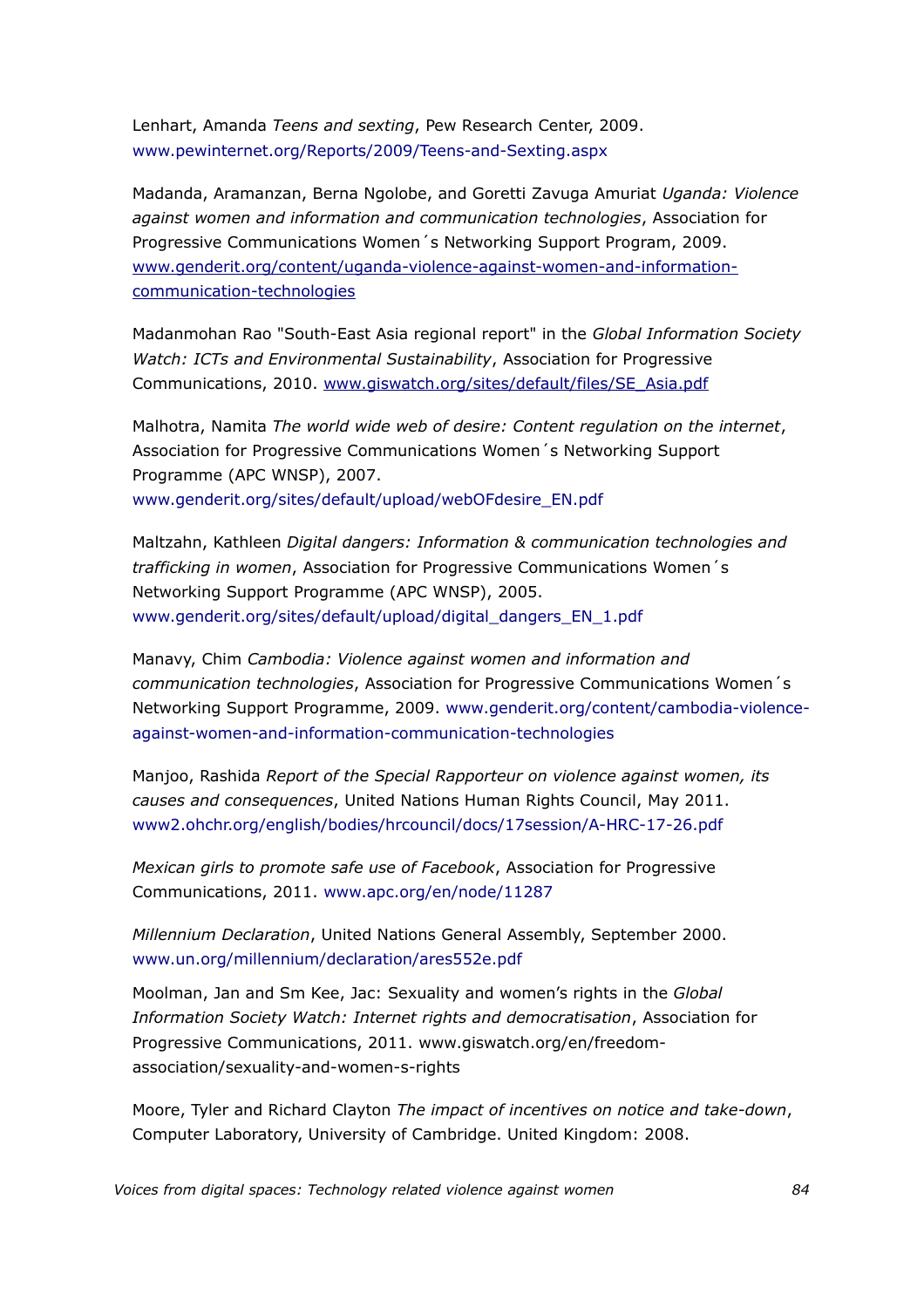www.cl.cam.ac.uk/~rnc1/ takedown.pdf

Niño, Lucy and Lida Nuñez *Colombia: Violence against women and information and communication technologies*, Association for Progressive Communications Women´s Networking Support Programme, 2009. [www.genderit.org/content/colombia-violence](http://www.genderit.org/content/colombia-violence-against-women-and-information-communication-technologies)[against-women-and-information-communication-technologies](http://www.genderit.org/content/colombia-violence-against-women-and-information-communication-technologies)

Niombo, Sylvie with contributions by Ella Mouelhet and Herman Malanda *Congo: Violence against women and information and communication technologies*, Association for Progressive Communications Women´s Networking Support Programme, 2009. [www.genderit.org/resources/congo-violence-against-women-and-information](http://www.genderit.org/resources/congo-violence-against-women-and-information-communication-technologies)[communication-technologies](http://www.genderit.org/resources/congo-violence-against-women-and-information-communication-technologies)

Niombo, Sylvie with contributions by Josepha Pumbulu, Esquire, and Philomène Mukendi *Democratic Republic of Congo: Violence against women and information and communication technologies*, Association for Progressive Communications Women´s Networking Support Programme, 2009. [www.genderit.org/resources/democratic](http://www.genderit.org/resources/democratic-republic-congo-drc-violence-against-women-and-ict)[republic-congo-drc-violence-against-women-and-ict](http://www.genderit.org/resources/democratic-republic-congo-drc-violence-against-women-and-ict)

Pasha, Kyla *Pakistan: Violence against women and information and communication technologies*, Bytes for All & Association for Progressive Communications Women´s Networking Support Programme, 2009. [draft version] [www.genderit.org/resources/pakistan-violence-against-women-and-ict](http://www.genderit.org/resources/pakistan-violence-against-women-and-ict)

Peralta, Cristina *Argentina: Violence against women and information and communication technologies*, Association for Progressive Communications Women´s Networking Support Programme, 2009. [www.genderit.org/content/argentina-violence](http://www.genderit.org/content/argentina-violence-against-women-and-information-communication-technologies)  [against-women-and- information-communication-technologies](http://www.genderit.org/content/argentina-violence-against-women-and-information-communication-technologies)

*Philippines Anti-Violence Against Women and their Children Act*, 2004. pcw.gov.ph/index.php/publications/33-publications-laws/271-republic-act-9262-withirr

Powell, Anastasia *New technologies, unauthorised visual images and sexual assault*, Australian Institute of Family Studies, 2009. www.aifs.gov.au/acssa/pubs/newsletter/n23pdf/n23c.pdf

*Prevention is key to ending violence against women*, United Nations Human Rights Council, 2011.

[www.ohchr.org/EN/NewsEvents/Pages/PreventionViolenceAgainstWomen.aspx](http://www.ohchr.org/EN/NewsEvents/Pages/PreventionViolenceAgainstWomen.aspx)

Randhawa, Sonia *Cambodia, Malaysia, Pakistan and the Philippines: Cross-country study on violence against women and information and communication technologies*, GenderIT.org, Association for Progressive Communications Women´s Networking Support Programme (APC WNSP), 2010. [www.genderit.org/content/cambodia-](http://www.genderit.org/content/cambodia-malaysia-pakistan-and-philippines-cross-country-study-violence-against-women-and-in)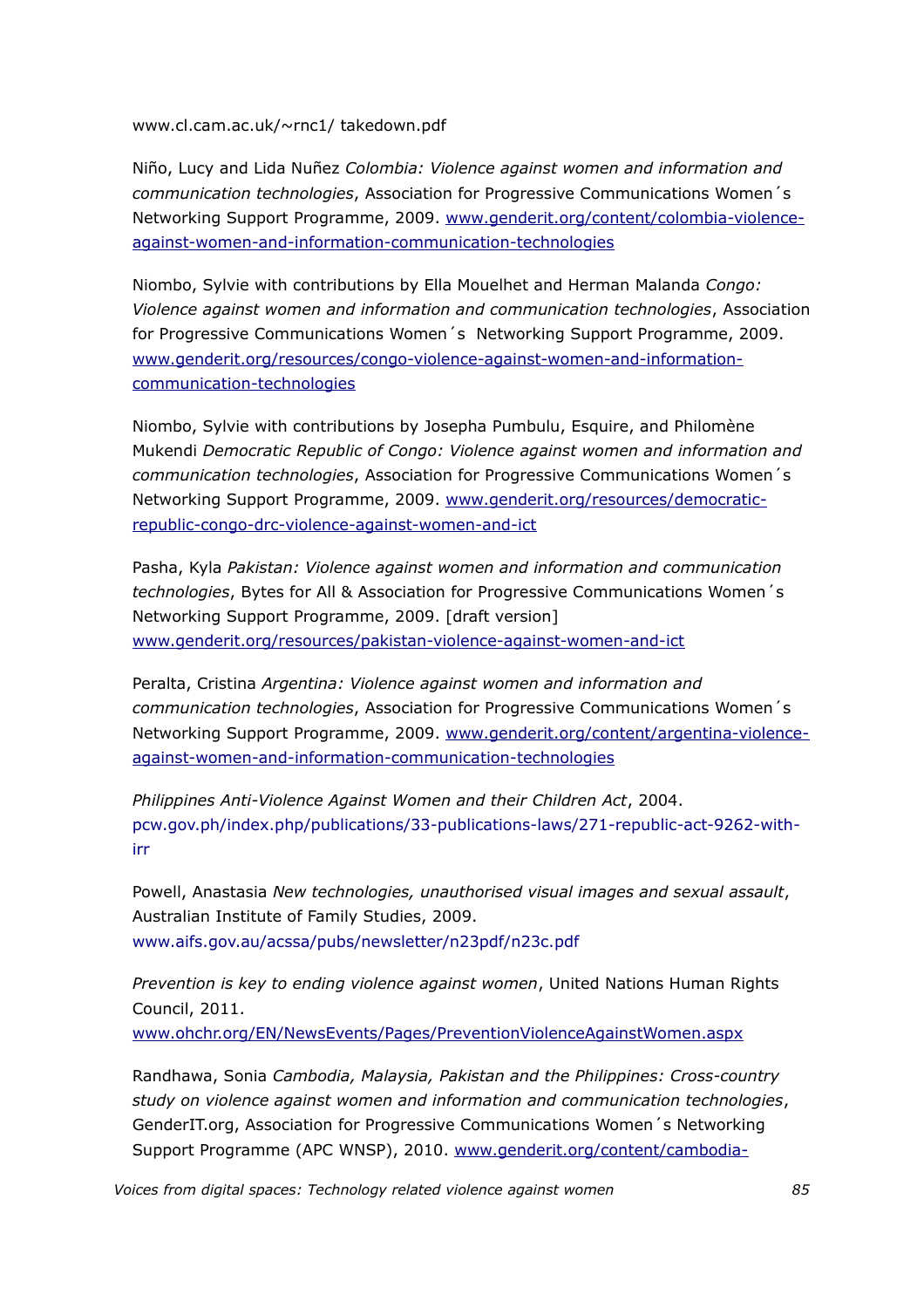[malaysia-pakistan-and-philippines-cross- country-study-violence-against-women-and](http://www.genderit.org/content/cambodia-malaysia-pakistan-and-philippines-cross-country-study-violence-against-women-and-in)[in](http://www.genderit.org/content/cambodia-malaysia-pakistan-and-philippines-cross-country-study-violence-against-women-and-in)

Randhawa, Sonia *Mapping the intersection of technology and gender-based violence*, GenderIT.org, Association for Progressive Communications Women´s Networking Support Programme (APC WNSP), 2011. [www.genderit.org/articles/mapping](http://www.genderit.org/articles/mapping-intersection-technology-and-gender-based-violence)[intersection-technology-and-gender-based-violence](http://www.genderit.org/articles/mapping-intersection-technology-and-gender-based-violence)

*Rape is rape: media's role in reporting the alleged gang rape of a school girl*, Media Monitoring Africa, 2010.

www.mediamonitoringafrica.org/images/uploads/MMA\_analysis\_of\_rape\_coverage.pdf

Reily, Niamh (editor) *Bodily integrity and security of person in women's rights as human rights: Local and global perspectives. Strategies and analyses* made at the ICCL Working Conference on Women's Rights as Human Rights. Dublin, Germany: March 1997. [whr1998.tripod.com/documents/icclbodily.htm](http://whr1998.tripod.com/documents/icclbodily.htm)

Sekaggya, Margaret *Report of the Special Rapporteur on the situation of human rights defenders*, United Nations, December 2010. www2.ohchr.org/english/bodies/hrcouncil/docs/16session/A-HRC-16-44.pdf

Sm Kee, Jac *The privacy puzzle - part I*, GenderIT.org, Association for Progressive Communications Women´s Networking Support Programme (APC WNSP), 2009. [www.genderit.org/content/privacy-puzzle-part-i](http://www.genderit.org/content/privacy-puzzle-part-i)

Sm Kee, Jac and Sonia Randhawa *Malaysia: Violence against women and information communication technologies*, Association for Progressive Communications Women´s Networking Support Program, 2009. [www.genderit.org/content/malaysia-violence](http://www.genderit.org/content/malaysia-violence-against-women-and-information-communication-technologies)[against-women-and-information-communication-technologies](http://www.genderit.org/content/malaysia-violence-against-women-and-information-communication-technologies)

Sm Kee, Jac *Cultivating violence through technology? Exploring the connections between information and communication technologies (ICT) and violence against women (VAW)*, Association for Progressive Communications Women´s Networking Support Programme (APC WNSP), 2005.

[www.genderit.org/sites/default/upload/VAW\\_ICT\\_EN.pdf](http://www.genderit.org/sites/default/upload/VAW_ICT_EN.pdf)

Sm Kee, Jac *Women´s rights and the internet at the Human Rights Council*, GenderIT.org, Association for Progressive Communications Women´s Networking Support Program (APC WNSP), 2011. www.genderit.org/articles/womens-rights-andinternet-human-rights-council

Souter, David (editor) *The APC ICT policy handbook*, Association for Progressive Communications, 2009. www.apc.org/en/system/files/APCHandbookWeb\_EN.pdf

*Take Back the Tech! 2011 campaign call*, Association for Progressive Communications